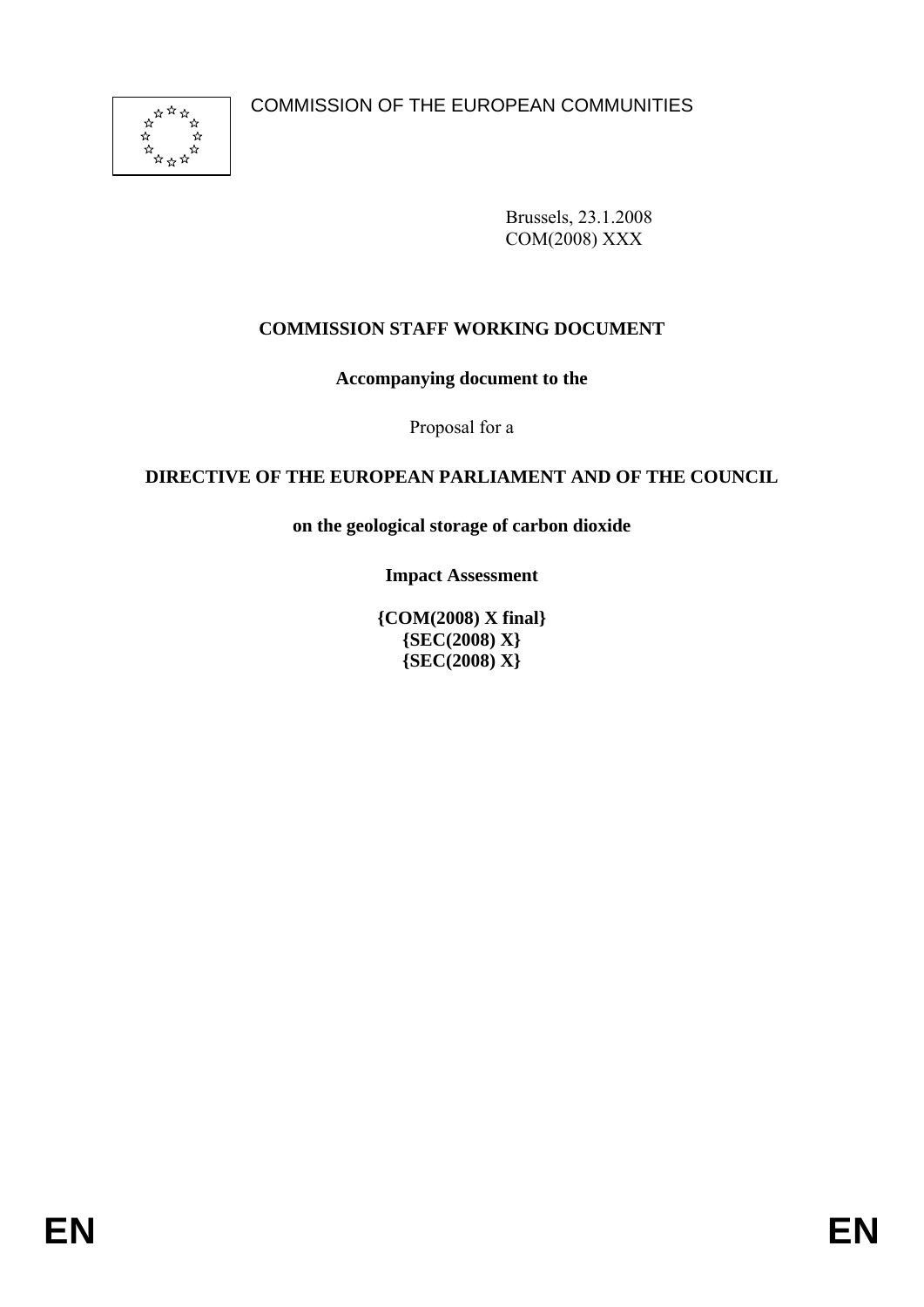## **Executive summary**

## **Problem and objectives**

- (1) The central problem is to reconcile the need for urgent action to tackle climate change with the need to ensure security of energy supply. In the context of a global reduction of CO2 emissions of 50% by 2050 needed to meet the 2°C target, a reduction in emissions of 30 % in the developed world by 2020 is required, rising to 60-80% by 2050. This reduction is technically feasible and the benefits far outweigh the costs, but to achieve it all mitigation options must be harnessed, among them carbon capture and storage.
- (2) To enable the use of carbon capture and storage, two problems must be solved. The first is to manage the environmental risks of the technology, in order to ensure that CO2 captured and stored remains isolated from the atmosphere and biosphere, and so is environmentally secure and effective as a climate change mitigation option.
- (3) The second is to address commercial barriers to the deployment of CCS. If left to the market investments in CCS technology development may be insufficient for six reasons:
	- First, currently the positive CO2 reductions from CCS are not rewarded since CCS is not enabled as part of the EU-ETS nor the Clean Development Mechanism. If included, the CO2 reduction through CCS would be valued at the carbon price.
	- Second, the positive impacts from developing the technology on the costs and its efficiency (so called learning-by-doing effects based on adoption) are not captured by the market (positive externalities).
	- Third, potential positive externalities relating to security of supply would not be captured by the market.
	- Fourth, potential positive externalities relating to export potential would not be captured
	- Fifth, potential positive impacts on achievement of global climate objectives from deployment in the EU would not be internalised.
	- Sixth, any positive reductions in traditional air pollutants from deployment of CCS are not internalised.

### **Impact assessment of a framework to manage environmental risks**

- (4) The three components of CCS capture, transport and storage were considered separately. A conservative approach was taken, in the sense that the default option for regulating a CCS component was taken to be the existing legal framework that regulates activities of a similar risk (if one exists).
- (5) Capture presents similar risks to those of the chemical/power generation sector, and so it was concluded that Directive 96/61/EC (the IPPC Directive) is also the appropriate regulatory framework for it. CO2 transport presents similar risks to natural gas transport and so will be regulated in the same way. Pipelines of diameter greater than 800mm and length greater than 40km will require environmental impact assessment under Directive 85/337/EC, and further regulation will be for Member States.
- (6) For storage, existing legal frameworks were also examined (IPPC and the waste legislation) but were found not to be well adapted to regulating the risks. The kind of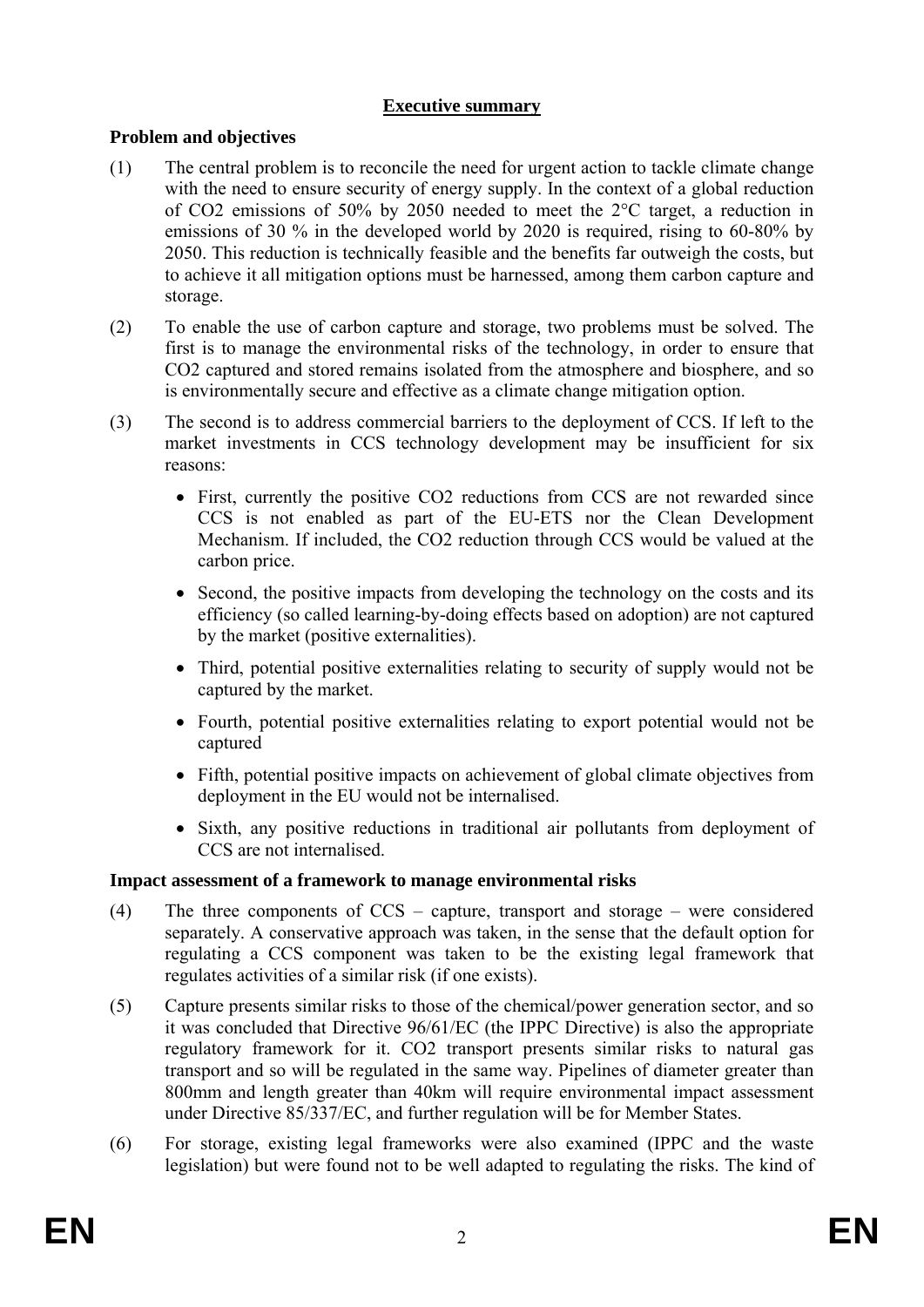controls required differ from those under the IPPC Directive, which mainly deals with emission limit values for industrial installations. Many parts of the waste legislation potentially apply to CO2 storage, but they do so in a fragmented way and are not designed to cover the particular risks in question. Neither framework could be adapted to regulate CO2 storage without substantial and fairly complicated amendment. Thus it was decided to develop a free-standing legal framework for CO2 storage in the form of a draft Directive, and remove CCS as regulated above from the scope of the waste legislation.

(7) Some issues concerning the content of the draft Directive were subject to additional analysis. The first is the issue of how best to ensure sound implementation of the risk management framework in the early phase of storage, where it was decided to propose Commission review of draft permits, but with the final permitting decision remaining with the competent authority. The second is how to deal with liability, and in particular to assess the implications of requiring a financial security to cover obligations in case of operator insolvency, any corrective measures required, and liability for surrender of Emissions Trading Scheme allowances for any leakage. Based on previous experience and consultation with insurers, it was concluded that it is reasonable to require such a security. Other issues covered are composition of the CO2 stream, access to the transport and storage networks, and the administrative implications of the enabling legal framework for storage.

### **Impact assessment of options to internalise externalities**

- (8) Four options were considered:
	- Option 0: No enabling policy for CCS at EU level, including no inclusion of CCS in the EU ETS (that is, achievement of climate objectives without CCS).
	- **Option 1**: Enable CCS under the EU Emissions Trading Scheme.
	- **Option 2**: In addition to enabling under the ETS, impose an obligation to apply CCS from 2020 onwards and assess the impact on the potential positive externalities not captured by the carbon market. Four principal sub-options were considered:
	- (a) Making CCS mandatory for new coal-fired power from 2020 onwards
	- (b) Making CCS mandatory for new coal- and gas-fired power from 2020 onwards
	- (c) Making CCS mandatory for new coal-fired power from 2020 onwards, together with retrofit of existing plants (built between 2015 and 2020) from 2020
	- (d) Making CCS mandatory for new coal- and gas-fired power from 2020 onwards, together with retrofit of existing plants (built between 2015 and 2020) from 2020.
		- **Option 3**: In addition to enabling under the ETS, apply a subsidy so as to internalise the positive externalities not captured by the market.
- (9) These were assessed using the PRIMES1 model which simulates the European energy system and markets on a country-by-country basis and provides detailed results about energy balances, CO2 emissions, investment, energy technology penetration, prices

<sup>1</sup>P. Capros et al (2007) Energy systems analysis of CCS Technology; PRIMES model scenarios, E3ME-lab/ICCS/National Technical University of Athens, Draft Report 29 August 2007, Athens (available upon request).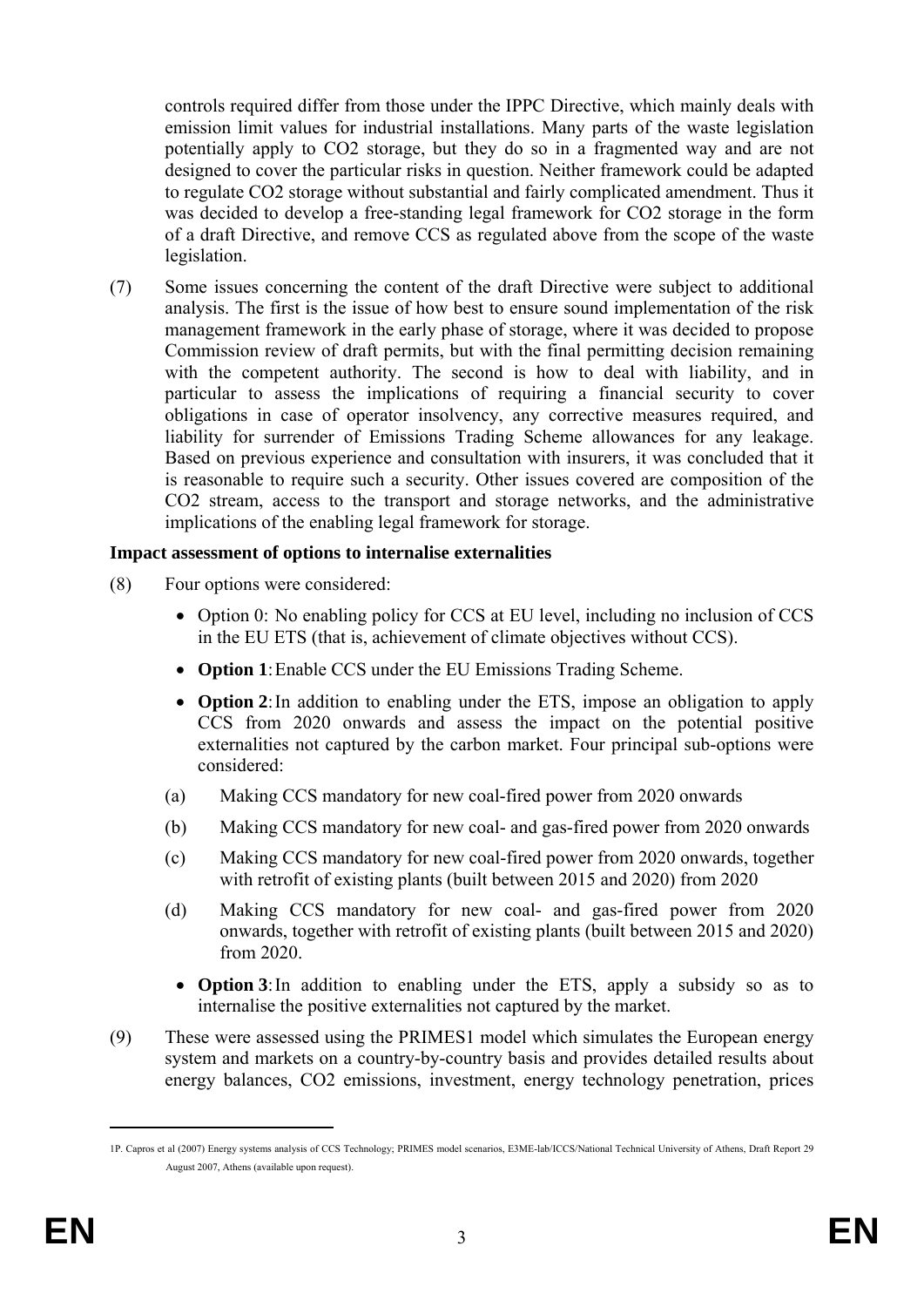and costs by 5-years intervals over a time period from 2000 to 2030. While the modelling provides useful quantitative indications of the scale of potential impacts, predictions of the behaviour of a complex system decades in advance are inevitably uncertain, and the main uncertainties and sensitivities are identified. The employment impacts were assessed by PRIMES and the air quality impacts by IIASA and a sourcesink matching exercise was done by TNO to determine the transport and storage network that would result from the main deployment scenarios (market-based and mandatory). The non air quality environmental impacts of deployment were assessed by ECN and ERM.

- (10) Analysis of Option 0 showed that without CCS the costs of meeting a reduction in the region of 30% GHG in 2030 in the EU could be up to 40% higher than with CCS2. Thus not enabling CCS would have substantial negative impacts on Europe's capacity to meet the 2 degrees Celsius target and on competitiveness, and also for employment, and would have a slight negative impact on security of supply.
- (11) On the understanding that the ETS is implemented so as to deliver the EU's climate objectives, Option 1 (enabling under the market) internalises positive climate externalities of CCS deployment. With the carbon price resulting from the efforts required to meet the 20% reduction in greenhouse gas emissions by 2020, CCS becomes a significant part of the energy mix, but not before 2030. Because this option leads to a significant reduction in fossil fuel use, all the environmental impacts associated with fossil fuel use decline relative to the baseline. There would be offsetting impacts from the transport and storage infrastructure but at these modest deployment levels the impacts are not significant. Similarly, the CO2 storage requirement is well within the capacity of projected EU storage capacity: the significant uncertainties in projected capacity do not even begin to have an impact at this storage level.
- (12) The additional cost of Option 2 (making CCS mandatory) compared with Option 1 (around  $\epsilon$ 6bn/year in 2030) must be justified by additional non-climate benefits. The additional impact on learning compared with Option 1 may lead to around 10% reduction in the additional resource costs of CCS. It is hard to quantify what difference this would make to export potential and the ability to meet global climate objectives, and thus hard to distinguish between Option 2 and Option 1 on these counts. The variant whereby CCS is made mandatory for coal and gas has a positive effect on security of supply, but the remaining options have a negative impact (by increasing gas use and hence imports).
- (13) For the extreme mandatory Option (coal plus gas, new plus retrofit) the societal risk, from asphyxiation as a result of CO2 leakage, is around 5 people per year in 2030 assuming a fatal concentration of 10% CO2. Note in this context that the Thematic Strategy on Air Pollution estimated the annual premature fatalities from air pollution in 2005 at 390 000.3 Because there is a further reduction in fossil fuel use over the baseline, there is a further reduction in the related environmental impacts. Against this must be set the correspondingly greater burden on the environment posed by the transport network, estimated at just over 30,000 km. (As a reference, this can be compared with the natural gas pipeline length of 110 000 km in 2001). While the land

<sup>2</sup> Capros, P and L. Mantzos (2007) Final report SERVICE CONTRACT TO EXPLOIT SYNERGIES BETWEEN AIR QUALITY AND CLIMATE CHANGE POLICIES AND REVIEWING THE METHODOLOGY OF COST-BENEFIT ANALYSIS, Contract No 070501/2004/382805/MAR/C1, Final Report to DG Environment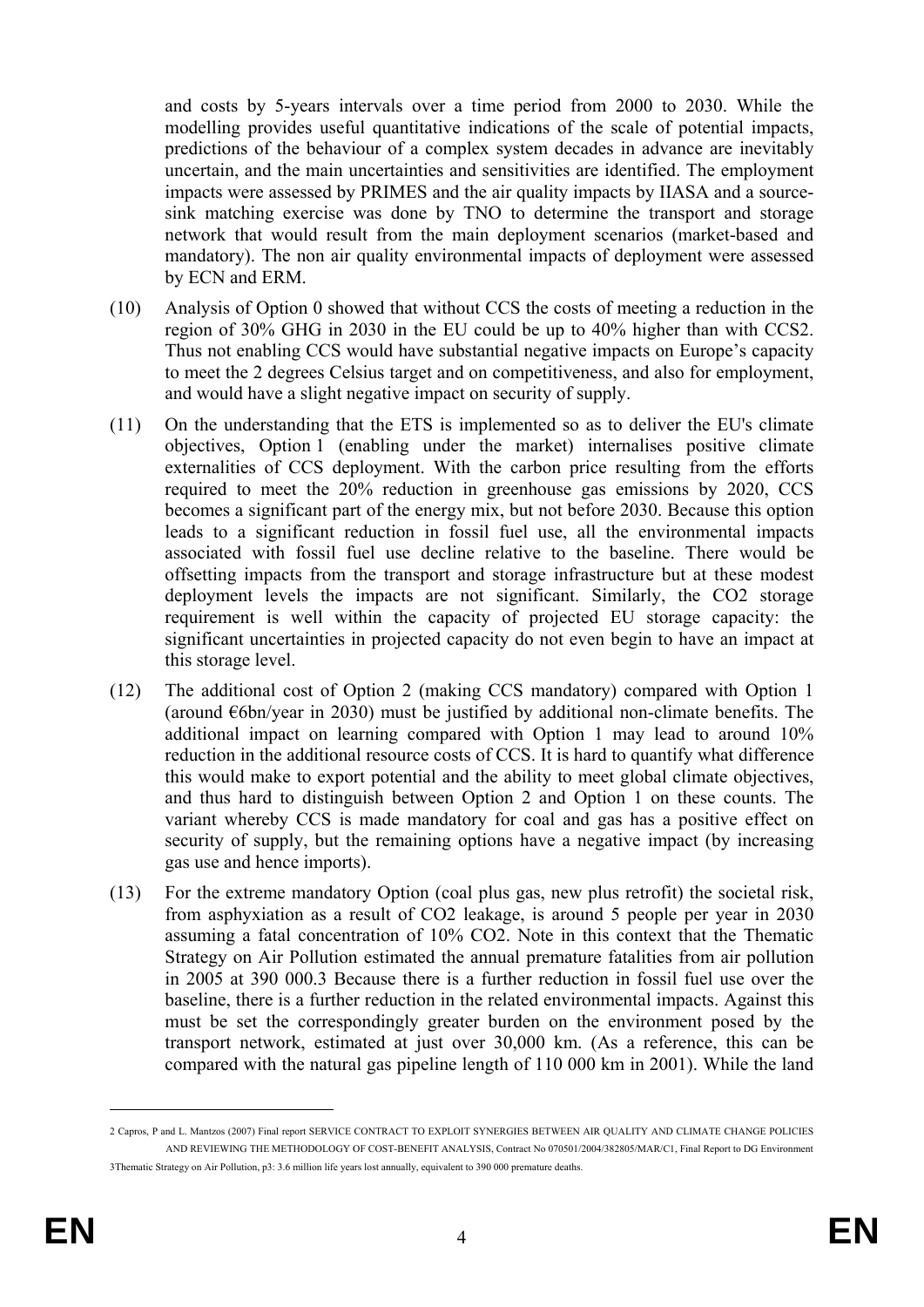take associated with this deployment may be relatively small, the major impact on biodiversity would come from land fragmentation. This impact would be subject to assessment in the Environmental Impact Assessments that are proposed to be required for CO2 pipelines, and appropriate measures taken, for instance using existing pipeline rights of way where possible.

- (14) The CO2 to be captured would put a greater strain on EU storage capacity, but there is some evidence that it can be accommodated. While the storage scenarios provided are purely indicative and do not provide a realistic estimate of what a practical CO2 transport and storage network would look like, they show that broadly speaking, there is enough storage capacity for each Member State to store its own emissions, provided that the optimistic estimates that have been made regarding aquifer storage potential are borne out. However, it is clear that even without aquifer storage potential, the emissions on an extreme deployment scenario can probably be accommodated in Europe in high-security sites. There would be substantial storage under the North Sea, and the transport infrastructure required would increase the transport and storage cost to between  $\epsilon$ 5 and  $\epsilon$ 10/t CO2 avoided. These costs are still reasonable (the assumptions made in assessing deployment assumed marginal costs rising to  $\epsilon$ 20/t in some cases).
- (15) The impact of mandatory CCS would fall mainly on a small number of Member States. For the extreme mandatory scenario (Option 2d above), three-quarters of the CO2 capture would happen in four Member States (in descending order, Germany, Poland, UK and Belgium) with 35% of the effort in Germany alone. Employment impacts are negative, an increase in employment in the coal industry being offset by negative effects resulting from the increased energy costs.
- (16) The impacts of Option 3 (subsidy for post-demonstration CCS) showed that by 2030 a 10% investment subsidy leads to 50% higher deployment (and hence total investment) than would be the case under Option 1, at small resource cost (i.e. a subsidy of  $\epsilon$ 5.5bn stimulates  $E27$ bn additional investment). However, the impact on learning of the additional deployment is small and impacts on achievement of global climate objectives and export potential would be correspondingly low. The impacts on air quality, employment and security of supply relative to the market-based option are also slight.
- (17) On this basis, there is little evidence justifying going beyond the carbon market. For mandatory CCS, the additional learning resulting from the increased deployment does not compensate for the cost of the policy, and the impact on other externalities is also not significant. For subsidy, although substantial extra investment would be leveraged, the impact on positive externalities seems not to match the level of the subsidy. For this reason, the Commission recommends to enable CCS under the ETS, but not to make CCS mandatory or consider subsidy for the technology in the postdemonstration phase. Subsidy for the demonstration phase itself is a different matter, and that is dealt with separately under the Communication on Supporting Early Demonstration of Sustainable Power Generation from Fossil Fuels.

## **Consultation**

(18) Consultation was conducted mainly via meetings with stakeholders. The European Climate Change Programme Working Group III on CCS met four times during the first half of 2006. An internet consultation "Capturing and storing CO2 underground should we be concerned?" was conducted which received 787 responses. A large-scale stakeholder meeting was held on 8 May 2007 where the Commission presented an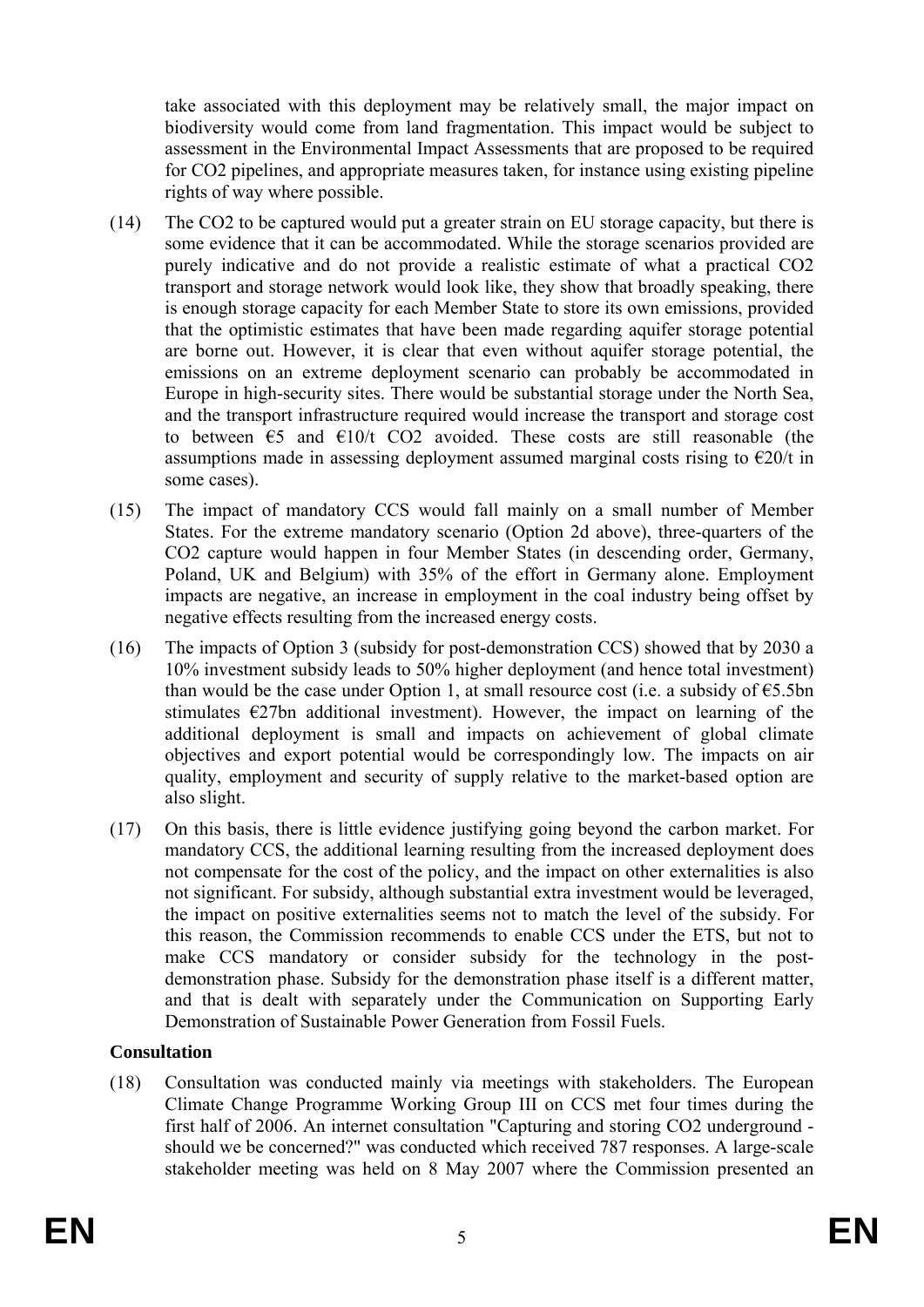outline of its intended regulatory framework and gave the opportunity to comment. Further ad-hoc meetings with smaller groups were held on particular aspects of the proposal. Discussions with the Technology Platform on Zero Emissions Power from Fossil Fuels (TP-ZEP) were particularly useful.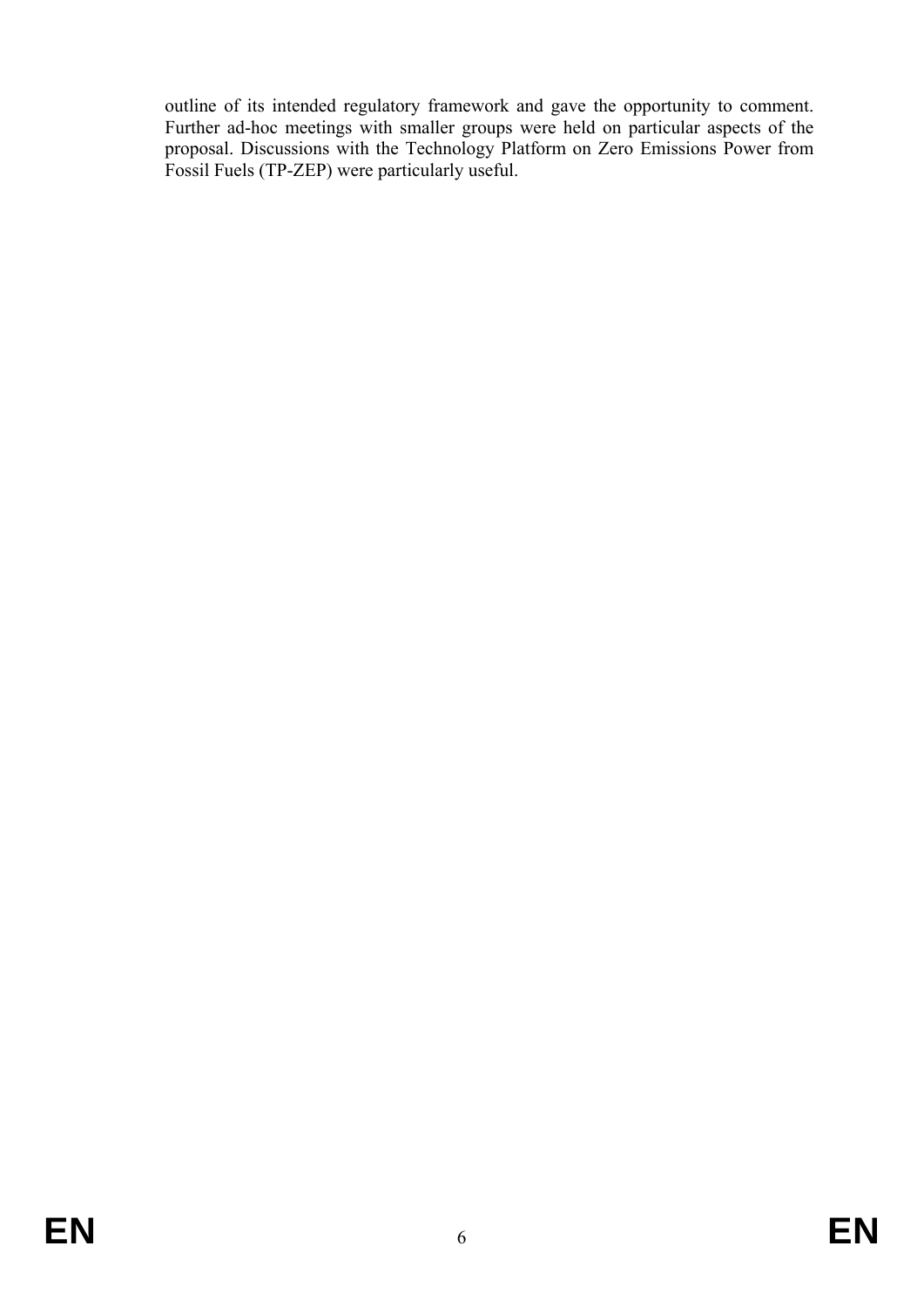#### INDEX

- 1. Procedural issues and consultation of interested Parties 9 1.1. Organisation and timing 9
- 1.2. Consultation and expertise 9
- 1.3. Response to the Opinion of the Impact Assessment Board 11
- 2. Context and problem definition 13
- 2.1 Context 13
- 2.2. Problem definition 16
- 2.3. Basis for Community level action to regulate and incentivise CCS 21
- 3. Objectives 22
- 3.1. To manage CCS environment, health and safety (EHS) risks 22
- 3.2. To internalise the positive externalities of CCS deployment 22
- 4. Analysis of options for regulating CO2 Capture and Transport 23
- 4.1. Principle of conservatism 23
- 4.2. CO2 capture 23
- 4.3. Transport 23
- 5. Analysis of options for the regulating framework for CO2 storage 27
- 5.1. Risks and regulatory needs 27
- 5.2. Options for treating CCS under the EU ETS 27
- 5.3. Options for the regulating framework 29
- 5.4. Analysis of the options 30
- 5.5. Summary of analysis, and comparison of options 33
- 6. Content of the regulatory framework for CO2 storage 35
- 6.1. Safety and security of CO2 storage 35
- 6.2. Liability 38
- 6.3. Composition of the CO2 stream 44
- 6.4. Access to the transport network and to storage sites 44
- 6.5. Capture-readiness 45
- 6.6. Administrative impacts 47
- 7. Analysis of Impacts of options for internalising the positive externalities of CCS 49
- 7.1. Options for internalising the positive externalities of CCS 49
- 7.2. Options considered but discarded at an early stage 50
- 7.3. Methodology 50
- 7.4. Deployment scenarios 51
- 7.5. Economic impacts of CCS deployment 55
- 7.6. Non-air quality environmental impacts of CCS deployment 66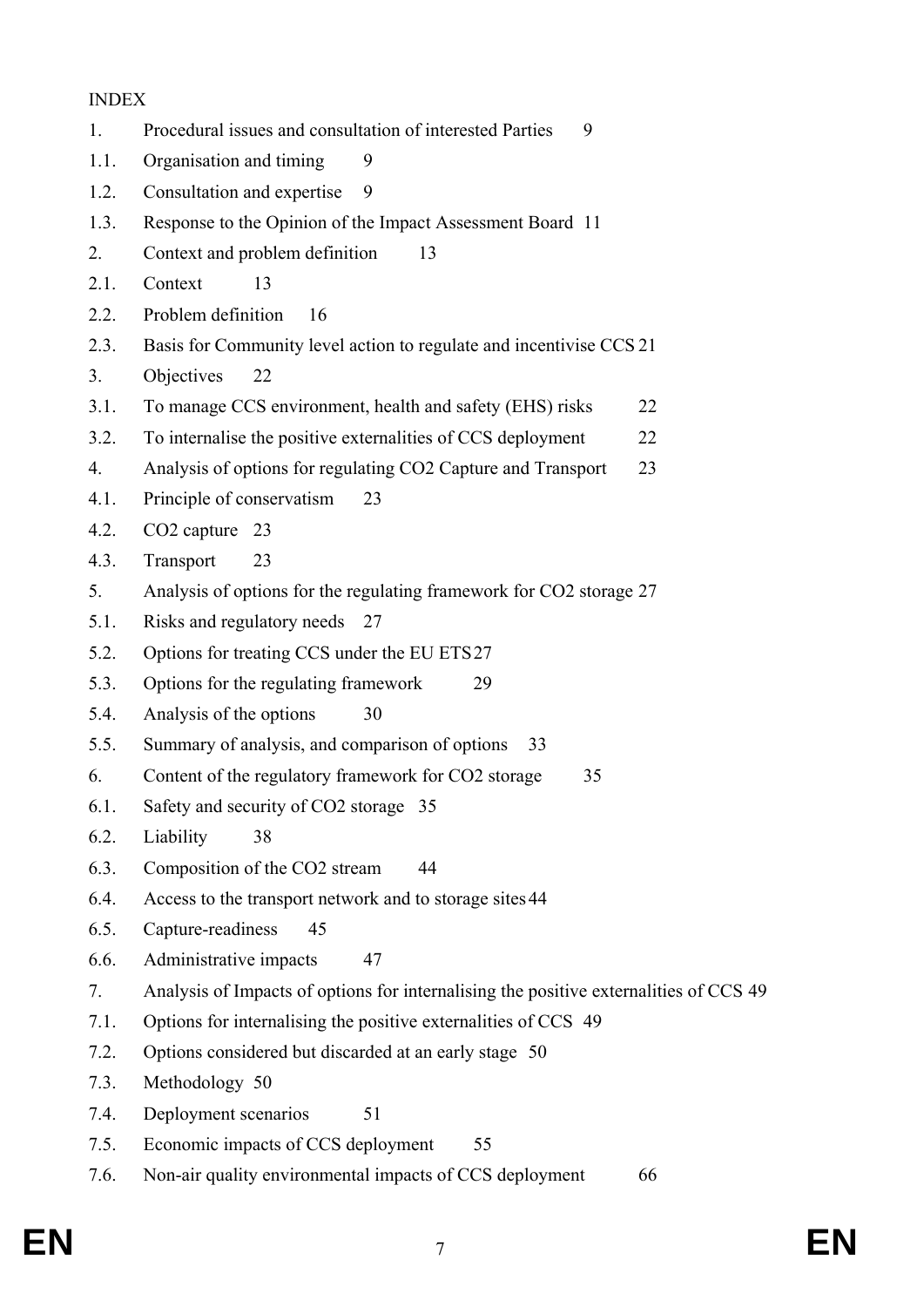- 7.7. Availability of sufficient storage capacity 77
- 8. Comparing the Options for promoting CCS deployment 82
- 8.1. Impacts of Option 0: CCS not enabled 85
- 8.2. Impacts of Option 1: EU ETS deployment based on 20% GHG reduction carbon value 85
- 8.3. Impacts of Option 2: Mandatory CCS 85
- 8.4. Impacts of Option 3: Investment subsidy 86
- 8.5. Conclusion 86
- 9. Monitoring and Evaluation 88
- Annex I: List of respondents to Stakeholder Presentation of 8 May 89
- Annex II: Potential hazards to the environment and human health from CCS deployment 90
- Annex III: Role and logistics of the Scientific Panel 93
- Annex V: Methodology for environmental impact assessment 96
- Annex VI: Methodology for linking PRIMES/CASTOR models 97
- Annex VII: Baseline deployment data 99
- Annex VIII: Societal risk from CO2 leakage 102
- Annex IX: Summary of environmental impacts 104
- Annex X: Key assumptions and summary data for environmental impacts and societal risk estimates 108
- Annex XI: Administrative costs imposed by legislation 117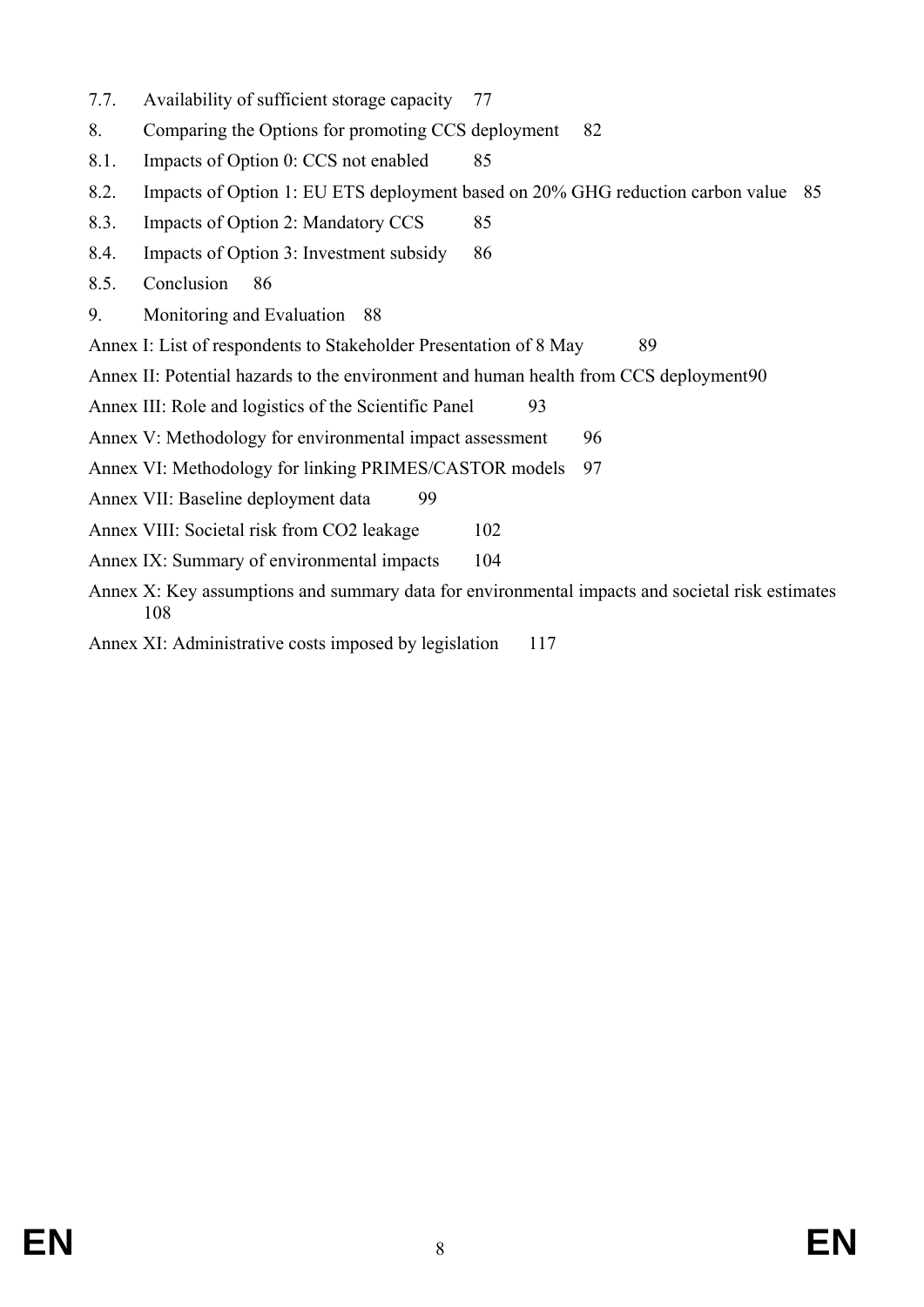#### **1. PROCEDURAL ISSUES AND CONSULTATION OF INTERESTED PARTIES**

#### **1.1. Organisation and timing**

- (19) This document summarises the impact assessment for item 2007/ENV/004 of the Commission Legislative Work Programme on developing an enabling legal framework for carbon capture and storage (CCS). In conjunction, the impact assessment also assessed the impact of measures at EU level to promote deployment of CCS. These are the two main issues covered in this impact assessment.
- (20) The Impact Assessment built on earlier work, including in particular the work of the 2nd European Climate Change Programme (ECCPII) – Working Group III (WG III) on CCS; the impact assessment prepared for Commission Communication 'Limiting Global Climate Change to 2 degrees Celsius'4; and the impact assessment prepared for Commission Communication 'Sustainable Power Generation from Fossil Fuels'5.
- (21) An interservice group was established on 17 November 2006 and met for the first time on 15 December 2006. It then met a further four times with the latest meeting on 6 September 2007. The DGs invited were SG, SJ, TREN, ECFIN, ENTR, JRC, RTD, COMP, FISH (including the Maritime Affairs Task Force), TAXUD, ELARG, SANCO, RELEX and DEV. The impact assessment began in December 2006 and was completed in September 2007.

#### **1.2. Consultation and expertise**

- (22) The impact assessment was supported by three studies: "Technical support for an enabling policy framework for carbon capture and geological storage", with the Energy research Centre of the Netherlands (ECN) and ERM Ltd; "Impacts of options for CCS incentivisation" with ENTEC UK Limited; and "Scenarios for implementing CCS in the European Union" with TNO. ECN and ERM were responsible for assessment of the options for developing an enabling legal framework for carbon capture and storage. All three contractors were involved in assessing the options for promoting deployment of CCS, as follows. ENTEC UK was responsible for projecting CCS deployment under certain scenarios and assessing the resulting economic impacts. TNO was responsible for developing transport and storage networks based on the ENTEC deployment data. ECN and ERM were responsible for assessing the broad environmental and social impacts of CCS deployment, including transport and storage, based on the work of ENTEC and TNO. DG JRC of the Commission provided valuable assistance in assessing the capture-ready issue.
- (23) Discussion with, and the responses of, the European Technology Platform for Zero-Emission Fossil Fuel Power Plants (TP-ZEP) an industry initiative supported by the Commission, provided a vital source of information and external expertise.
- (24) Consultation was conducted mainly via meetings with stakeholders. The first set of stakeholder meetings, the European Climate Change Programme Working Group III on CCS6, made a series of recommendations for the scope of the work on an enabling legal framework, inviting the Commission to address:

<sup>4</sup> COM(2007)2 final

<sup>5</sup> COM(2006)843 final

<sup>6</sup> The Working Group brought together experts from Member States, various energy industries (coal, oil, gas, electricity), energy intensive industries, NGOs, research institutes and relevant Commission services. The Working Group had four meetings in the first half of 2006 under the Chairmanship of the Commission and delivered its final, unanimously approved, report on the 1st June 2006. More information on the Working Group and the report on CCS is available from: http://forum.europa.eu.int/Public/irc/env/eccp\_2/home.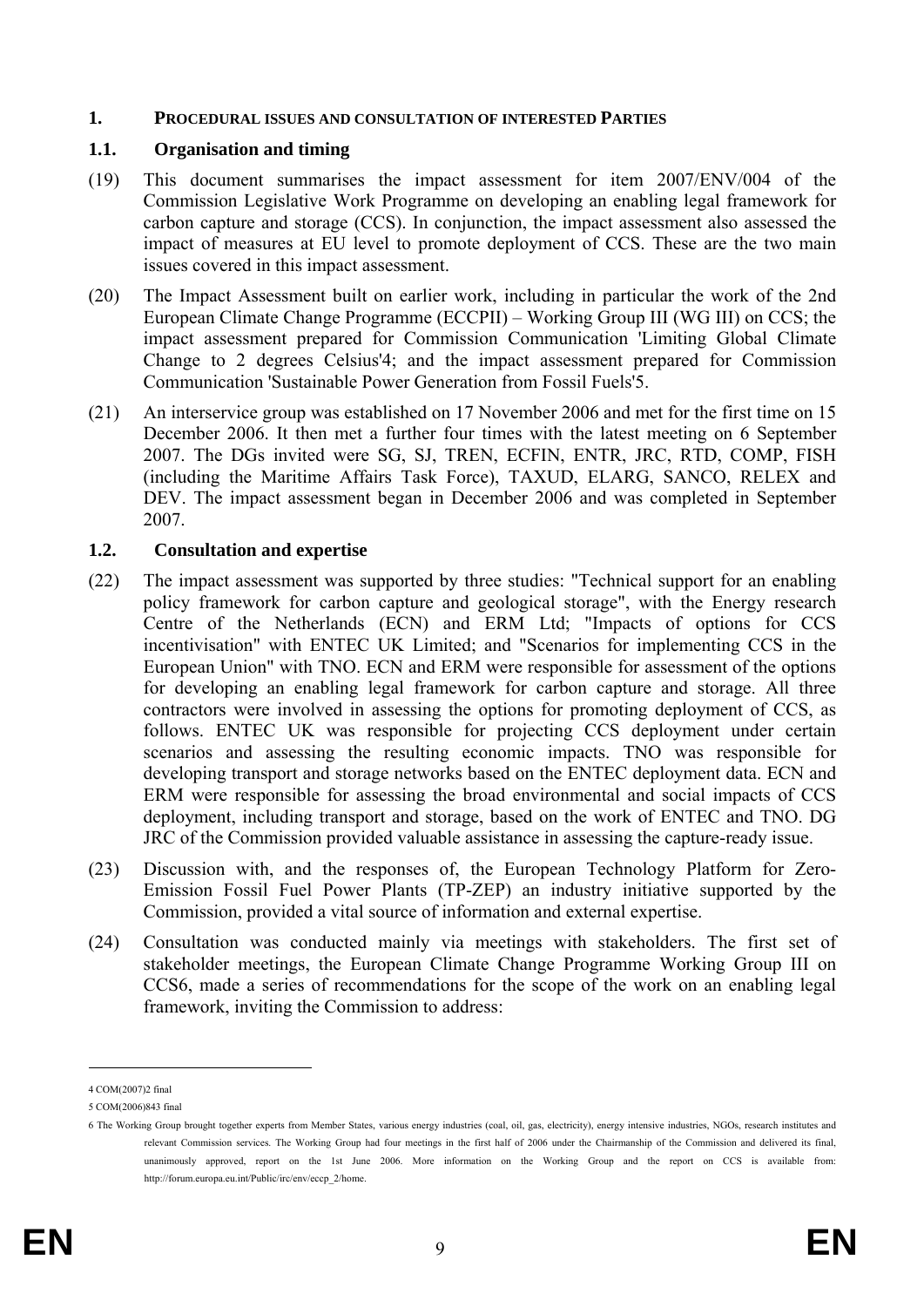- Permitting of geological storage sites, including risk management, site selection, operation, monitoring, reporting, verification, closure and post-closure:
- Liability for leakage from storage sites during operation and post-closure;
- Clarification of the role of CCS under EU legislation, in particular concerning waste and water, and propose appropriate amendments;
- The recognition of CCS projects in the EU Emissions Trading Scheme:
- The need and possible options for promoting CCS deployment in a transitional period;
- The status of CCS projects under rules and guidelines for State Aid.
- (25) This impact assessment covers the first four issues and part of the fifth. The remainder of the fifth, and the last, are covered in the accompanying Communication on Supporting Early Demonstration of Sustainable Power Generation from Fossil Fuels.
- (26) An internet consultation "Capturing and storing CO2 underground should we be concerned?" was conducted which received 787 responses. The internet consultation showed broad support for the four main objectives set out in the Communication on Sustainable Power Generation from Fossil Fuels, namely that:
	- The EC should support the development of up to 12 large-scale demonstration projects by 2015
	- From 2020 onwards, all new coal-fired plants should be built with CCS
	- Before 2020, all new fossil-fuel power plants should be "capture-ready", and
	- All these "capture-ready" plants should be retrofitted soon after 2020.
- (27) Stakeholders were most concerned about the potential diversion of effort away from energy efficiency and renewables, and about ensuring that stored CO2 remains underground. The targets for a 20% improvement in energy efficiency by 2020 and for a 20% share of renewables in final energy demand will ensure that those intiatives remain at the centre of climate and energy policy. The focus of the enabling legal framework is on the security of storage, which is the major stakeholder safety concern.
- (28) A large-scale stakeholder meeting was held on 8 May 2007 where the Commission presented an outline of its intended regulatory framework and gave the opportunity to comment. Member State representatives, environmental NGOs and representatives of the main affected industrial sectors (equipment manufacturers, electricity generators and fuel producers) were invited and attended. Written contributions were received from the Member States and organisations listed in Annex 1. The following main issues were raised:
	- Concerns were expressed on the proposal that contaminants in the CO2 stream should be limited to levels currently prescribed for emissions to atmosphere. Concern was based on the grounds that those requirements are based on atmospheric risk and not transport or storage risk. This has been addressed by using criteria that are linked to transport and storage risk (Section 6.3) and that have also been endorsed by the Contracting Parties to the OSPAR Convention7.
	- There was also concern, on subsidiarity and proportionality grounds, regarding proposed powers for the Commission to accept or reject draft permitting decisions made

<sup>7</sup> The OSPAR Convention (1992) is the current instrument guiding cooperation on the protection of the marine environment of the North-East Atlantic, to which the European Community, represented by the European Commission, is a Contracting Party.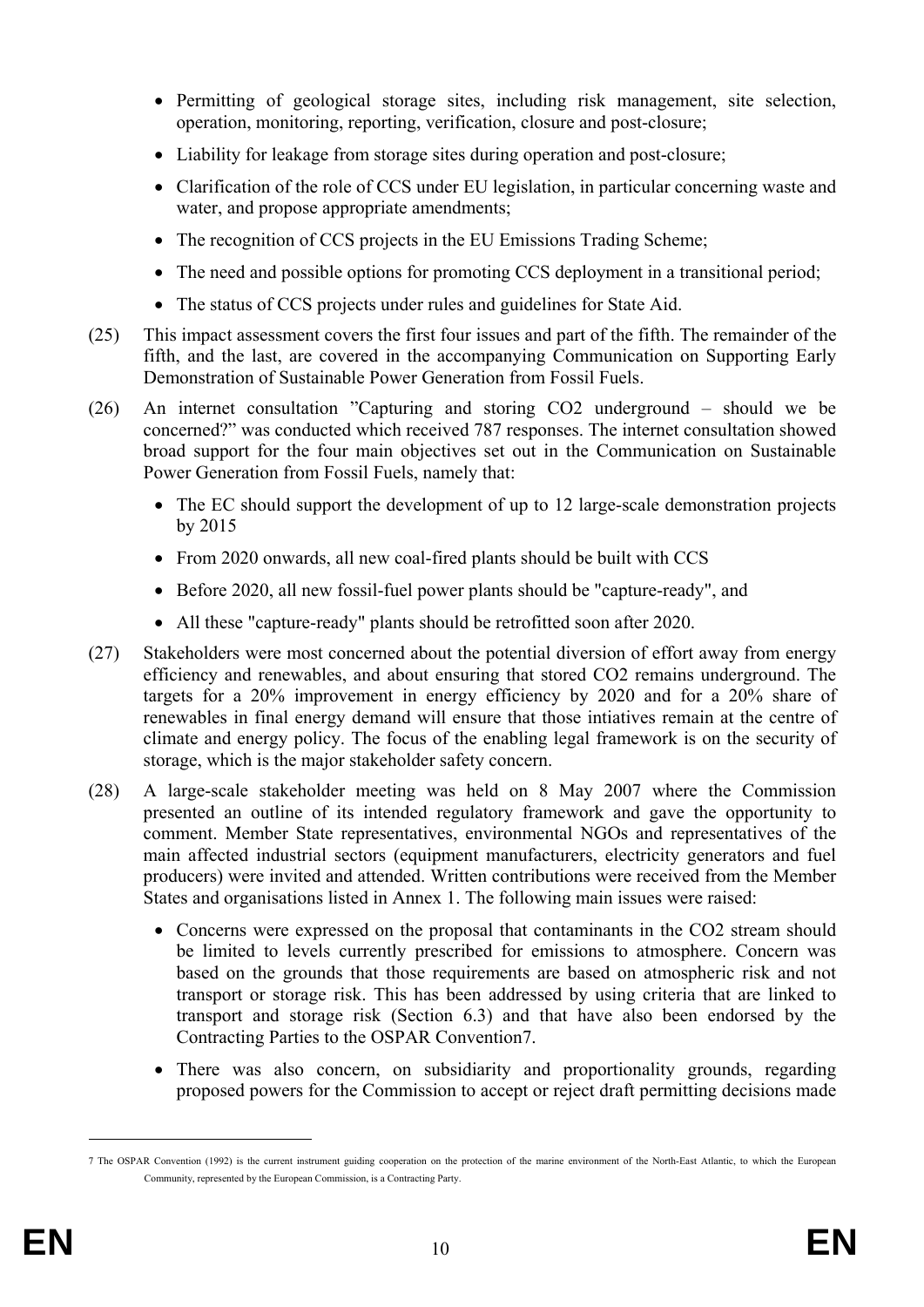by national competent authorities. This has been addressed by providing for review at EU level but retaining the final say for the national competent authority (Section 6.1).

- The original suggestion that ETS allowances should be surrendered provisionally for a certain percentage of stored emissions, to cover potential leakage, was criticised on the grounds that it might be interpreted as an expectation of a certain level of leakage, while in fact the expectation should be for no leakage. This has been addressed by extending the proposed provision covering decommissioning costs to cover also future liabilities. (Section 6.2)
- It was proposed to treat CCS in Phase III of the emissions trading scheme by enhanced opt-in to ensure that appropriate monitoring and reporting was developed for each variant of CCS in turn. However, this was criticised on the grounds that it would provide insufficient certainty for future operators. Following an assessment verifying that each variant could be covered by the same monitoring and reporting guidelines, and so the environmental integrity of the ETS would not be put at risk, it was decided to include CO2 capture, transport and storage explicitly in Annex I of the revised ETD. (Covered in the Impact Assessment for the revision of Directive 2003/87/EC.)
- The requirement for mandatory CCS from a specific date was welcomed by some respondents (principally NGOs) and objected to by others. The objectors claimed that the technology was insufficiently mature to be mandated, and that the implications of doing so were unclear. The main technical risk of CCS concerns the availability of adequate storage capacity, and this was addressed in the TNO study. The economic, social and environmental implications of mandatory CCS were addressed in the PRIMES and other studies. The main results are presented below (Section 7).
- Some respondents expressed concern that equal access to transport and storage should be ensured. This issue is addressed below (Section 6.4)
- (29) Further ad-hoc meetings with smaller groups of industry, NGOs and Member States were held on particular aspects of the proposal, and presentations were made to the Coal Working Party of the Commission's Fossil Fuels 'Berlin' Forum and the Forum itself8.

### **1.3. Response to the Opinion of the Impact Assessment Board**

- (30) The Impact Assessment Board's opinion requested that:
	- Any market failure obstructing CCS deployment be better explained. This is covered in paragraph (52) and Sections 2.2.2 and 3.2 below.
	- The range of policy options be widened. The request was in particular to assess the impacts on the above-mentioned market failure of a subsidy rather than a mandatory requirement. These were assessed by introducing an additional Option 3 in Section 7 and analysing its impacts using the PRIMES model.
	- The uncertainties of the analysis be described. This was principally addressed by further developing Section 7.5.5 below to outline the major assumptions, uncertainties and sensitivities.
	- The relation to renewable energy sources be clarified. This is covered in Section 7.5.5.
	- Social impacts in the regional context be assessed. A new section has been added on employment impacts (Section 7.5.4). While it is not possible to assess employment

<sup>8</sup> The Berlin Forum comprises over 100 representatives of European energy corporations, industry associations, energy-related national administrations of Member States, and members of civil society (non-governmental organisations). Further details can be obtained on the website http://ec.europa.eu/energy/oil/berlin/index\_en.htm.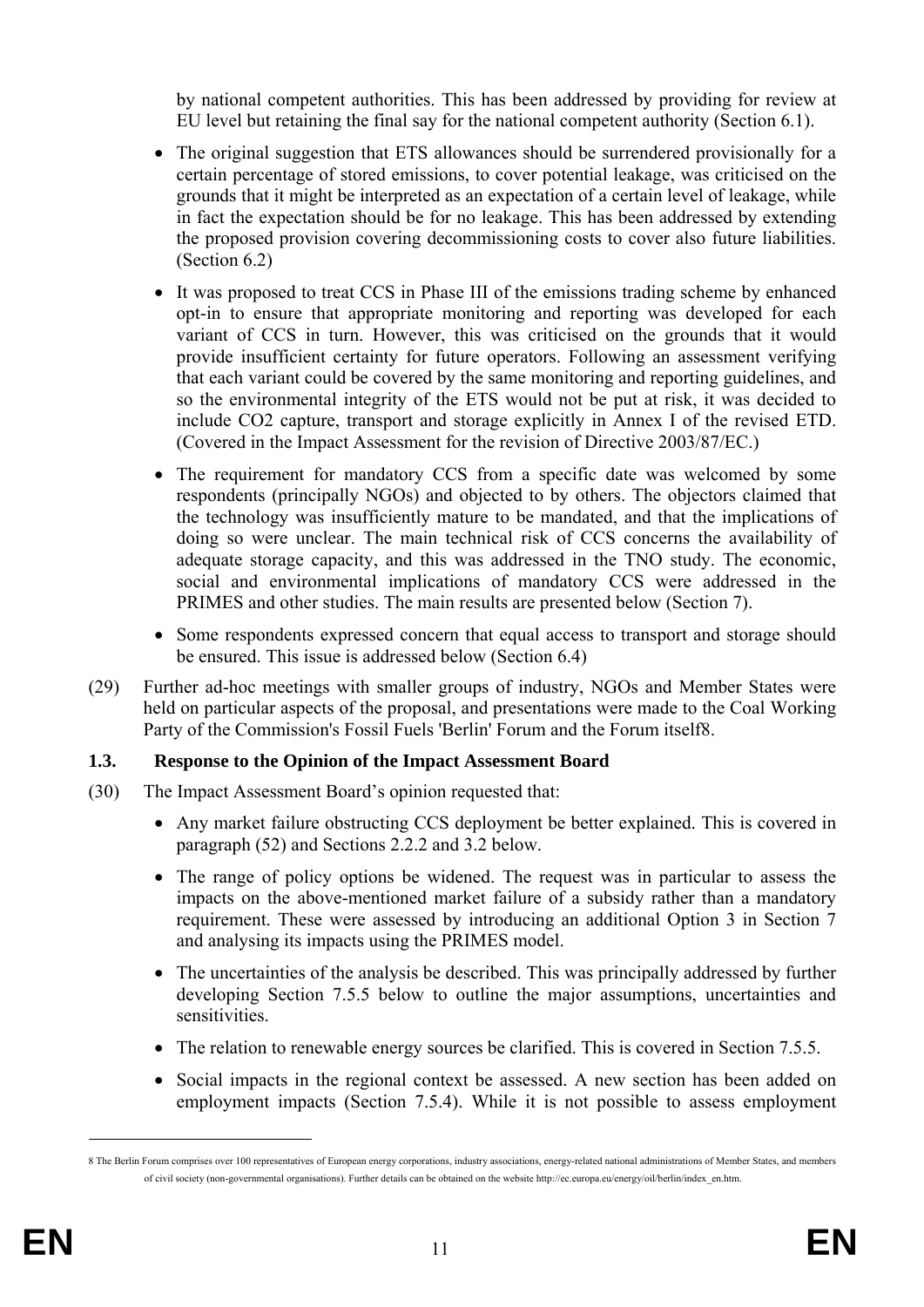impacts on a regional scale, these are likely to be concentrated in the Member States where CCS effort is greatest, which are identified in Section. 7.4.1.

- Some legal aspects be clarified. This related in particular to Section 6.4 on access to transport and storage which has been expanded.
- A forecast for future global market demand be added. Export potential in the context of projected future global market demand is assessed under Section 7.5.3.3.
- Some elements of the impact analysis be clarified. Costs and environmental benefits are monetised as far as possible, and a substantial description of the PRIMES model has been added (Section 7.3) confirming that it includes transport and storage costs.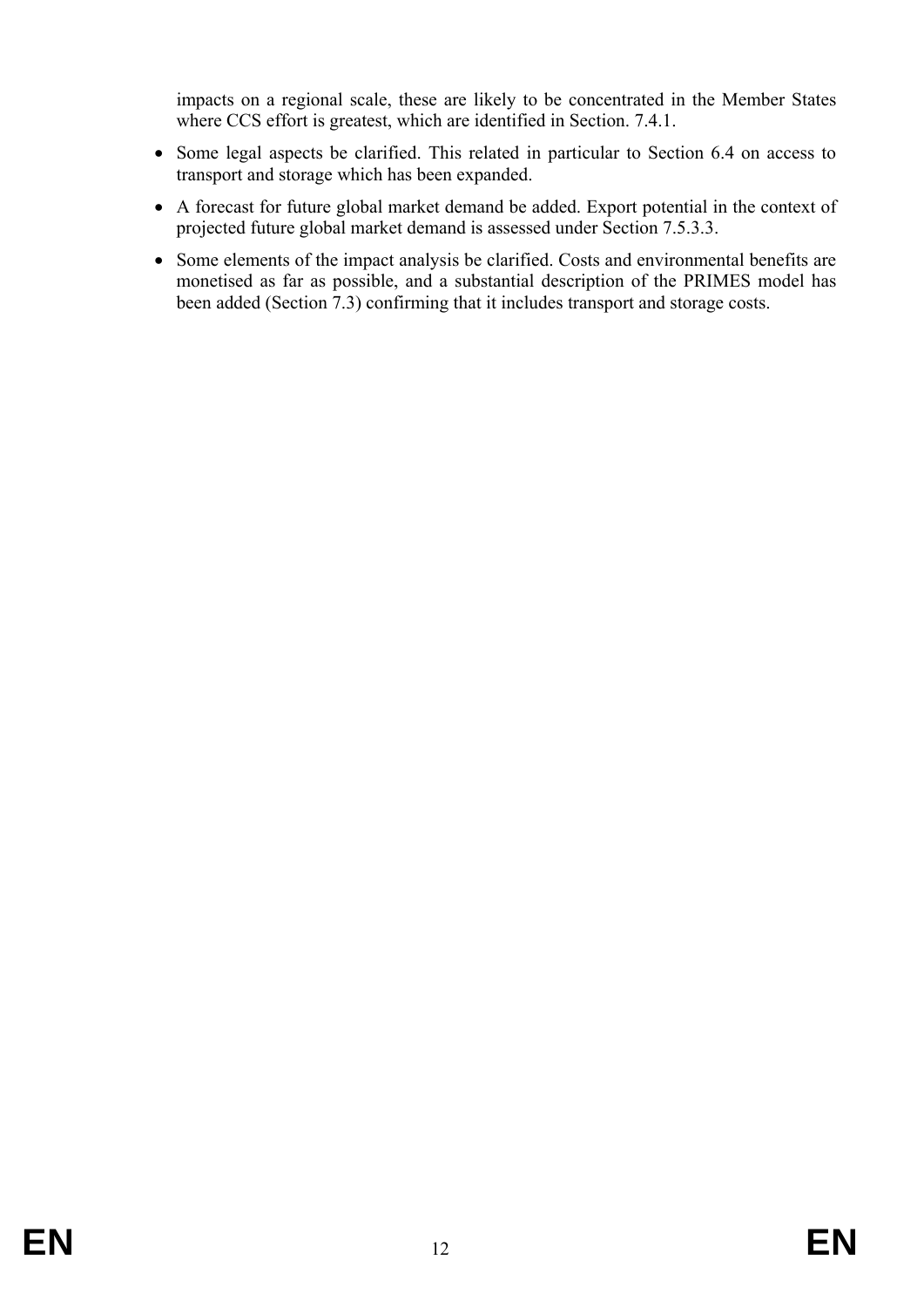#### **2. CONTEXT AND PROBLEM DEFINITION**

### **2.1. Context**

- *2.1.1. The need for an economic and sustainable electricity supply for Europe*
- (31) The central problem is to reconcile the need for urgent action to tackle climate change with the need to ensure security of energy supply. This was analysed in detail in the Commission's Energy and Climate package of January 2007, and in particular in the Communications on Limiting climate change to 2 degrees Celsius ('the 2°C Communication'), and on Sustainable Power Generation from Fossil Fuels ('the SPGFF Communication').
- (32) In its Spring 2007 Conclusions9, the European Council recognised that urgent action is needed to limit climate change to a manageable level. In order to do this, it is committed to adopt the necessary domestic actions and take the lead internationally to ensure that global average temperatures do not exceed pre-industrial levels by 2ºC. It has proposed that the EU pursues in the context of international negotiations the objective of a 30% reduction in greenhouse gas (GHG) emissions by developed countries by 2020 (compared to 1990 levels) in order to stay within the 2ºC limit. In addition, the EU has taken on a firm independent commitment to achieve at least a 20% reduction in GHG emissions by 2020 using a range of policy instruments (the EU Emissions Trading Scheme (the EU ETS) and other measures including through energy policy)10. The Commission Communication on limiting climate change to 2°C (COM(2007)2) showed that significant further reductions are required in the longer term. In the context of the global reduction of 50% by 2050, a reduction in emissions of 60-80% by 2050 is required of the developed world. The impact assessment showed that this reduction is technically feasible and that the benefits far outweigh the costs. However, to achieve it, all mitigation options must be harnessed.
- (33) The Communication and impact assessment on sustainable power generation from fossil fuels11 further highlights that:
	- Fossil fuels in general will continue to be an important source of energy for electricity generation in the future. Coal plays a role particularly for ensuring a diverse energy mix which can contribute towards supply reliability;
	- The construction of new and upgraded coal-fired plant in the EU will only be acceptable if technologies that are able to significantly reduce emissions of CO2 are developed and widely deployed;
	- Clean coal technologies (improvements in conversion efficiency) can help to reduce emissions, but are insufficient on their own to meet the CO2 reduction demands of climate change;
	- Thus CCS will be a critical technology amongst the EU's portfolio of measures in delivering on the joint objectives of secure and economic electricity supplies and facing up to the climate change challenge.

<sup>9 7224/1/07</sup> REV

<sup>10</sup> Limiting Global Climate Change to 2 degrees Celsius: The way ahead for 2020 and beyond. Communication from the Commission to the Council, the European Parliament, The European Economic and Social Committee and the Committee of the Regions (SEC(2007)7, 10/01/2007).

<sup>11</sup> Commission Staff Working Document: Accompanying document to the Communication from the Commission to the Council and the European Parliament. Sustainable power generation from fossil fuels: aiming for near-zero emissions from coal after 2020. Impact Assessment (SEC(2006)1722)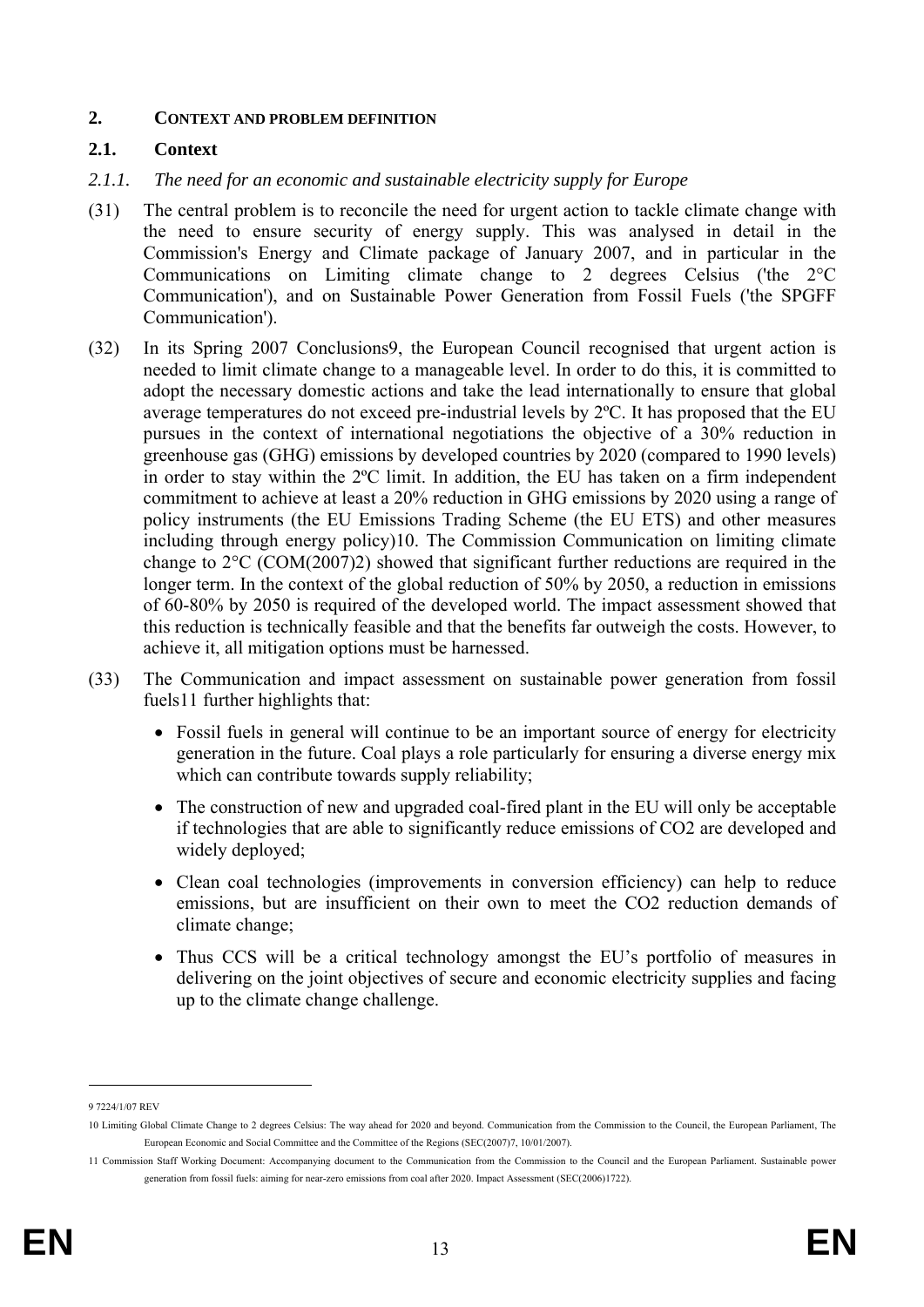## *2.1.2. The need for CCS internationally*

- (34) In its Fourth Assessment Report, the Intergovernmental Panel on Climate Change (IPCC) concluded that the fastest rate of emissions growth over the next 20 years will be in the rapidly industrialising nations of the world – e.g. China, India, Brazil, Mexico (Figure 1). For those countries, coal is likely to form the cornerstone of the energy system as in most cases it is the most abundant, cheap and secure form of primary energy available.
- (35) Recent studies12 indicate that the world is not simply consuming more energy, but it is also generating it in a less climate-compatible way. While in the 1990s worldwide emissions had been growing by 1.1% a year, between 2000 and 2004 global emissions grew by more than 3% a year – faster than the most pessimistic projections of the UN's Intergovernmental Panel on Climate Change (IPCC) and also faster than economic growth, implying constant or slightly increasing trends in the carbon intensity of energy worldwide.

80 **Gigatonnes CO2** equivalents 70 60 □ Rest of World 50  $\Box$  Other annex 1 40 30  $\square$  EU 20 10 0 1990 2050 Source: Greenhouse gas reduction pathways in the UNFCCC process up to 2025, CNRS/LEPII-EPE, RIVM/MNP, ICCS-NTUA, CES-KUL (2003).

Figure 1. Projected Emissions of Greenhouse Gases in different Regions of the World

Source: Battling global climate change – the EU's Perspective (Part I) Presentation to the Second Session of the Ad hoc working Group on Further Commitments for Annex I Parties under the Kyoto Protocol, Artur Runge-Metzger, 6-14 November, 2006. UN HQ, Nairobi.

(36) In this context, the Stern Report concluded that CCS is a key technology for contributing to the global effort to combat climate change:

'The forecast growth in emissions from coal, especially in China and India, means CCS technology has particular importance. Failure to develop viable CCS technology, while traditional fossil fuel generation is deployed across the globe, risks locking-in a high emissions trajectory. ... Stabilising emissions below 550ppm CO2e will require reducing emissions from electricity generation by about 60%. Without CCS that would require a dramatic shift away from existing fossil-fuel technologies.'13

(37) Experience from previous technology deployment shows that costs reduce substantially with increased deployment. Figure 2 shows the learning achieved for flue gas NOx removal in the

<sup>12</sup> Raupach, M. et al. (2007) Global and regional drivers of accelerating CO2 emissions. Proceedings of the National Academy of Science, NAS - USA

<sup>13</sup> Stern Review on the Economics of Climate Change, Chapter 16 p368.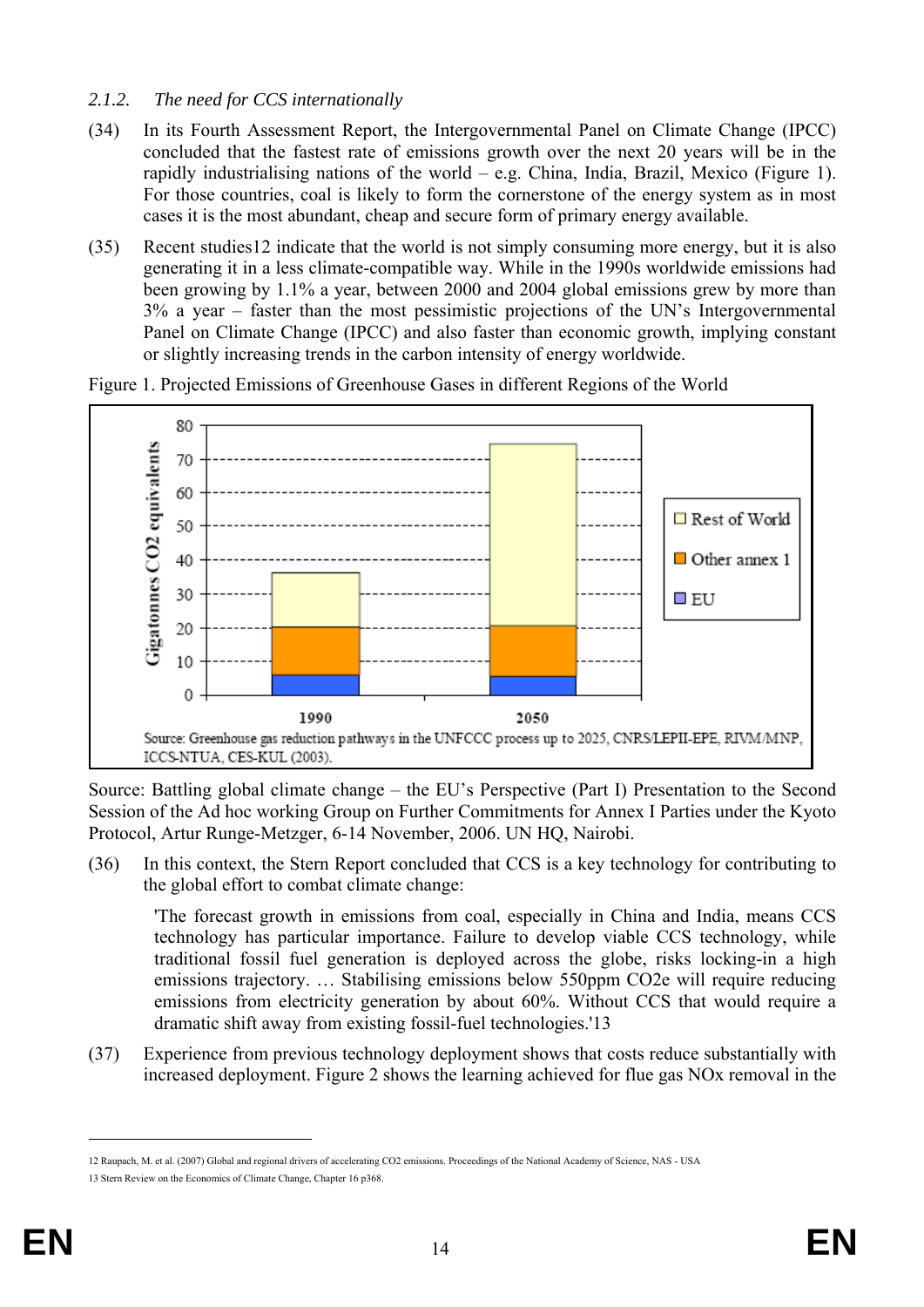period since first deployment. This learning is particularly relevant for a technology with a potential global role such as CCS.



Figure 2. Cost development versus deployment for flue gas DeNOx technology

Source: Rubin et al; Experience Curves for Power Plant Emission Control Technologies, 2004

- *2.1.3. The competitiveness dimension of CCS*
- (38) The recent endorsement by the Heads of State of an independent GHG target of 20%, a 20% target for renewables and the development of the Strategic Energy Technology Plan indicate a strategic preference that the EU should lead the development and deployment of new energy technologies, in line with the vision for a common European energy policy set out in the Commission Green Paper A European Strategy for Sustainable, Competitive and Secure Energy (COM(2006) 105 final). The competitive advantage on CCS resulting from largescale deployment in Europe is a collateral benefit of the enabling policy framework. The inclusion of CCS as part of the package to reduce greenhouse gas emissions to stabilize concentrations typically reduce costs by more than 30% (IPPC report on CCS, Metz et al, 2007, p. 12 SPM).
- (39) It would allow European industry to become leading players in a potentially burgeoning global market for CCS technology. Other developed nations, especially the USA and Australia, are vigorously pursuing clean coal and CCS technology development and deployment. Thus the enabling policy framework can contribute to the Lisbon Agenda objective of making Europe the most competitive and dynamic knowledge-driven economy in the world by 2010, and the further objective of strengthening European enterprise in the field of environmental technologies (e.g. via the Environmental Technologies Action Plan (ETAP)14).

<sup>14</sup> Stimulating Technologies for Sustainable Development: An Environmental Technologies Action Plan for the European Union. COM(2004)38 final.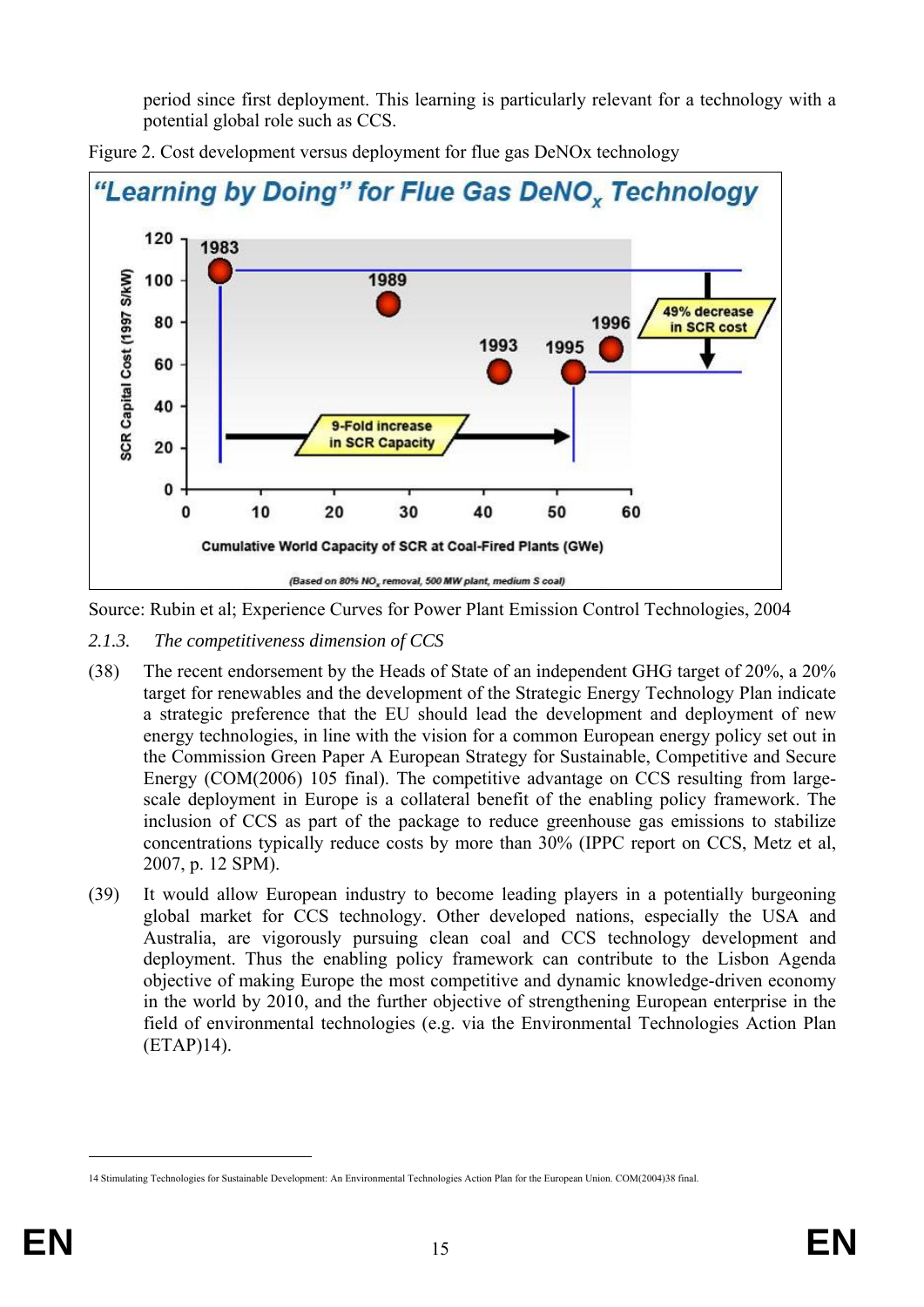## **2.2. Problem definition**

- (40) There is a trend of increasing coal use supported by two key factors. Firstly, coal is the most abundant fossil fuel in terms of known reserves (around 150-250 years at current production rates). Secondly, coal provides strong security of supply for countries with significant domestic reserves e.g. China, India and America (key coal suppliers such as Australia are a more diverse group than the key oil and gas producing nations). Coal produces roughly twice the amount of carbon as natural gas when used for power generation, and if greenhouse gas emissions are to be stabilised globally, carbon emissions need to be taken out of coal-fired power generation.
- (41) The Spring Council underlined the importance of substantial improvements in generation efficiency and clean fossil fuel technologies, and urged Member States and the Commission to work towards strengthening R & D and developing the necessary technical, economic and regulatory framework to bring environmentally safe carbon capture and sequestration (CCS) to deployment with new fossil-fuel power plants, if possible by 2020.
- (42) The costs of CCS are one of the principal barriers to uptake, both in Europe and internationally. However, as discussed above, these can be expected to decrease with increased uptake. Although there are differences in learning potential from technology to technology, a similar development to that of flue gas denox is likely to be experienced with CCS.15
- (43) Assessments have been made that if widespread global deployment of CCS is required from a particular date (say 2025 onwards), two generations of learning are required prior to that in order to progress along the initially steep learning curve and reduce the costs of the global rollout.16 This is shown in schematic terms inFigure 3 below, which also shows the timeline for development of the projects and the timing of learning feedback from one tranche to the next:

<sup>15</sup> See IEA report 'Estimating the future trends in the cost of CO2 capture technologies' (IEA 2006) for a detailed analysis.

<sup>16</sup> Gibbins, Chalmers Imperial College London (pre-publication)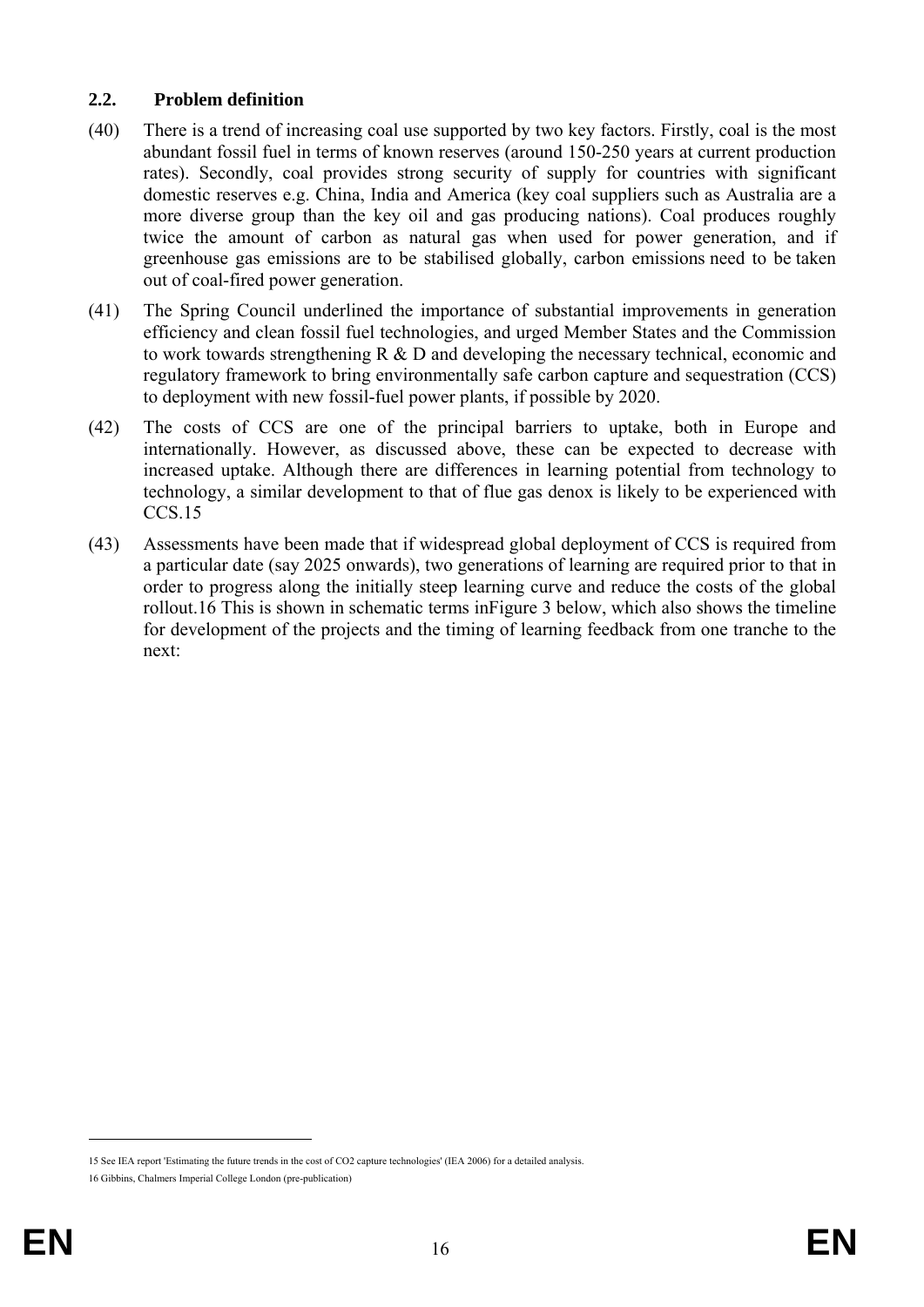

Figure 3. Two tranches of deployment before rollout of CCS

Source: J Gibbins, Imperial College London

- (44) The first tranche would comprise commercial scale plants for initial demonstration. Previous experience with other technologies has indicated that these early plants are crucial in understanding many aspects of technology performance that cannot be analysed at lab and pilot scale. For example, overall plant operability can depend on feedbacks that will not be identified by desk-based studies. In addition, CCS projects are likely to include a large number of construction and operating partners and public confidence must be established. Finally, it is important to note that real costs will not be established until real plants are built and that in the early stages of new technology deployment costs tend to decrease rapidly as engineers (and others) learn from their experience.
- (45) Once these plants are established, best use must be made of lessons learned for further deployment projects. On the above scenario, if first-of-type plants are built from around 2012 onwards then some real operating experience should be available by around 2015 which could be used to shape priorities and targets for these 'second tranche' plants. Although it is theoretically possible for second generation plants to reach minimum cost values, it is highly unlikely for CCS deployment according to this model since there will not be adequate time to feed back lessons learned. Thus, second tranche plants should allow many of the problems identified by initial plants to be resolved, but are also likely to identify further areas where significant improvements can be made to standard plant designs to be used for full rollout. Meanwhile, continued operation of first tranche plants will gather additional information that can be added to lessons learned from second tranche plant when plans are made for full, commercial rollout.
- (46) Although this scenario is set out in terms of separate tranches of deployment, in reality it can and should be expected that these would overlap. For any significant degree of learning from a particular project there must be time to observe results of earlier plants and feed experience into later designs. Build times are long and technology decisions have to be finalised well before commissioning, maybe 3-5 years for main features to be fixed with perhaps a year less for some details. Then a couple of years of operation are required to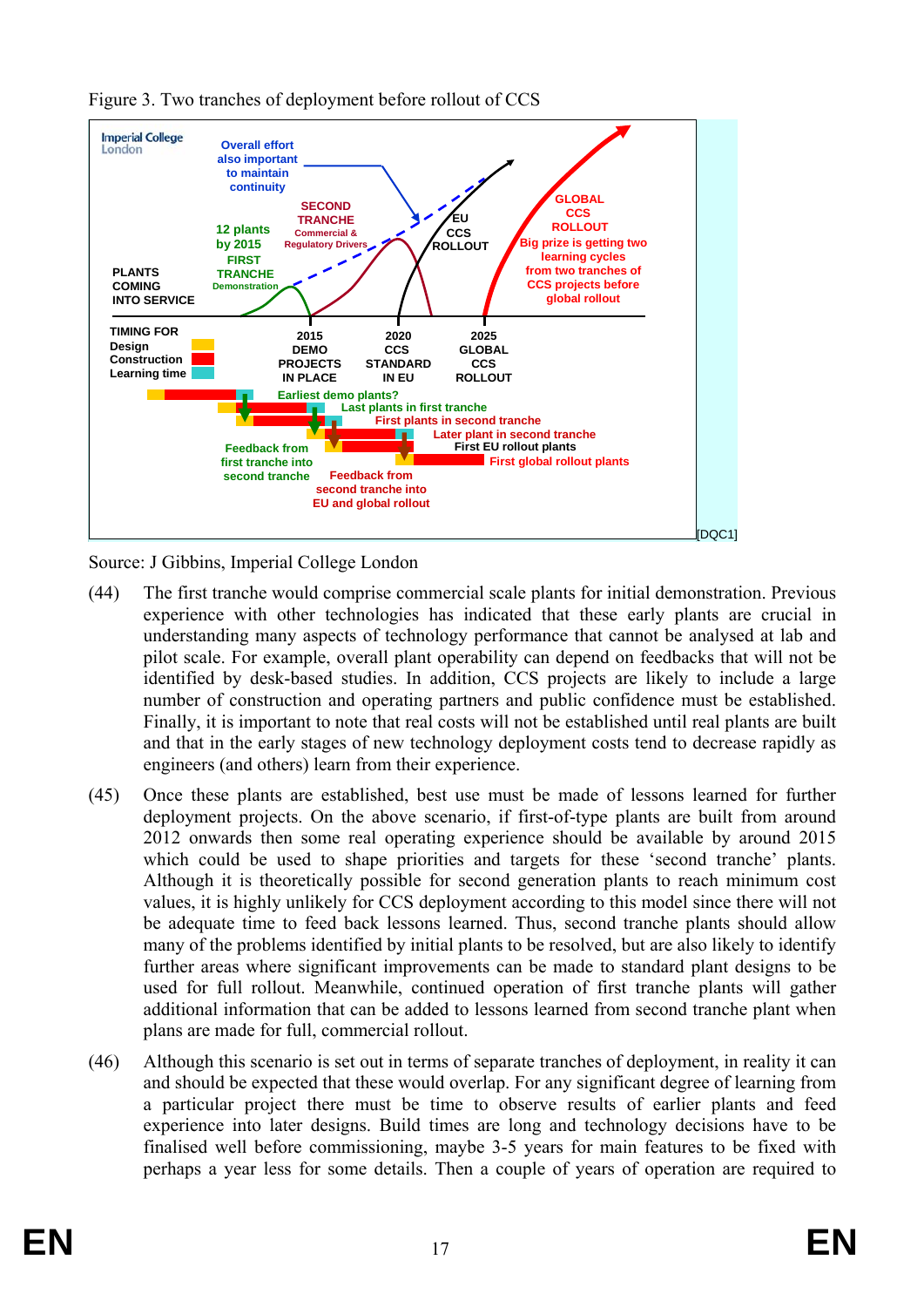settle down and learn what the apparatus can really do. As discussed above, it is expected that many 'tranche 2' plants will not wait for all of the lessons learned from 'tranche 1' plants before they get off the drawing board. In fact, it is critical that continuity is maintained between tranches so that design and manufacturing teams can grow and develop.

- (47) The essential role of CCS deployment in developing and developed countries to meet the 2°C Celsius target in a cost-effective way is illustrated in the 2°C Communication. Based on the cost-efficient reduction scenario to meet the greenhouse gas reductions outlined in the 2°C Communication17, the projections shown in Figure 4 below show the potential global importance of CCS. The projections suggest that CCS will first need to be deployed in developed countries. Soon after, from 2020 onwards, it will be rapidly deployed in developing countries that have ample coal reserves, such as China and countries in South Asia. In China, almost 40 % of total emissions from the power sector are projected to be captured by 2030, rising to two thirds in 2050. The IPCC report on CCS confirms that 50 to 90% of the global CO2 emission reductions needed over the period up to 2100 to stabilize concentration at 450 ppm (consistent with 2 degrees Celsius) come from CCS. 18
- (48) However, these scenarios for global uptake depend on international agreement on reducing GHG emissions in line with the 2˚C target. China and India have also been clear in negotiations on climate and CCS that CCS would have to be proved elsewhere and have moved down the cost curves before they would consider using it.



Figure 4. Share of Power Sector Emissions Captured (JRC-IPTS, POLES)

- (49) The Commission in the Communication on Sustainable Power Generation from Fossil Fuels made the following two commitments:
	- 'the Commission will determine the most suitable way to support the design, construction and operation by 2015 of up to 12 large-scale demonstrations of Sustainable Fossil Fuels technologies in commercial power generation'19
	- '…the Commission considers that a clear and predictable long-term framework is necessary to facilitate a smooth and rapid transition to a CCS-equipped power

<sup>17</sup> Impact assessment for 2°C Communication, SEC(2007)8

<sup>18</sup> Metz et al (eds)(2005) IPPC Special Report on Carbon Dioxide Capture and Storage, Cambridge University Press, page 354.

<sup>19</sup> COM(2006)843 final, p7, 2nd Commission action.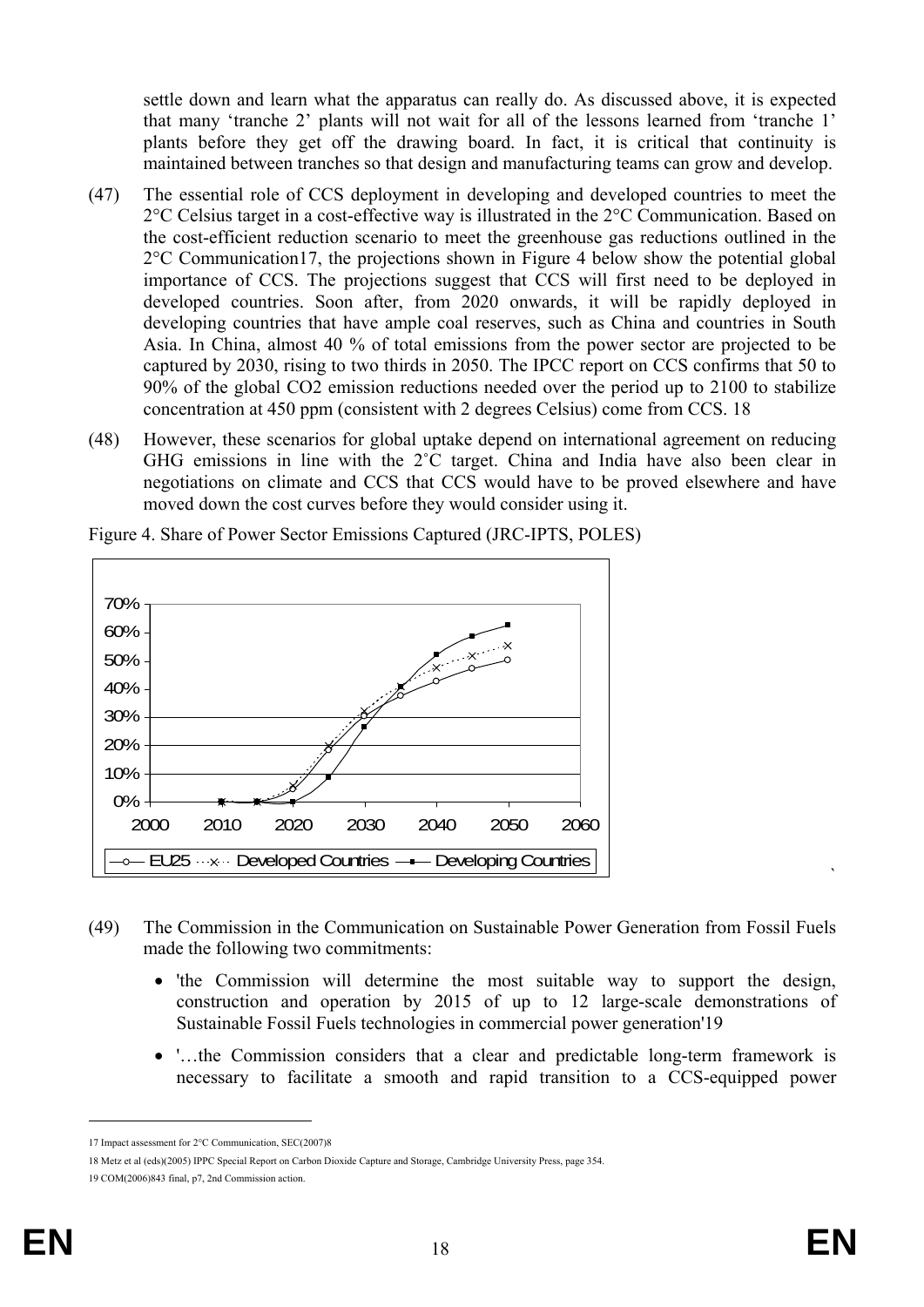generation from coal…On the basis of the information currently available, the Commission believes that by 2020 all new coal-fired power plants should be built with CCS. Existing plants should then progressively follow the same approach. In order to make a decision, in terms both of the timing of any CCS obligation and the most appropriate form and nature of the requirement, the Commission will undertake in 2007 an analysis including a wide-ranging public consultation on the issue. On the basis of this analysis, the Commission will evaluate what is the optimal retrofitting schedule for fossil fuel power plants for the period after the commercial viability of Sustainable Coal technologies is demonstrated.'20

- (50) The 2020 date balanced a range of concerns. These included the need to plan now for the deep cuts in CO2 emissions needed for the mid-century (and in particular to promote the availability of a technology which will be important not only in Europe but also globally); and the need to allow the technology to mature before its widespread application. At this stage it is hard to say with any certainty what the impacts of delaying widespread European deployment to a later date would be. (Earlier deployment is probably not realistic.) Intuitively, later deployment in Europe will delay the commercial availability of the technology, which in turn may mean either that the mid-century climate goals are missed (with the attendant consequences, see e.g. the Stern Report) or that the required abatement has to be done at higher cost due to the more limited learning and hence limited cost reduction. But there are many uncertainties here: for instance, it is not clear to what extent CCS would be developed internationally if not in Europe (there are embryonic demonstration initiatives in the US and Australia).
- (51) It is clear that if left to the market investments in CCS technology development may be insufficient for six reasons:
	- First, currently the positive CO2 reductions from CCS are not rewarded since CCS is not enabled as part of the EU\_ETS nor the Clean Development Mechanism. If included the CO2 reduction through CCS would be valued at the carbon price.
	- Second, the positive impacts from developing the technology on the costs and its efficiency (so called learning-by-doing effects based on adoption) are not captured by the market (positive externalities).21
	- Third, potential positive externalities relating to security of supply would not be captured by the market.
	- Fourth, potential positive externalities relating to export potential would not be captured
	- Fifth, potential positive impacts on achievement of global climate objectives from deployment in the EU would not be internalised.
	- Sixth, any positive reductions in traditional air pollutants from deployment of CCS are not internalised.
- (52) In the context of the analysis conducted for the 2°C Communication, the Sustainable Fossil Fuels Communication, and in the related Impact Assessments22, this Impact Assessment focuses on the two major issues relevant to CCS deployment identified by the Sustainable Fossil Fuels Communication:

<sup>20</sup> COM(2006)843 final, p10, 8th Commission action.

<sup>21</sup> Jaffe.A, R. Newell and R. Stavins (2005) A tale of two market failures: technology and environmental policy, Ecological Economics, 54, pp 164-174.

<sup>22</sup> See COM(2007)2 final, COM(2006)843 final and related impact assessments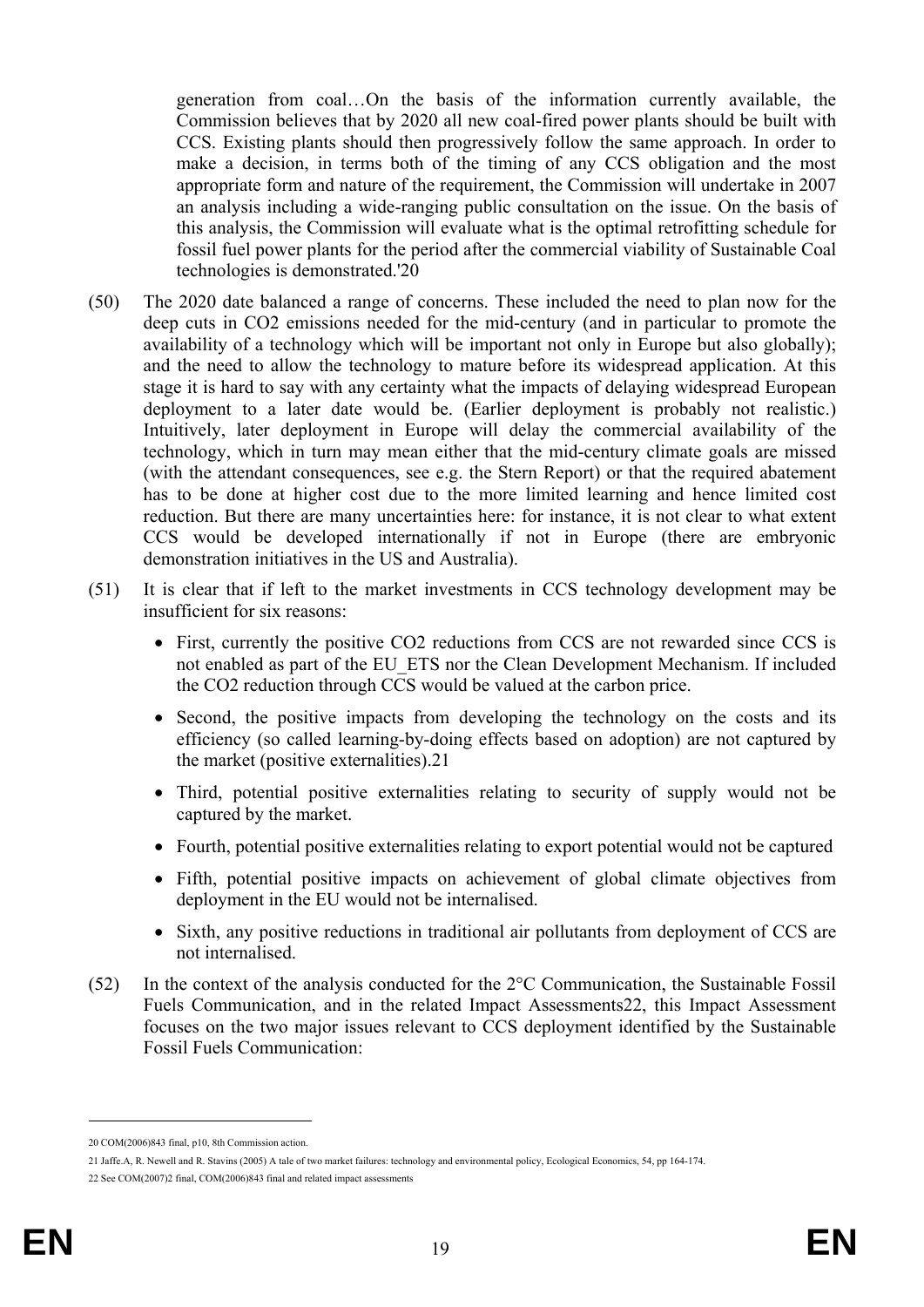- The environment, health and safety (EHS) risks from CCS deployment. This involves both minimising risks from CCS deployment, and ensuring that it is effective as a climate change mitigation measure.
- Commercial barriers to CCS deployment as outlined in paragraph (52).
- *2.2.1. Environment, health and safety (EHS) risks from CCS deployment*
- (53) The climate benefits of CCS must be assessed in the context of the potential risks it presents to the environment and human health as follows:
	- The global risk namely, that the transported and stored CO2 is re-emitted to the atmosphere, thus reducing the efficacy of the technology to mitigate climate change;
	- Local environment, health and safety (EHS) risks, associated with the impacts and effects of CO2 capture, transport and storage, including impacts of construction, materials consumption, and the hazard posed by un-planned losses of containment, which may be augmented by the presence of certain toxic impurities in the captured CO2.
	- Upstream risks related to the continued use of fossil fuels (landscape damage, discharges to water, emissions to air, solid waste generation etc.).
- (54) More detailed specification of the risks is provided at Annex II. The first major problem to be addressed is to ensure that these risks are minimised in the course of CCS deployment.
- (55) Note also that once the environmental integrity of CCS is ensured and legal protection provided at least equal to that governing similar activities, legal barriers to CCS deployment in current EU legislation can be removed. The principle barriers in EU legislation are in the Water Framework Directive 2000/60/EC, whose Article 11.3.j prohibits injection into saline aquifers except in certain cases, and in the Landfill Directive 1999/31/EC whose Article 5.3 prohibition on injection of liquid waste could be interpreted as prohibiting CO2 injection into geological formations (CO2 is injected as a supercritical liquid).
- (56) Removing these barriers will complement similar work in the international context, in particular the Protocol to the London Convention (on dumping of wastes and other material in the marine area) and the OSPAR Convention on the protection of the North East Atlantic. The London Convention was amended in November 2006 to allow CO2 storage offshore, and the EC was actively involved in securing an amendment to the OSPAR Convention also to allow CO2 storage offshore, in conjunction with the adoption of a risk management framework which has been one of the key reference points for preparing the EU approach.
- *2.2.2. Commercial barriers to CCS deployment*
- (57) Application of CCS leads to increased cost of electricity generation due to the added capital and operating costs of the capture, transportation and storage installations compared to conventional power plants, as well as the additional cost of the extra fuel consumed by the process. The second major problem is to assess how to overcome these barriers by internalising the positive externalities of CCS deployment identified in paragraph (52) above.
- (58) The principal positive externality is the climate benefit from CO2 reduction, which is not internalised since emissions captured and safely stored are currently not recognised as not emitted under the EU Emissions Trading Scheme (ETS). The Emissions Trading Directive is in the process of revision and will revise the ETS as necessary in order to meet the climate change objectives of the Community (in particular the commitment for a reduction of 20% GHG by 2020 and any additional reductions). Thus the ETS as revised will internalise the climate change externality for all installations within its scope.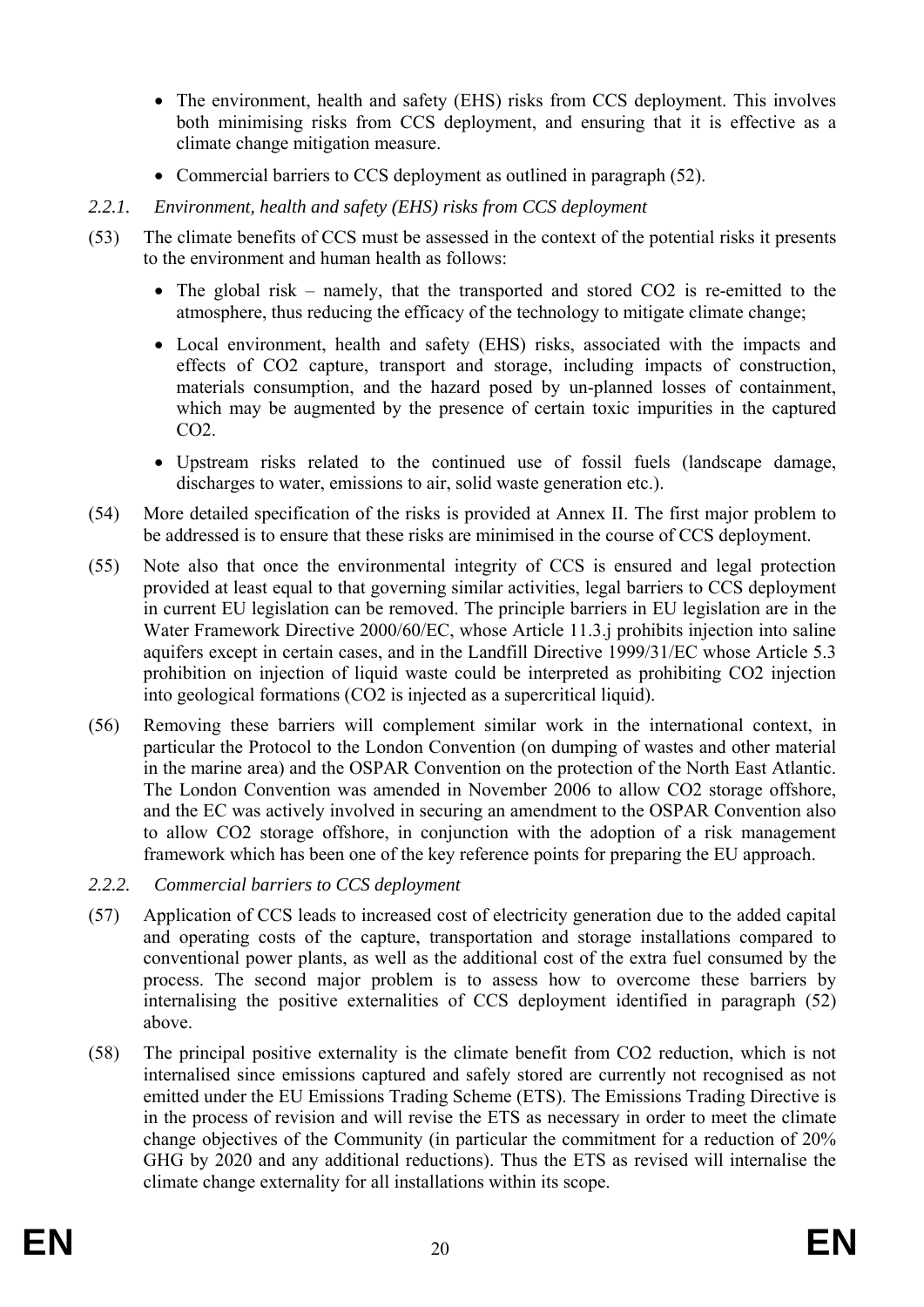(59) There remain the five other potential positive externalities of CCS deployment, which would not be internalised by the ETS. These are: any positive impact from learning by doing, any benefits for security of supply, any benefits for technology export, any benefits for promoting achievement of global (as opposed to European) climate change objectives, and any positive reduction of traditional air pollution.

### **2.3. Basis for Community level action to regulate and incentivise CCS**

- (60) The EU has the right to act to regulate the environmental, health and safety risks represented by CCS deployment, under Article 175(1) of the Treaty. The question to be addressed in this impact assessment is to what extent safe, secure and reliable deployment of CCS on an equal basis across Europe requires action at Community level, and to what extent action can be left to Member States or the market.
- (61) With regard to promoting deployment of CCS, public policy is essential to ensure CCS deployment because it is a technology that is almost exclusively driven by political concerns over climate change and diversification of energy supply (that is, it has no separate commercial rationale). As outlined in Section 2.3.2, the EU ETS forms the point of departure for promoting CCS deployment in the EU<sup>23</sup>. There is no presumption that further measures at EU level are appropriate, but the options should be considered.

<sup>23</sup> Inclusion of the technology under the EU Emissions Trading Scheme also presents supportive elements for regulating environmental risks related to capturing, transporting and storing CO2 through (i) creation of an obligation to purchase EU Allowances for any accidental CO2 releases, and (ii) the creation of monitoring and reporting obligations. thus creating a chain of custody for CO2 from capture to long-term storage.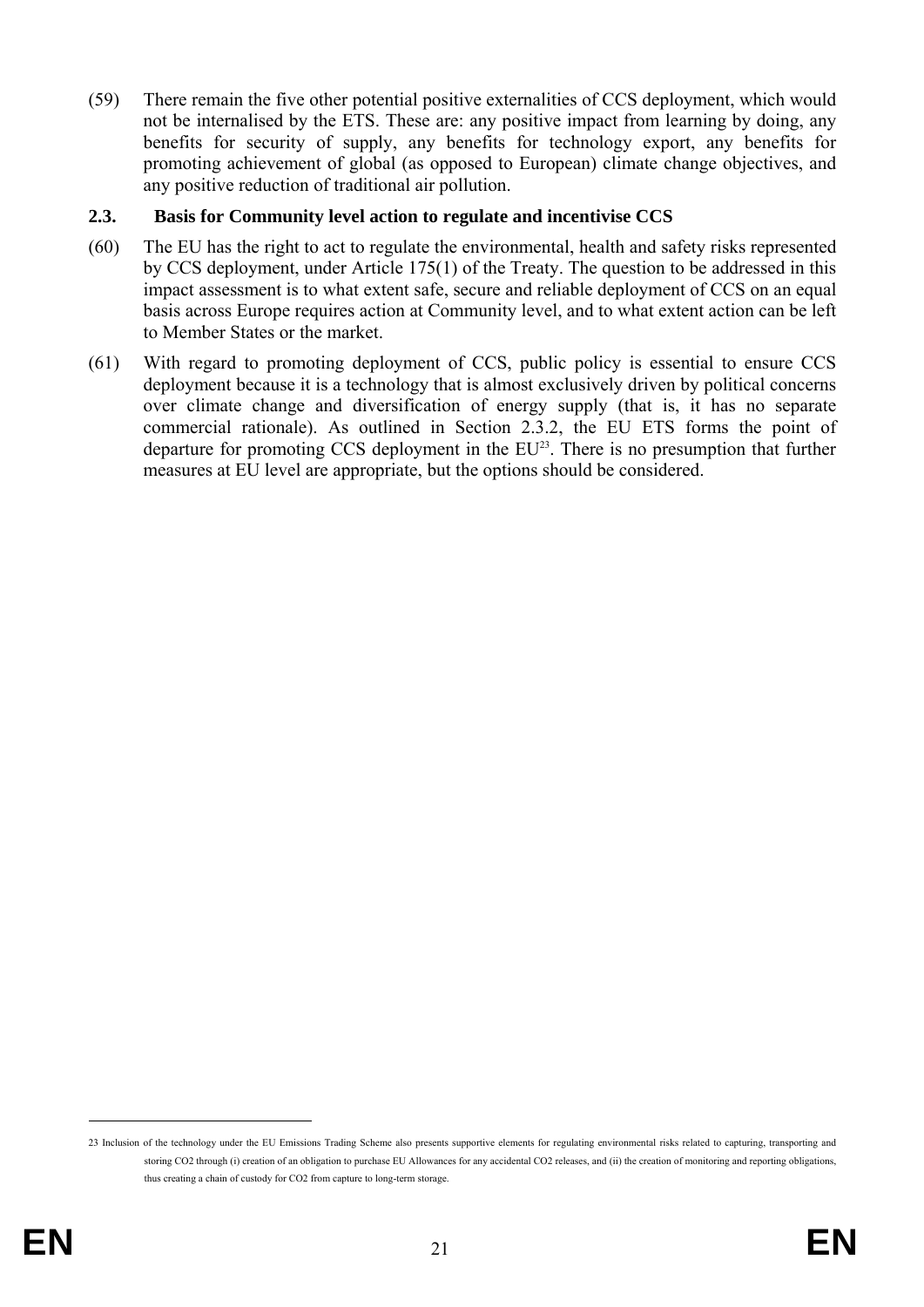### **3. OBJECTIVES**

## **3.1. To manage CCS environment, health and safety (EHS) risks**

- (62) The first objective is to ensure that a regulatory framework is in place that will ensure that the risks outlined in Section 2.2.1 are properly managed. The framework must be proportionate, and must be enacted at the appropriate level.
- (63) All the components of CCS must be considered, namely capture, transport, injection and storage. However, it is likely that CO2 storage sites will present the greatest regulatory challenge because of the novel nature of the activity. On condition that a proper risk management framework is in place that secures at least equivalent levels of environmental protection as those applied to analogous activities, known barriers to CCS deployment in existing legislation should be identified and removed as described in section 2.2.1.
- (64) The impact assessment for this issue is covered in sections 4 to 6 below.

## **3.2. To internalise the positive externalities of CCS deployment**

- (65) The Commission's proposals to achieve a first generation of CCS deployment are set out in the Commission communication [forthcoming] on establishing a Flagship Network of up to 10-12 CCS demonstration plants in Europe and internationally. The Communication assesses the logistics of the network and the incentives needed to overcome the commercial barriers to deployment. The decisive importance of CCS technologies is recognised in the new EU Strategic Energy Technology Plan (SET-Plan) which recognises the initiative of advancing CCS to enable its use in power generation from fossil fuels as one of the 'Major European Industrial Projects' within its European Mission 'Decarbonising the base-load power'.
- (66) This assessment will analyse the effectiveness of options to integrate the positive externalities of CCS identified in paragraph (52) and section 2.2.2 above, so that the future energy mix contains the socially optimal proportions of CCS.
- (67) The main option is recognition of CCS under the Emissions Trading Scheme, which will internalise the major positive externality of CCS deployment, its reduction of CO2 emissions. There remain the five potential externalities that would not be internalised by inclusion in the Emissions Trading Scheme. The assessment also examines options additional to inclusion in the ETS (and thus probably imposing additional costs), and assesses whether they produce additional benefits that are commensurate with the costs (an indication that the externalities are effectively internalised). It must also be borne in mind that some mechanisms for internalising externalities may be more distorting than others.
- (68) The 8th Commission action of the Communication on Sustainable Fossil Fuels mentions inclusion in the ETS, support for infrastructure development, and 'adopting legally binding measures to regulate maximum allowed CO2 emissions per kWh after 2020 and/or introduce a timed phase-out (for instance by 2050 of all high CO2 emitting (i.e. non-CCS) electricity generation' as possible options. The question of whether a transport infrastructure in particular would need to be supported at EU level will be addressed in a separate assessment [scheduled by DG TREN]. This assessment will encompass at least the other options identified: deployment on the basis of the EU ETS, and deployment on the basis of imposition of legally-binding measures at EU level. The impact assessment for this issue is covered in section 7 and 8 below.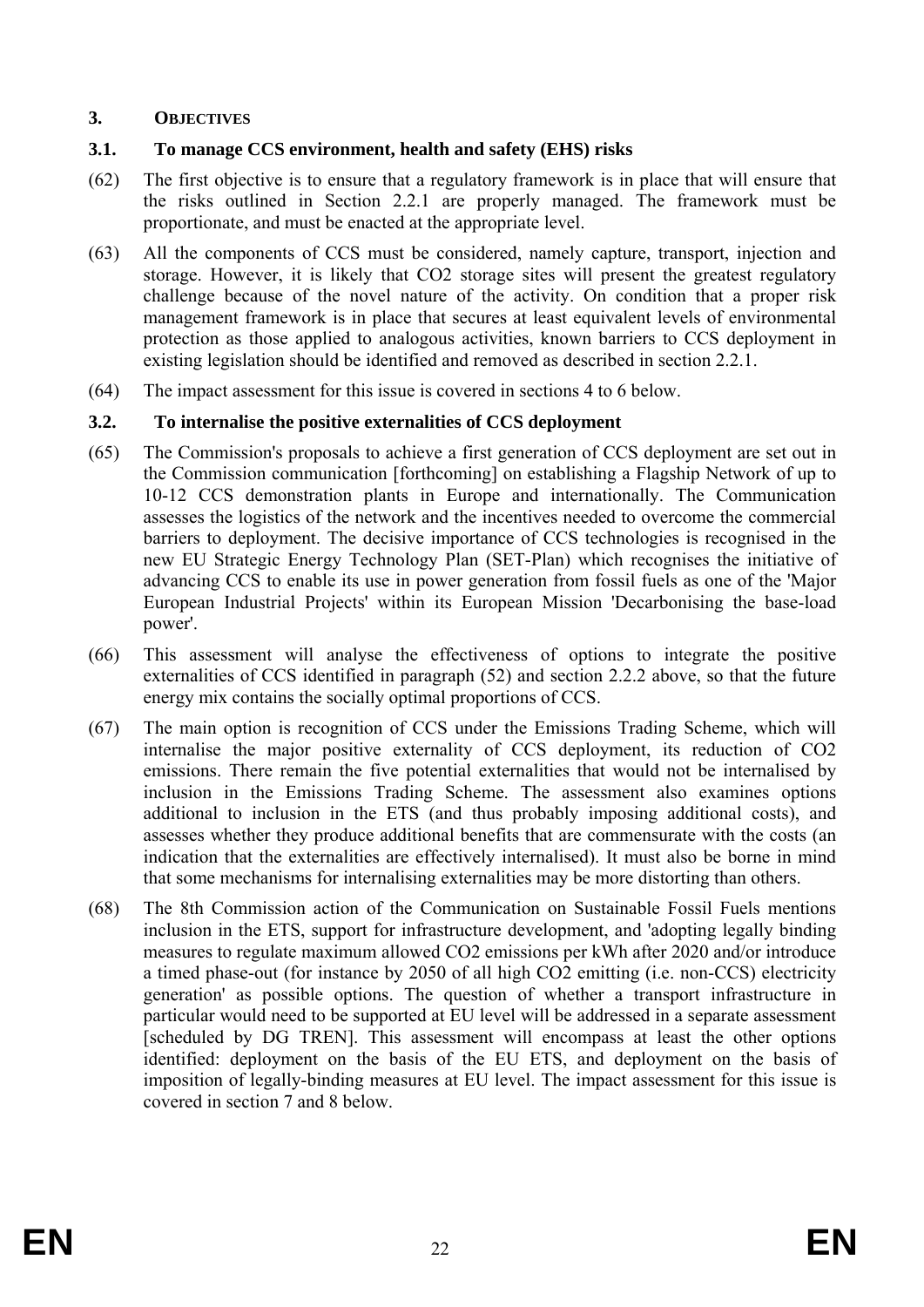#### **4. ANALYSIS OF OPTIONS FOR REGULATING CO2 CAPTURE AND TRANSPORT**

#### **4.1. Principle of conservatism**

- (69) In the interests of proportionate assessment, a principle of conservatism was applied in assessing the appropriate regulatory framework for capture and pipeline transport. The principle is that if the risk profile of a new activity (A) is comparable to that of an existing activity (B) already covered by a risk management framework, then that risk management framework is also adequate, effective and proportionate for managing the risks of activity A, and no consideration of further options is necessary.
- (70) The risk profiles of two activities A and B are comparable if activity A does not present new risks that activity B does not, and it does not present significantly greater or lesser risks than does activity B.

#### **4.2. CO2 capture**

### *4.2.1. Risks*

- (71) There are many outlines of CO2 capture technology24. The main elements of a CO2 capture process (solvent stripping of CO2, air separation for oxyfuel combustion, and gasification for pre-combustion capture) are already conducted in industrial installations for which regulatory regimes exist (power plants or chemical plants).
- (72) The risk profile presented by CO2 capture is comparable to those of existing power generation and chemical activities, with one possible exception. The outstanding issue is whether the activity of CO2 compression and the presence of compressed CO2 in quantity give rise to an accident hazard warranting application of the Seveso II Directive.25

#### *4.2.2. Options*

- (73) These existing installations are mainly controlled by the Integrated Pollution Prevention and Control Directive 96/61/EC and the Environmental Impact Assessment Directive (85/337/EC). For installations that present an elevated accident hazard risk the Seveso II Directive is conferred in addition.
- (74) Using the principle of conservatism outlined above, the assessment is that the IPPC and EIA Directives are adequate to regulate CO2 capture. However, the application of the Seveso II Directive to capture is an outstanding issue which is currently under examination.

### **4.3. Transport**

(75) There are two main kinds of technology that are likely to be used in the EU for transport of CO2: pipeline transport and shipping.

### *4.3.1. Pipeline transport*

- 4.3.1.1. Risks
- (76) Pipeline transport of CO2 is analogous to natural gas transport by pipeline. Records maintained by the regulatory authorities in the USA of incidents involving CO2 pipelines in the USA indicate that whilst the frequency of incidents is similar to that of natural gas pipelines, the degree of incidental damage caused as a result of any incident is significantly lower than that for natural gas pipelines. In addition, there are no records of serious injuries

<sup>24</sup> See for example Annex I of the Impact Assessment for the SPGFF Communication (SEC(2007)1722.

<sup>25</sup> Note that accident hazards can arise from the presence of solvent for stripping, from the presence of oxygen in oxyfuel combustion, and from the presence of hydrogen in precombustion, but these hazards are already caught under the existing Seveso framework. The risk from compressed CO2 is not.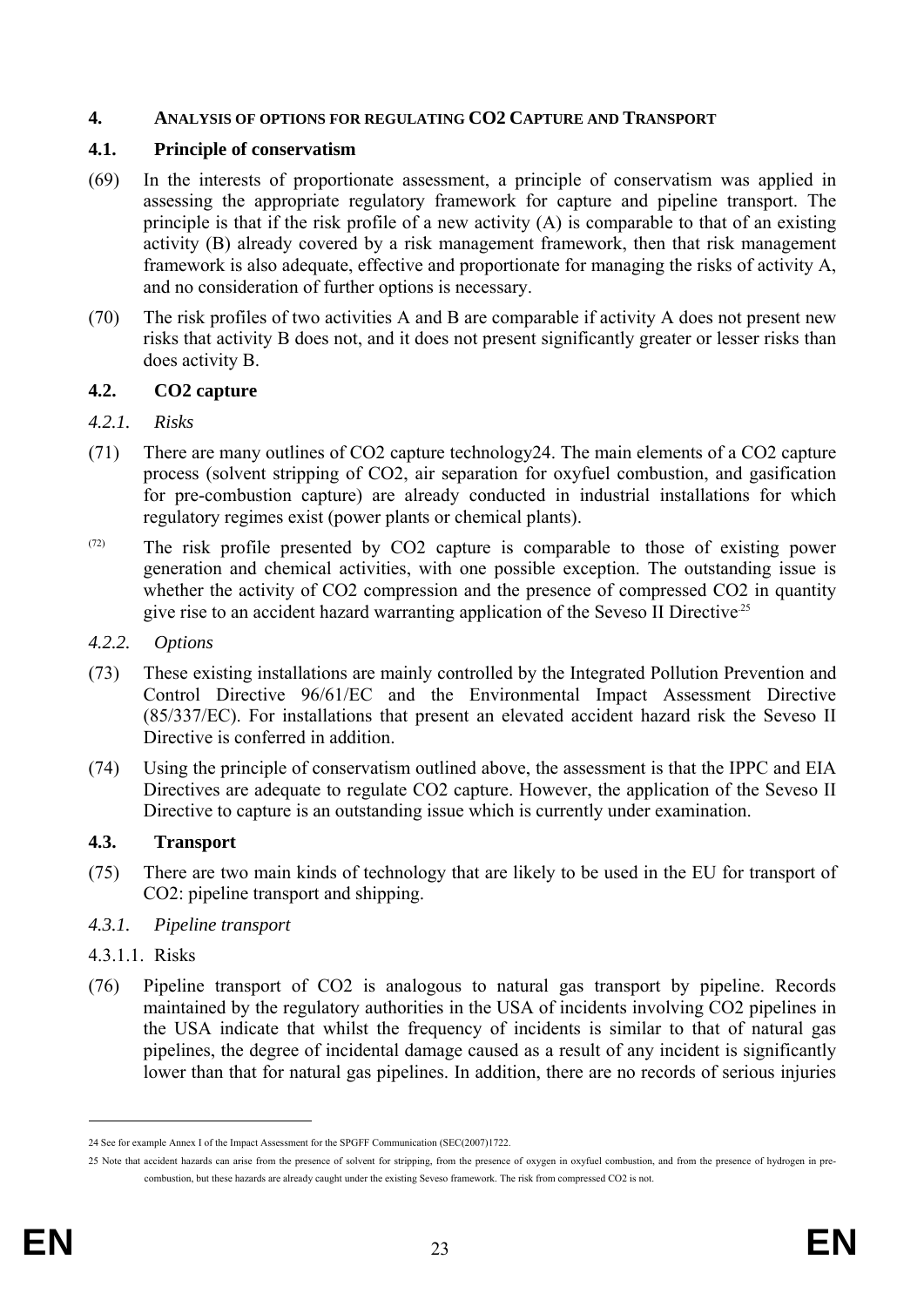or fatalities associated with incidents involving CO2 pipelines from records dating back to the mid-1970s. The principal causes of incidents involving CO2 pipelines, based on US experience, have been outside intervention and corrosion. Further information on CO2 pipeline accidents in the USA and the treatment of pipeline infrastructure by the US legal system can be found in Gale, J. and Davidson, J. "Transmission of CO2 - safety and economic considerations", Energy 29(2004) 1319-1328.

- (77) Reported rates of incidents of failure for natural gas pipelines are relatively small. Data suggest that between 1972 and 2002, incidents of failure fell from 0.0010 km-1 per year to 0.0002 km-1 per year<sup>26.</sup> For US CO2 pipelines, around 10 incidents have been reported between 1990 and 2002, with total property damages amounting to \$469 000, zero injuries or fatalities, and giving an incident rate of 0.00032 km-1 per year. Incidents mainly related to technical component failures, whereas for gas pipelines the most common form of incident is damage by external factors (e.g. excavators).
- 4.3.1.2. Options
- (78) Natural gas transport is covered under the EIA Directive for pipelines of diameter greater than 800mm and a length more than 40 km. There are also standards for the materials to be used to transport gas at various pressures under the Pressurised Vessels Directive, which controls the build quality of imported products to be used for containing pressurised fluids. Natural gas transport by pipeline is not further regulated at EU level, but regulation is rather left to the national level.
- (79) Since potential hazards posed by CO2 transport are broadly comparable to those of natural gas transport (albeit without the added risk of explosion posed by natural gas), there is good reason to believe that the risk framework applied to natural gas transport by pipeline is adequate to regulate CO2 transport. Thus no other options have been considered.
- *4.3.2. Shipping transport*
- 4.3.2.1. Logistics and risks of shipping transport
- (80) A carbon dioxide (CO2) leak could have consequences on humans and the environment, as outlined in previous sections of this report. The effect on the climate caused by a CO2 leak from a ship is difficult to quantify. For any significant effect to take place it is likely that a large part of the ship inventory would have to be released over a short period of time.
- (81) A release of CO2 from a ship during transport would impact on the surrounding ocean. The CO2 would dissolve in the water, forming carbonic acid (H2CO3). This would acidify the water, improving its ability to solubilise sources of calcium carbonate present in the form of coral and the carbonaceous shells of clams and other shellfish. However, impacts of an individual release are likely to be limited to the pelagic zone, and will disperse rapidly.
- (82) During loading or unloading operations a leak of CO2 would pose a significant hazard to people in the immediate vicinity of any release. Populations further afield may also be at risk since it is possible the cloud may disperse inland due to the effects of weather. It has been shown in the DNV risk report27 that a catastrophic failure of a tanker containing an inventory of around 18000 tonnes of CO2 (assuming it is stored just below its boiling point) can cause hazardous concentrations at large distances. For example, a release onto water can cause concentration levels of 15000 ppm at a distance of 925 metres. Such concentrations

<sup>26</sup> IPCC, 2005: IPCC Special Report on Carbon Dioxide Capture and Storage. Prepared by Working Group III of the Intergovernmental Panel on Climate Change [Metz, B., O. Davidson, H. C. de Coninck, M. Loos, and L. A. Meyer (eds.)]. Cambridge University Press, Cambridge, United Kingdom and New York, NY, USA, 442 pp.

<sup>27</sup> Vendrig M, Spouge J, Bird A, Daycock J and Johnsen O (2003), 'Risk Analysis of the Geological Sequestration of Carbon Dioxide', DNV Consulting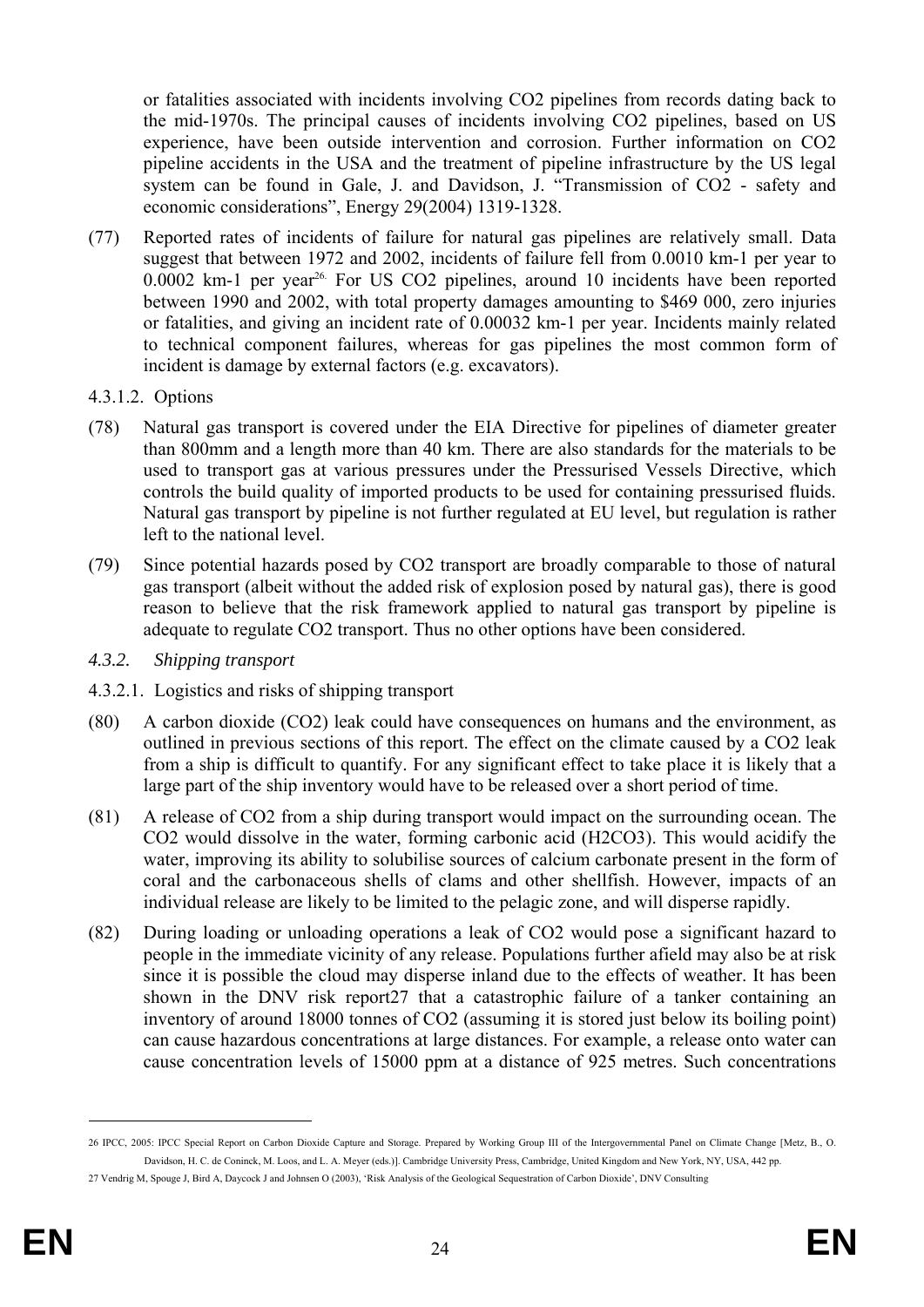would not be lethal to healthy populations, although closer to the release, fatal concentrations would be expected.

- 4.3.2.2. Likelihood of accidents involving CO2 Tankers
- (83) The closest analogy to ship transport of CO2 is the transport of liquefied gas by ship. This is an increasingly widespread practice with the rapid growth in the market for Liquefied Natural Gas (LNG). LNG transportation has been established for over forty years with almost fifty thousand cargoes delivered28. Additionally, Liquefied Petroleum Gas (LPG) is routinely transported throughout the world. For CO2 itself, a small amount is already transported by ship to service the food and drink industry. Large scale transport of CO2 is anticipated to employ similar technologies to LPG, operating at around -55°C and 6bar29.
- (84) Transportation of liquefied gases by sea has a very good safety record. Despite the number of cargoes carried, LNG carriers have not suffered any significant losses. Due to the nature of the cargo, LNG and possibly LPG tankers are afforded special consideration when approaching and departing their berth. Often, other movements in the vicinity will be suspended and a tug escort will be provided from or to open water. The nature and extent of such measures are dependent on the layout of the harbour and also the type and quantity of nearby shipping.

| Ship type                           | Number of ships2000 | Serious incidents<br>1978-2000 | Frequency<br>(incidents/ship year) |  |  |  |
|-------------------------------------|---------------------|--------------------------------|------------------------------------|--|--|--|
| LPG tankers                         | 982                 | 20                             | 0.00091                            |  |  |  |
| LNG tankers                         | 121                 |                                | 0.00037                            |  |  |  |
| Oil tankers                         | 9678                | 314                            | 0.00144                            |  |  |  |
| Cargo/bulk carriers                 | 21407               | 1203                           | 0.00250                            |  |  |  |
| Source: IPCC 2005 op cit. Table 4.2 |                     |                                |                                    |  |  |  |

Table 1. Incidents involving gas carriers and other cargo ships

### 4.3.2.3. Options

- (85) If CO2 were to be regulated in analogy with LNG and LPG transport, regulation of CO2 transportation by ship would be carried out at a number of levels.
- (86) The EU Directive on Maritime Safety (95/21/EC) requires member states to put in place controls on various types of marine vessel (including gas and chemical tankers) over 500 tonnes. An obligation is placed on the Member States to ensure that any deficiencies revealed in the course of the inspection are rectified. Conditions warranting detention of the ship are laid down. For the most part EU shipping law (e.g. Council Directive 93/75/EEC) enforces obligations under the International Convention for the Prevention of Marine Pollution from Ships (MARPOL) and the International Maritime Dangerous Goods (IMDG) Code. Various other elements serve to enhance the protection of the environment and

<sup>28</sup> http://www.lngworldshipping.com/content/news/compNews224.htm

<sup>29</sup> http://www.ieagreen.org.uk/oceanrep.pdf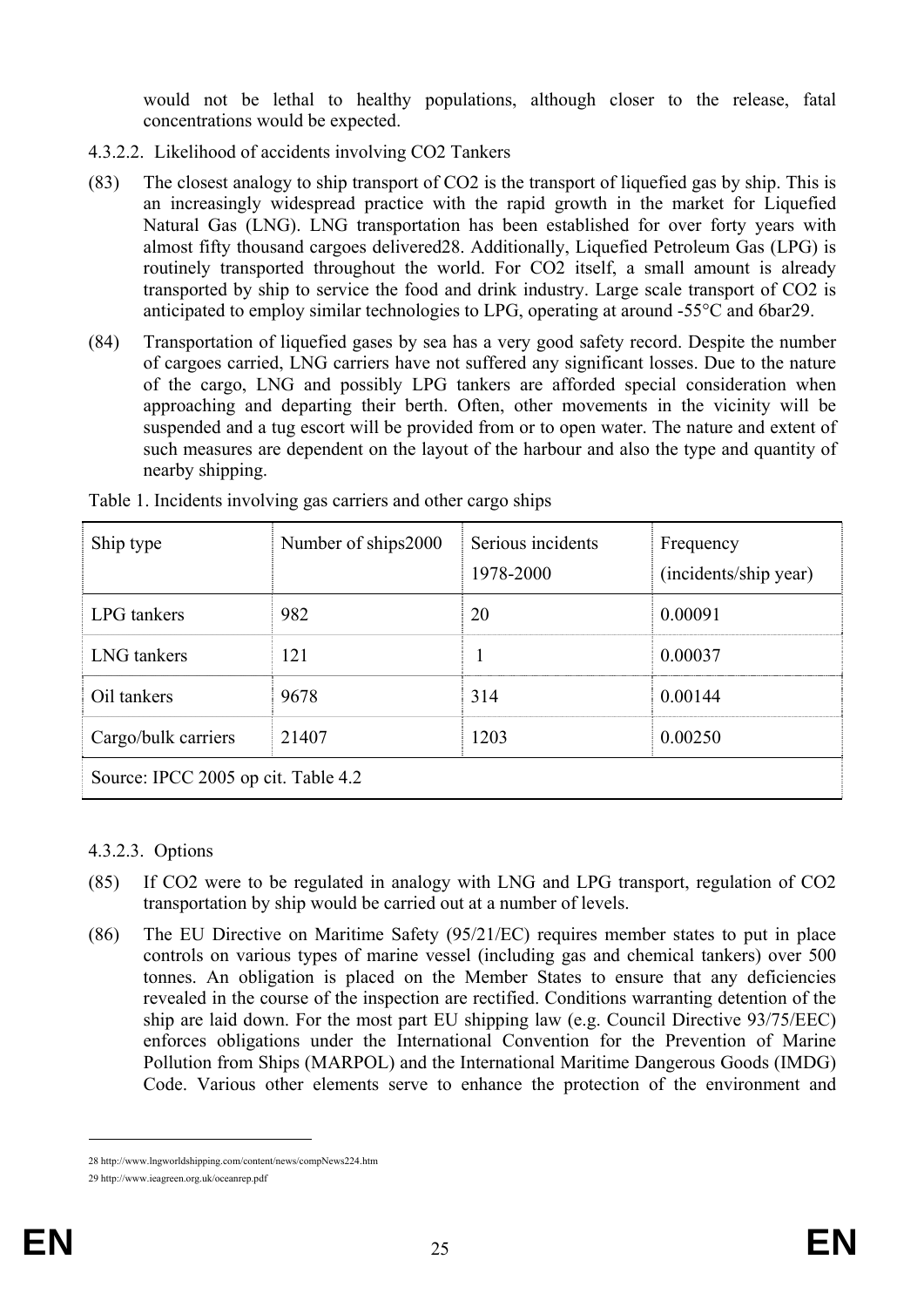maintain safety in marine shipping, including the Committee on Safe Seas and the Prevention of Marine Pollution (COSS; established under Regulation 2099/2002).

- (87) The International Maritime Organization (IMO) has adopted the International Gas Carrier Code for the design of hull and tank structure of liquid gas transport ships, such as LPG carriers and LNG carriers. CO2 tankers are currently designed and constructed under this code.
- (88) International transport codes and agreements applying to CO2 adhere to the UN Recommendations on the Transport of Dangerous Goods: Model Regulations published by the United Nations in 2001. CO2 in gaseous and refrigerated liquid states is considered a non-flammable, non-toxic substance. Any transportation of CO2 adhering to the UN recommendations can be expected to meet all relevant agreements and conventions covering transportation by whatever means. Transportation of CO2 by ship is also governed by various international legal conventions30. Best practice in LNG & LPG operations is also promoted by the Society of International Gas Tanker and Terminal Operators (SIGTTO), a non-profit company that functions as the trade body for the industry.
- (89) Although national codes and standards can vary, international bodies such as ISO and CEN are working towards the unification of these. It is possible that due to public concern over the transportation of CO2 that standards may be changed or new ones introduced to address these concerns.
- (90) Further measures may be required at the local level. Depending on the local configuration of the harbour, it may be necessary to introduce specific arrangements for the handling of CO2 cargoes. Such measures might include special escort arrangements, suspension of other shipping activities, restriction on shipping lanes etc. These measures would normally be agreed between the harbour authorities, national Marine Agency and Shipping operator.
- (91) Since potential hazards posed by CO2 transport by ship are broadly comparable to those of LNG and LPG transport (albeit without the added risk of explosion posed by natural gas), there is good reason to believe that the regulatory framework applied to LNG and LPG transport by ship is adequate to regulate also CO2 transport, as outlined above. Thus no other options were considered.

<sup>30</sup> IPPC (2005), 'Carbon Capture and Storage', p181-193, Cambridge University Press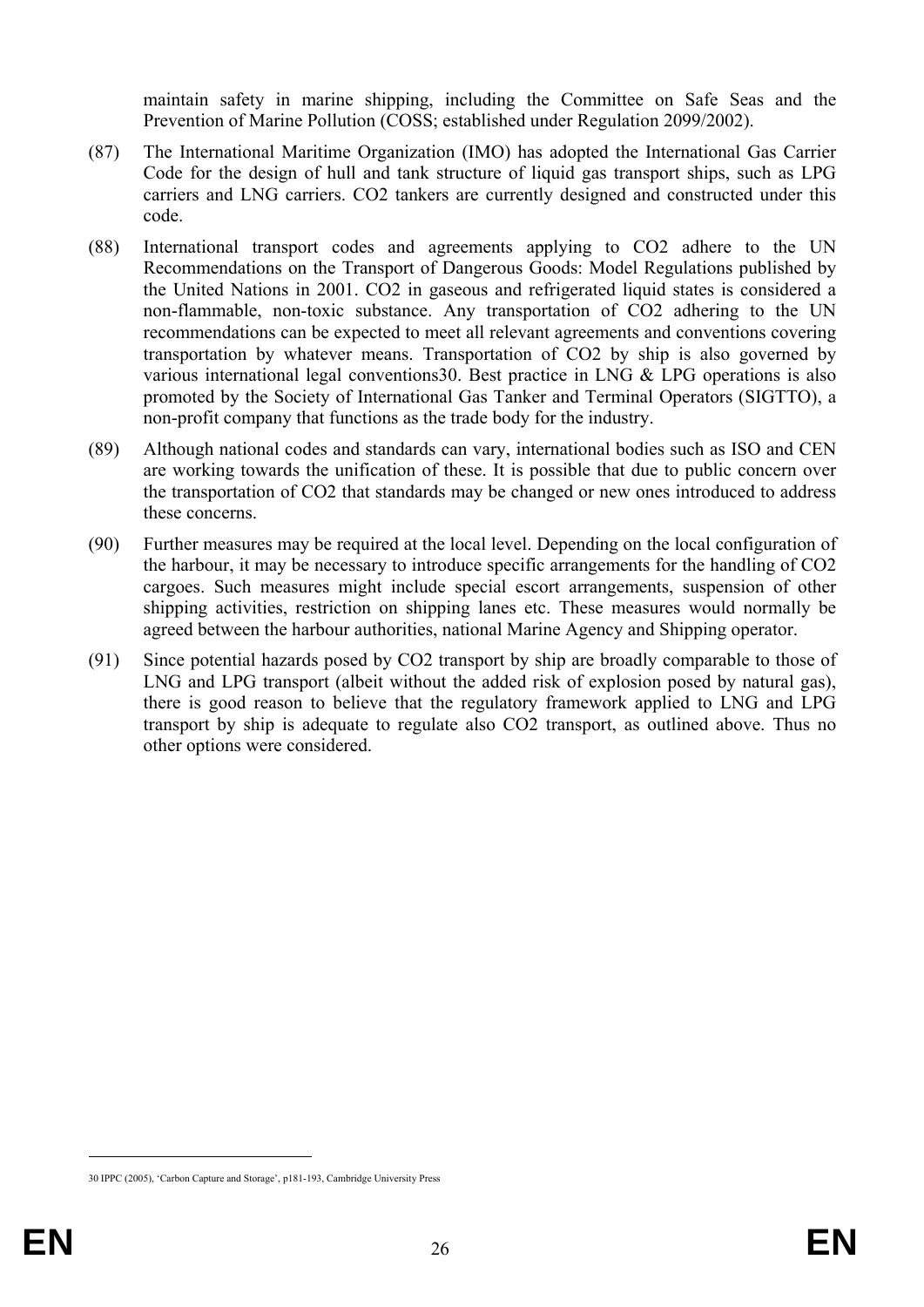#### **5. ANALYSIS OF OPTIONS FOR THE REGULATING FRAMEWORK FOR CO2 STORAGE**

#### **5.1. Risks and regulatory needs**

- (92) The risks associated with CO2 storage were identified briefly in section 2.2.1 and are specified in more detail at Annex II. On the basis of stakeholder consultation (see Section 1.2), the main issues to be addressed were identified and are outlined in Box 1 below:
- (93) Main requirements of a free-standing regulatory framework for CO2 storage
	- Requiring storage sites to be permitted, based on an assessment of the characteristics of the geological storage site, and its suitability for long-term storage of CO2 based on appropriate risk assessment procedures
	- Imposing conditions on the safe use and selection of a site
	- Ensuring that the assessment of whether the above conditions are met is robust. The main way of achieving this is via competent authority approval but other options may also be considered
	- Imposing conditions on the composition of CO2 accepted for storage
	- Imposing monitoring requirements
	- Imposing verification/inspection requirements
	- Requiring corrective measures in the case of CO2 leakage
	- Establishing measures for dealing with liability, including possible insurance
	- Establishing closure and after-care procedures for the storage site, including provisions on transfer to the state
	- Ensuring equal access to the transport and storage network

## **5.2. Options for treating CCS under the EU ETS**

- (94) One particular issue which arises is the question of how to include (elements of) carbon capture and storage in the EU Emissions Trading Scheme. This should be dealt with first, since the approach decided on will have implications for the choices for regulating CO2 storage.
- (95) CCS as a whole can be included in the EU ETS from Phase II (via Article 24 of the Emissions Trading Directive), although modifications for Phase III (2012) to allow each element of the CCS chain (source, transport, injection and storage) to be designated as separate installations in their own right have been assessed separately under the Impact Assessment for the revision of Directive 2003/87.
- (96) Under the present Directive, Art. 24 opt-in would require the whole chain of CO2 source, capture, transport, injection and storage to be included in the ETS as one installation, and appropriate monitoring and reporting guidelines (MRG) to be established. This approach allocates all the risk and liability for emissions on the one installation.
- (97) For the post-2012 framework it is in principle possible to separate combustion+capture from transport and storage, and so the question arises how best to treat the various components under the ETS. The key issue is that the quantity of emissions safely isolated from the atmosphere is not necessarily equal to the quantity of emissions passed from the capture plant to the storage plant. This is because emissions may leak from the transport and storage network, and because power is used (and hence emissions caused) for the compression and injection of the transported CO2. There are four options for handling this: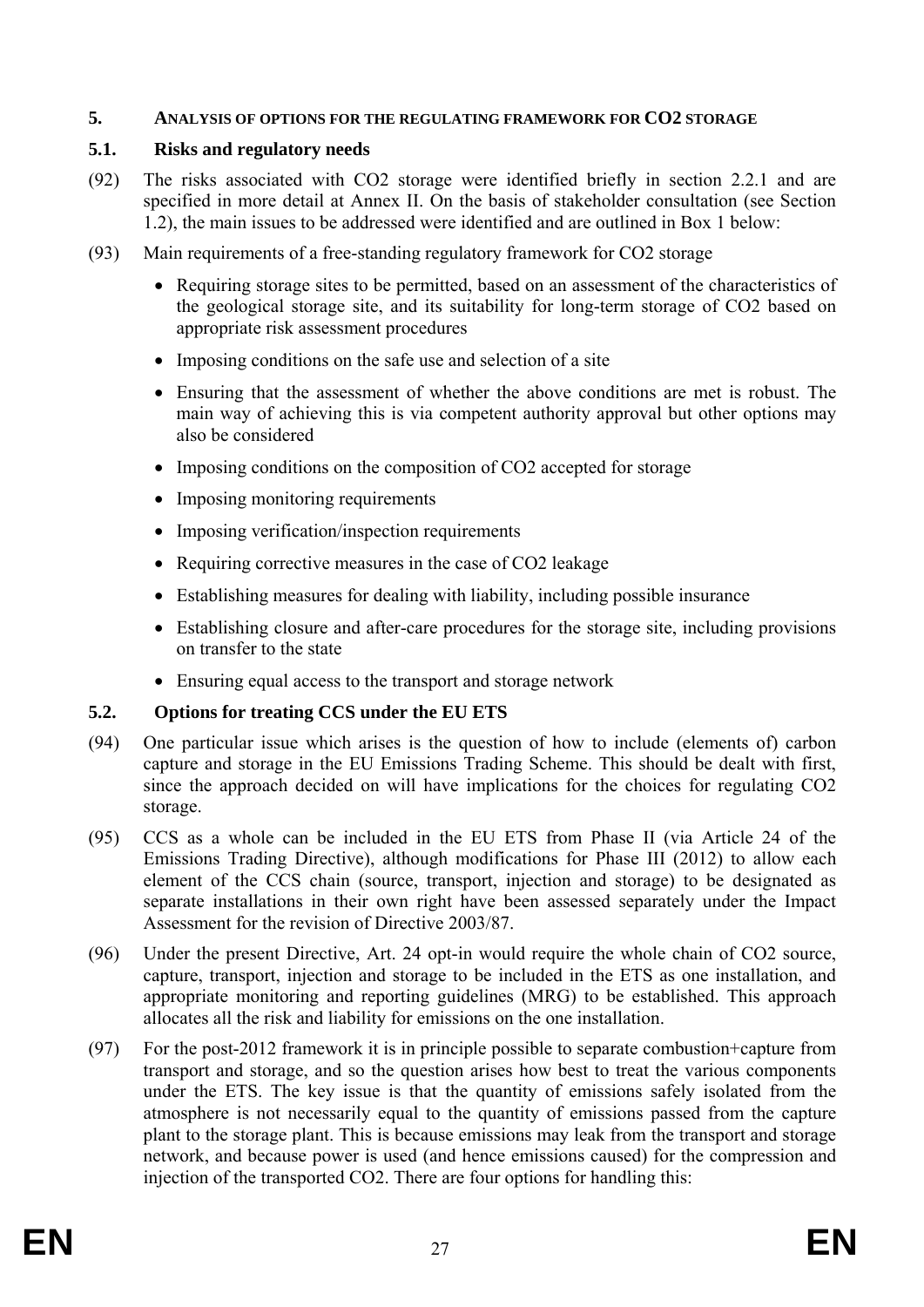- Option 1: Regulate CO2 emissions from transport and storage outside the ETS only
- Option 2: Include CO2 emissions from transport and storage within the ETS, but do not regulate otherwise
- Option 3: Combine (1) and (2)
- Option 4: Combine (1) with another means of compensating for CO2 emissions from capture and storage.

# *5.2.1. Consequences of Option 1*

- (98) Storage would be regulated as proposed in the draft Directive, including measures designed to minimise leakage, and requirements for rectification of any leakage that does occur. Transport would be regulated at Member State level to similar effect. Thus leaks would have to be rectified, but any emissions that occurred during leakage would not have to be accounted for under the ETS, resulting in effective overcompensation of the combustion installation.
- (99) Also, neither emissions from injection facilities at the storage site, nor emissions from booster stations on the pipelines, would fall under the ETS unless the installations concerned had a power rating exceeding 20MW (i.e., fell under the combustion plants threshold of Annex I of the ETD). Even in that case, free allocation would be allowed for the installations concerned (in so far as consistent with the general ETS rules). Thus either the emissions would not fall under the ETS at all, and so the actual net abatement could be considerably less than the original 'source' installation had been given credit for; or a free allocation would be given for additional emissions resulting from CCS, again resulting in an unwarranted benefit.
- *5.2.2. Consequences of Option 2*
- (100) Allowances would have to be surrendered for any emissions from transport and storage, thus preventing any overcompensation of the combustion installation. The better the management of the pipeline and intermediate systems, the lower emissions should be, and thus inclusion in the ETS would act as an incentive to better management. The expected case is that the carbon price would be high enough to provide an incentive to minimise leakage, since CCS would in the normal situation only occur if the cost of capture, transport and storage was at or below the carbon price, and transport and storage currently represent a relatively small proportion of the overall cost (of the order of 25%).
- (101) However, there would be no regulation of the selection and management of storage sites such as to minimise leakage, and no requirements to rectify leakage if it occurred. In the unlikely situation where the carbon price fell too low to incentivise the minimisation of leakage, unrestricted emissions could arise and would be entirely legitimate. Such emissions could cause significant other health or environmental damage, but their restriction on those grounds would not be required by ETS inclusion.
- *5.2.3. Consequences of Option 3*
- (102) Option 3 would combine the advantages of Options 1 and 2. It would provide regulation on the selection and management of storage sites so as to minimise leakage, and requirements to rectify leakage if it occurred. Inclusion under the ETS would ensure that ancillary emissions from transport and storage, including those from injection and from booster stations, were properly accounted for, and would provide an incentive to reduce them. Finally, any leakage that did occur would have to be accounted for under the ETS, thus avoiding any overcompensation for CCS installations.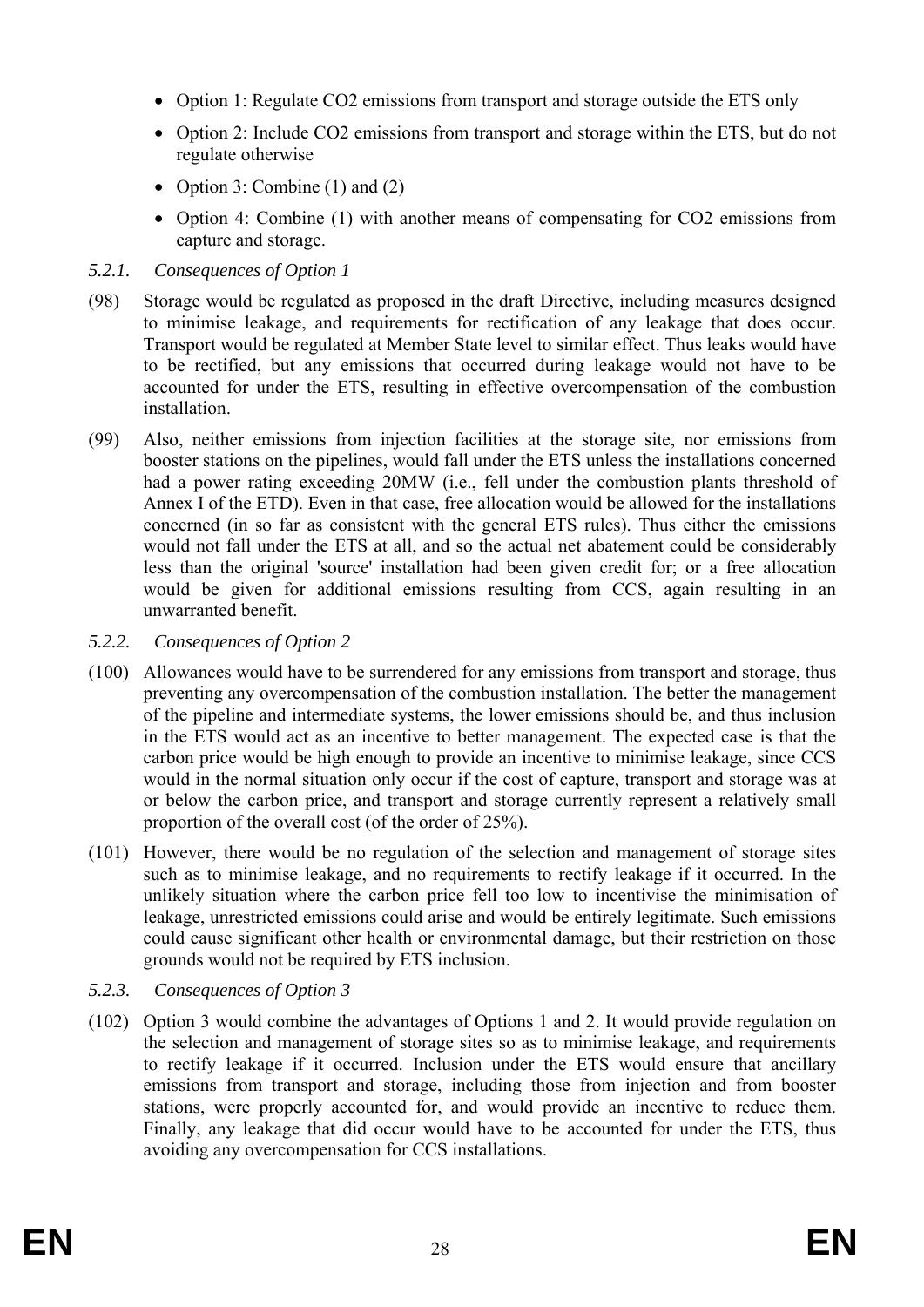- (103) The application of both regulatory frameworks does not comprise double regulation, which is the case where two frameworks are applied to achieve the same end. Here, there is a range of policy desiderata that neither framework can achieve alone.
- *5.2.4. Consequences of Option 4*
- (104) There are two alternative possibilities under Option 4.
	- Option 4a: To try to establish default values for the emissions from transport and storage, and reduce the amount of emissions from the combustion installation that are treated as non-emitted accordingly. The question of default values was considered by the IPCC31. There are default values available for natural gas transport from empirical data, and a rough-and-ready means of converting these into emission factors for CO2 (based on the difference in density of the gases). However, there are some technical questions on the applicability of these factors for CO2 (the natural gas data is based on throughput, which is reasonable for natural gas but might not be for CO2; and there are some questions on the conversion methodology). These factors are not currently at a state where they can be used to adjust the combustion installation surrender. The same is the case for CO2 storage: the IPCC states that no emission factors are available. Thus this alternative is not practicable.
	- Option 4b: Tto attempt to reconcile actual emissions from transport and storage back to the combustion and capture installation, with only the latter being under the EU ETS.
- (105) The EU ETS monitoring and reporting guidelines or a licensing or permitting regime would include provisions for pipeline and storage site operators to monitor and report emissions back to the transferring installation in order that they reconcile these emission against their inventory of exported CO2 (i.e. creation of a "chain of custody" for CO2 via the EU ETS monitoring and reporting guidelines). Risk and liability for reconciling emissions would probably need to be spread amongst operators through private contracts between exporting installations, pipeline operators and storage site operators. This would be an entirely commercial matter. In essence this is a less transparent and certain way of achieving the same thing as Option 3, relying on private contracts which could be open to dispute, litigation and lack of transparency.
- *5.2.5. Conclusion*
- (106) Option 3 remedies the defects of Options 1 and 2 and is more transparent and legally certain than Option 4b. As such, it was decided on as the preferred policy option for the EU beyond Phase II (beyond 2012).

## **5.3. Options for the regulating framework**

(107) CO2 storage is the significant novel element of CCS. While there are activities with some similarities (in particular natural gas storage and enhanced oil recovery, but also to a certain extent landfill), there is no single system of regulation easily adaptable to CO2 storage in the way that there is for capture and transport. On the contrary, there is a complicated range of potentially applicable legislation (depending for instance on whether CO2 storage is characterised as a waste disposal activity) which was analysed in detail<sup>32.</sup>

<sup>31</sup> IPCC 2006 Guidelines for National Greenhouse Gas Inventories, volume 2 Chapter 5.

<sup>32</sup> Identification of Gaps and Obstacles for CCS in existing legislation (Norton Rose, ERM, ECN, 2007).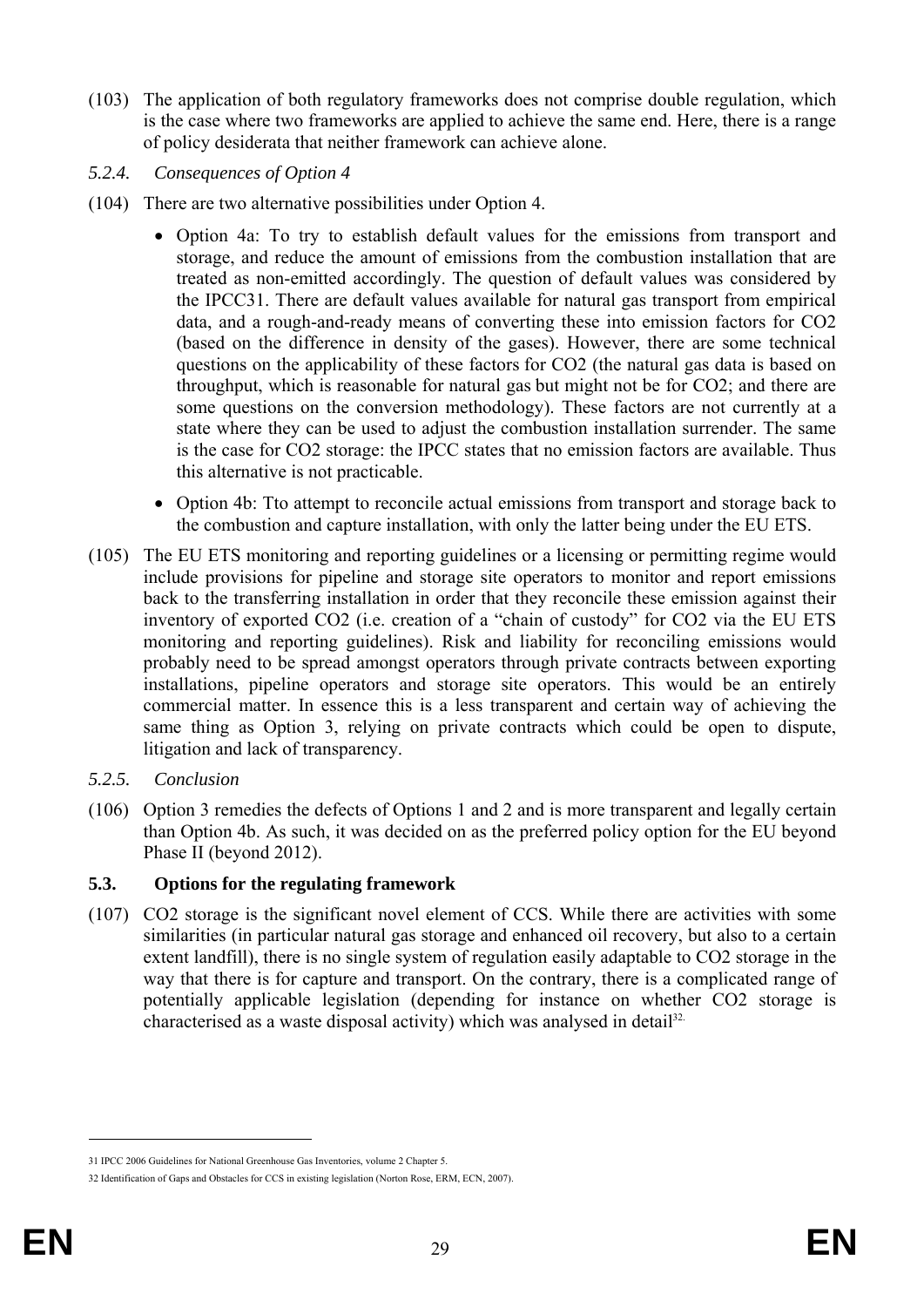(108) Thus the task of identifying the regulatory options is significantly more complicated than for capture and transport. Simplifying assumptions were necessary, and following detailed analysis $33$  the following main options were outlined:

Option 1: Use the EU Emissions Trading Directive for risk management. The EU ETD must be conferred on CCS for incentive reasons in any case (see Section 5.4.1 below) and will bring with it certain management requirements.

Option 2: Confer other elements of existing non-waste environmental legislation.

Option 3: Confer existing waste management legislation.

Option 4: Develop a free-standing framework in the form of a (draft) Directive.

(109) In line with the conclusion of Section 5.2, all options assume that CO2 storage would in any case be regulated under the ETS.

### **5.4. Analysis of the options**

- (110) The conservative approach is to use existing legislation to regulate CO2 storage, and thus a step-wise procedure was developed to ensure that the possibilities of existing legislation were fully exploited before a new stand-alone framework was considered. A detailed review of the process undertaken has been presented previously 13.
- *5.4.1. Option 1: Effect of inclusion of CCS in the EU ETS*
- (111) Under the current EU ETS system, appropriate monitoring and reporting guidelines (MRGs) would be established for each element (excluding the CO2 source which is already subject to MRG provisions). Inclusion in the EU ETS would have the following regulatory effect:
	- Recognition of non-emitted CO2 in emissions trading.
	- A requirement to design a monitoring scheme to calculate emissions of CO2 and monitoring and reporting obligations, including partial risk assessment.
	- Monitoring CO2 purity (partial).
	- Monitoring post-closure.
	- Liability obligations (partial) in respect of emissions of CO2 to the atmosphere (global risks), in that allowances would have to be surrendered for any leakage.

### Regulatory gaps

- (112) Under such as scheme, a number of regulatory gaps and ambiguities would persist, in particular in relation to:
	- Risk assessment and management basic characterization, selection and risk management for the site are not covered (despite the requirement for determination and approval of a monitoring plan). There is no requirement for control on impurities in the CO2.
	- Permitting requirements no standards or permitting requirements are applicable to the above.
	- Site closure Enforced closure is not possible, and no conditions are specified on closure requirements.

<sup>33</sup> Choices for Regulating CO2 capture and storage in the EU (Norton Rose, ERM, ECN, 2007)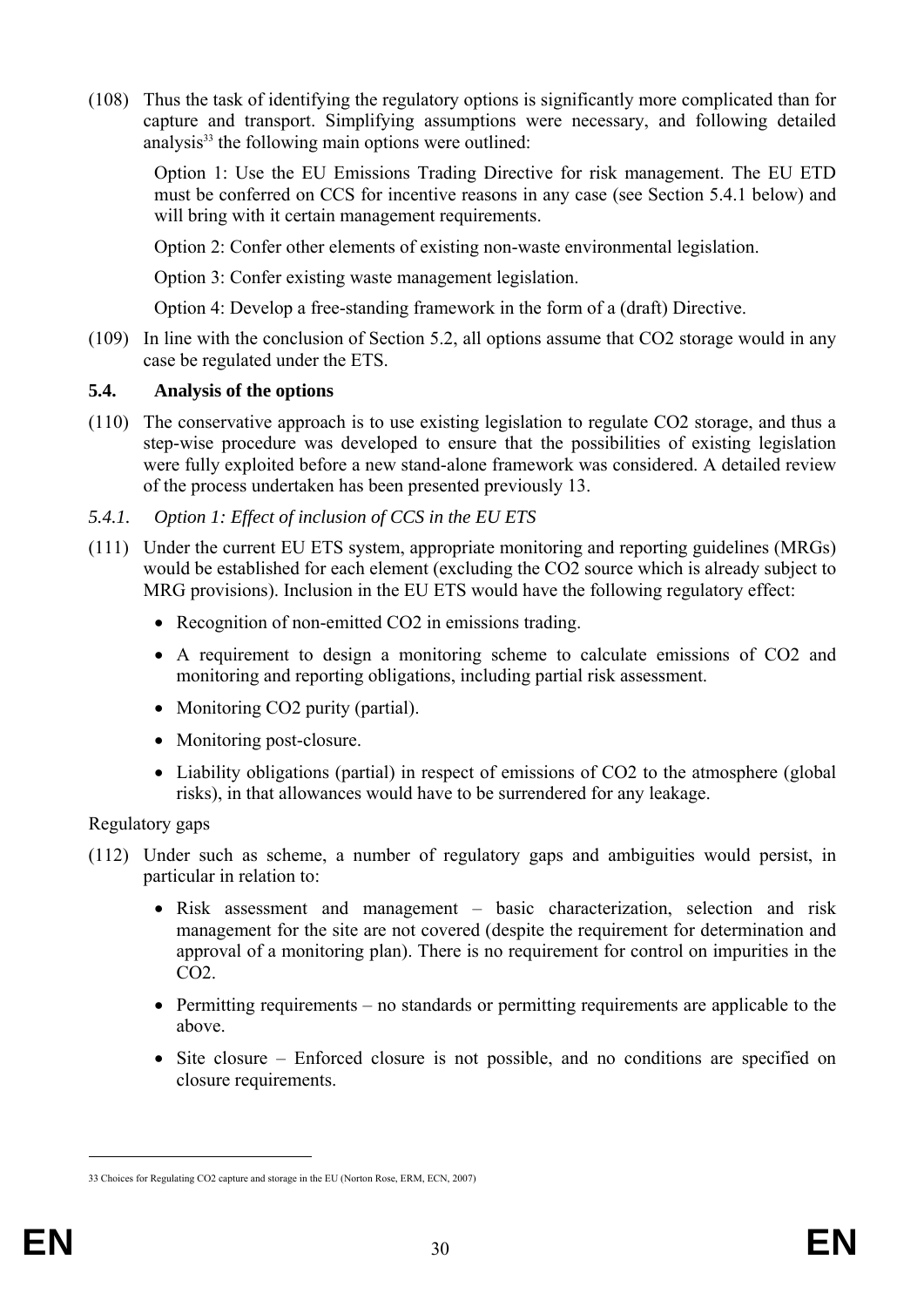- Liability there is no coverage of liability for local environmental damage, no provisions on transfer of liability to the state, and no requirement for a financial provision to cover future liabilities.
- *5.4.2. Option 2: Effect of applying existing environmental legislation*
- (113) The EIA, IPPC, the Environmental Liability Directive, and potentially the Seveso II Directive requirements could serve to close these gaps as follows:
	- Risk assessment and management EIA, IPPC and Seveso II Directives all require prior demonstration of the environmental and human health risks posed by major development projects, which could include CCS activities through appropriate amendment of the legislation.
	- Permitting requirements EIA, IPPC and Seveso II Directives all require consideration to be made of the risks of a project by competent authorities in Member States. It is questionable whether the regime would provide a consistent regulatory approval approach, and may need to be complemented by either guidance documents or new legislation laying down more prescriptive approaches.
	- Site closure conferring IPPC Directive requirements onto CO2 storage sites would provide the basis for forced cessation of operations. These conditions would also apply for CO2 plants employed at IPPC qualifying installations. However, no detail on conditions of closure would be specified.
	- Liability conferring IPPC Directive requirements would trigger the Environmental Liability Directive requirements in respect of any damages arising for local environmental damage. However, it does not create obligations for upfront financial provisions to be made by the operator in the event of insolvency, and does not provide for transfer of responsibility and hence also of liability to the state.
- (114) However, there are a number of further considerations bearing on the choice between EIA, IPPC and Seveso II, as discussed below.
- (115) The EIA Directive would require a prior impact assessment of any CCS project, on the basis of general provisions laid down in the Directive. Requirements for public consultation are specified, and the assessment must be taken into account when permitting the project. The Directive stipulates a permitting procedure without, however, specifying any substantial permitting requirements, and so will not on its own provide sufficient regulatory certainty on site selection and characterisation, monitoring and closure. Also, it would not provide a suitable framework for regulating the outstanding liability issues. However, it would provide useful public consultation requirements, and thus conferring on CO2 storage would be useful in that regard.
- (116) The IPPC Directive comprises a regulatory and permitting framework applied mainly to industrial installations, although it also covers landfill sites. Its permitting regime contains elements that could be applied to CO2 storage, but in the existing Directive 96/61/EC, these requirements are specified only in framework terms for all installations, and more detail for a particular category of installation can only be provided under the BAT Reference Documents (BREFs). Reliance on a BREF document under the IPPC Directive is unlikely to be a sufficiently robust regulatory instrument to lay down technical standards for CO2 storage site selection, characterisation, construction, operation, monitoring, closure and postclosure provisions. The BREF documents do not have any legal status under the current Directive, and even if this were given, certain of the requirements are such that they should be specified in primary legal obligations. This is true in particular for requirements on site selection and on closure and post-closure, as these are the crucial phases in which the future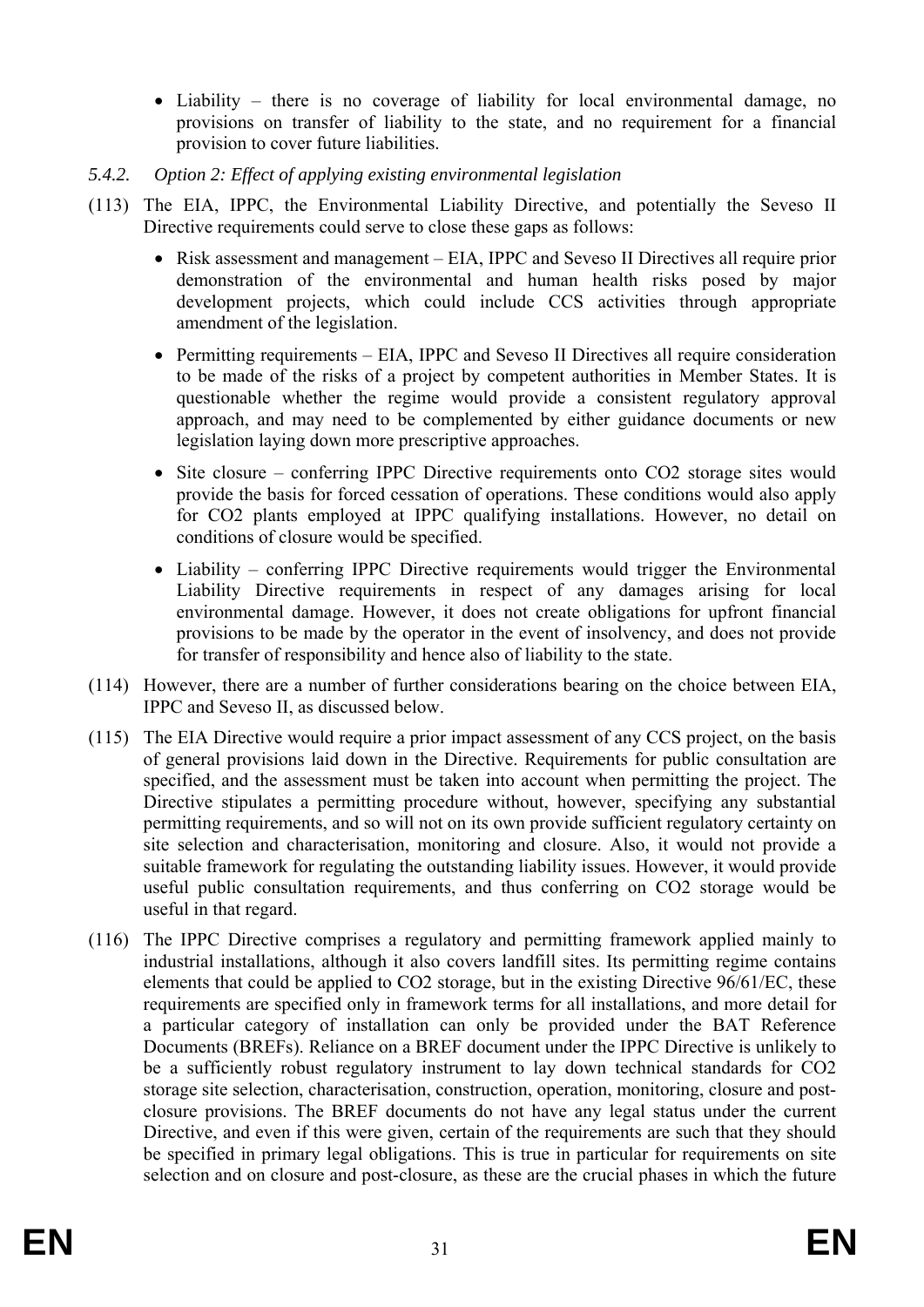security of the site is ensured and (for closure) the conditions for transfer of responsibility to the state are determined (see section 6.2.2 below).

- (117) A second issue is whether IPPC would provide a suitable framework for regulating liability issues. As stated above, conferring the Directive would trigger the Environmental Liability Directive requirements, but there is currently no provision in IPPC for legal obligations for operators to take out financial securities for operations to cover closure, decommissioning and stewardship costs in the event of insolvency.
- (118) It was also examined whether the proposal for a revision to the IPPC Directive [forthcoming] could be used to remedy these defects. The revision will incorporate three existing Directives: the Large Combustion Plants Directive (2001/80/EC), the Waste Incineration Directive (2000/76/EC) and the Solvent Emissions Directive (1999/13/EC). Each will have a separate chapter within the revised IPPC specifying legal requirements applying to that activity in particular, and Annexes specifying emission limit values for the activities in question. One possibility would be to take a similar approach to regulating CO2 storage.
- (119) However, the nature of the conditions to be imposed for storage differs substantially from those being set for IPPC installations, and so there is clear technical justification for proceeding with different instruments. It should also be noted in this respect that the Landfill Directive is not included in the draft revision, and that landfills are in fact deleted from its Annex. In addition, integrating the instruments would entail that, both in Commission and in Council and Parliament, nothing could be adopted until everything was agreed. In the stakeholder meeting of 8 May the Commission consulted on inclusion in IPPC, and for the last-mentioned reason, the majority of respondents supported a free-standing framework.
- (120) The Seveso II Directive, as mentioned above, imposes safety management requirements on installations that present an elevated accident hazard risk. It was considered whether the accident hazard risk represented by injection and geological storage is such as to warrant application of Seveso II in addition to the general regulatory framework applied. If the storage site is properly regulated under a separate legal framework, it was not considered that Seveso would add any significant regulatory certainty. However, application of Seveso to CO2 injection is an outstanding issue to be further considered.
- *5.4.3. Option 3: Application of community waste management legislation*
- (121) A range of regulatory instruments would apply to CCS if CO2 is classified as a waste or CO2 storage is classified as a waste management activity. The principle instruments are the Waste Framework Directive (2006/12/EC), the Landfill Directive (1999/31/EC) and the Transfrontier Shipment of Waste Regulation (EEC/259/93).
- (122) Based on analysis conducted within the Commission, it was concluded that the existing waste legislation was not well-adapted to regulating CCS. A number of instruments may apply, but the scope of application is not clear and would have to be clarified, and the obligations triggered by any application are not tailored to regulating the risks of CO2 capture, transport and storage, but would rather apply a risk management framework (such as the landfill rules) that was developed for a different purpose. Thus the following options were proposed:
	- To amend the relevant parts of the waste legislation to adapt them to the requirements of **CCS**
	- To regulate CCS risks in some other way (either by using existing legislation or by creating a free-standing framework) and to remove them, as regulated elsewhere, from the scope of the waste legislation.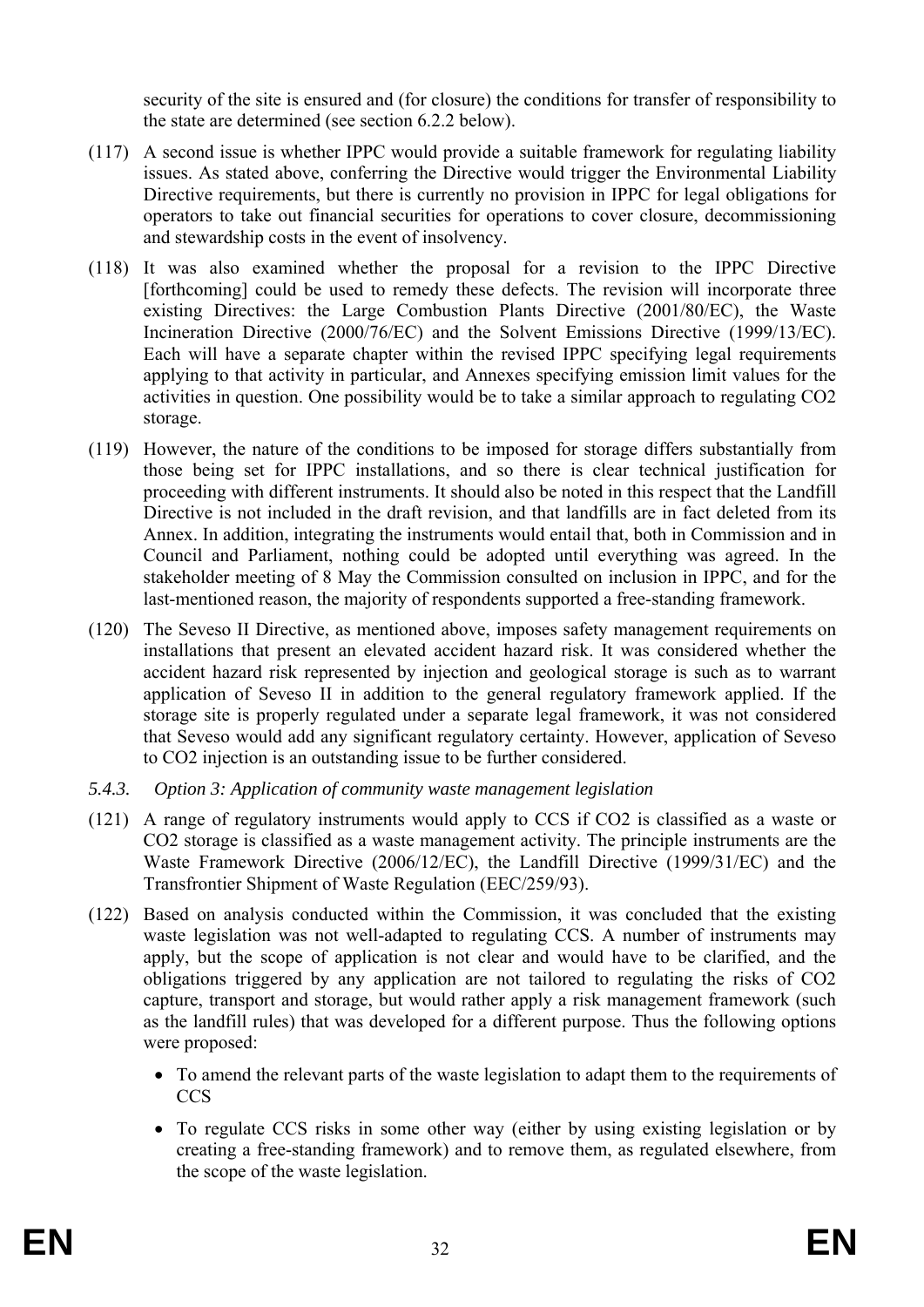(123) Clearly the key criteria are whether application of Community waste management legislation would provide additional regulatory certainty, and whether it can be easily adapted and would provide a transparent regulatory framework. It was concluded that application of the waste legislation would be unlikely to add much additional regulatory certainty, and would require significant amendments to the existing regime for it to be applicable. Notwithstanding this conclusion, the Landfill Directive was considered to provide a useful template for stand alone legislation for CO2 storage, in so far as it includes provisions for site selection, site design, waste acceptance criteria (including sampling obligations), provision of a financial security, closure procedures, technical standards for closure, after-care considerations, and technical committee review.

### *5.4.4. Option 4: Development of a free-standing legal framework*

(124) A stand-alone legal framework provides the opportunity to tailor a risk management framework to the requirements of CO2 storage so as to cover all regulatory issues in an appropriate way. However, as stated above, the EIA Directive provides useful impact assessment and public consultation requirements, and for that reason it would be useful also to confer it on CO2 storage.

### **5.5. Summary of analysis, and comparison of options**

- (125) In addition to the above, the following criteria were used to check the above step-wise assessment of options:
	- Effectiveness and comprehensiveness. This is a measure of how completely the option covered the identified regulatory requirements so as to achieve the policy objective of secure CO2 storage.
	- Legal practicality, simplicity and consistency. This is a measure of how quickly and easily the regulatory option could be brought into the EU law, how easy to understand the proposed measures would be for interested parties, and whether they would be able to comply. Parameters for consideration included: how many modifications would be required to EU law to allow application; how many different instruments would be involved in regulating; and how far the regulatory approach would differ from legislation covering similar activities.
	- Ease of application (regulators). Ease of application was an assessment of how easily it would be for competent authorities to transpose, and to understand and enforce the option under consideration. It takes into consideration issues such as whether it would span existing competencies, or whether they were being asked to make judgements on difficult to assess parameters beyond their typical duties.
	- Ease of application (operators). This was an assessment of how difficult it would be for potential operators to adapt their existing systems and skills in negotiating regulatory approvals procedures to fit to the regulatory framework.
- (126) The principles of subsidiarity (i.e. the need for Community level action) and proportionality have been addressed in previous sections, and based on the information presented therein, Community-level action is considered necessary. A summary of the assessment is provided below (Table 2).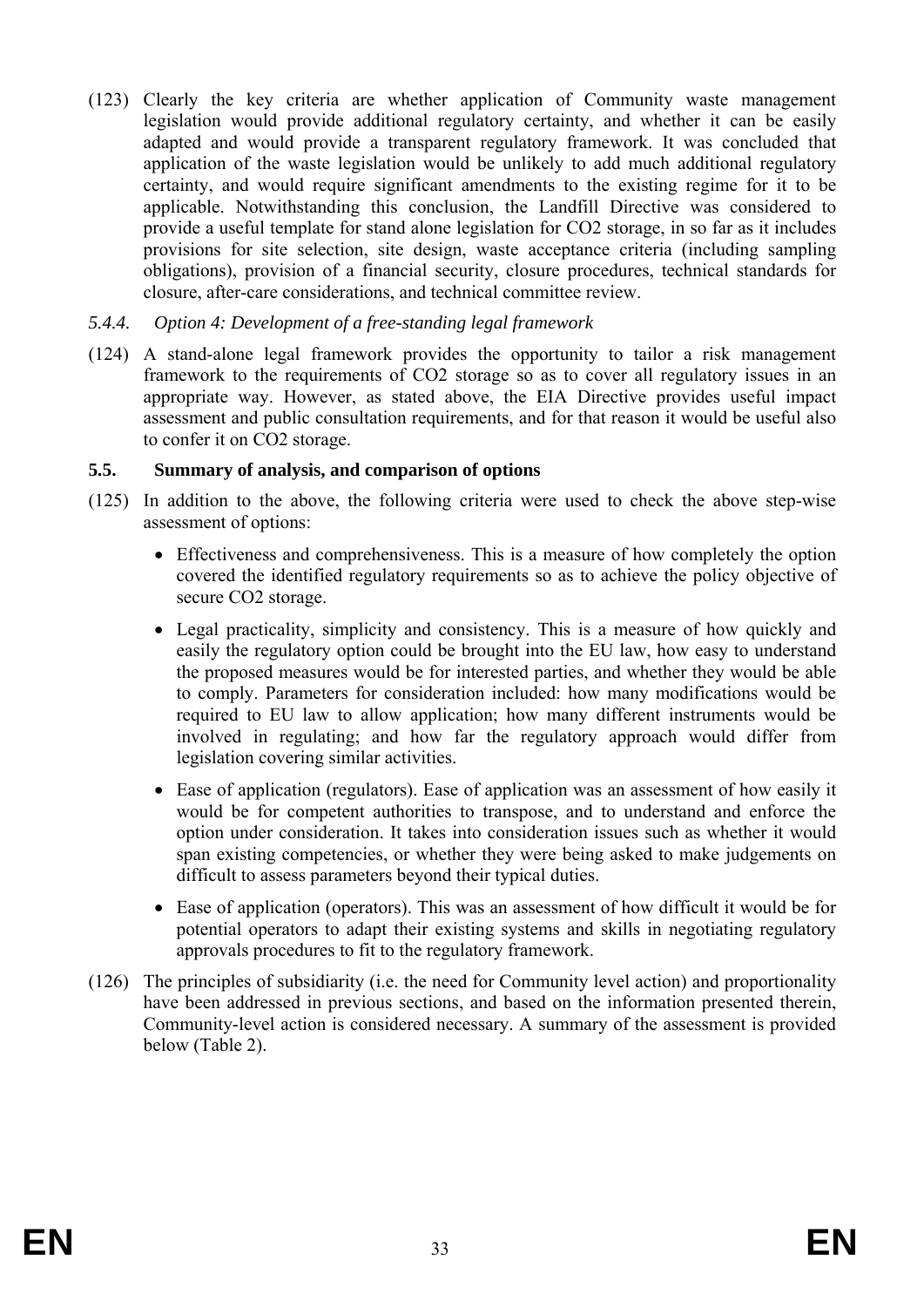|                                                                         | Criteria                                 | Overall score                                     |                                           |                                          |      |
|-------------------------------------------------------------------------|------------------------------------------|---------------------------------------------------|-------------------------------------------|------------------------------------------|------|
| Option                                                                  | Efficacy<br>and<br>comprehensive<br>ness | Legal<br>practicabil<br>ity,<br>simplicity<br>and | Ease<br>of<br>application<br>(regulators) | Ease<br>of<br>application<br>(operators) |      |
|                                                                         |                                          | Consisten<br>cy                                   |                                           |                                          |      |
| (i) ETS alone                                                           |                                          | $^{+}$                                            | $^{+}$                                    | $^{+}$                                   | $-3$ |
| $ETS+$<br>existing<br>(ii)<br>non-waste<br>environmental<br>legislation | $- -$                                    | $\boldsymbol{0}$                                  | $\boldsymbol{0}$                          | $\boldsymbol{0}$                         | $-2$ |
| $ETS$ +existing +<br>(iii)<br>management<br>waste<br>legislation        |                                          |                                                   |                                           |                                          | $-2$ |
| $(iv) ETS+EIA + stand +$<br>alone for storage site                      |                                          | $\hspace{0.1mm} +$                                | $^{+}$                                    | $\boldsymbol{0}$                         | 3    |

Table 2. Multi-criteria analysis of regulatory options

+ Positive result on criterion

Negative result on criterion

- 0 Positive nor negative result on criterion (indifferent)
- (127) Because the ETS requires no legislative change either at EU or at national level, it would be the simplest option for legislators, regulators and operators. However, these advantages are completely outweighed by its lack of effectiveness in managing the risks. Addition of existing environmental legislation would still leave gaps in effectiveness, and would complicate the legislative framework, thus increasing the difficulty of transposition and application for regulators and operators. Applying the waste legislation may in principle allow a framework that would comprehensively cover the risks, but only at the cost of significant complication of the applicable legal framework.
- (128) A free-standing legal framework, together with application of the EIA Directive to ensure public consultation, provides complete regulatory coverage tailored to the needs of CCS. It is simpler to legislate than either options 2 or 3, and is simpler to transpose and more comprehensible for regulators and operators, since all the regulatory requirements are gathered in one place.
- (129) Based on the analysis presented above, the most effective option for CCS regulation will be Option 4: application of the ETD combined with the EIA Directive to ensure environmental impact assessment and public consultation, and the use of a new stand-alone legal document to cover all other aspects of CCS regulatory needs. Other existing legislation may also need to be conferred, arising from examination of the content of the regulatory framework, which is addressed in the next section.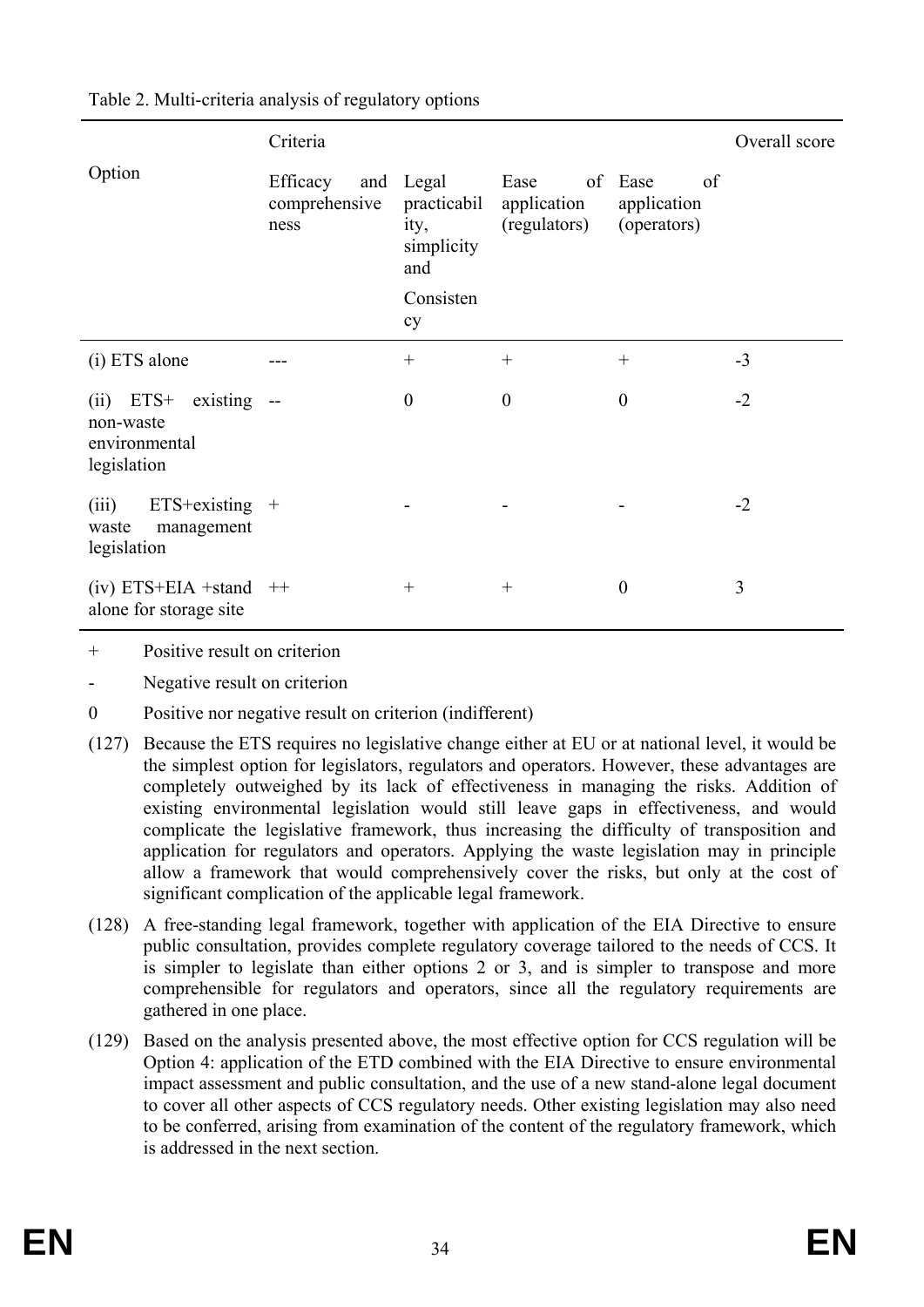### **6. CONTENT OF THE REGULATORY FRAMEWORK FOR CO2 STORAGE**

(130) Some issues regarding the content of the regulatory framework deserve specific consideration, namely how best to ensure the safety and security of CO2 storage; how to manage liability issues; requirements on the composition of the CO2 stream; and provisions for equal access to the transport and storage network.

# **6.1. Safety and security of CO2 storage**

- (131) The first of these issues is ensuring safety and security of the CO2 storage. This is the key objective of the regulatory regime, and is important both intrinsically and to ensure public confidence in CCS as a climate mitigation option.
- (132) The provisions required are: provisions on characterisation of the site, including assessment of the expected permanence of storage; a condition that the site can only be used if, under the conditions of use, it is expected that the injected CO2 will be permanently contained; and appropriate requirements on operation, monitoring, site closure and post-closure obligations. There should also be comitology provisions allowing for updating of the Annexes on the basis of experience with implementation. These items are an essential component of any option to regulate the safety and security of storage, and are specified in the draft Directive as conditions on whether a storage permit can be issued. The Commission has always the option of adopting more detailed guidelines on the basis of the Annexes.
- (133) The objective of the management regime is consistent application across the EU of the specified provisions so as to achieve in practice a high degree of safety and security of the storage site, and so increased confidence, both of regulators and of the public, in CCS as a sound climate mitigation option. However, CO2 storage is a relatively novel technology, and many requirements are highly site-specific. For this reason, it is, at least at the moment, only possible to specify fairly general 'framework' requirements in the Directive and its technical Annexes.
- *6.1.1. Description of options*
- (134) The question then arises how best to ensure uniform implementation of the framework requirements across the EU. The following options have been identified:
	- Option 1: The competent authority would be responsible for the issuing of a permit. There would be a provision for further detailed guidance on the requirements of site assessment etc provided for in technical Annexes to the Directive.
	- Option 2: As in Option 1, except that the competent authority would submit the draft permit decision to the Commission, which would refer it to a Scientific Panel which would assess whether the obligations of the Directive had been complied with. The Commission would then accept or reject the draft permit.
	- Option 3: As in Option 2, except that following the Scientific Panel's opinion, the Commission would issue an opinion on the draft permit, which the draft Directive would require the competent authority to take into account when making the permitting decision.
- (135) Under Option 1, implementation of the Directive's provisions would be the responsibility of a competent authority in the Member States. Where framework provisions are specified at EU level which leave a lot of discretion in implementation, as is the case here, consistent application can normally be ensured by developing detailed guidance on particular aspects of the framework, and the proposal allows for this. However, an initial learning period will be necessary in order to gain experience with CO2 storage, before detailed guidance appropriate to the range of potential sites can be developed. Thus in the interim before this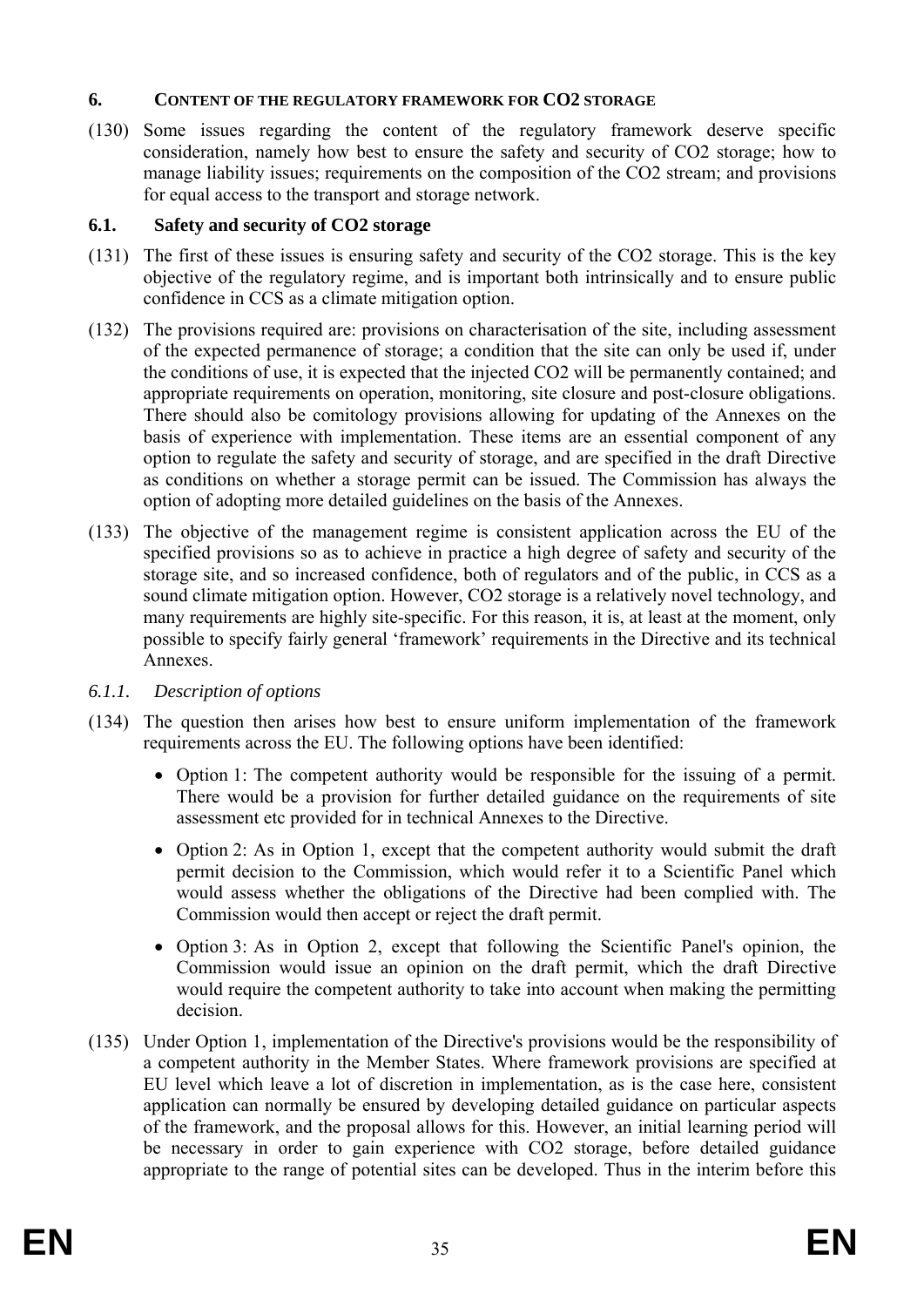guidance can be developed, it would be useful to have another mechanism available to ensure consistent application.

- (136) These considerations underlie the concept of verification at EU level of which Option 2 and Option 3 are variants. While it is not possible to establish detailed general provisions applicable to the range of potential CO2 storage sites, it is possible for a group of experts to follow through the process of applying the Directive's framework requirements to a particular case, and assess whether the application is sound. This will involve a range of assessments, such as that all relevant data have been collected, that the data concerned are robust, that all the available options have been properly considered and that the conclusions arrived at are reasonable on the basis of the available evidence.
- 6.1.1.1. The role and logistics of the Scientific Panel
- (137) The Scientific Panel is an essential component of Options 2 and 3 and a detailed description of its logistics is provided at Annex III. This section considers the tasks, timing, role in harmonizing Member State evaluations, and financial implications of the SC.
- (138) Tasks The SP will review the permits for an initial period, after which the need for further SP review will be assessed. (For the purposes of this assessment, a total of 30 permit reviews are assumed.) It will meet whenever a draft decision on a permit is submitted to the Commission and a request for advice on a storage permit is submitted to it by the Commission. Its tasks would be:
	- to assess whether the information on the basis of which the permit decision is to be taken is comprehensive and reliable. The request for advice should contain all the information collected by the operator, i.e. the results from the initial site characterisation, the result from the static and dynamic modelling, the risk assessment, and the risk management plan. The SP may commission assistance in any aspect of this verification
	- to provide a reasoned opinion as to whether the information presented is sufficient to demonstrate that all permit requirements are met. The opinion shall be provided within three months of submission of the request for advice.
- (139) In conducting the verification outlined under point 1 above, the SP will assess whether comprehensiveness and reliability of the information is sufficient to form an opinion, and will commission any additional assessment required to evaluate the information provided. If results have already been verified at national level (for instance in the course of application for a site investigation license, a drilling license or the permit itself) the SP shall take this into account. The SP would perform a proportionate check on all studies, simulations, assessments and data collected. It will not redo all the work involved in the permitting decision. It would review the documentation and check relevance of assumptions, calculations and results. Where doubts exist, additional documentation and/or runs may be asked for. This would be a reasonably robust approach, particularly once verification becomes more standardized. It would require man-months of work34.
- (140) Timing Requiring a SP assessment of Member State draft decisions on storage applications will put an additional time pressure on the permit application procedure (Figure 5). However, by using external assistance or otherwise, elements of the evaluation may run in parallel, and should take no more than three months. The Commission would examine the Scientific Panel's opinion, and when confident of the basis on which it was reached, would issue an opinion on the draft permit.

<sup>34</sup> DNV, oral communication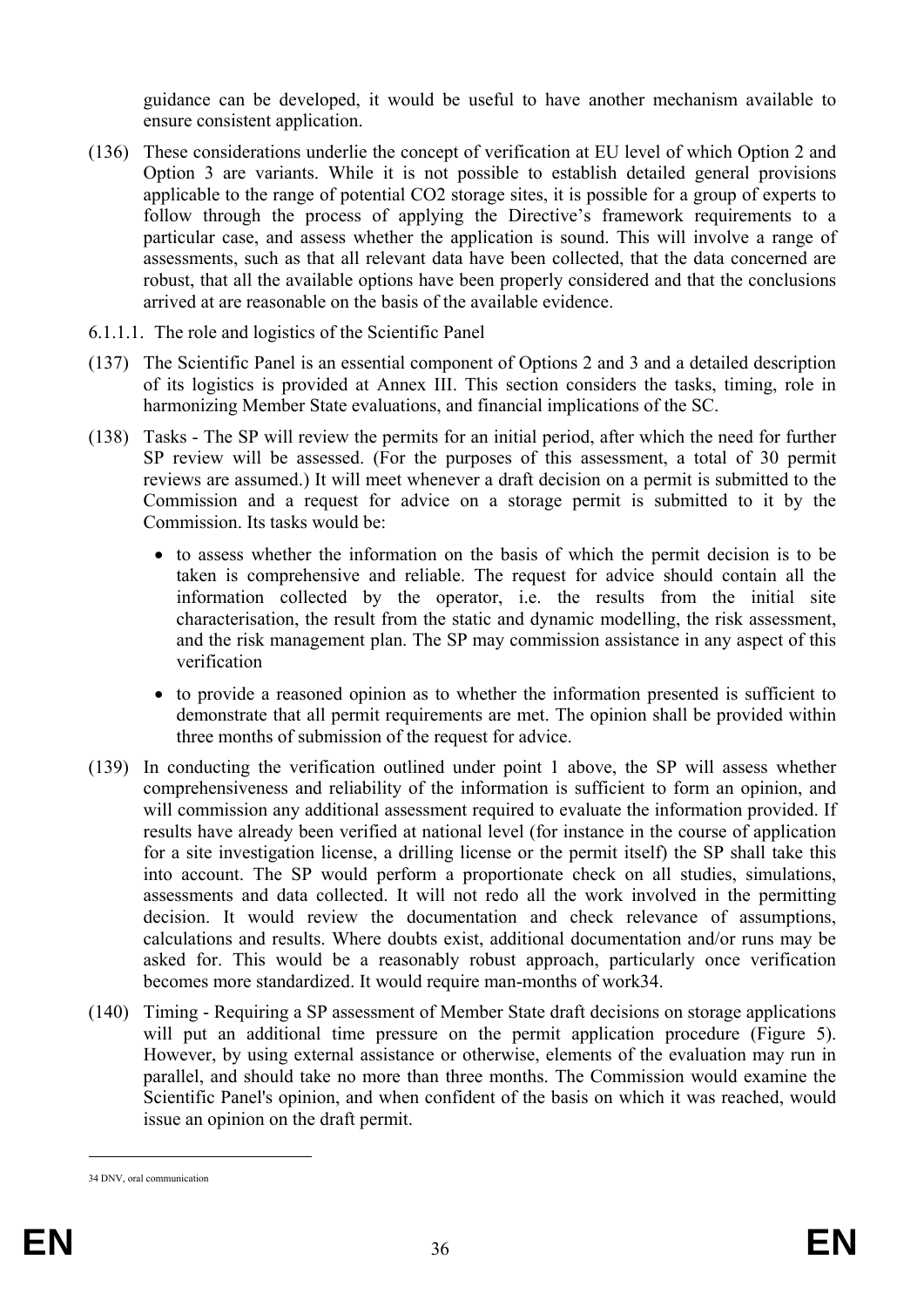

Figure 5. Timeline CO2 storage permit application

- (141) Harmonization of Member State evaluations beyond 2020 The review of the Commission will very probably result in a more uniform evaluation of storage permit applications in the EU in the initial period of deployment. Ideally, the work would contribute to building up a sizeable body of expertise with respect to the safety of underground storage of CO2, and will provide the basis for any amendment of the Annexes of the Directive, and for any guidance produced under Article 19. Nevertheless, the member state will remain the competent authority for granting the storage permit and a mechanism should be adopted to disseminate the experience gained during the Commission review. The Commission will establish annual meetings involving SP members and competent Member State authorities, using existing structures where appropriate.
- (142) Financial implications The financial implications of the Scientific Panel for the evaluation of permit applications will depend on its annual activity and on the need for external assistance in carrying out the SP's tasks. Estimating the total number of applications to be reviewed per year as on the order of 4 to 5, the annual costs of the Scientific Panel are projected to be in the region of  $\epsilon$ 600 000, as outlined in Table 3.

|                     | Meetings<br>permit<br>on<br>applications | Annual<br>harmonization<br>meetings | External<br>assistance<br>contracts | Total<br>cost |
|---------------------|------------------------------------------|-------------------------------------|-------------------------------------|---------------|
| Number p.a.         | 3                                        |                                     | 2                                   |               |
| Unit cost $(k \in)$ | 3                                        | 20                                  | 300                                 |               |
| Total cost          | 9                                        | 20                                  | 600                                 | 629           |

Table 3. Annual cost projections of a Scientific Panel (assuming 2 assessments per year)

# *6.1.2. Analysis of options*

(143) Both Option 2 and Option 3 would provide additional confidence, in particular to the public, that the early phase of implementation of CCS will be sound. This is of benefit also to the operators themselves, as any negative experience in the early phase of deployment will severely damage confidence in the technology, to the detriment of all projects. Both options also provide an excellent mechanism for accumulating experience with implementation of the Directive, which can be used to develop guidance and where necessary to revise the Annexes of the Directive. Thus Option 1 is rejected.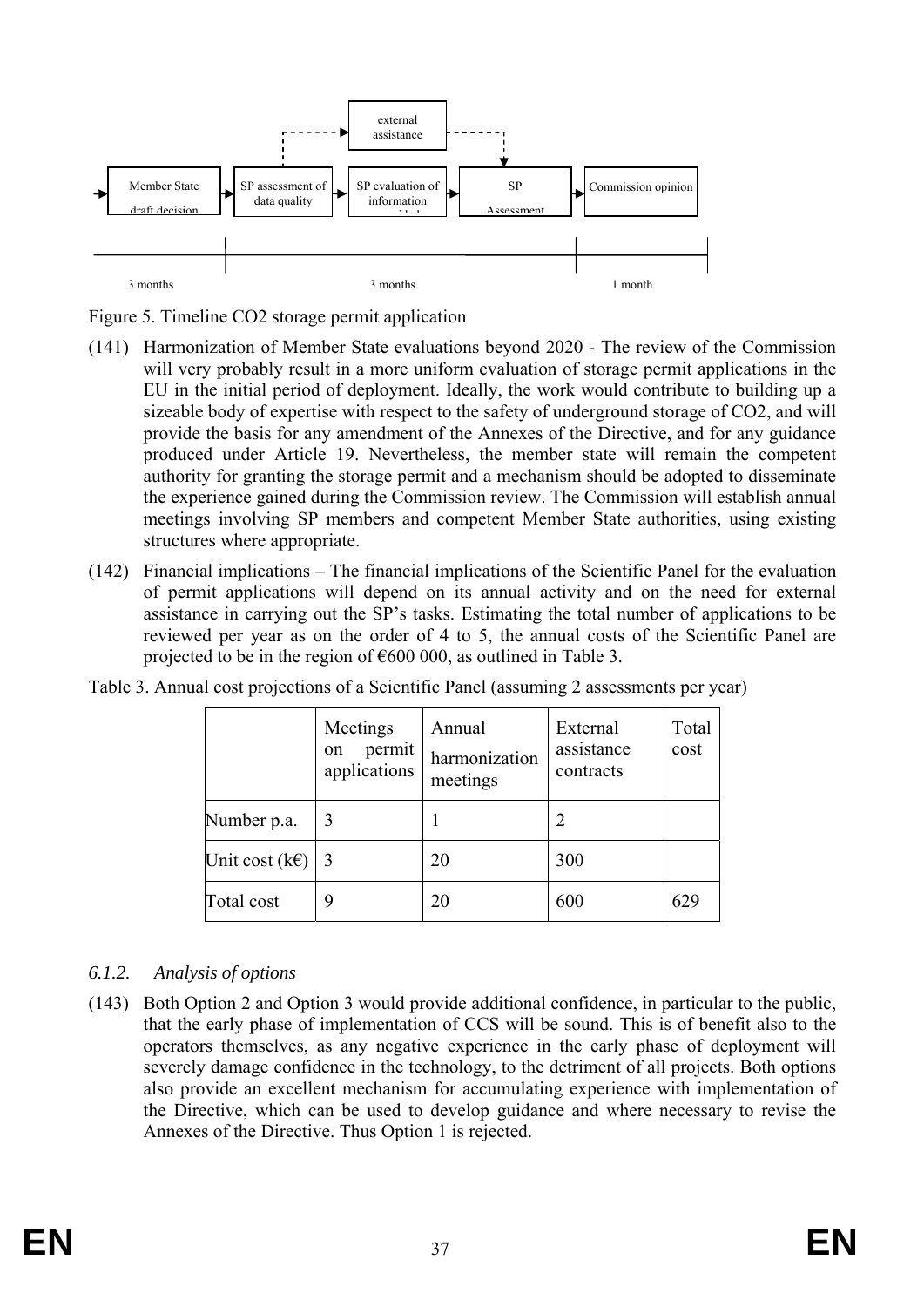- (144) However, during the course of consultation, many respondents commented that Option 2 has a substantial subsidiarity disadvantage, in that it arrogates to the Commission the responsibility for permitting an installation. This is indeed an unnecessary encroachment on national sovereignty, in that the advantages of centralised verification can be ensured equally well without the Commission adopting the role of permitting authority.
- (145) Option 3 comprises review by the Commission with the help of a Scientific Panel, a Commission opinion on the draft permit decision and permitting by the Member States, and would provide very substantial advantages in terms of confidence in the robustness of the initial set of assessments. It would also provide an excellent mechanism for exchange of information and best practice on the key elements of the permitting process. This comes at a cost of around  $6000000$  a year, the vast majority of which will be costs for external assistance in processing the material submitted. The delay induced in the permitting process would be of the order of 6 months. On this basis, the implications are reasonable and this option is preferred. Thus Option 2 is rejected in favour of Option 3.

# **6.2. Liability**

- (146) The main types of risk presented by CCS operations were outlined previously (Section 2.2.1). In order to manage the potential liabilities posed, several issues must be considered.
- *6.2.1. General liability issues*
- (147) Liability for local damage to health or property is not covered by the Environmental Liability Directive (ELD) for any existing industrial activity. It is rather subject to the national laws of individual Member States. There is no evidence suggesting a need for a different approach for CO2 storage, and so liability for local damage to health or property will not be dealt with at EU level.
- (148) Liability for damage to the local environment from CCS activities is covered in the same way as for many industrial activities under the Environmental Liability Directive (ELD). That Directive also contains requirements on financial provision for the liabilities in question under its Article 14. The conservative approach to dealing with local environmental liability for CO2 storage sites is to confer the ELD on CO2 storage.
- (149) Liability for damage to the global environment is automatically covered by inclusion of the storage site within the EU ETS, requiring surrender of allowances for any leaked emissions from the site.
- *6.2.2. Transfer of responsibility for the site to the state*
- (150) The long-term nature of CO2 storage is such that both for public safety and for investor confidence, there must be provision for transfer of responsibility for the site to the state at some point. The lifetime of a typical commercial entity is much shorter than the time period for which CO2 must be stored in the sites, and in the interests of public safety there should be clear provision on responsibility for the sites in the long term. Also, commercial operators are unlikely to take on responsibility for storage sites unless there is a clear provision to the effect that their liability for the storage site will end at some point.
- (151) There are three main options for transfer of responsibility to the state:
	- Option 1: date of transfer at the discretion of the Member State
	- Option 2: transfer a fixed time after closure and decommissioning of the site
	- Option 3: transfer at the point where the site has been safely closed and decommissioned and it has been demonstrated that the risk of future leakage is low.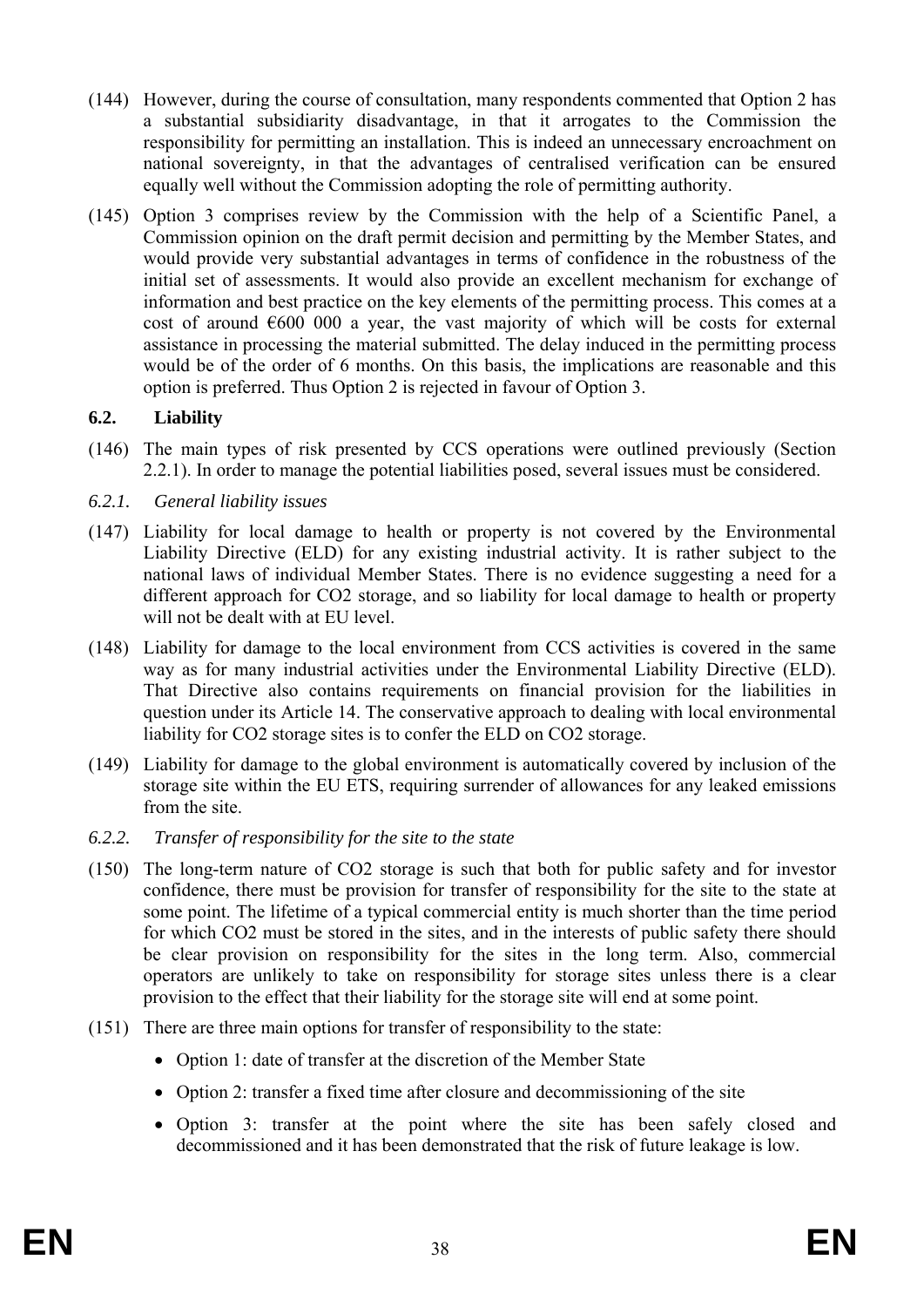- (152) The first option would risk competitive distortion, since accepting responsibility for the liabilities of a site is an effective state aid. If different Member States were to accept liability under different conditions, the CO2 storage market would be distorted. The second option would also risk competitive distortion, as different sites may present different risks and liabilities at a fixed time interval after closure. Thus Member States would be accepting liability on different bases.
- (153) The third option would minimise competitive distortion, by ensuring that all Member States accept liability on the same performance basis: effectively that it has been demonstrated that future liabilities are likely to be low. It is also consistent with the polluter pays principle: effectively, the operator retains liability for the site in so far as it represents a significant risk, but when the operator has demonstrated that the risk is low, responsibility for the site is transferred to the state.
- (154) Thus the option chosen for transfer to the state is Option 3. Since at the point of transfer the risk is demonstrated to be low, no financial provision is deemed necessary to cover the period after transfer.
- *6.2.3. Corrective measures for leakage*
- (155) The Environmental Liability Directive provides detailed provisions on the measures to be taken in case of events causing local environmental damage. Thus the default option for imposing corrective measures is to leave them to the Environmental Liability Directive. Any leakage incident that caused local environmental damage would be caught by the ELD and appropriate measures would be required.
- (156) However, there is in theory the possibility that an event would cause global environmental damage (emissions to the atmosphere) without causing local environmental damage that would trigger ELD requirements (for instance, the contamination and damage to the local environment may fall below a de minimis threshold even though the cumulative quantity of leakage to the atmosphere was still significant). The Commission has thus decided to include in the enabling legal framework for CO2 storage additional provisions on corrective measures to be taken in the case of leakage. These are modelled on those of the ELD but apply without prejudice to the ELD requirements.
- *6.2.4. Financial provisions*
- (157) There would be an advantage in requiring operators to establish financial arrangements to ensure that sufficient funds are available to cover certain responsibilities under the Directive in the event that the operator becomes insolvent during the operational or after-care phase of a CO2 storage site, namely:
	- Responsibility for closure and after-care procedures for the storage site.
	- Responsibility for corrective measures required specifically under the enabling legal framework (e.g. capping blown wells, depressurising the storage site.
	- Responsibility for any liabilities arising from inclusion under the ETD (that is, surrender of allowances for any leaked emissions).
- (158) Note that the financial arrangement would not cover liability for local environmental damage, which is covered by the provisions of the ELD, nor liability for local damage to health and property, as the latter is regulated at Member State level. A summary of the liability situation and the relevant cost implications is provided in Figure 6 below.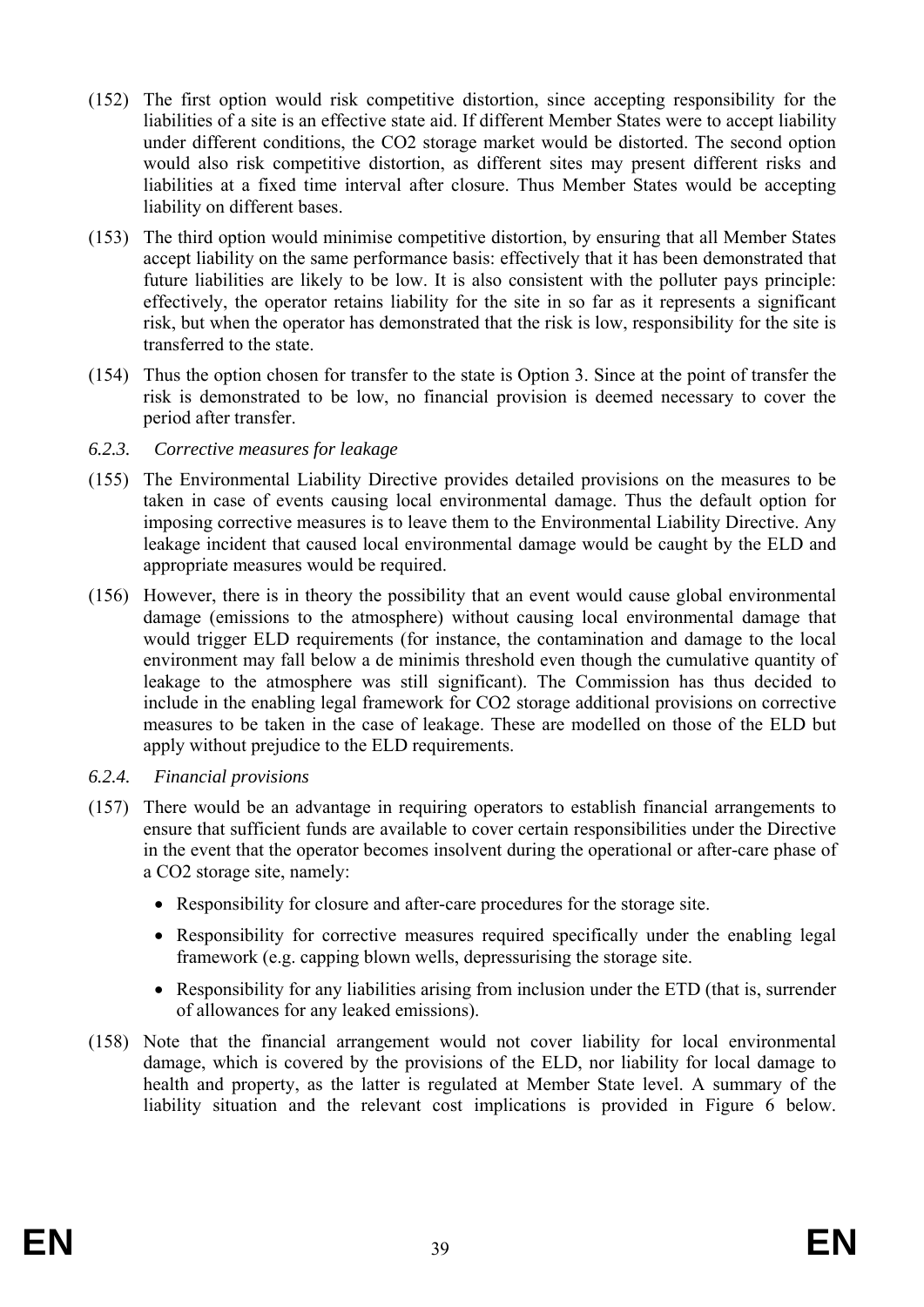Figure 6. Overview of CO2 storage site financial liabilities and options for their management



- *6.2.5. Impacts of requiring Financial Provisions for closure and after care costs*
- 6.2.5.1. Experience with similar requirements in existing legislation
- (159) A similar financial provision requirement is already present in EU law under Art. 8(a)(iv) of the Landfill Directive, requiring operators to make financial provisions such that the operator or a competent authority would be in a position to discharge the obligations of the landfill permit (in particular closure and aftercare obligations) in the event of operator insolvency. The Directive on the management of waste from extractive industries (2006/21/EC) also includes a similar requirement (Article 14).
- (160) Typical financial security mechanisms used to secure landfill sites include cash accounts, bonds, insurance, mutual funds, and others (more detail is provided at Annex III). An example for a bond (covering financial provisions for CCS closure and aftercare monitoring costs for a depleted gas field) has been prepared to estimate total premiums payable. A typical bond sum schedule for a landfill, where the bond value diminishes over time, was used to calculate the premiums. Estimates were made assuming a 2% interest rate on bonded value and a 6% interest rate. Rates used here are typical for landfill sites, but are applicable for large landfill operators (with over 100 sites). Premiums can vary significantly depending on the financial standing of the operator and the type of the bond. Estimation of bond premiums associated with financial provision requirements (in million euros) are outlined below (Table 4).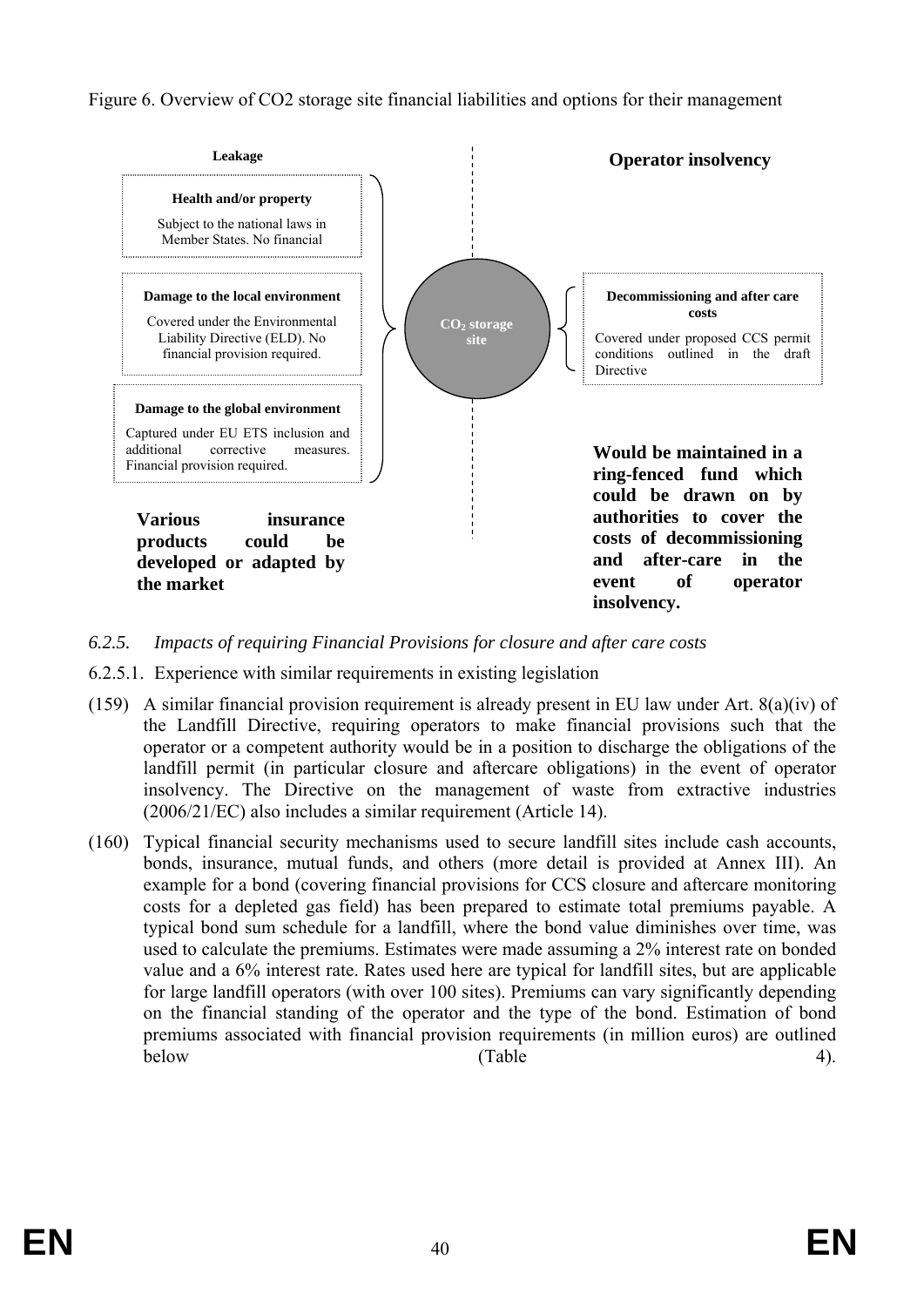| Depleted gas field scenario      | (2010)<br>Injection<br>2050) | Closure<br>$\sim$ 10 $\pm$<br>(2050) | (2050)<br>Aftercare<br>$\blacksquare$<br>2075) |
|----------------------------------|------------------------------|--------------------------------------|------------------------------------------------|
| Monitoring costs                 | N/A                          | N/A                                  | E7.5m                                          |
| Well plugging costs/site         | N/A                          | $\epsilon$ 1m                        | €0.25m                                         |
| <b>Total Provisions Required</b> | €8.75m                       |                                      |                                                |
| <b>Bond Premium</b>              | Annual                       |                                      | Total over 65<br>years<br>(non<br>discounted)  |
| At $2\%$                         | $\epsilon$ 80 $k$            |                                      | E5.3m                                          |
| At $6\%$                         | E242k                        |                                      | €15.8m                                         |

Table 4. Estimated costs for financial securities for a 40 MtCO2 storage site

Note: Assumes 3-D time-lapse seismic measurements would be taken at five-year intervals during the 25-year after care phase. Seismic costs approximately  $E1.5$  million per shot. An additional amount of €250,000 per year has been budgeted for other monitoring costs that could be required in the aftercare phase. Closure costs in this scenario include only incremental costs for well plugging (i.e. different cement) compared to plugging a standard gas well. Under this context it has been assumed that overall decommissioning costs have been provisioned from the gas/oil field operator linked to the extraction phase of the field.

- (161) It is also useful to compare with current practice for decommissioning of offshore oil and gas platforms. In the UK, for instance, current permit requirements include an obligation on the operator to produce a decommissioning program (outlining the estimated cost of decommissioning, a timetable, and maintenance provisions). At the moment, "hard" financial securities (i.e. bonds) are not required35, but a recent UK department of Trade and Industry (DTI) consultation has outlined the UK Government's intention to require some form of financial security in the future when the level of risk is judged to be high. The costs associated with individual decommissioning programmes can vary from £5 million pounds for a small sub-sea development with equipment only on the seabed, to £500 million pounds for a full scale decommissioning project involving large steel or concrete platforms and other facilities such as pipelines, loading systems, seabed templates and manifolds. However, while existing infrastructure may be used for CO2 storage projects, the decommissioning costs of the infrastructure would not be covered by the enabling legal framework, which would rather focus on the obligations required to make the storage site safe. These latter costs are likely to be significantly in excess of anything arising for CO2 storage projects.
- (162) Art. 8(a)(iv) of the Landfill Directive was not uniformly transposed across member states and different practices have developed regarding which types of financial securities are acceptable. Additionally, varying requirements for landfill closure and aftercare management and the associated methodologies for estimating necessary financial provisions have evolved across the EU, and in many cases within a single country due to subjective

<sup>35</sup> UK Petroleum Act 1998 Part IV – Abandonment Of Offshore Installations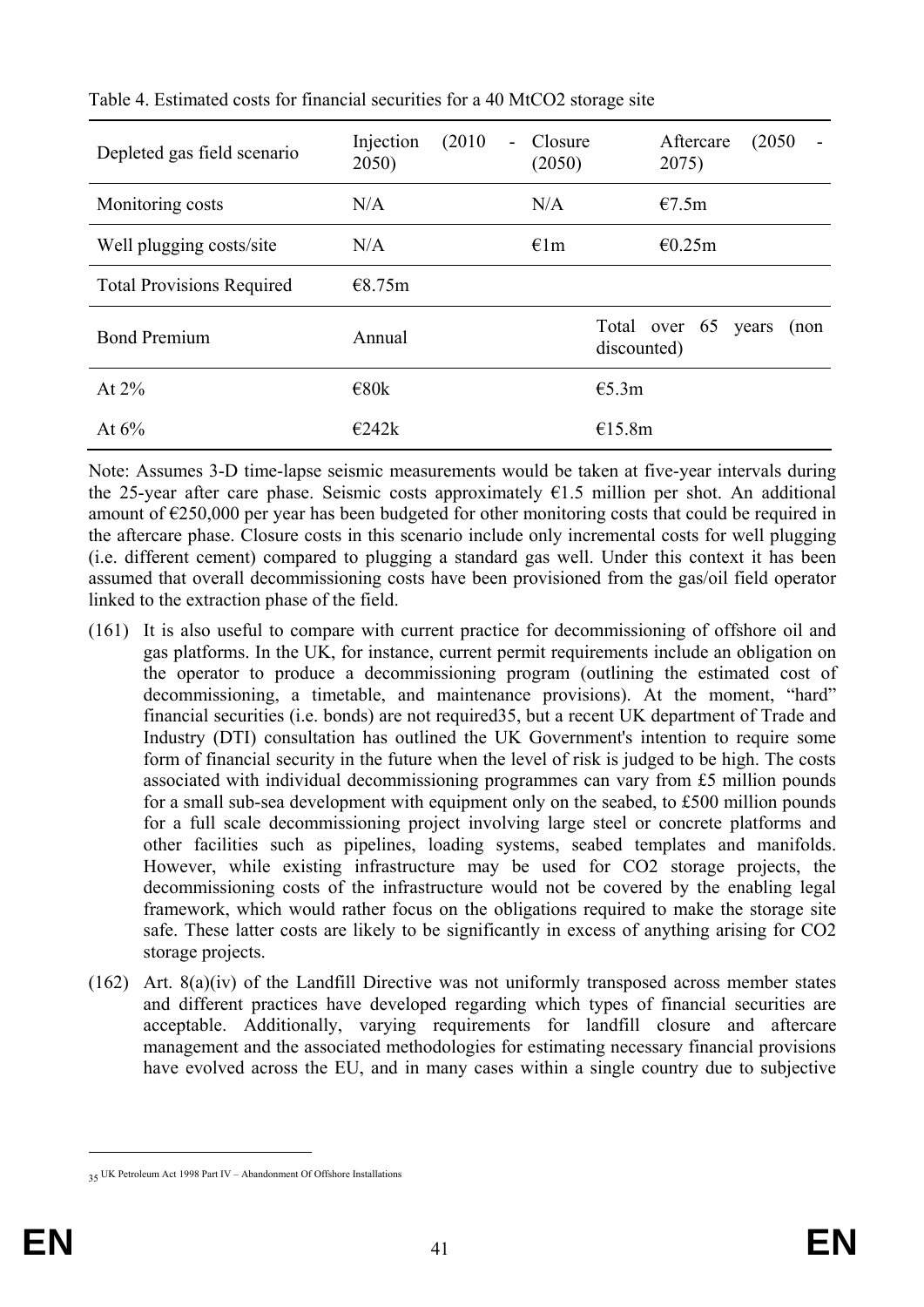estimations by the different competent authorities<sup>36</sup>. The above issues have, in some cases, resulted in differential estimation of the risks posed by sites and the associated financial provisions required therefore a similar situation might potentially impact bond premiums.

- *6.2.6. Impacts of requiring financial provision for ETS liabilities and corrective measures*
- 6.2.6.1. Liabilities to be covered and quantification of potential scale:
- (163) The financial provision would also need to cover the cost of corrective measures linked to sudden an accidental events, as outlined in the permit requirement in the draft Directive. This essentially consists of two elements: the cost of remediating a leak (e.g. replugging a leaking well; see Table 4 above), and the cost of offsetting the mass of CO2 released from a storage site. This would be additional to the decommissioning and after-care cost element described above, which would only cover the cost of site closure and monitoring absent of a sudden and accidental events occurring. These liabilities are different in character from decommissioning liabilities, since they cover fortuitous rather than certain events. They are thus more likely to be covered by insurance provisions, rather than assurance.
- (164) An example of the potential cost to operators as a result of a 1% and 5% release of stored CO2 is shown below. Basic assumptions include: commencement of operations at 2010, injection rates at 0.5MtCO2/yr. for aquifer/depleted oil fields and 1MtCO2/yr for depleted gas fields; and a CO2 market price of €44.5/tonne in 2020, €50.5/tonne in 2030 and  $\epsilon$ 56.5/tonne in 2040. The cost of plugging a well have been described previously (Table 4), and can be expected to be similar for remediating a leaking well.

|                                             | 5% Release Scenario |        |        | 1% Release Scenario |        |        |
|---------------------------------------------|---------------------|--------|--------|---------------------|--------|--------|
| Site Type                                   | 2020                | 2030   | 2040   | 2020                | 2030   | 2040   |
| Aquifer / Depleted Oil $\in$ 11.1m<br>field |                     | E25.3m | €42.4m | E2.2m               | E5.1m  | E8.5m  |
| Depleted gas field                          | E22.3m              | €50.5m | €84.8m | €4.5m               | €10.1m | €17.0m |

Table 5. Damages associated with allowance surrender (in million euros)

- (165) The risk of such an event occurring, the risk around the future price of carbon, coupled with the risk of an operator actually going insolvent would all need to be factored into the premium payable on an appropriate insurance product.
- *6.2.7. Implications for CCS*
- 6.2.7.1. Decommissioning provision
- (166) To prevent distortion of competition it will be important to try to avoid the kind of differential costing experienced during implementation of the Landfill Directive. A uniform procedure for defining closure and aftercare requirements and calculating associated financial security provisions is thus required. The centralised verification discussed in Section 6.1 will help to bring about convergence in cost estimation for decommissioning in the early phases of deployment. The Commission will make a priority of following the

<sup>36</sup> Topic Centre on Resource and Waste Management (ETC-RWM), Country fact sheets, September 2006, http://eea.eionet.europa.eu/Public/irc/eionetcircle/etc\_waste/library?l=/country\_fact\_sheets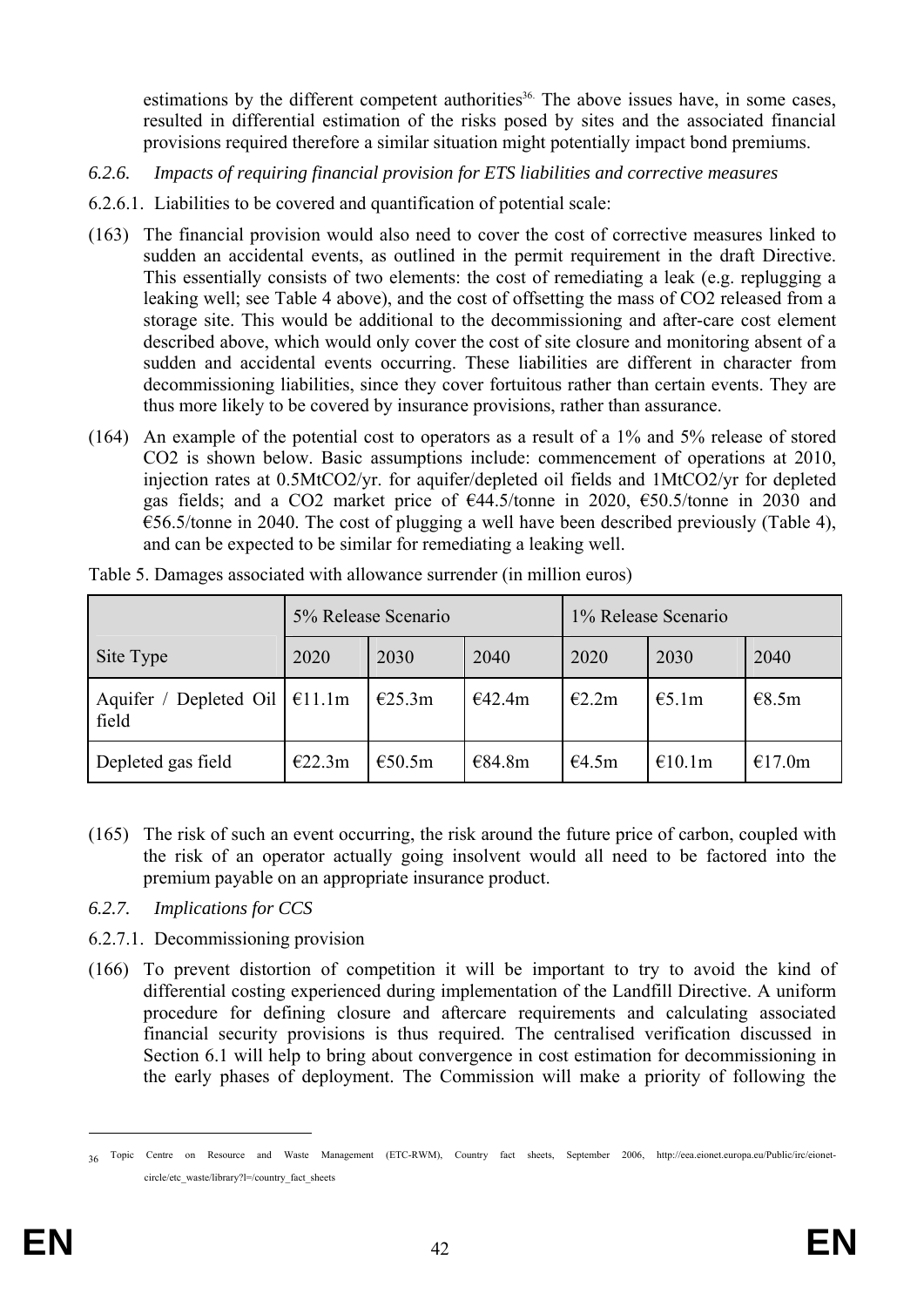implementation of this requirement in order to determine whether the required convergence is occurring in practice. If not, the Commission will propose additional measures.

- (167) In the case of landfill, markets were able to develop solutions for assessing risk and longterm time scope issues. Therefore it is reasonable to conclude that financial security requirements should not present particular problems. However, measures to promote uniformity of assessment should be ensured. This can be covered by exchange of information on the implementation of the Directive, together with guidance issued under Art 22, but the effectiveness of these will be closely followed in the implementation phase.
- 6.2.7.2. Insurance for corrective measures and leakage
- (168) Insurance providers are considering ways of developing products to cover CCS. In all likelihood there will be a need for negotiations between an operator and potential insurers in order to establish a level of assurance on an operator's competence in selecting, operating and closing a CO2 storage site such that a view can be taken on the risk of a leakage event occurring. The proposed regulatory framework will facilitate such a negotiation by laying down mandatory requirements to collect information on the security of containment, and subject these to a risk assessment. Although not overly prescriptive, due to the embryonic nature of the technology, it will provide a framework for assessment, and guidance developed as experience is gained will provide further help. The centralised verification procedure discussed in Section 6.1 will go some way to providing an additional level of assurance over the probability of a sudden and accidental leak event occurring. However, it has not been possible to provide quantitative estimate of the potential cost of an insurance premium to cover such a risk at this stage.
- (169) However, two further factors will influence the way in which bond premiums and insurance policies for CCS could be priced, as follows:
	- Mutuality the capacity of the insurance or bond provider to pool the risk across a number of projects. This could present a challenge in early phases of CCS deployment or on low deployment scenarios. It is important that CCS moves fast from a demonstration to a wide-spread deployment stage to minimise these problems.
	- Time scope how long the liability coverage would need to be taken out for.
- (170) In considering mutuality, it is too early to say how this may affect the capacity of operators to underwrite risk at stage. It may be that in the CCS demonstration phase, for instance, government-backed insurance pools are needed to secure risks. That would have state aid implications. For the full deployment phase, there is appetite amongst industry and operators to ensure that coverage is developed that reflects the nature of the risk posed. Significant development on this matter can be expected during the next few years.
- (171) With regards to the time-scope issue, as presently proposed, operator liability transfer is based on storage site performance assessment, rather than fixed time periods, which could create difficulties for underwriters. However, time scope issues could be managed by taking out insurance policies for shorter timeframes with renewal on a rolling basis.
- (172) Some elements of the proposed scope for insurance are covered under existing arrangements. For instance, insurance for blow-outs of wells is available for oil and gas operations. The relatively novel element is CO2 storage. Some existing projects are covered under the general insurance arrangements for the activity concerned (for instance, the Sleipner project was not excluded from the general insurance coverage for Statoil's operations). Analogous activities such as natural gas storage are in general covered within the overall portfolio protection for the company in question.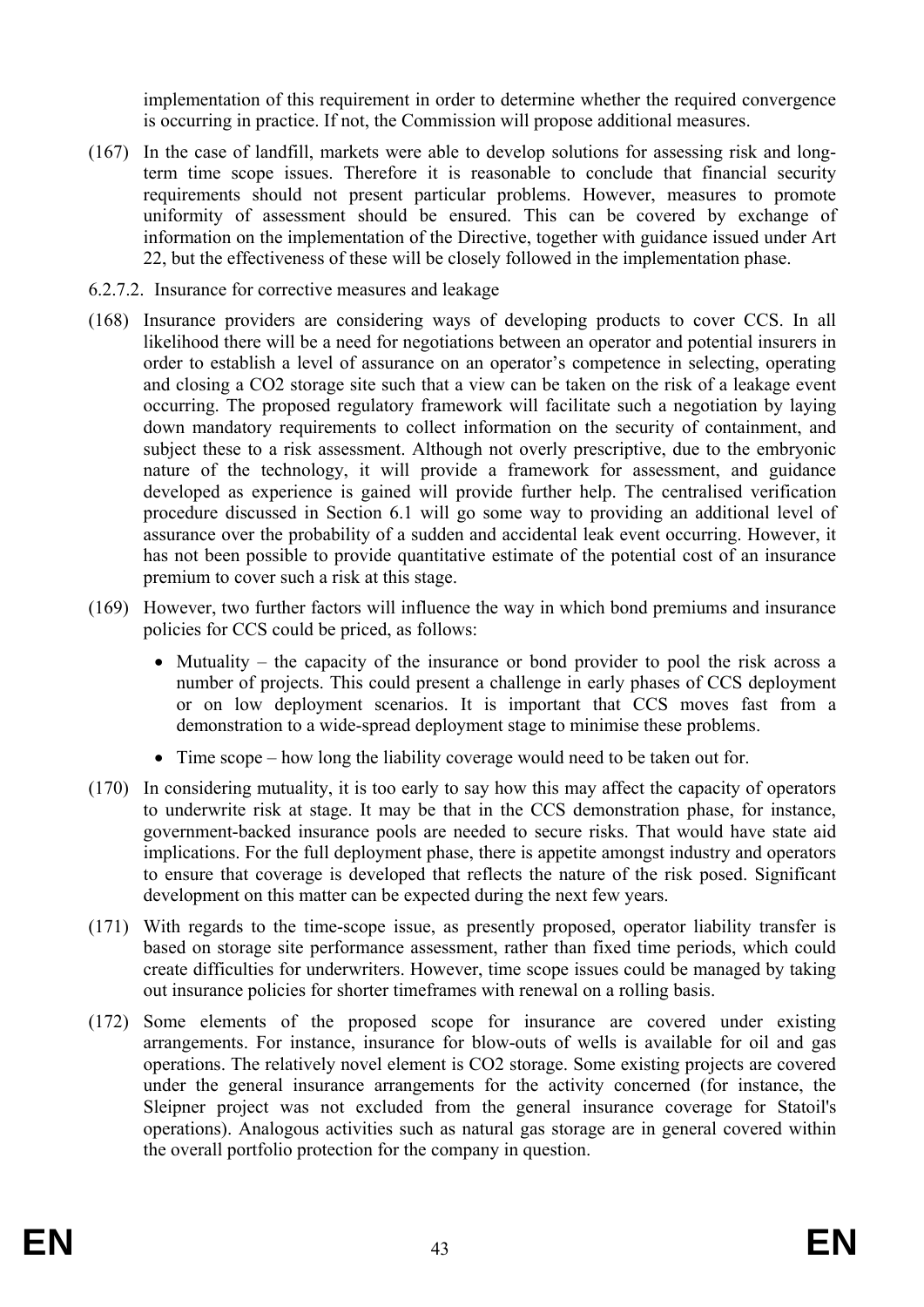- (173) The central insurance issue with CO2 storage the absence of empirical data on which to base risk evaluations – is an issue also for other activities (e.g. geothermal). The approach that must be taken in such cases is to model the individual case in order to determine risk of leakage. (As stated above, this kind of modelling is required in any case for site selection under the enabling legal framework.) Based on experience in developing suitable models to sustain insurance products in analogous cases, the prospects for being able to insure against CO2 leakage are reasonable.37
- (174) On the whole, the regulatory framework mandates an effective risk management process and framework applicable to the technology at its present stage of development. This will support the market in developing and pricing appropriate products which should allow for coverage of the risk of insolvency and costs of accidental events. A negotiation between a potential operator and insurance provider, guided by the mandatory assessment obligations presented in the draft Directive, and also the opinion of the centralised verification panel, will help insurance service providers to better assess risk, and facilitate the development of markets for financial products in this area.

### **6.3. Composition of the CO2 stream**

- (175) CO2 purity is desirable both to minimize transport and storage risk and to establish public confidence that CCS is not being used as a pretext to dispose of waste. It is thus necessary to impose conditions on the composition of CO2 to be accepted for storage. A requirement that no wastes or other material can be added to the stream for the purposes of disposal is widely accepted. However, a certain level of contamination, for instance by materials involved in the capture process (such as the capture solvents) is almost inevitable and should be allowed for.
- (176) The main point of issue is to what extent the stream is allowed to be contaminated by air pollutants also present in the combustion exhaust, and in particular sulphur and nitrogen oxides (SOx and NOx). The Commission consulted on a position whereby the same level of denitrification and desulphurization would be required for the captured and stored exhaust as would be required under current air pollution legislation if the exhaust were vented to the air.
- (177) However, respondents stressed that the current air pollution requirements are based on potential risk from venting to the atmosphere, and not on the potential risk from transport and geological storage. This is correct, and so the requirements for the composition of the CO2 stream are now to be set so as to ensure the integrity of the transport and storage network, and consequences on the environment in the case of leakage. This is in line with the approach adopted in international conventions (OSPAR and the London Convention).

# **6.4. Access to the transport network and to storage sites**

- (178) A number of respondents to consultation on the enabling legal framework commented that a principle of equal access to transport and storage would be important to ensure operator confidence that CO2 captured could in fact be transported and stored at reasonable cost. This is particularly the case if CCS is made mandatory. There are two options:
	- Option 1: A basic approach requiring access to networks as well as to storage sites to be granted on a non-discriminatory basis, subject to limitations on access for reasons justified by public interest pursuant to Articles 46 and 55 EC.

<sup>37</sup> We are grateful to a major reinsurer for informal discussion of the issues in this and the previous paragraph.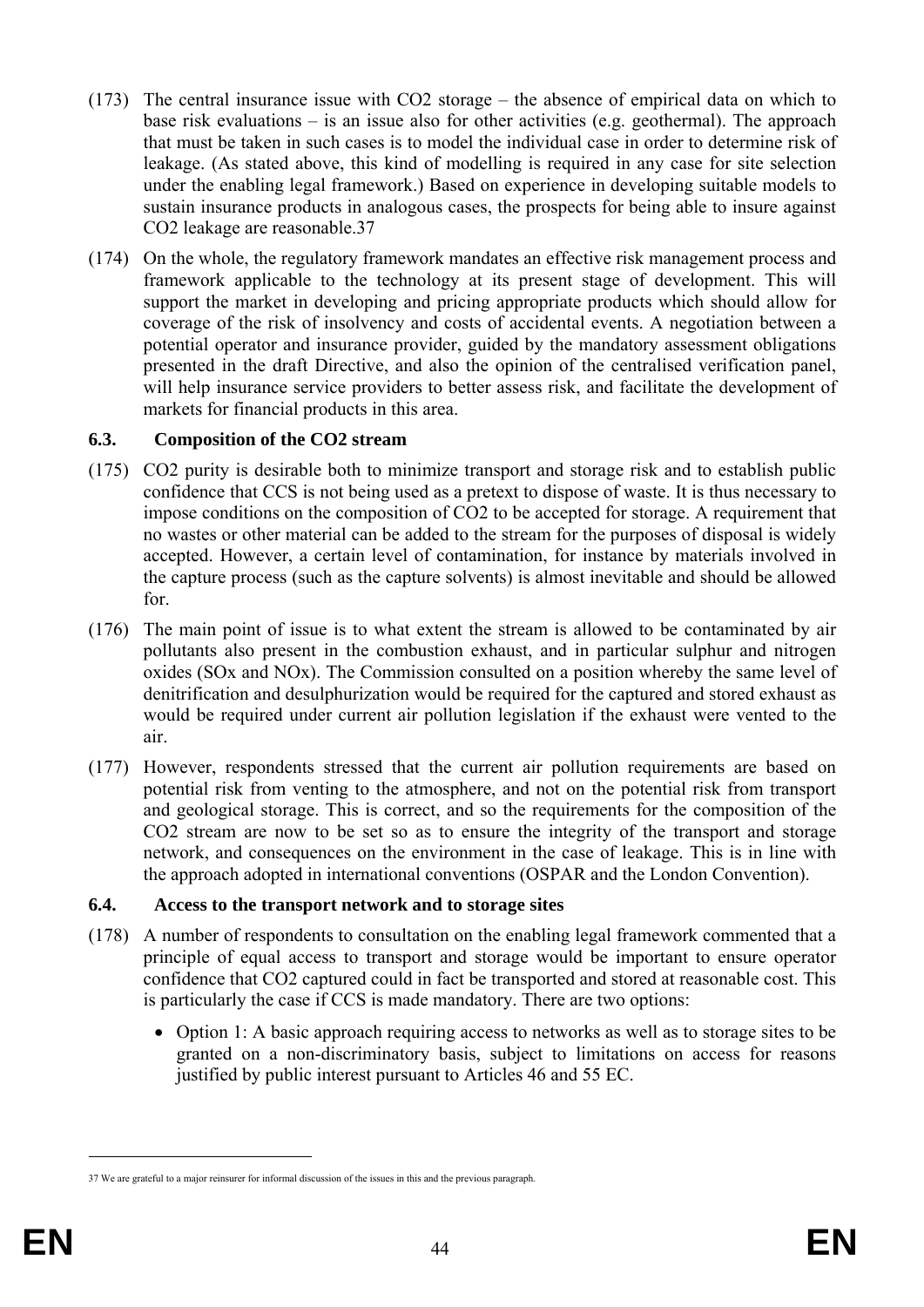- Option 2: A more elaborate approach imposing specific rules for achieving equal access (such as those in Directive 2003/54 for electricity, Directive 2003/55 for gas, or Regulation 1775/2005 specifically on access to gas transport, which is currently under revision), including unbundling provisions if required.
- (179) The market for CCS is at an early stage and current indications are that there will in practice be separate operators for the combustion plus capture phase, on the one hand, and transport and storage on the other. For instance, of the declared potential projects in the UK in the context of the UK's demonstration project details (around 11), only one project was single ownership.
- (180) Based on present evidence, a substantial procedure is not proportionate at this stage, although it will be necessary to track the development of CO2 transport infrastructure to confirm that ownership structures liable to lead to competitive distortion do not occur. Thus Option 1 has been chosen.

### **6.5. Capture-readiness**

### *6.5.1. Problem definition*

- (181) While minimal capture-ready pre-investments are expected to have low costs and high potential benefits (IEA-GHG, 2007; MIT, 2007), in practice it is expected that many operators will fail to make such pre-investments due to
	- uncertainty regarding future climate regulation and future ETS prices, and
	- economic discounting, by which individual operators attach less weight to a benefit or a cost in the future than they do to a benefit or cost occurring at present.
- (182) Two main options have been identified:
	- Option a: Adopt no measure to address the described failure to invest, or
	- Option b: Require operators of new plant built after the Directive comes into force to fulfil de minimis criteria that would facilitate application of CO2 capture technologies at a later stage
- (183) Option b applies only to new plant because existing plant have already made all the relevant siting and technology decisions.
- *6.5.2. Impact of Option a: Adopt no measures to address the described failure to invest*
- (184) The above-mentioned 'failure to act' entails a high risk of stranded assets, whereby the resulting costs would be passed on to consumers in the form of higher electricity prices. In addition, not only will the described failure render later investments in CCS technologies more expensive, but it may allow lock-in of CCS-incompatible technology that could delay CCS uptake and that could ultimately increase the cost of meeting the EU target of 20% GHG reduction by 2020.
- *6.5.3. Impact of Option b: Require operators to fulfil de minimis criteria that would facilitate application of CO2 capture technologies at a later stage*
- (185) The following two requirements have been identified as de minimis criteria to facilitate retrofitting CO2 capture to power plants constructed initially without this feature:
	- conduct a feasibility study of how capture will be added later to the plant, in conjunction with assessment of availability of suitable storage sites and of transport facilities, and
	- include sufficient space and access requirements in the original plant, to allow capturerelated equipment to be retrofitted (Gibbins, 2006; MIT, 2007).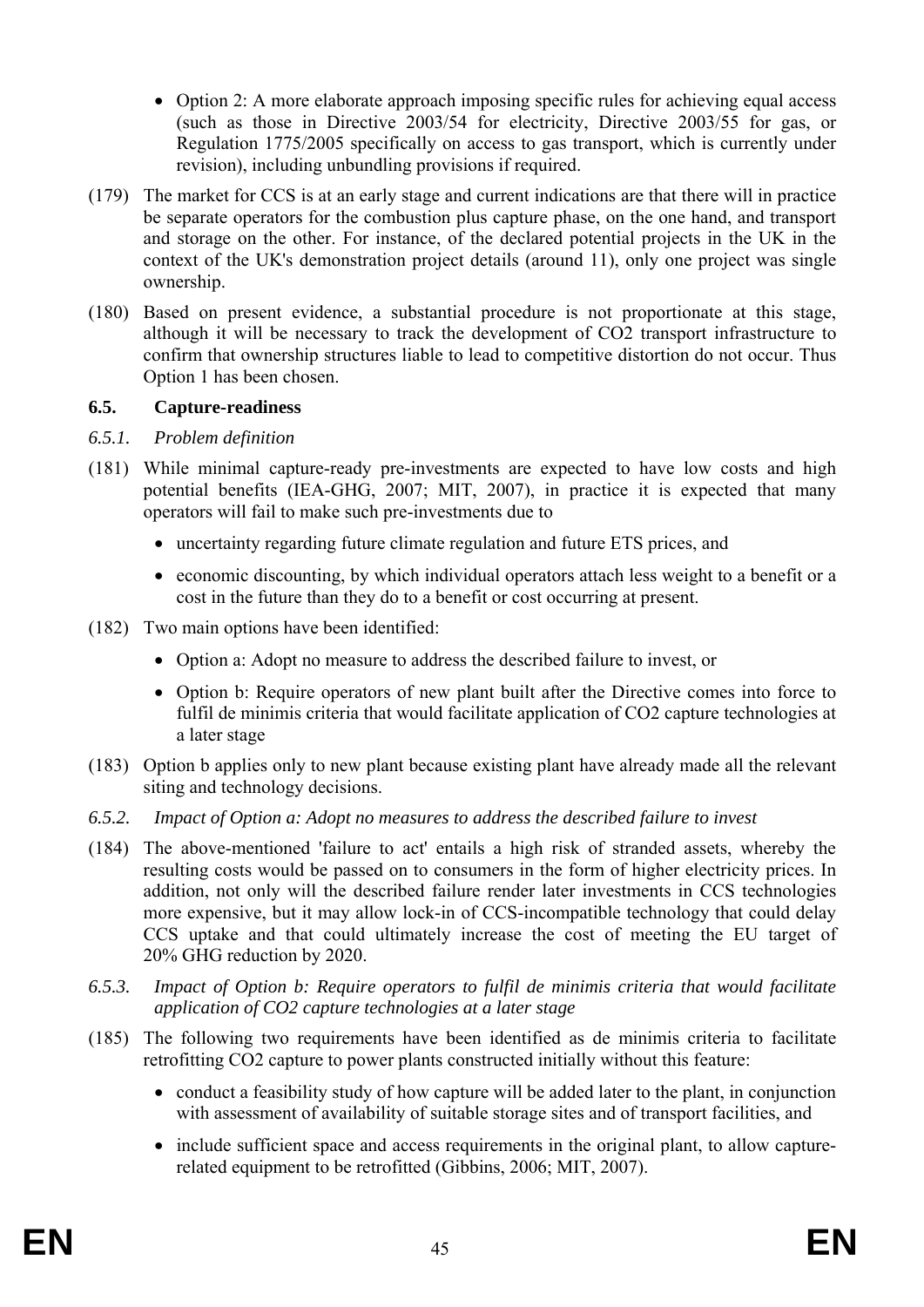- (186) In order to meet the first criteria operators can use studies on capture ready power plant considerations38, reports that assess the options for capture ready pre-investments at power plants39, and studies on the availability of geological storage sites and potential transport routes for CO2 in the EU.40 Such information is easily accessible. For this reason it has been assumed that the cost for an operator associated with the fulfilment of the first criteria corresponds to the time spent collecting and processing the relevant information, and drafting the assessment report for the competent authority.
- (187) Satisfying the requirements for space and for access for additional facilities is the key minimal technical requirement to ensure that power plants can be retrofitted at a later stage. Space should be available for addition of plant items (CO2-capture equipment, CO2 compression station), access to existing plant items, storage of equipment during retrofit, etc.
- (188) Depending on the selected CO2 capture technology, a 400 MWe coal-fired power plant requires, on average, between 5000 and 7500 square meters of additional space for the equipment expected to be required for a capture retrofit. The average cost of securing this area is very low in comparison to the total investment costs for the plant (Table 1). As shown in the table below, at an average investment cost of circa 1 mln EUR per MWe of capacity installed41, the cost incurring to an operator of a 400 MWe coal-fired power plant for securing the additional land surface in view of later retrofit will be marginal, varying between 0.003 and 0.066% of his total investment cost. Further evidence that this is so is the fact that certain operators such as E.ON are planning to make all new coal-fired plants capture-ready.42

| Table 6           |  |  | Costs of additional surface as required for 'capture-readiness' for a 400 MWe coal- |  |  |
|-------------------|--|--|-------------------------------------------------------------------------------------|--|--|
| fired power plant |  |  |                                                                                     |  |  |

| Total<br>Surface<br>investment<br>capture<br>$^{+}$<br>compression<br>cost<br>plant $(m2)$ |      |      | Average<br>additional<br>components | EU              | οf<br>cost<br>surface for CCS |              | of total investment costs | Cost of additional surface as $\%$ |
|--------------------------------------------------------------------------------------------|------|------|-------------------------------------|-----------------|-------------------------------|--------------|---------------------------|------------------------------------|
|                                                                                            |      |      | Bare<br>soil                        | Outside<br>city | City area                     | Bare<br>soil | Outside<br>city           | City area                          |
| 400,000,000<br>€                                                                           | min. | 5000 | 12,500<br>€                         | 100,000<br>€    | 175,000<br>€                  | 0.003        | 0.025                     | 0.044                              |
|                                                                                            | max  | 7500 | 18,750<br>€                         | 150,000<br>€    | 262,500<br>€                  | 0.005        | 0.038                     | 0.066                              |

Average total investment cost for coal-fired power plants:  $\epsilon$  1000/KWe (MIT, 2007) Assumed average prices for industrial sites: EUR2.50/m2 for bare soil; EUR20/m2 for outside city area; EUR35/m2 for city area

(189) By assessing the feasibility of CCS retrofit, the operator hedges against the possibility that the future carbon price will exceed the cost of CCS. The modelling done for this impact assessment predicts a carbon price of around  $\epsilon$ 40/t in 2020 and a CCS price in the same

<u>.</u>

<sup>38</sup> MIT (2007) The Future of Coal; IPCC (2006) Special Report on Carbon Capture and Storage

<sup>39</sup> For instance, IEA GHG (2007). CO2 capture ready plants; MIT (2007) The Future of Coal.

<sup>40</sup> TNO Report (2007) on source-sink matching for carbon capture and storage.

<sup>41</sup> Average total investment cost per MWe for coal-fired power pants. MIT (2007) The Future of Coal, pp. 19

<sup>42</sup> See Outcome of the 42nd Annual EEI Finance Conference of E.ON, November 6th, 2007: http://www.eei.org/meetings/nonav\_2007-11-04-dh/EONAG.pd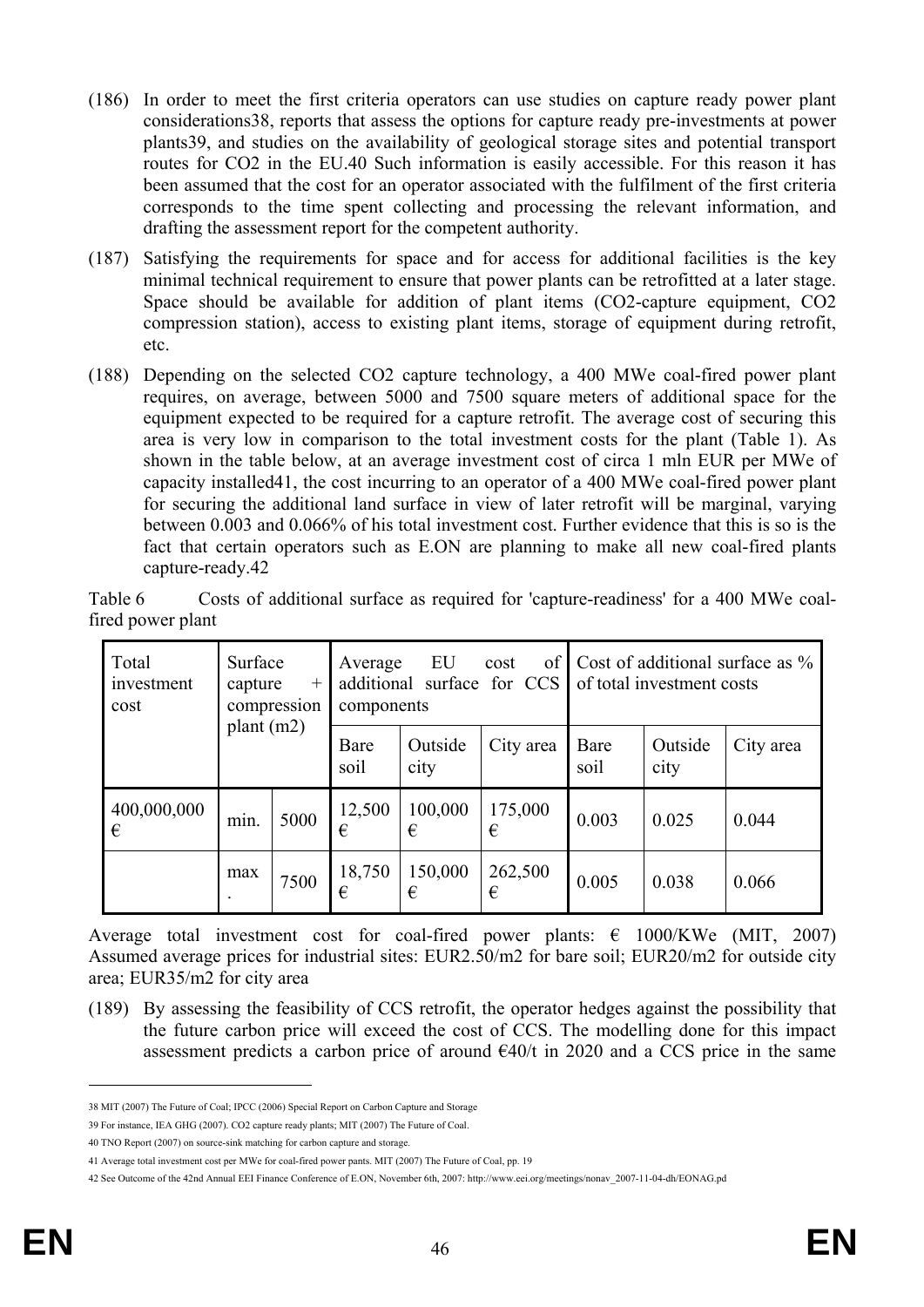range, and on this basis it is not economically sensible to retrofit for CCS. However, if the carbon price were higher than this value, inability to retrofit would impose a cost on the operator. To provide some idea of the risk that is being avoided, Table 2 below assumes that there is a 5% likelihood of a carbon price 30% greater than that derived from the PRIMES modelling. On this basis, the avoided cost from being able to retrofit is in the range of 10 to 100 times greater than the cost of the capture-ready requirement.

| Year | of additional<br>Cost<br><b>CCS</b><br>surface<br>for<br>components, 400 MW | Savings, for an assumed 30% higher CO2 price<br>than assumed in PRIMES ( $\epsilon$ /year; probability:<br>$5\%$ ) |           |  |
|------|-----------------------------------------------------------------------------|--------------------------------------------------------------------------------------------------------------------|-----------|--|
|      | $(\epsilon$ /year)                                                          | <b>200 MW</b>                                                                                                      | 400 MW    |  |
| 2020 |                                                                             | 118,476                                                                                                            | 236,952   |  |
| 2030 | 13,125                                                                      | 520,862                                                                                                            | 1,041,725 |  |

Table 7: Avoided risk of inability to retrofit in cases of higher carbon price

- (190) A capacity of 300 MWe and above has been identified as being the relevant threshold for such a capture-ready provision. In 2005, coal and lignite plants of 300 MW and above generated more than 60% of all coal and lignite-related CO2 emissions in the power sector. A similar calculation found that all coal, lignite and gas power plants with gross capacity of 300 MW and larger are responsible for 47% of all 2005 emissions in the power sector.43
- *6.5.4. Conclusions*
- (191) Option (a) involves substantial risk of stranded assets and technological lock-in that could hamper future deployment of CCS and the EU's capacity to meet its climate goals. These risks can be avoided by taking precautionary measures at present and at very limited cost for operators as outlined under Option (b). For this reason, Option (b) has been chosen.

#### **6.6. Administrative impacts**

- (192) The administrative impacts for CO2 capture will be the standard impacts of the IPPC Directive and the Emissions Trading Directive. Transport is regulated at Member State level but will also fall under the Emissions Trading Directive, thus incurring the relevant administrative impacts.
- (193) The administrative impacts for the proposed approach to CO2 storage were calculated using the European Standard Cost Model (see Annex XI) and assuming two deployment scenarios which are assessed in more detail in Section 7. The first is market-based deployment resulting from enabling CCS under the Emissions Trading Scheme (Option 1 in Section 7) and a maximal deployment based on making CCS mandatory for both coal and gas from 2020 onwards, with retrofit of existing plants from 2020 (Option 2d of Section 7). The total administrative impacts for both maximal deployment (mandatory CCS) and market-based deployment are shown in Table 8 below.

Table 8: Administrative costs of policy for regulating CO2 storage (cumulative costs until 2030, not discounted, €million)

|  | CO <sub>2</sub><br>storage | deployment   Market-based | CCS   Mandatory |  |
|--|----------------------------|---------------------------|-----------------|--|
|--|----------------------------|---------------------------|-----------------|--|

<sup>43</sup> JRC Netherlands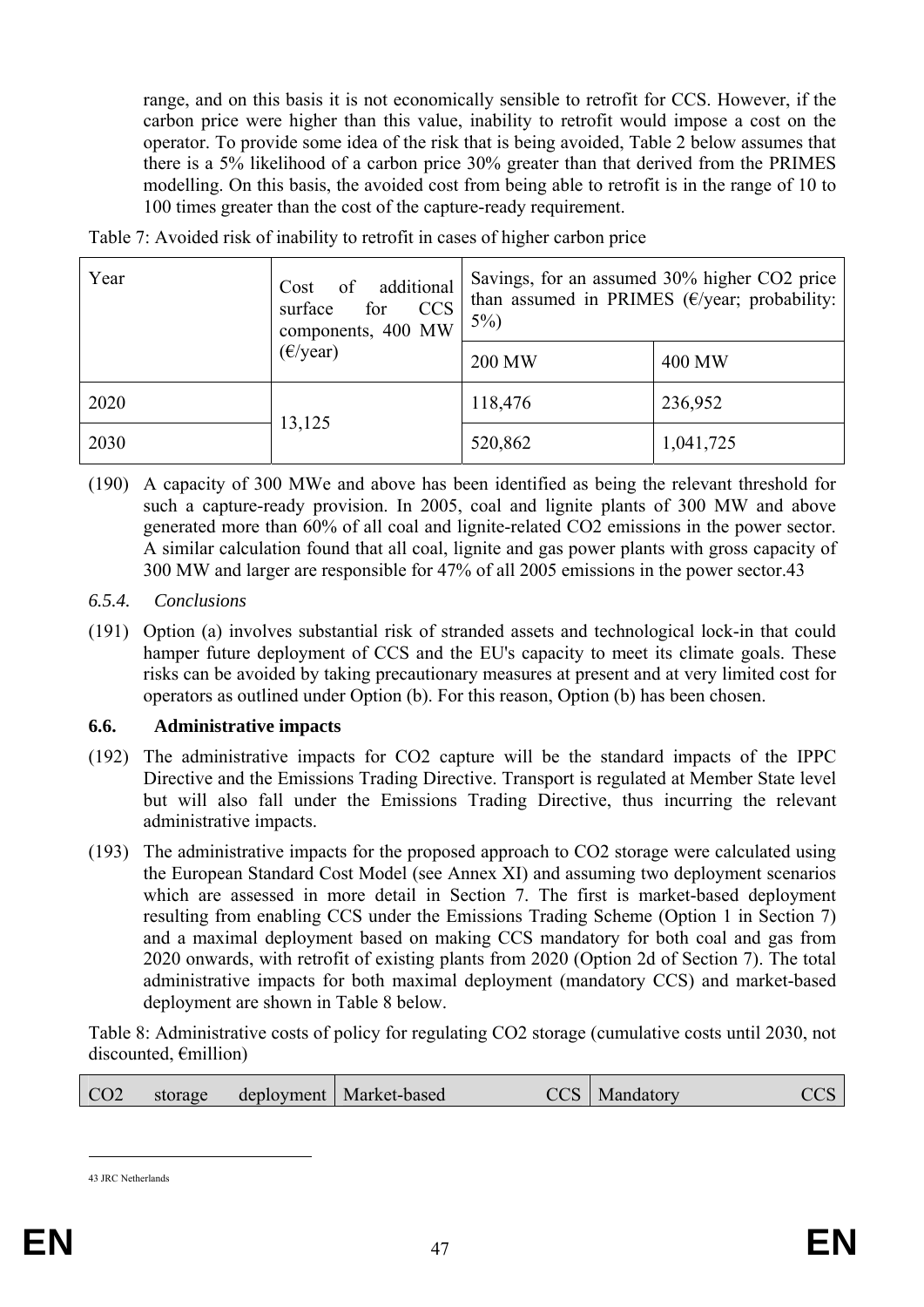| scenario                       | (Option 1) | (Option 2d) |
|--------------------------------|------------|-------------|
| <b>Costs for Operators</b>     | 12.3       | 39.2        |
| <b>Costs for Member States</b> | 4.7        | 14.7        |
| <b>Costs for Commission</b>    | 6.1        | 6.1         |
| Total administrative costs     | 17.8       | 54.7        |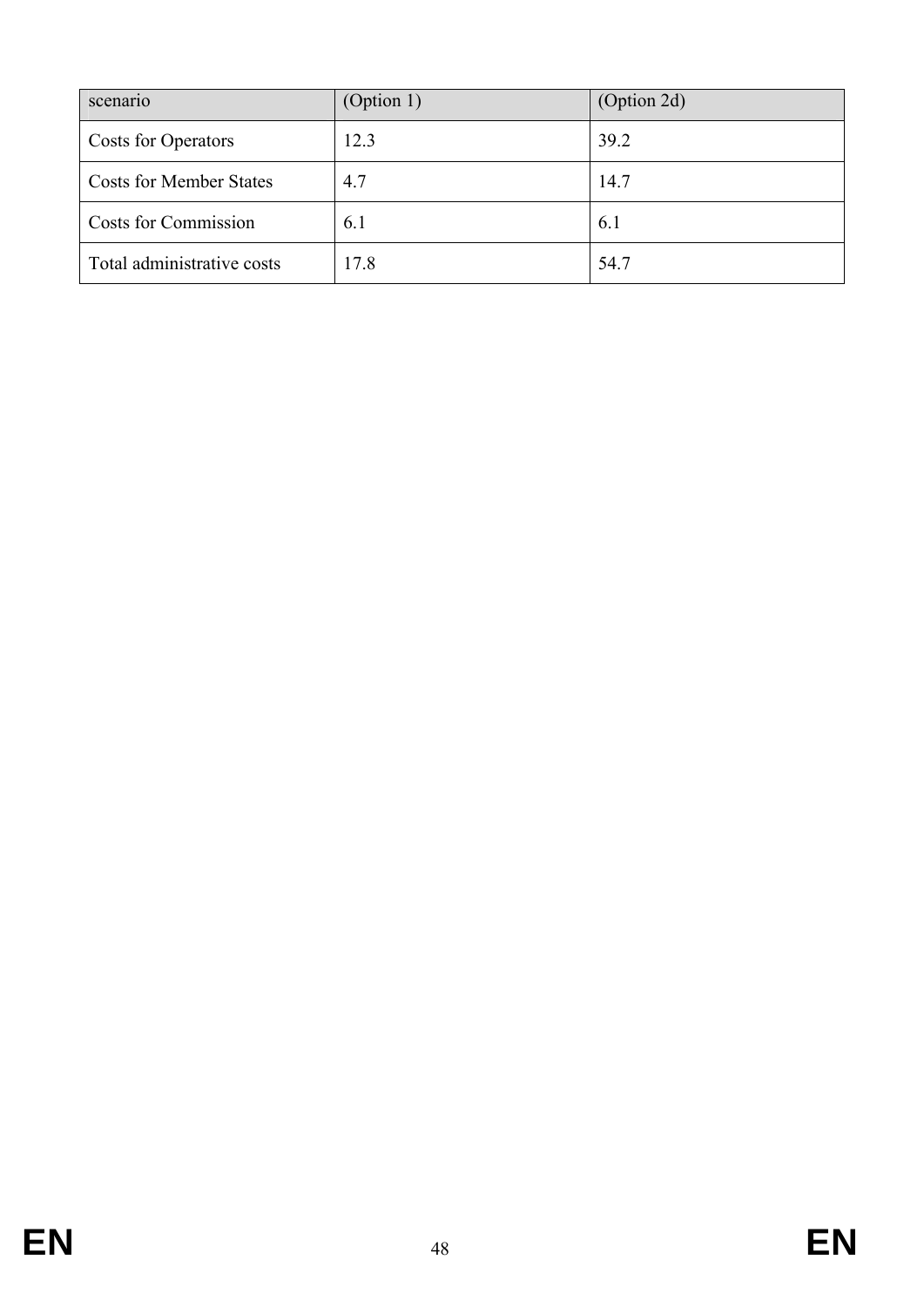#### **7. ANALYSIS OF IMPACTS OF OPTIONS FOR INTERNALISING THE POSITIVE EXTERNALITIES OF CCS**

## **7.1. Options for internalising the positive externalities of CCS**

- (194) All the options to be considered are based on meeting the EU's agreed climate objective of 20% GHG reduction by 2020 plus a 20% share of renewables by 2020. The options considered are the following:
	- Option 0: No enabling policy for CCS at EU level, including no inclusion of CCS in the EU ETS (that is, achievement of climate objectives without CCS).
	- Option 1: Enable CCS under the EU Emissions Trading Scheme.
	- Option 2: In addition to enabling under the ETS, impose an obligation to apply CCS from 2020 onwards and assess the impact on the potential positive externalities not captured by the carbon market. Four principal sub-options were considered:
	- (a) Making CCS mandatory for new coal-fired power from 2020 onwards
	- (b) Making CCS mandatory for new coal- and gas-fired power from 2020 onwards
	- (c) Making CCS mandatory for new coal-fired power from 2020 onwards, together with retrofit of existing plants (built between 2015 and 2020) from 2020
	- (d) Making CCS mandatory for new coal- and gas-fired power from 2020 onwards, together with retrofit of existing plants (built between 2015 and 2020) from 2020.
		- Option 3: In addition to enabling under the ETS, apply a subsidy so as to internalise the positive externalities not captured by the market.
- (195) Option 0 was examined in depth in the Impact Assessment for the Sustainable Fossil Fuels Communication. It will result in no CCS uptake, because legislative barriers to CCS deployment will remain in place (in particular Directives 2000/60/EC and 1999/31/EC) and there will be no incentive to pay the additional generation cost entailed by CCS, since no credit for the associated reductions will be given under the EU ETS. Its main use in this context is to provide an indication of the viability of CCS by allowing an assessment of how much more expensive it would be, under the carbon market, to achieve our climate objectives with CCS (Option 1) versus without it (Option 0). Its other implications are not assessed in detail.
- (196) Assuming that the ETS is designed and implemented so as to deliver the EU's climate objectives, Option 1 fully integrates the positive climate externality of CCS. Options 2 and 3 will be more expensive ways of meeting the 20% GHG reduction target than Option 1, and the additional expense can only be justified by an additional impact (relative to Option 1) on the potential additional positive externalities of CCS. These are learning-by-doing, security of supply, any positive impact on global market share for CCS technology, any positive impact on achieving global climate objectives, and air pollution reduction.
- (197) Option 3 is based on a subsidy which should in theory reflect all the positive (external) effects of CCS deployment in addition to the climate benefit – that is, cost reducing innovation resulting from learning-by-doing, security of supply, export potential, impact on achieving global climate objectives, and air pollution reduction. In economic theory, subsidy should be a more efficient means of internalising these externalities than mandating CCS.44

<sup>44</sup> See footnote 19.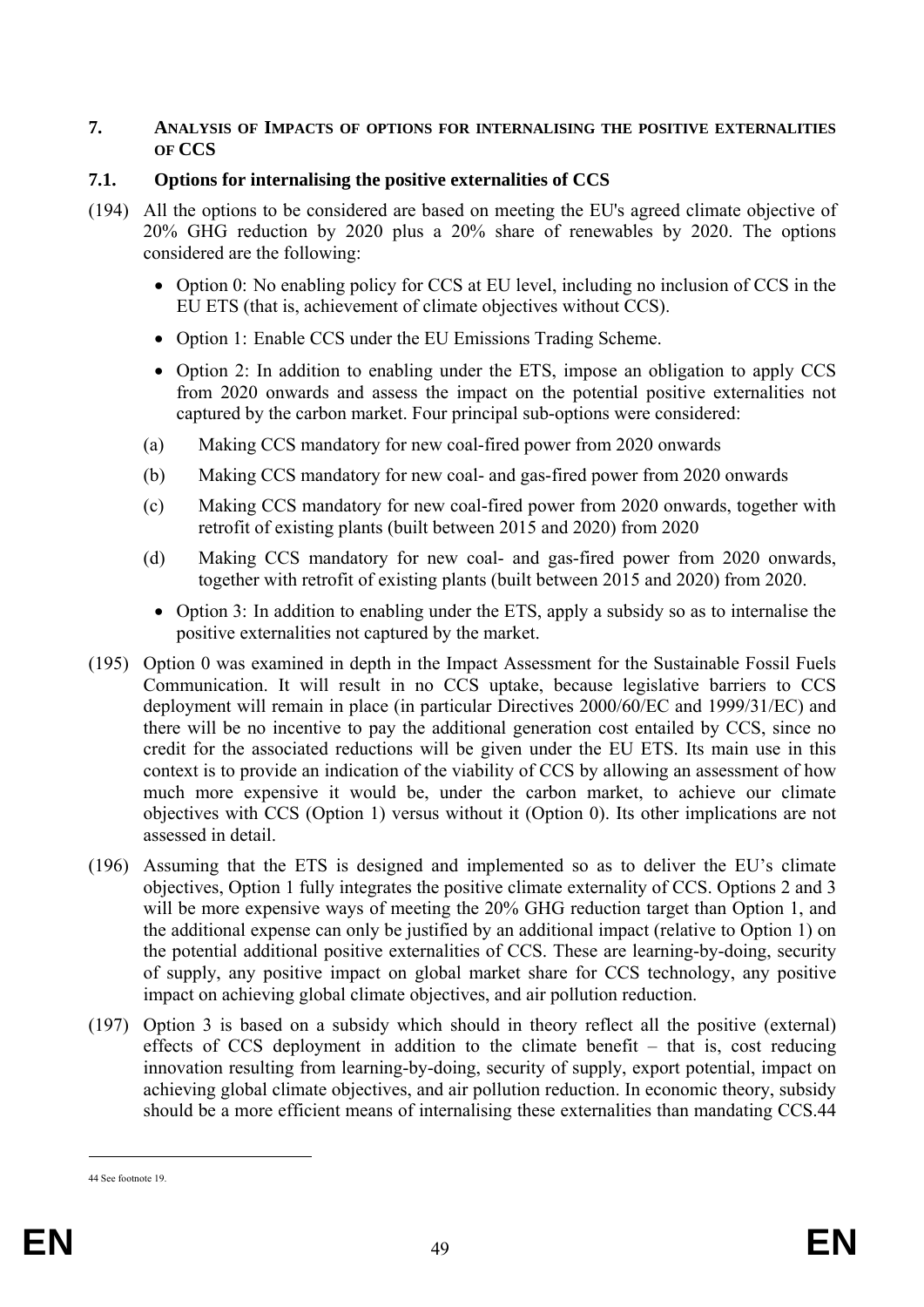Subsidies could be given for the investment or operating costs. Operating subsidies for additional fuel, storage and capture costs are difficult to measure and monitor. Such costs can make up roughly half of the additional cost (25 to 45 $\epsilon$ /tCO2) of CCS. Including CCS in the EU-ETS (current Phase II price  $\epsilon$ 23/tCO2) would cover these costs. A subsidy on investment would cope with the additional capital costs. As a first approximation the innovation benefit from the mandatory scenario was used to set the subsidy level. The innovation benefit is estimated at around 10% reduction in investment costs (see section 7.5.3.1), and so for the analysis a subsidy of 10% of the investment cost is used. This level might not reflect any positive (external) effects on the other externalities not captured by the market.

### **7.2. Options considered but discarded at an early stage**

(198) Making CCS mandatory for new coal and gas fired power earlier than 2020. Under this option, new coal and gas power stations planned for 2010-2020 would face high additional costs from CCS which is not yet commercially developed. This would be likely to lead to substitutions of new coal and gas power stations with other forms of, more expensive, power generating plant, or delays to construction of new coal and gas plant with potential shortfalls in generation capacity in Europe.

### **7.3. Methodology**

- (199) In order to provide a quantitative assessment of the potential impacts in so far as possible, modelling was used to simulate the behaviour of the energy market under each of the above options. The modelling approaches are explained below. However, while the quantitative outputs can provide some indication of the orders of magnitude of potential effects, there is inevitably a large uncertainty associated with predicting behaviour of a complex system 20 years in the future, and the results should be used with appropriate caution. The main assumptions are identified, and a sensitivity analysis provided, in Section 7.5.5
- (200) For the economic assessment, all the options were assessed, including all the variants of Option 2 (mandatory CCS). However, for assessing the environmental and societal risk it was not possible in resource terms to assess all options, and so only Option 1 and Option 2d were assessed for everything, although option 3 was also assessed for air quality. The environmental assessment focuses on the year 2030. This approach was regarded as reasonable given that Option 2d in 2030 represents the most extreme deployment scenario, and so the environmental and societal impacts for that circumstance will represent a conservative estimate of the likely impacts of mature CCS deployment in Europe.
- (201) Deployment scenarios were run for each of the above options using the PRIMES model.45 PRIMES simulates the European energy system and markets on a country-by-country basis and provides detailed results about energy balances, CO2 emissions, investment, energy technology penetration, prices and costs by 5-years intervals over a time period from 2000 to 2030. The model includes power generation technologies including future power plants enabled with carbon capture processing. In addition, the costs of transporting and storing CO2 are modelled. PRIMES assesses the direct and indirect impact of policy options by simulating the impacts of the market thus taking into account the reaction of market agents such as power plants operators. The model establishes a complete linkage between supply and demand for energy which takes account of impacts of CCS policies on market prices (electricity, carbon). PRIMES can reflect alternative policies and regulations that promote CCS deployment.

<u>.</u>

<sup>45</sup> P. Capros, L. Mantzos, V.Papandreou, N.Tasios and A.Mantzara (2007) Energy systems analysis of CCS Technology; PRIMES model scenarios, E3ME-lab/ICCS/National Technical University of Athens, December 2007, Athens (available upon request).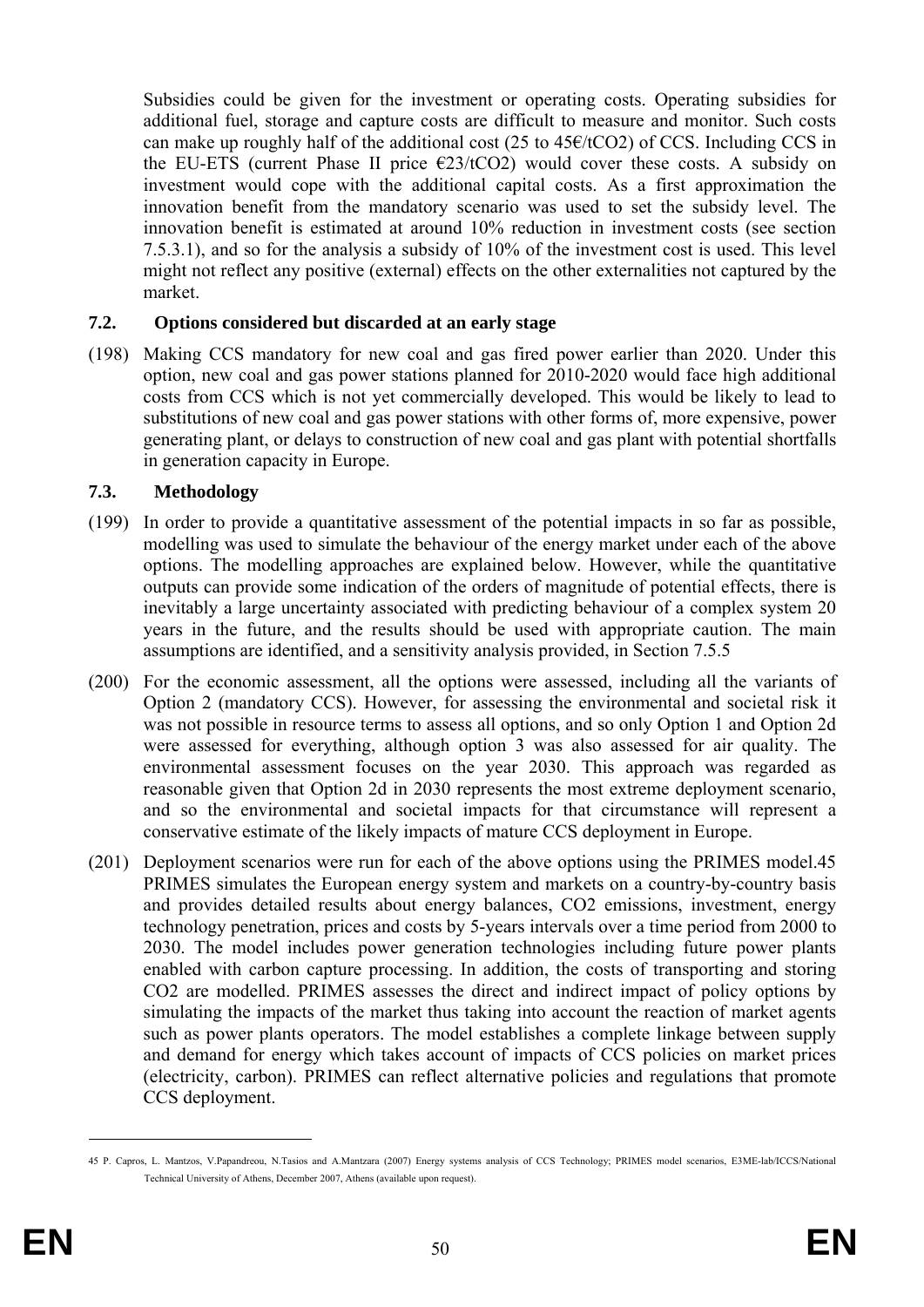- (202) The model is designed to assess the impacts of specific climate change targets and renewable policies and to provide impact assessment of CCS deployment within this context. Technical and economic data have been recently updated and revised. The revised data reflect new information generated from the EC Technology Platforms (CCS data reflect the "Zero Emission Platform"). The decision on whether to deploy CCS is part of the economic model which simulates the investment and plant operation behaviour of power producers within the electricity market, in interaction with demand behaviour and with upstream suppliers of fuels.
- (203) Power operators are assumed to maximize profits over time which drives plant investment and operation. The optimisation is constrained by existing capacities, technical restrictions and policy obligations when these are integrated into the model. The optimisation takes into account cost supply curves of resources, for example fuels, renewables, sites for nuclear investment, cost of storage of CO2 captured, etc. These cost supply curves incorporate information about the maximum potential of the resources and their decreasing returns of scale associated with their rate of use. The dynamics of investment are flexible and the model provides multiple alternatives, as for example the retrofitting of old plants, the replacement of an old plant on an existing site, the extension of old plants, and of course the possibility to build new plants in new sites. The model represents more than 200 typical alternative technologies for power generation.
- (204) Power system decisions are followed by computation of electricity, steam and heat tariffs which influence energy demand. Thus a closed loop is established between demand for energy and supply of energy, which clears the market as a result of adjusting energy prices. Hence, a multitude of factors influences directly or indirectly CCS deployment in the PRIMES model: fuel prices and price-volume relationships, cost and potential of renewable energy, cost-potential curves of CO2 storage, old capacities and investment commitments, potential of developments in existing sites, current and future costs of candidate power technologies (including learning effects) and government policies (e.g. on nuclear power plants).
- (205) The 'PRIMES baseline (version July 2007) without additional climate policy' projects the trends in energy markets and technologies without assuming any new policy beyond those put in place in the past (and thus in particular without the 2020 GHG or renewables targets). It assumes gradually increasing carbon prices in the EU-ETS market reaching 22  $\epsilon$ /tCO2 in 2020. In the baseline CCS would not be employed if left to the EU-ETS market since carbon prices are insufficiently high. However, in accordance with the options outlined in Section 7.1, the Council Conclusions objectives of 20% reduction in GHGs and a 20% share of renewables in 2020 are taken as the reference case for assessing the CCS policies.
- (206) The CCS deployment estimated by PRIMES was then used to develop indicative transport and storage networks across Europe, yielding information on the total length of the pipeline network, the proportion of the network that is onshore versus offshore, and the number, type and location of storage sites used. This information was then input into the environmental impact assessment to calculate impacts for the CCS deployment scenarios in 2030.

#### **7.4. Deployment scenarios**

(207) Options 0 to 3 are all characterised by building the Community's objectives of a 20% reduction in GHG emissions and a 20% renewable target (both in 2020) onto the PRIMES baseline described above. This reference scenario assumes that the targets will be met across the EU-27 in a cost-effective way by a combination of increasing carbon prices (up to  $40\epsilon/t$ ) CO2 in 2020) and renewable support schemes (around  $40 \text{ }\epsilon/\text{MWh}$ ).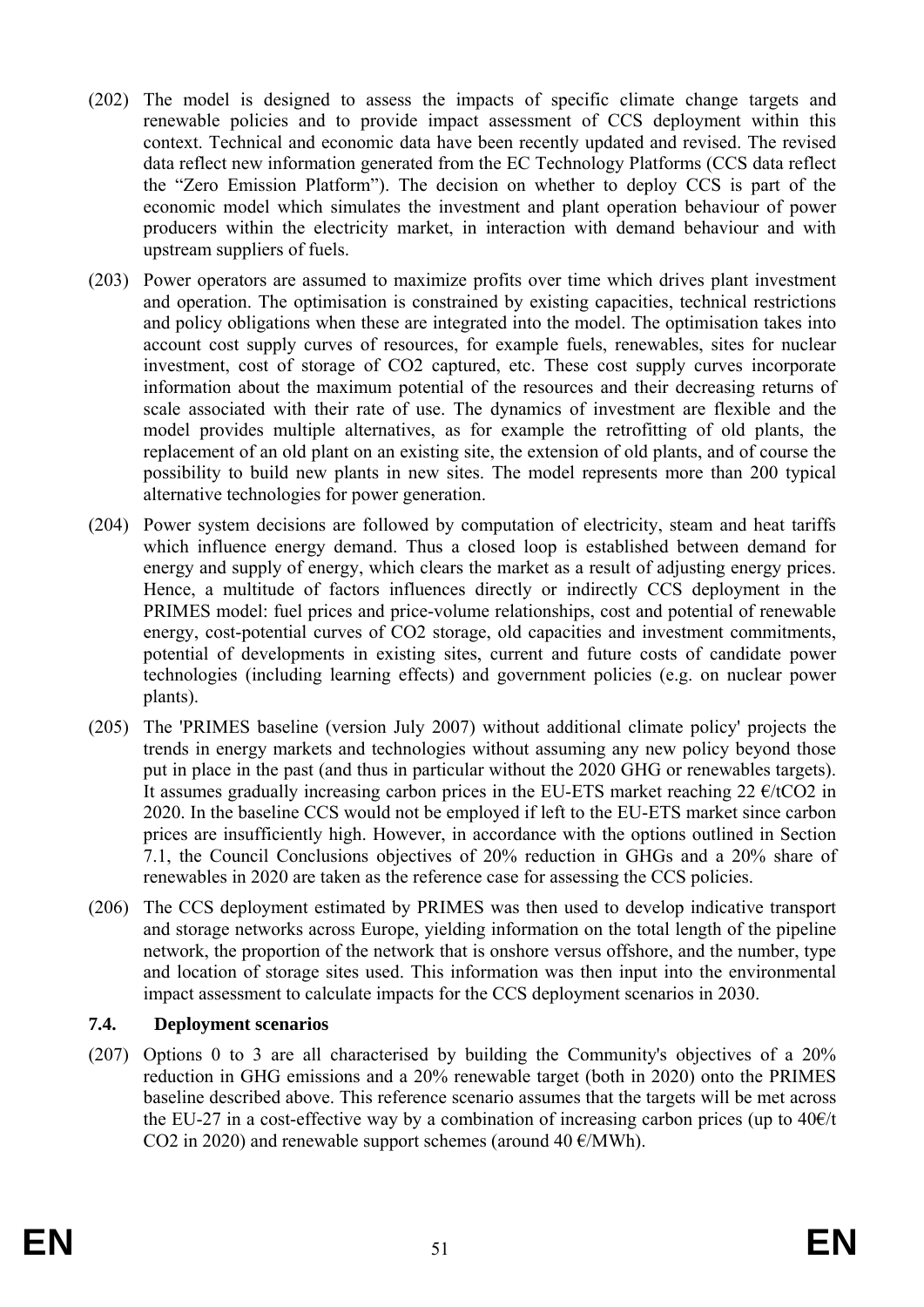### *7.4.1. Deployment of CCS for the policy options*

- (208) Table 9 summarises the modelled results (under our set of assumptions) of the impact on CO2 captured of the policy options. If enabled under the EU-ETS (option 1) CCS would be gradually picked up by the market in the reference case since a price of  $\epsilon$ 40/tCO2 in 2020 (increasing to around  $\epsilon$ 45 in 2030) would be enough for some (coal-based) CCS to be deployed by the market. The volume of CO2 captured would increase from 7 MtCO2 in 2020 to 160 MtCO2 in 2030 in line with the increase in carbon price over time. Under this EU-ETS market 13% of CO2 emissions from power and steam production would be captured in 2030 (equal to 5% of total CO2 emissions from energy).
- (209) Under Option 3 a subsidy would be given equal to 10% of the investment costs for new plants. The subsidy would induce power plant operators to invest in CCS on new coal fired plants at the expense of investing in CCS (in 2020) for existing coal fired plants. Hence CCS would be stimulated but with a time delay (related to construction of new plants). Making CCS mandatory for new coal fired plants only from 2020 onwards (option 2a) initially only slightly increases the amount of carbon captured since power operators would shift to existing coal fired plants by extending their lifetime and operating hours in 2020, and later (2025-2030) shift to natural gas. In 2030 the volume of CO2 captured is more significant although power operators do shift power generation from coal to gas. Making CCS mandatory also for new gas fired plants (option 2b) does not allow this shift and results in a higher volume of CO2 captured from 2025 onward. Making CCS mandatory for new and existing coal plants (2c) will further increase the amount captured since a shift of power generation to existing coal plants is no longer possible. Power generation by gas increases considerably as a result. Making CCS mandatory for new and existing coal and gas (2d) initially leads to shift to power generation from gas and renewables (2020-2025) but in 2030 coal generation has a higher market share than under the EU-ETS option 1.
- (210) Option 2a and 2b hardly have an impact on the carbon price initially but require a somewhat higher carbon price in 2030 to meet the same reduction in CO2 emissions in 2030. Option 2c and 2d lower the carbon price because of the mandatory abatement. A significant part of the coal- and gas fired capacity has CCS auxiliary equipment in place (sunk costs) and given the carbon price it makes sense to use these plants to produce electricity and reduce carbon emissions. Hence carbon emissions would be lower than needed and the carbon price is adjusted downwards to accommodate this.

|      | Option                                     | Option $1:$ |          | Option 2: ETS+mandatory |      |                                 |                  |  |  |
|------|--------------------------------------------|-------------|----------|-------------------------|------|---------------------------------|------------------|--|--|
|      | $\theta$ .<br><b>ETS</b><br>N <sub>o</sub> |             | New coal | New coal+gas            |      | New+old coal   New+old coal+gas | 3: ETS<br>$^{+}$ |  |  |
|      | <b>CCS</b>                                 |             | 2a       | 2 <sub>b</sub>          | 2c   | 2d                              | subsidy          |  |  |
| 2020 | $\boldsymbol{0}$                           |             |          |                         | 37   | 75.                             | $\theta$         |  |  |
| 2025 | $\boldsymbol{0}$                           | 20          | 20.6     | 26.5                    | 118. | 177                             | 22               |  |  |
| 2030 | $\theta$                                   | 161         | 267      | 391                     | 326  | 517                             | 211              |  |  |

Table 9. Impacts of options in terms CO2 captured by CCS (in Mt CO2)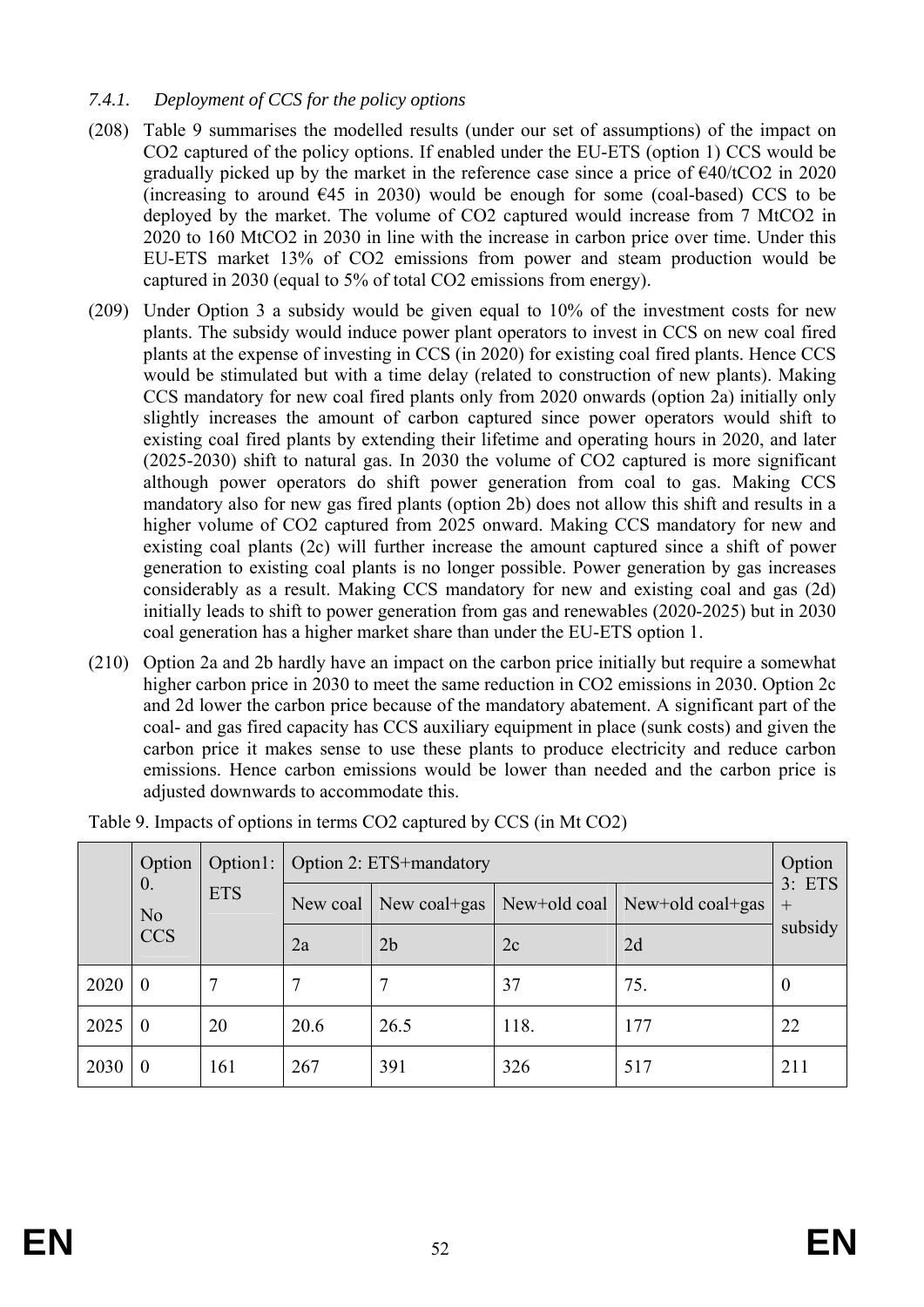Table 10 summarises the impact on CCS deployment of the options. There is little difference from the ETS option in 2020 if CCS is made mandatory only for new plants (options 2a and 2b), but a more substantial difference by 2030. However, if retrofit is required there is a significant change in the 2020 deployment. Most of the CCS capacity is for coal-fired plants except in case 2d. The investment cost subsidy of 10% would increase CCS capacity by 50% in 2030 (Option 3 versus Option 1). The total public costs of the subsidy would be 5.5 billion  $\epsilon$  and the additional private investment in CCS induced would be around 27 billion  $\epsilon$ .

|      | Option 1   |          | Option 2: ETS+mandatory |    |                                 |                                 |  |  |
|------|------------|----------|-------------------------|----|---------------------------------|---------------------------------|--|--|
|      | <b>ETS</b> | New coal | New coal+gas            |    | New+old coal   New+old coal+gas | <b>ETS</b><br>$^{+}$<br>subsidy |  |  |
|      |            | 2a       | 2 <sub>b</sub>          | 2c | 2d                              |                                 |  |  |
| 2020 |            |          |                         | 6  | 16                              | $\theta$                        |  |  |
| 2025 | 2          | 3        | 4                       | 19 | 42                              | 3                               |  |  |
| 2030 | 21         | 40       | 68                      | 53 | 109                             | 32                              |  |  |

Table 10. Impacts in terms of CCS deployed capacity (in GW)

(211) The assessments for the mandatory and subsidy cases all assume that the carbon price is affected by the mandatory CCS requirement and is adjusted to ensure that both the 20% reduction in GHG emissions and the 20% renewables target are met. Due to rounding there might still be minor differences in the amount of CO2 reduced between the cases.

Distribution of efforts over the member states.

(212) In case CCS would be enabled in the EU-ETS market (option 1) more than half of the carbon captured would take place in Poland in 2030. Note that this result depends on a predicted low cost of carbon storage in Poland. Making CCS mandatory for new coal plants (option 2a) would imply that Germany and Poland would together account for 2/3 of the carbon captured. The rest would be split over Belgium, the UK, Spain and Italy in addition to Slovenia, the Czech Republic, Slovakia, Hungary, Romania and Bulgaria. Option 2c (making CCS mandatory also for existing coal plants) would add all other countries except Luxembourg, Sweden, Latvia, Lithuania, Cyprus and Malta to the list. The options (2b and 2d) involving CCS for gas-fired plants would lead to a slightly more even distribution.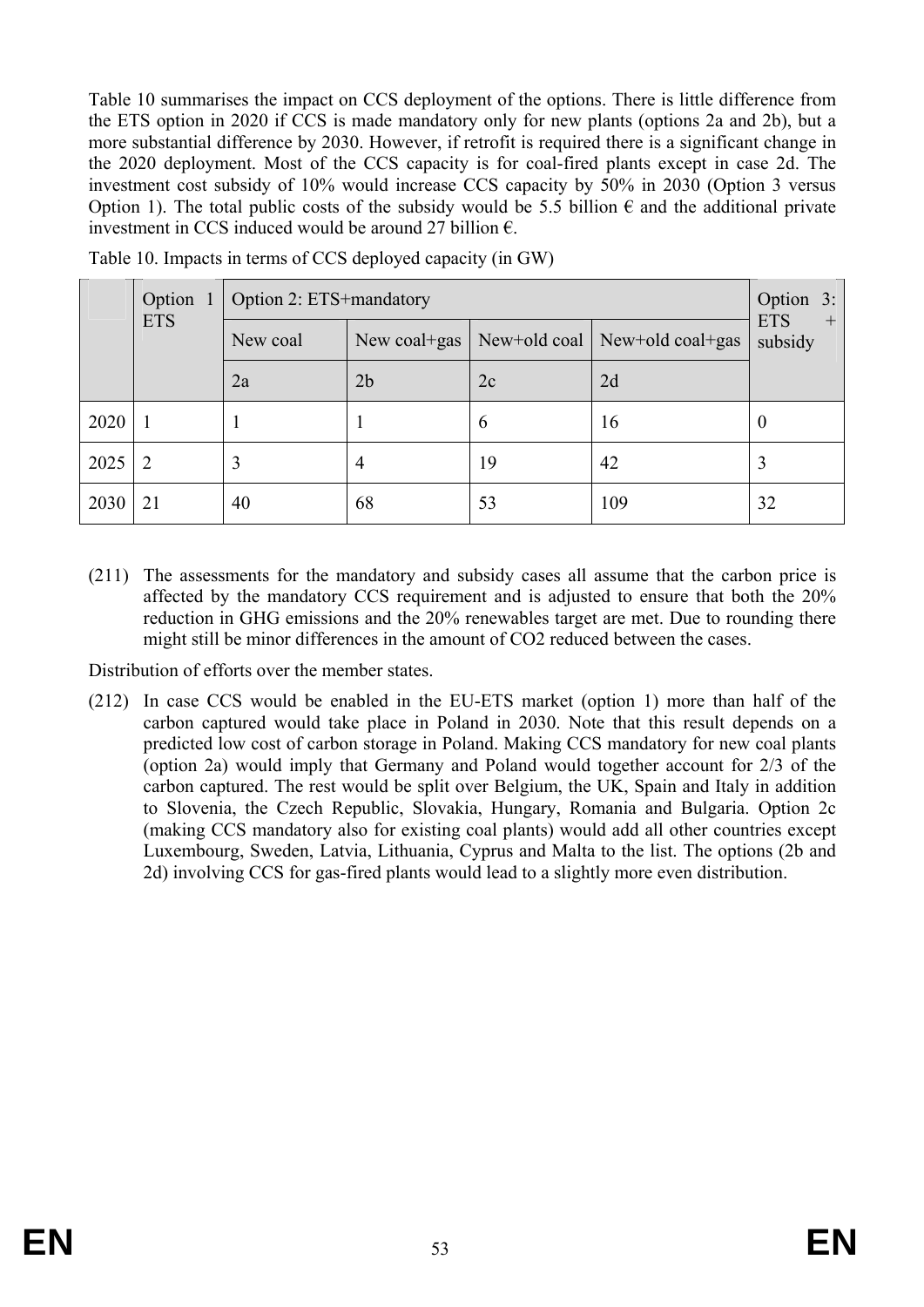Table 11.Distribution of Mt CO2 captured by Member State in 2030

| of CO <sub>2</sub><br>Mt | Option 1 | Option 2       |                |                |                | Option         |
|--------------------------|----------|----------------|----------------|----------------|----------------|----------------|
| Captured<br>in<br>2030   |          | 2a             | 2 <sub>b</sub> | 2c             | 2d             | $\overline{3}$ |
| Ireland                  |          |                | $\overline{2}$ |                | 5              | $\overline{2}$ |
| United<br>Kingdom        |          | $\mathbf{1}$   | 57             | $\overline{4}$ | 62             | 10             |
| Belgium                  |          | 17             | 27             | 22             | 50             |                |
| Luxembourg               |          |                |                |                | $\mathbf{1}$   |                |
| Netherlands              |          |                | 5              | $\overline{3}$ | 14             |                |
| Germany                  |          | 74             | 115            | 135            | 186            | 56             |
| France                   |          |                |                | 3              | 3              |                |
| Spain                    |          | 9              | 9              | 11             | 13             | $\mathbf{1}$   |
| Portugal                 |          |                |                | $\overline{2}$ | $\overline{2}$ |                |
| Denmark                  |          |                |                |                |                |                |
| Sweden                   |          |                |                |                |                |                |
| Finland                  |          |                |                | $\mathbf{1}$   | $\mathbf{1}$   |                |
| Austria                  |          |                | $\overline{7}$ | $\mathbf{1}$   | 11             |                |
| Italy                    |          | $\overline{4}$ | 4              | 8              | 10             |                |
| Slovenia                 | 5        | 5              | 5              | 5              | 5              | 5              |
| Czech<br>Republic        | 16       | 16             | 16             | 18             | 18             | 18             |
| Slovakia                 | 6        | 6              | $\overline{7}$ | $\overline{7}$ | 9              | $\overline{7}$ |
| Poland                   | 91       | 92             | 89             | 72             | 78             | 94             |
| Hungary                  | 8        | 8              | 9              | $\overline{7}$ | 12             | 8              |
| Latvia                   |          |                |                |                |                |                |
| Estonia                  |          |                |                |                | $\mathbf{1}$   |                |
| Lithuania                |          |                |                |                |                |                |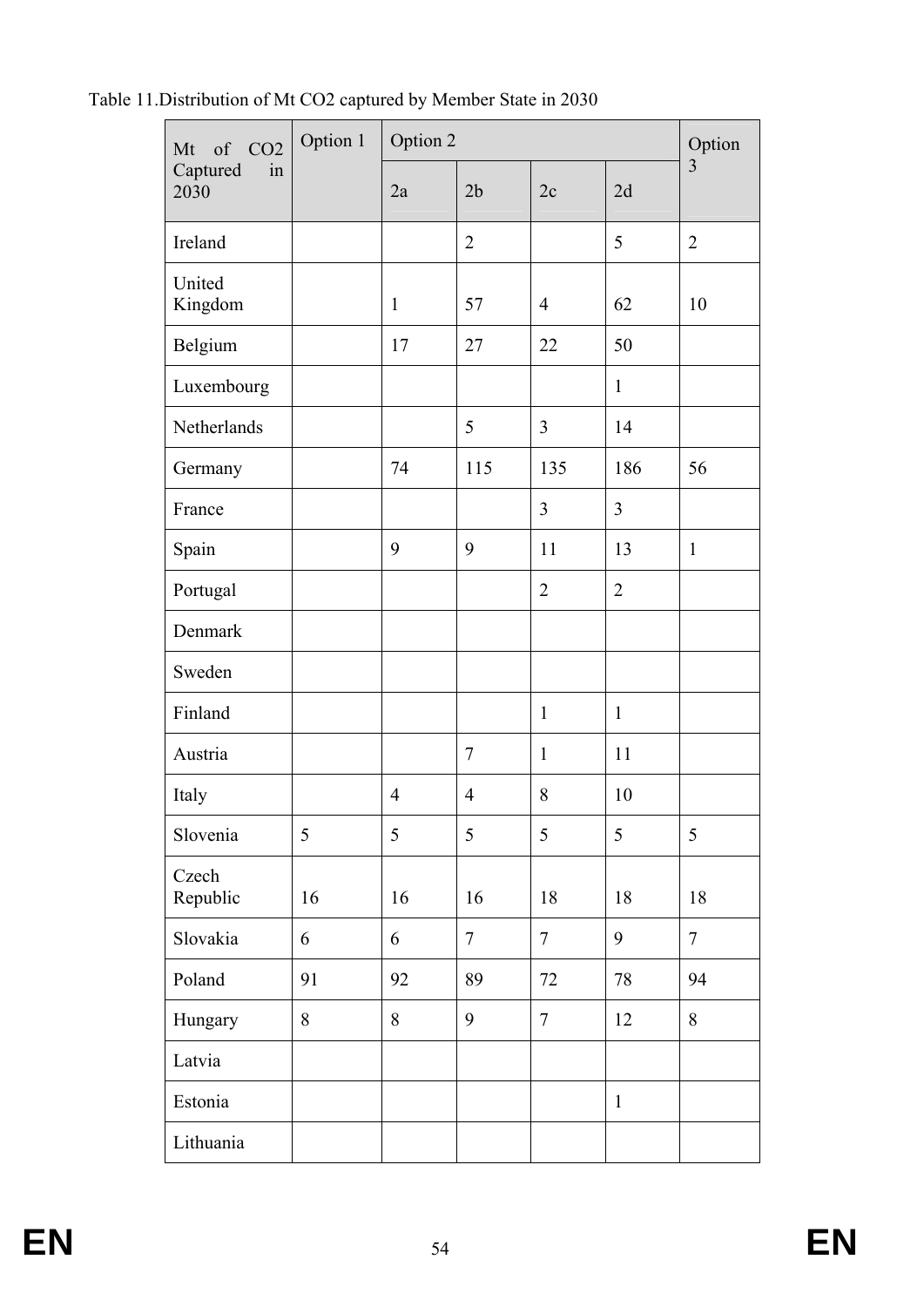| Romania     | 19  | 18  | 20  | 12  | 17  |     |
|-------------|-----|-----|-----|-----|-----|-----|
| Bulgaria    | 15  | 15  | 15  | 14  | 16  | 3   |
| Greece      |     |     | 3   |     | 3   |     |
| Cyprus      |     |     |     |     |     |     |
| Malta       |     |     |     |     |     |     |
| <b>EU27</b> | 161 | 267 | 391 | 326 | 517 | 211 |

### **7.5. Economic impacts of CCS deployment**

#### *7.5.1. Resource cost*

- (213) Total resource costs to the energy sector were based on the PRIMES model. These exclude costs incurred for purchase of CO2 allowances (since this is not a cost to society as a whole but a transfer payment). These costs include the costs for the energy system as a whole. They include costs for CCS (investment, operating costs, transport of CO2 and storage) as well as the indirect impact on costs of other power plants (e.g. making CCS mandatory for coal plants will increase electricity production from gas-fired plants and their costs). Costs are the sum of all changes in the energy system (including impact of increased electricity prices on demand). In all cases costs are given as additional costs to option 1 (CCS included in ETS). Costs are not discounted but a private discount rate of around 9% is assumed in the power sector to annualize investment costs and simulate the markets.
- (214) Under option 1 (CCS is enabled but only used if the ETS market decides it to be costeffective), CCS would be employed to meet the 20% reduction in GHG and the 20% renewable target. It would then be part of a package of measures such as additional renewables (e.g. wind turbines and biomass), energy efficiency measures and reductions in non CO2 Greenhouse Gases. If CCS were not enabled (Option 0) the costs of further reductions in line with the 20% GHG and 20% renewable package (c 30% GHG reduction in 2030) would be 60 billion or 40% higher in 2030 since CCS would need to be replaced by other, more expensive technologies (e.g. solar PV or more expensive biomass options). Option 3 would cost slightly more. The additional costs of mandatory CCS clearly depend substantially on the variant chosen. For the variant on which CCS is made mandatory for new coal alone from 2020, with no retrofit obligation, there is some change over Option 1 (see Table 12). Where CCS is made mandatory for coal and gas (2b), costs increase slightly in 2020. However, for the variant where CCS is made mandatory for coal and with retrofit required (2c) costs are significantly higher ( $\epsilon$ 6 billion/year in 2030) than for Option 1. This cost is doubled (12 billion) in 2030 if CCS is made mandatory for existing gas fired plants also (2d). The timing of the costs depends on when new (coal) capacity comes on line.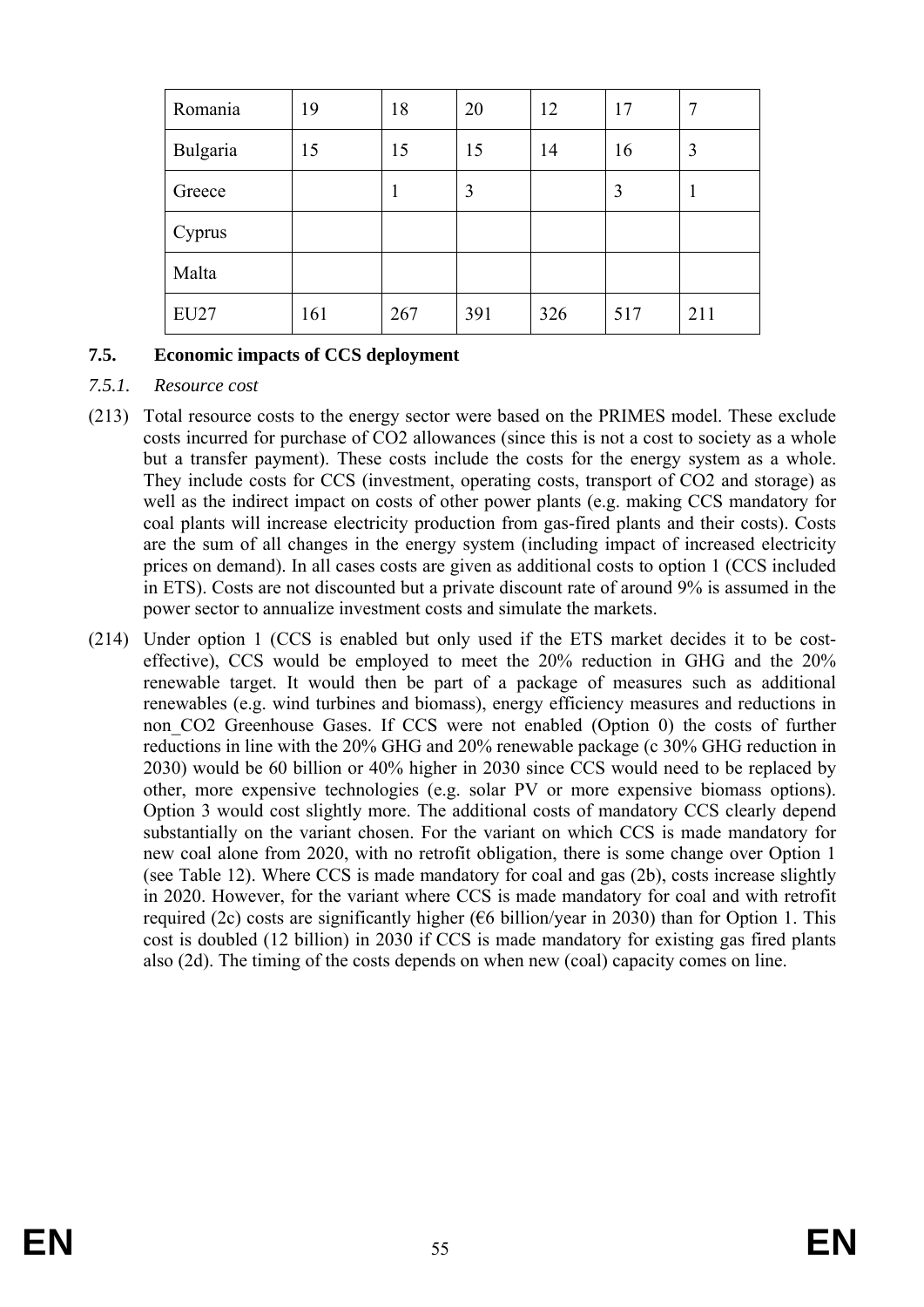|      | Option         | Option           | Option 2: ETS+mandatory | 3:<br>Option   |                                 |      |             |  |
|------|----------------|------------------|-------------------------|----------------|---------------------------------|------|-------------|--|
|      | 0:<br>disallow | 1:<br><b>ETS</b> | New coal                | New coal+gas   | New+old coal   New+old coal+gas |      | ETS+subsidy |  |
|      | <b>CCS</b>     |                  | 2a                      | 2 <sub>b</sub> | 2c                              | 2d   |             |  |
| 2020 | 2.2            | $\theta$         | 0.8                     | 2.4            | 1.9                             | 4.9  | $-0.2$      |  |
| 2025 | 5.2            | $\boldsymbol{0}$ | 2.1                     | 3.3            | 4.8                             | 10.0 | $-0.1$      |  |
| 2030 | 59.5           | $\overline{0}$   | 6.7                     | 9.8            | 6.7                             | 12.6 | 2.1         |  |

Table 12. Additional costs (€billion/year)

(215) As described above, the modelling was adjusted to simultaneously satisfy, to the extent possible, the 20% GHG reduction target and the mandatory CCS obligations, and so a reduction in the carbon price will in general result from making CCS mandatory. However, the treatment of this feedback process is imperfect, and as a result option 2c and 2d are shown as still leading to some overall reduction in CO2 emission from energy (around 5% in 2030). These minor differences occur because a lower carbon price has an impact on meeting the renewables target, requiring adjustment of the subsidy for renewables which in turn impacts on the CO2 reductions making it difficult to find a (market) equilibrium. This difficulty may also be experienced in practice, and so is highlighted here. Another aspect of this phenomenon is that it distorts comparison between the options, since the costs for Option 2d (for instance) include the costs of the extra 5% reduction. To enable a comparison of the options the additional costs of the extra reduction have been valued at the average reduction costs (see Table 14). Thus it should be borne in mind (for example) that of the additional cost of option 2d in 2030 (shown as  $\epsilon$ 12.6bn in Table 12 above)  $\epsilon$ 6.7bn relates to an additional CO2 reduction over and above the 20% GHG reduction target.

|      | Option 1       | Option 2: ETS+mandatory | 3:<br>Option   |              |                    |             |  |
|------|----------------|-------------------------|----------------|--------------|--------------------|-------------|--|
|      | <b>ETS</b>     | New coal                | New coal+gas   | New+old coal | New+old $coal+gas$ | ETS+subsidy |  |
|      |                | 2a                      | 2 <sub>b</sub> | 2c           | 2d                 |             |  |
| 2020 | $\bf{0}$       | $5(0\%)$                | $-6(0\%)$      | $-20(-1\%)$  | $-20(-1%)$         | $6(0\%)$    |  |
| 2025 | $\theta$       | $-48(-1%)$              | $-43(-1%)$     | $-118(-4%)$  | $-130(-4%)$        | $+1(0\%)$   |  |
| 2030 | $\overline{0}$ | $-27(-1%)$              | $-94 (-3%)$    | $-63(-2%)$   | $-157(-5%)$        | $-51(-2%)$  |  |

| Table 13 Additional CO2 emission reduction from energy in EU27(in MtCO2, in % in brackets) |  |  |
|--------------------------------------------------------------------------------------------|--|--|
|--------------------------------------------------------------------------------------------|--|--|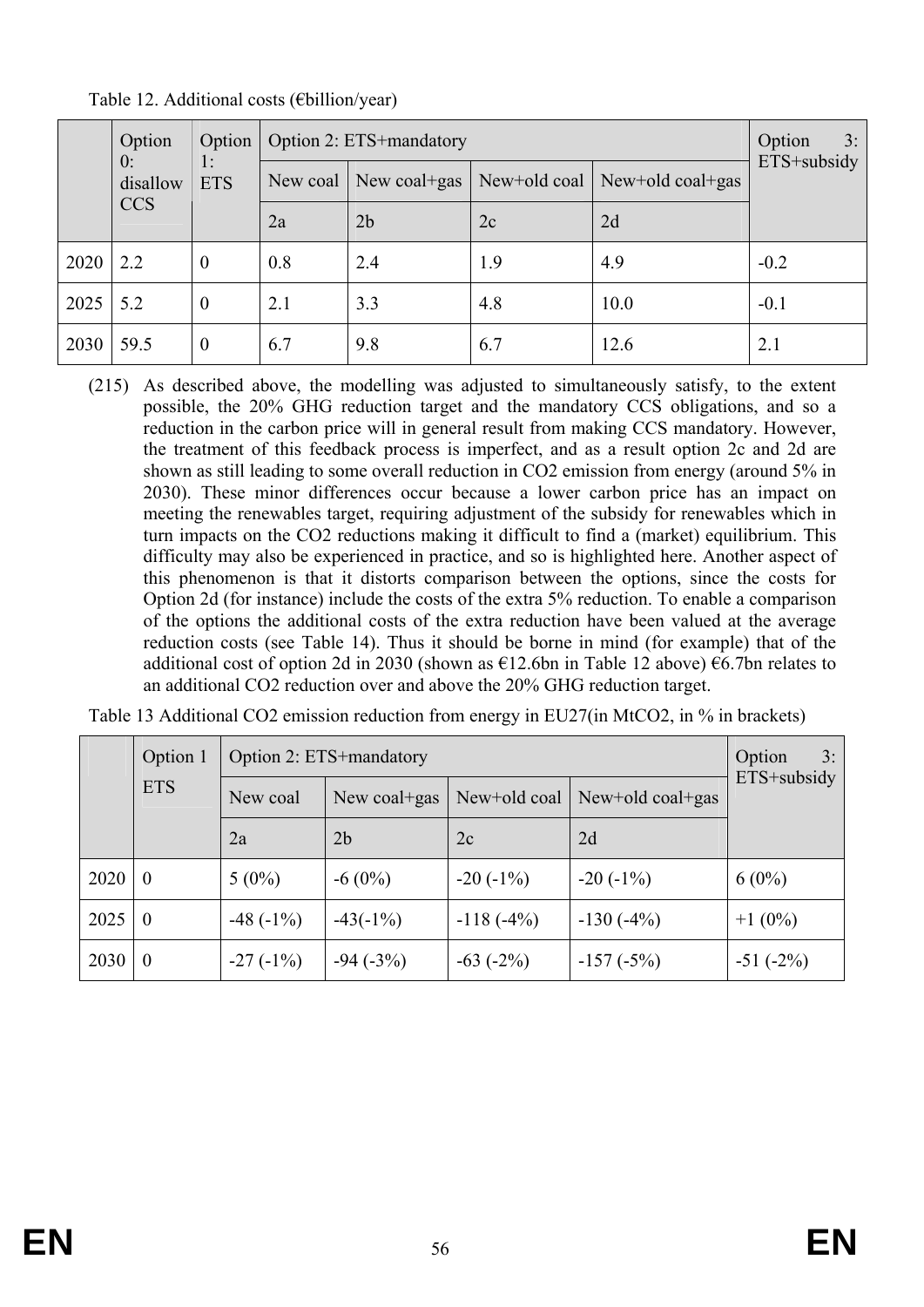|      | Option<br>1: ETS | Option 2: ETS+mandatory | 3:<br>Option<br>ETS+subsidy                         |     |     |                  |  |
|------|------------------|-------------------------|-----------------------------------------------------|-----|-----|------------------|--|
|      |                  | New coal                | New+old coal   New+old coal+gas<br>New coal $+$ gas |     |     |                  |  |
|      |                  | 2a                      | 2 <sub>b</sub>                                      | 2c  | 2d  |                  |  |
| 2020 | $\theta$         | $-0.2$                  | 0.3                                                 | 0.8 | 0.8 | $-0.2$           |  |
| 2025 | $\overline{0}$   | 2.1                     | 1.8                                                 | 4.8 | 5.2 | $\boldsymbol{0}$ |  |
| 2030 | $\overline{0}$   | 1.2                     | 4.3                                                 | 2.7 | 6.7 | 2.0              |  |

Table 14 Additional costs (bn  $\epsilon$ /year) due to CO2 reduction exceeding the 20% GHG target

*7.5.2. Impact on average generation cost and electricity price* 

(216) The impact of the options on the average generation cost of electricity was assessed by the PRIMES model (see Annex II). Option 3 (subsidy+ETS) would not change electricity generation costs. Options 2a and 2b lead to only minor differences in electricity prices compared to Option 1 in 2020. However, the mandatory application of CCS on coal and gas fired plants would leave little flexibility to generate electricity in 2020 and would lead to additional increases, particularly significant for Option 2d initially. In 2030 the impacts of the mandatory cases are less pronounced since they lead to a shift in generation from coal to gas or the other way around. Case 2b leads to less gas and relatively more coal use in 2030 for power generation. Since the coal price is relatively low in 2030 versus the gas price overall generation costs in 2030 can be lower. Up-front costs (in 2020) are higher since investments have to be made early and coal/gas price ratio differ in 2020.

| Table 15. Impacts on average generation costs (%-point change compared to option 1) |  |  |  |
|-------------------------------------------------------------------------------------|--|--|--|
|-------------------------------------------------------------------------------------|--|--|--|

|      | Option 2: ETS+mandatory | Option<br>3:   |          |         |             |
|------|-------------------------|----------------|----------|---------|-------------|
|      | 2a                      | 2 <sub>b</sub> | 2c       | 2d      | ETS+subsidy |
| 2020 | $0.2\%$                 | 0.6%           | $0.9\%$  | 1.9%    | 0.0         |
| 2025 | $0.6\%$                 | $1.0\%$        | $0.7\%$  | 1.8%    | 0.0         |
| 2030 | $-0.1\%$                | $-0.1\%$       | $-0.2\%$ | $0.0\%$ | 0.0         |

*7.5.3. Impact of options on non-ETS externalities* 

7.5.3.1. Innovation (dynamic efficiency)

(217) As suggested in section 2.2, a potentially positive impact of mandatory CCS requirements is the additional learning-by-doing from the early deployment thus stimulated. Greater deployment might lead to additional reductions in costs where those reductions are dependent on the cumulative capacity build.46 Learning will also depend on a time interval

<u>.</u>

<sup>46</sup> Note that there is some debate over the direction of causation in the relation between cost and deployment scale. The Stern Review puts it as follows: 'There is a question of causation since cost reductions may lead to greater deployment; so attempts to force the reverse may lead to disappointing learning rates. [The available] data shows technologies starting from different points and achieving very different learning rates. The increasing returns from scale shown in these curves can be used to justify deployment support, but the potential of the technologies must be evaluated and compared with the costs of development.' (Chapter 16 p362) This section of the Impact Assessment attempts the analysis required by the last sentence.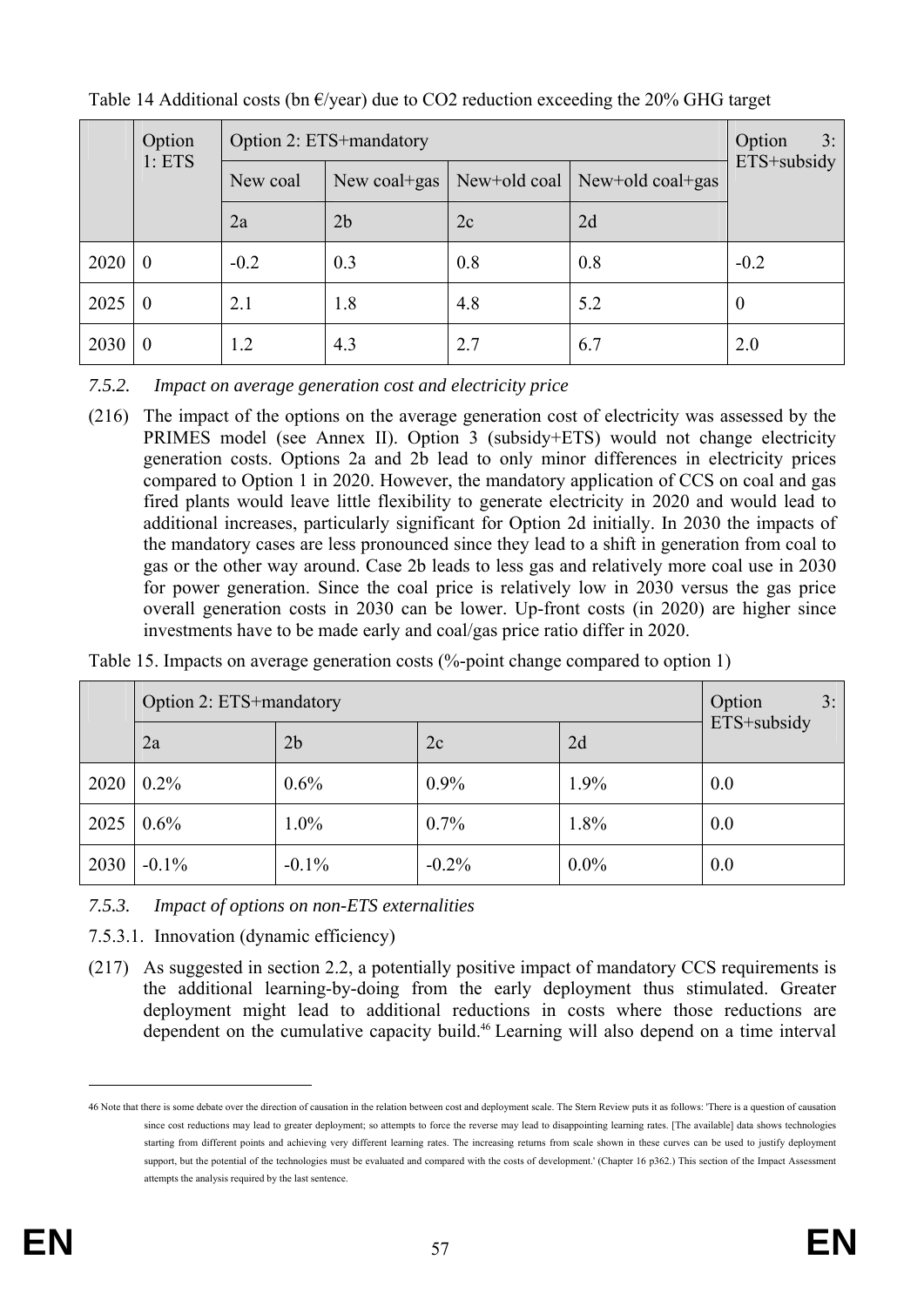between deployment phases in order to absorb the lessons of previous effort, but a provisional estimate of the benefits of learning can be made assuming that cost reductions are sensitive only to the cumulative capacity. (All other things being equal, this will overestimate the learning benefits.)

- (218) For these purposes, we have assumed that for each doubling of installed capacity a cost reduction occurs. The model assumes cost reductions based on common agreement by major experts on the development of the costs. Components of CCS are well known. Cost savings are possibly only in the assembly of them and the optimization of the performance of the system as a whole and scaling up the dimension. For CCS these cost reductions are expected to be limited to  $3\%$  for each doubling of capacity.<sup>47</sup> Thus we assume that cost reduction occur after a minimum amount of capacity (2 GW each of coal and gas, in line with 10 to 12 demonstration plants) is installed to close the R&D phase, and that for every doubling of capacity beyond 2 GW a reduction in costs of 3% is entailed. The table below shows that the options 2a to 2d might lead to slightly higher cost reductions (for coal) than assumed in the model. For gas-CCS this is only the case for option 2d. For each of the options, the extra reduction in costs (over and above that assumed in the model) is calculated and multiplied by the relevant investment cost (797€/KW for coal (IGCC-coal post combustion) and 500€/KW for gas (gas combined cycle post-combustion)). This is then multiplied by the deployment in 2030 to give the total investment cost reduction, which is then annualized over the lifetime of the plant (20 years for coal, 10 years for gas).
- (219) (See Table 12.) The difference between Option 1 and Option 2d is around  $\epsilon$ 0.8bn/year in 2030, compared with the additional resource costs (net of additional CO2 reduction) of around  $\epsilon$ 6bn. In conclusion, learning effects might lead to bigger cost reductions than assumed for the mandatory cases but including these cost reduction will lower the additional resource costs by a maximum of around 10%. An additional subsidy of 10% (Option 3) would have only a marginal impact on learning.

<sup>47</sup> IEA (2006) Estimating the future trends in the costs of CO2 capture technologies, Technical Study, Report Nr. 2006/6, IEA Greenhouse Gas R&D program, Paris.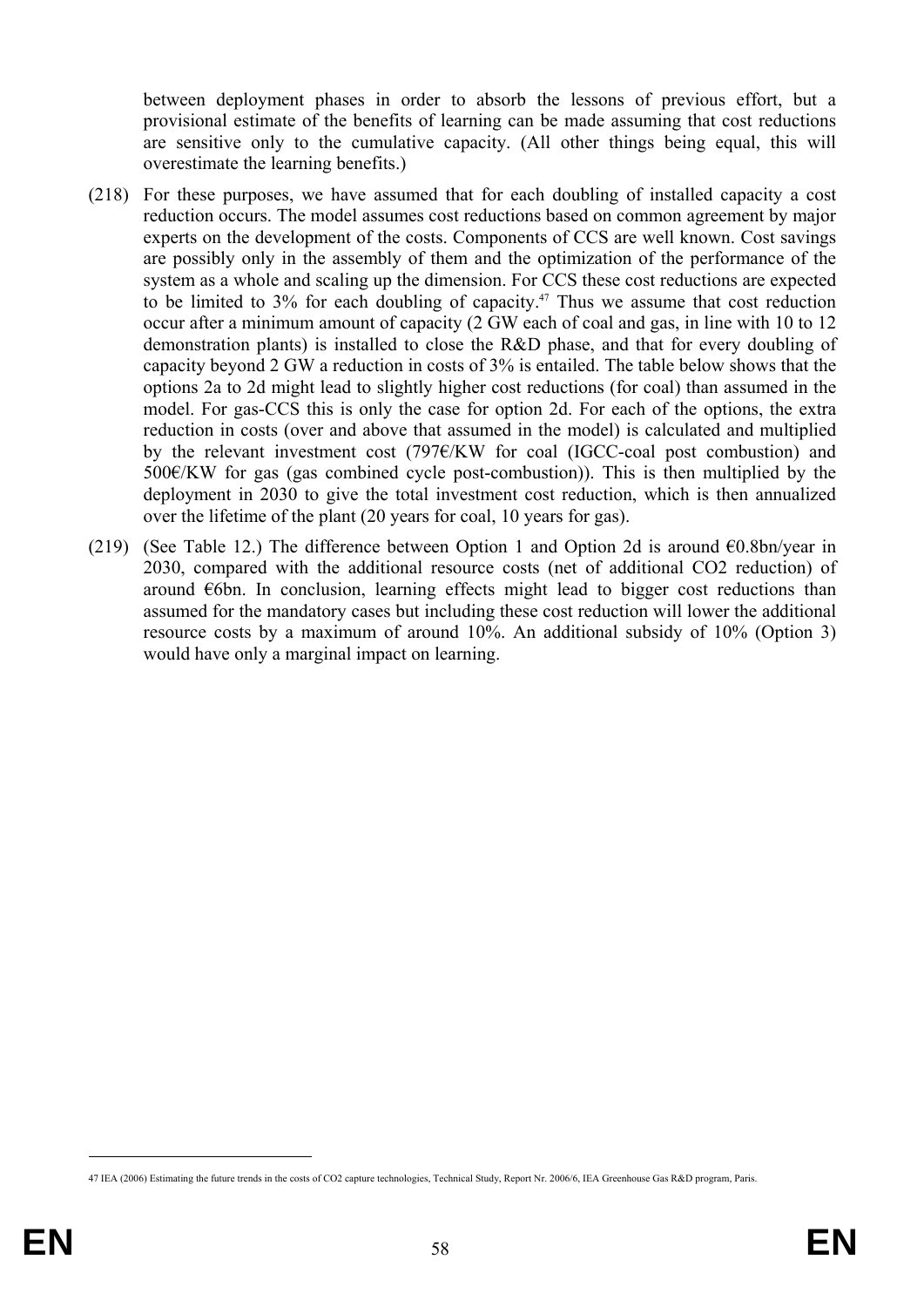Table 16. Possible innovation impacts on investment costs in 2030 (% reduction in investment costs to 2020)

|                                                                                    | Option1<br>: ETS | 2:<br>Option<br>ETS+mandatory |                         |                         |                         | Option<br>3: ETS<br>plus |
|------------------------------------------------------------------------------------|------------------|-------------------------------|-------------------------|-------------------------|-------------------------|--------------------------|
| SOLID FUEL (Coal+Lignite)                                                          |                  | 2a                            | 2 <sub>b</sub>          | 2c                      | 2d                      | subsid<br>y              |
| GW CCS installed                                                                   | 21               | 40                            | 58                      | 49                      | 69                      | 31                       |
| Number of capacity doublings                                                       | 4.30             | 5.30                          | 5.9<br>$\theta$         | 5.6<br>$\theta$         | 6.0<br>$\boldsymbol{0}$ | 5.00                     |
| Cost reduction $(\%$ of 2020)                                                      | 13               | 16                            | 18                      | 17                      | 18                      | 15                       |
| Additional cost reduction of PRIMES (%)                                            | 6                | 9                             | 11                      | 10                      | 11                      | 8                        |
| Investment costs savings $(E/KW)$                                                  | 53               | 80                            | 96                      | 88                      | 98                      | 71                       |
| Total investment cost savings (bn $\epsilon$ )                                     | 1.1              | 3.2                           | 5.5                     | 4.3                     | 6.8                     | 2.2                      |
| Annualized investment cost savings (bn $\epsilon$ )                                | 0.1              | 0.3                           | 0.5                     | 0.4                     | 0.6                     | 0.2                      |
|                                                                                    |                  |                               |                         |                         |                         |                          |
| GAS                                                                                | Option<br>1:ETS  | 2:<br>Option<br>ETS+mandatory |                         |                         | Option<br>3: ETS        |                          |
|                                                                                    |                  | 2a                            | 2 <sub>b</sub>          | 2c                      | 2d                      | plus<br>subsid<br>y      |
| GW CSS installed                                                                   | $\overline{0}$   | $\mathbf{0}$                  | 10                      | $\boldsymbol{0}$        | 35                      | $\overline{0}$           |
| number of capacity doubling                                                        | 0.00             | 0.00                          | 3.3<br>$\boldsymbol{0}$ | 0.0<br>$\boldsymbol{0}$ | 5.1<br>$\overline{2}$   | 0.00                     |
| Cost reduction $(\%$ of 2020)                                                      | $\overline{0}$   | $\mathbf{0}$                  | 10                      | $\boldsymbol{0}$        | 15                      | $\overline{0}$           |
| Additional cost reduction of PRIMES (%)                                            | $\boldsymbol{0}$ | $-3$                          | $\overline{7}$          | $-3$                    | 12                      | $\boldsymbol{0}$         |
| Investment costs savings $(E/KW)$                                                  | $\boldsymbol{0}$ | $-16$                         | 36                      | $-16$                   | 64                      | $-0$                     |
| Total investment cost savings (bn $\epsilon$ )                                     | 0.0              | 0.0                           | 0.4                     | 0.0                     | 2.2                     | 0.0                      |
| Annualized investment cost savings (bn $\epsilon$ )                                | 0.0              | 0.0                           | 0.0                     | 0.0                     | 0.2                     | 0.0                      |
|                                                                                    |                  |                               |                         |                         |                         |                          |
| Solid&GAS:<br><b>SUM</b><br>annualized investment cost<br>savings (bn $\epsilon$ ) | 0.1              | 0.3                           | 0.6                     | 0.4                     | 0.9                     | 0.2                      |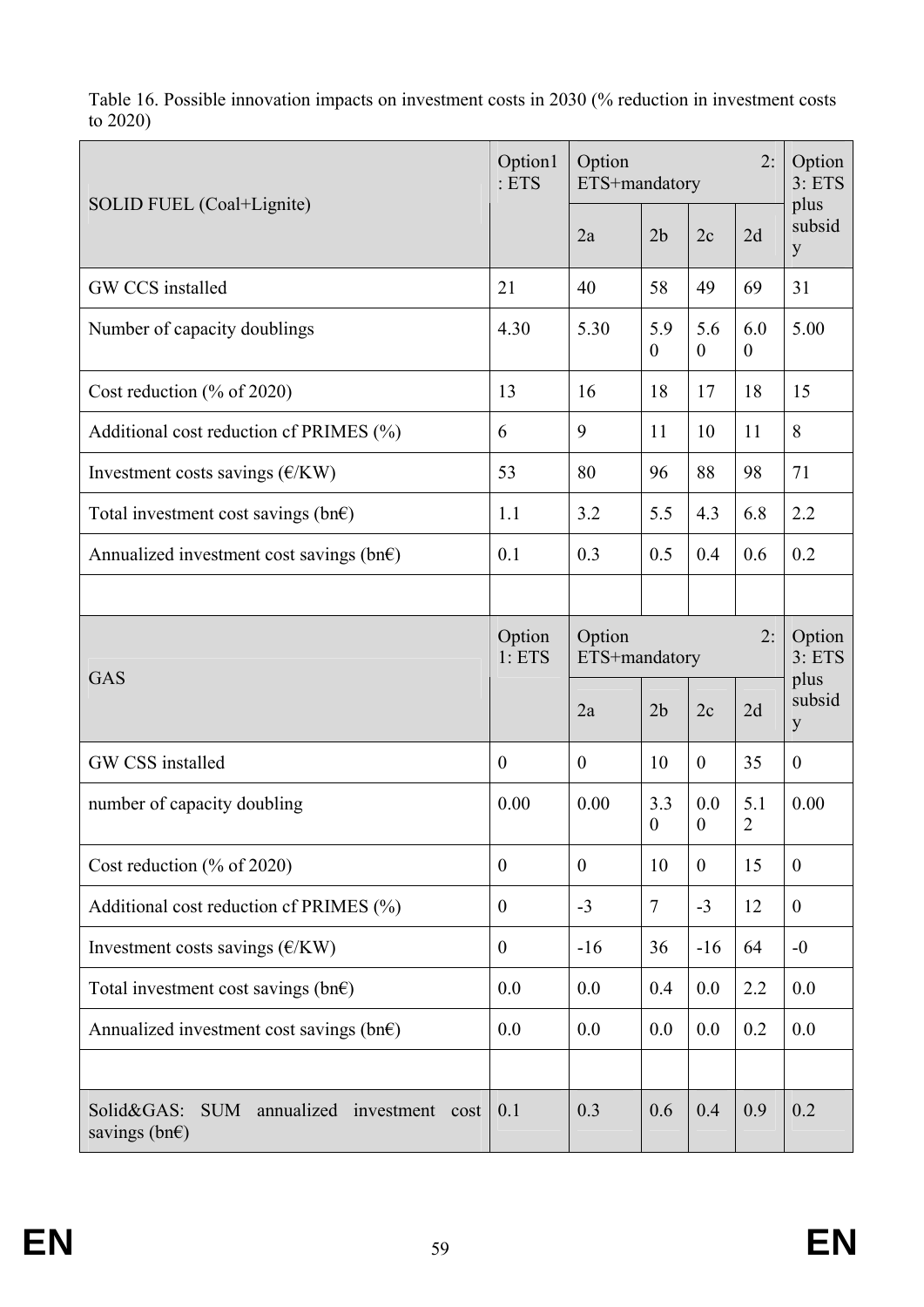# 7.5.3.2. Security of supply

- (220) Insecurity of energy supply can be regarded as the exposure to interruption of imports of energy or strong fluctuations in energy prices due to the fact that supply is concentrated in a few countries with relatively high geopolitical risk. For the EU it concerns mainly reliance on gas and oil, and hence CCS policies could affect energy supply security by shifting fuel use to those fuels. Oil is of little relevance since the quantities are small, and hence the main impact of relevance is the impact on gas consumption. As a very rough rule of thumb, if gas consumption (and hence imports) increases, then security of supply decreases.
- (221) Table 17 shows the impact of the options 0, 2 and 3 on fuel consumption relative to Option 1 (enabling CCS in the ETS). Remarkably the extreme mandatory option (Option 2d) increases both the use of solids and gas in the power sector. In relative terms import dependency decreases, but in absolute terms more gas is imported. This happens because the policy requires CCS on all coal and gas fired plants (new or old) which comes with a loss of efficiency (more fuel needed for same electricity output). The nature of the policy is such that there is no flexibility to shift to other alternatives.
- (222) Making CCS mandatory for new coal and gas plants only (Option 2b) would increase energy supply security since the use of solids fuels would increase at the expense of gas in order to meet the GHG-reduction targets of the EU. The subsidy case would not affect energy supply security since gas consumption is not affected (CCS being mostly on coal-fired plants). Note that not enabling CCS under the EU-ETS at all would shift fuel use to imported gas mainly at the expense of coal. In conclusion, on this rough analysis Option 2b increases energy supply security, 2a and 2c have a negative impact and 2d a marginal negative impact, and Option 3 is neutral compared to Option 1.

|        | Policy Option    |        |                |        |     |       |  |  |  |  |
|--------|------------------|--------|----------------|--------|-----|-------|--|--|--|--|
|        | $\boldsymbol{0}$ | 2a     | 2 <sub>b</sub> | 2c     | 2d  | 3     |  |  |  |  |
|        |                  |        |                |        |     |       |  |  |  |  |
| Solids | $-38%$           | $-6\%$ | 8%             | $-6\%$ | 12% | $1\%$ |  |  |  |  |
| Oil    | $-19%$           | $4\%$  | $-3%$          | 4%     | 0%  | $-3%$ |  |  |  |  |
| Gas    | 7%               | 15%    | $-6\%$         | 25%    | 4%  | 0%    |  |  |  |  |

Table 17. Change in fuel consumption in the power sector over option 1 (% in 2030)

# 7.5.3.3. Export potential

(223) Additional cost reductions achieved by learning might open opportunities for exporting the technologies to markets that are expected to expand in the future (China and USA) (c.f. experience with stimulating wind turbines in the EU in the past). The impact of such cost reductions on export opportunities is difficult to quantify since those opportunities will depend on future international agreement on reducing greenhouse gas emissions, the cost of other GHG technologies in other countries and the extent to which other countries can produce CCS technologies domestically. There is a wide range of estimate of the potential global market for CCS in 2030 assuming that the 2°C target is translated into a binding international agreement including major developing countries. Some estimates put the potential as high as 600-700 GW (half of which coal) with more than 1/3 of the market in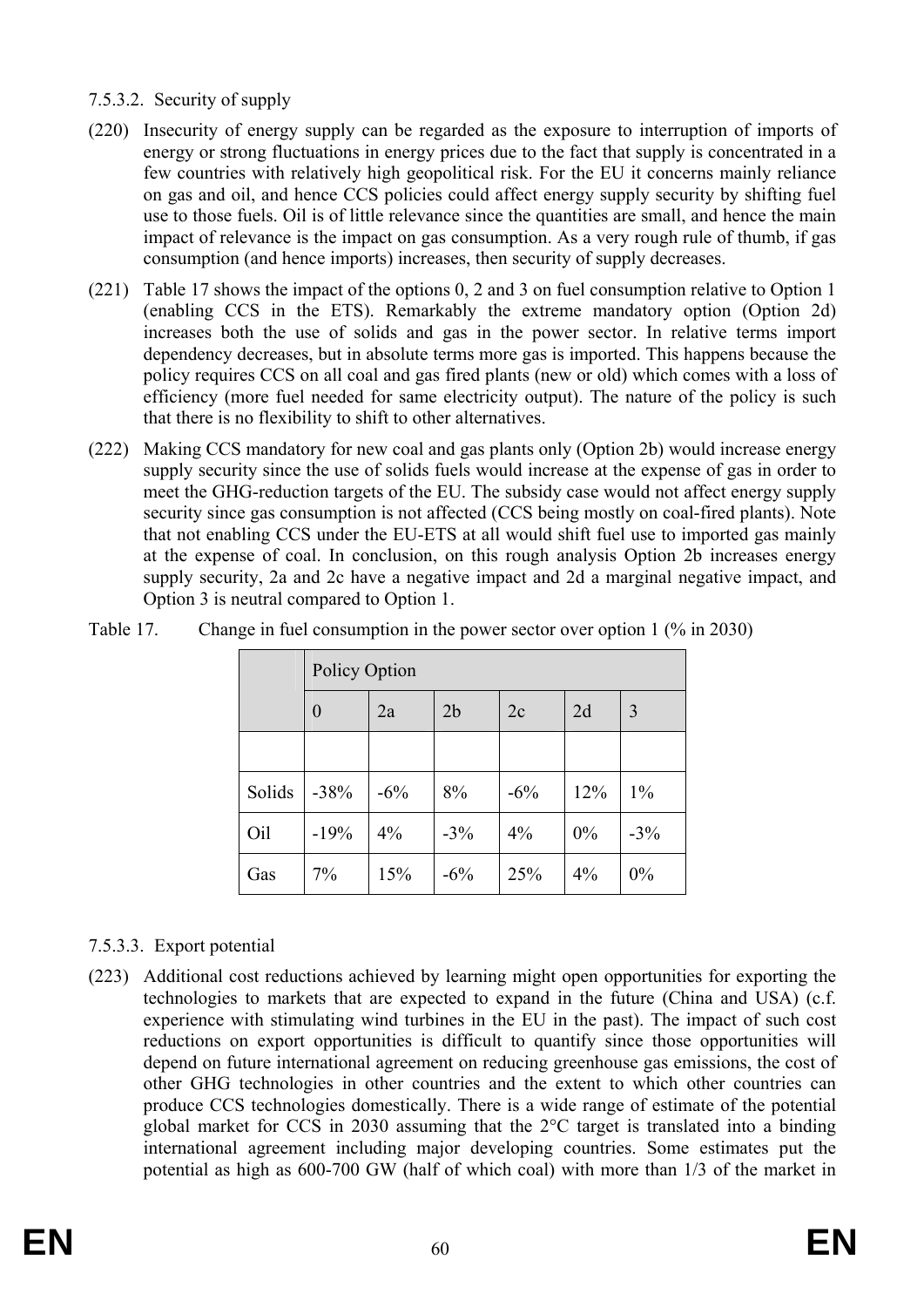China and 10% in Europe.48 But there are other estimates that the market could be lower (around 300 GW) (based on IPCC scenarios that stabilise GHG concentrations while making different assumptions on energy prices, energy efficiency improvements and penetration for gas). If 20-40% of the global market (ex EU) could be captured by European companies, exports would increase by 0.2 to 0.6 billion  $E$ /year.49 The case where the potential for coalbased CCS is low is due to the fact that coal is assumed to be replaced by gas and energy consumption is lower. In that case the prospects for gas-based CCS are bigger and might range from 40 to 300 GW in 2030 depending on the scenario.

- (224) A proper comparison between the options on this count would require a quantitative assessment of the effect of the differential learning between Options 1, 2 and 3 on the share of the global market the EU could capture, which is very difficult to do with any confidence. In the context also of the uncertainty about the scale of the market, it is hard to differentiate meaningfully between the options with regard to their impact on export potential.
- 7.5.3.4. Impacts on achievement of global climate objectives
- (225) Any such impact would comprise a greater reduction in GHG emissions outside the EU than would otherwise be achieved for the same cost (or equivalently, a reduction in the cost of the same GHG emissions reduction that would otherwise be achieved). Such an additional benefit would not be reflected by the EU carbon market. Again the benefit would be a result of any accelerated reduction in the cost of CCS. Quantifying the impact that a particular option would have relative to the others is again very difficult. One way to quantify the impact of (say) the mandatory scenario would be to assess it at 10% of the investment costs of CCS deployment, but it is perhaps more sensible to consider the impact on the overall cost of meeting the climate change objectives. This is likely to be a difference of a few per cent of the total cost of meeting the climate objectives, given that the difference in technology cost is 10% and CCS effort would comprise only a proportion of the overall cost. Again, it is hard to differentiate meaningfully between the options with regard to their impact on this externality.
- 7.5.3.5. Impacts on reduction in traditional air pollutants
- (226) Applying CCS may have direct and indirect impacts on air pollution (sulphur dioxide, nitrogen oxide and particulate matter). Directly, adding CCS to existing coal fired plants would lead to similar or lower concentration of most impurities in the flue gas of CCSequipped plants, than in the case of plants without CO2 capture. Overall, direct impacts would result in reductions in sulphur dioxide emissions and in minor increases in nitrogen oxide emissions in CCS plants by 2020, compared to coal fired plants without CCS.50 Indirect impacts arise as a consequence of the combustion of fossil fuels in the extraction, processing and transport to the point of use, as well as emissions of dust from mining operations. When considering both direct and indirect impacts, thepolicy options (1, 2d and 3) have comparable air pollution effects by 2020, with Option 2d being slightly more costly than Option 1 and 3.

<sup>48</sup> Result POLES model IPTS for degrees Celsius communication plus personal communication K. Riahi (IIASA) on IPPC scenarios B1+B2 with 480 ppmv. 49 Personal communication F Bauer (VGB Powertech), October 2007.

<sup>50</sup> Cofala,J., P. Rafal, W. Schoepp and M. Amann (2007) Impacts of options of CCS incentivisation. IIASA. Laxenburg. Final report to DGENV. Monetary benefits based on standard estimates for the revision of the NEC Directive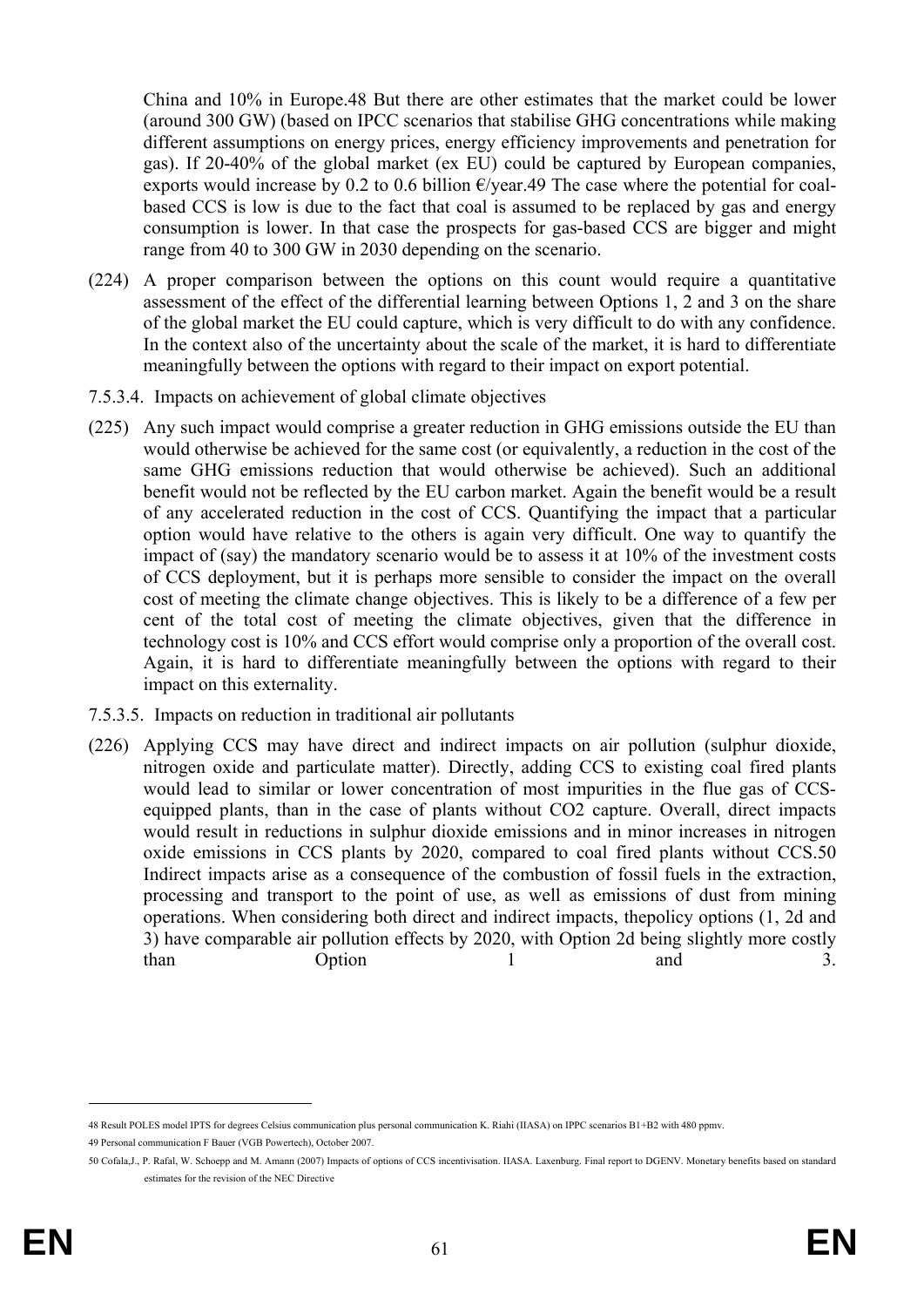## Table 18. Air pollution control costs of policy options in 2020 for the EU27

| <b>SCENARIO</b>                                                                     | Option 1           | Option 2d                                                         | Option 3  |
|-------------------------------------------------------------------------------------|--------------------|-------------------------------------------------------------------|-----------|
|                                                                                     | CCS-<br><b>ETS</b> | <b>CCS</b><br>$^{on}$<br>coal $\&$ gas ETS+subsid<br>$+$ retrofit | CCS-<br>y |
| Air pollution control costs (bn $\epsilon$ /year)                                   | 74.3               | 74.5                                                              | 74.4      |
| Monetary damage health impacts (bn $\epsilon$ /year). Low estimate                  | 7.2                | 7.2                                                               | 7.2       |
| Monetary damage health impacts ( $bn \in \forall$ year). High estimate              | 16.6               | 16.7                                                              | 16.6      |
| Change Air pollution control costs compared to Option 1 -<br>$(bn \in \sqrt{year})$ |                    | 0.2                                                               | 0.1       |

- (227) Indirectly, a policy that reduces greenhouse gases emissions by 20% compared to 1990 (while increasing the share of renewables in final energy consumption to 20%) would reduce fuel use and prompt a shift towards less carbon-intensive fuels, resulting in a corresponding reduction in air pollution. Table 19 compares the impacts of the mandatory plus retrofitting policy option and the EU-ETS option on the emissions of SO2, NOx and PM10 in 2030. As shown in section 7.4.1, making CCS mandatory for coal only would increase the use of gas (and to a minor extent renewables) and would reduce SO2 and increase NOx. Making CCS mandatory for both coal and gas and imposing a retrofitting obligation for existing plants (2d) would eliminate the possibility of operators to fall back either on existing coal plants, or on new gas plants without CCS. For this reason this option would lead to more CO2 being captured in the power sector than if CCS were left alone to the market (EU-ETS).
- (228) A comparison of the two extreme policy options (1 and 2d) indicates that by 2030 Option 2d would achieve slightly better air pollution effects than Option 1. The mandatory plus retrofitting policy option (2d) would perform better in terms of reduced SOx, NOx and PM2.5 emissions. This is a consequence of faster learning processes for CO2 capture technologies under the stringent CCS policy scenario (2d), which in turn would be conducive to a higher overall reduction of the energy penalty and emissions associated with CCS processes than under Option 1. Impacts for Option 3 are in between option 1 and 2d.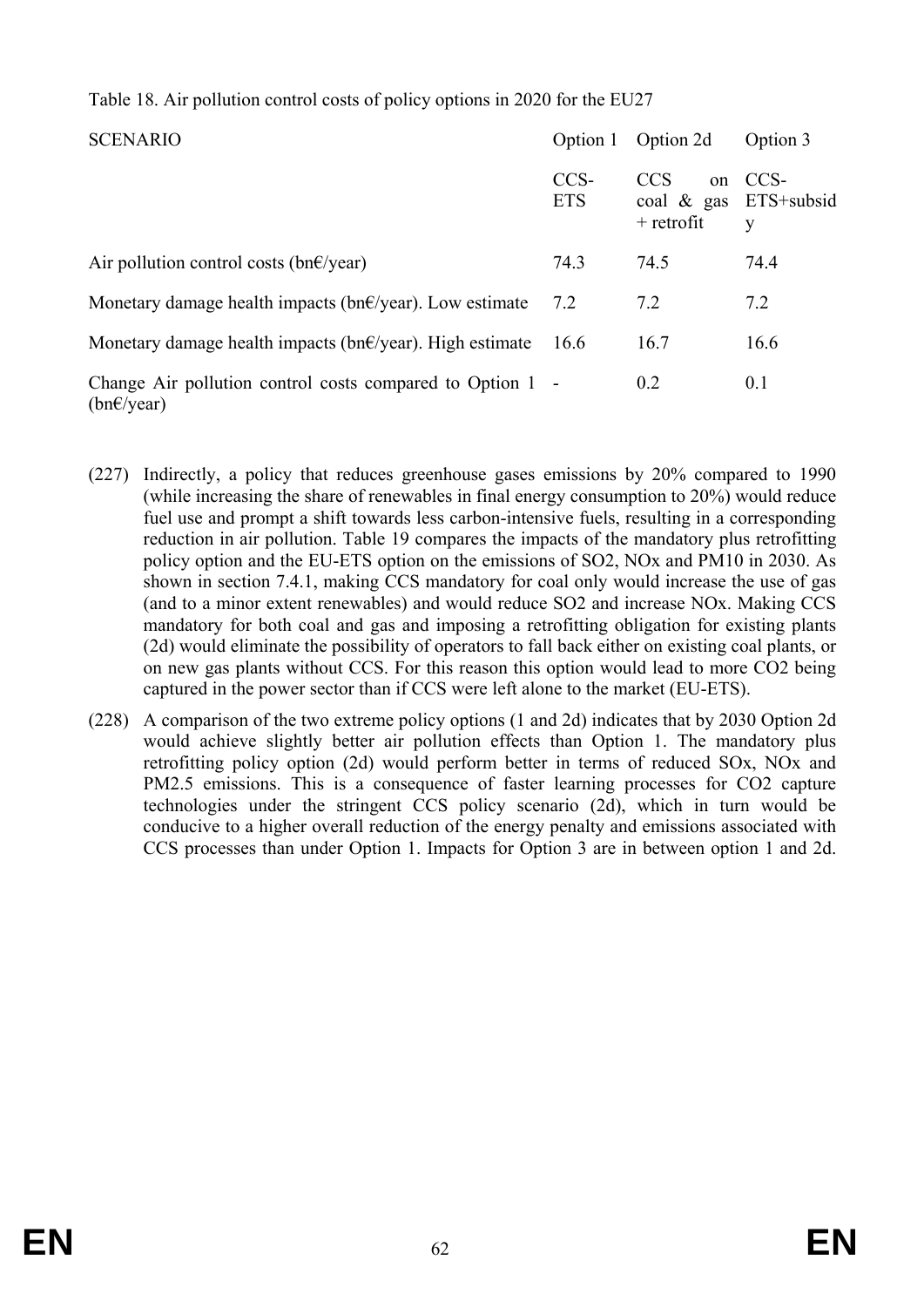| <b>SCENARIO</b>                                                                                                       | Option 1                     | Option 2d           | $\overline{O}$       |
|-----------------------------------------------------------------------------------------------------------------------|------------------------------|---------------------|----------------------|
|                                                                                                                       | <b>CCS-ETS</b>               | CCS2R               | $\mathcal{C}$        |
|                                                                                                                       |                              |                     | E                    |
| CO2 emissions -energy (MtCO2)                                                                                         | 3471                         | 3333                | 3 <sup>1</sup>       |
| SO <sub>2</sub> (Kton)                                                                                                | 2990                         | 2890                | 2 <sub>1</sub>       |
| NO <sub>x</sub> (Kton)                                                                                                | 5381                         | 5312                | 5 <sup>1</sup>       |
| PM2.5 (Kton)                                                                                                          | 1102                         | 1089                | $\frac{1}{2}$        |
|                                                                                                                       |                              |                     |                      |
| Health impacts (mln life years lost)                                                                                  | 133.0                        | 131.2               | 11                   |
| Forest Ecosystems with nitrogen above critical loads (1000 km2)                                                       | 844.1                        | 841.5               | 8 <sup>1</sup>       |
| Forest Ecosystems with acidification above critical loads (1000 km2)                                                  | 82.4                         | 76.6                | 8                    |
|                                                                                                                       |                              |                     |                      |
| Air pollution control costs (bn $\epsilon$ /year)                                                                     | 79.6                         | 77.9                | 7 <sub>1</sub>       |
| Change Air pollution control costs compared to option 1 (EU-ETS)<br>$(bn \in \text{year})$                            | $\qquad \qquad \blacksquare$ | $-1.6$              | $-$ (                |
| Monetary damage health impacts ( $bn \in \text{year}$ ). Low estimate                                                 | 6.9                          | 6.8                 | 6                    |
| Change air pollution health damage compared to Option1 (bn $\epsilon$ /yr)                                            | $\overline{\phantom{a}}$     | $-0.1$              | $ ($                 |
| Monetary damage health impacts (bn€/year). High estimate                                                              | 16.0                         | 15.7                | 1 <sub>1</sub><br>1, |
| Change air pollution health damage compared to Option1 (bn $\epsilon$ /yr)                                            | $\overline{\phantom{a}}$     | $-0.2$              | $ ($                 |
|                                                                                                                       |                              |                     |                      |
| Change in pollution control and (monetized part of) health damage<br>costs compared to option 1 (bn $\epsilon$ /year) |                              | $-1.7$ to<br>$-1.8$ | -0                   |

# Table 19. Air pollution impacts of policy options in 2030 for the EU27

Note: Monetary damage

estimates for health do not include morbidity impacts but only mortality. Low estimate

based on lower value of life year lost and value of statistical life.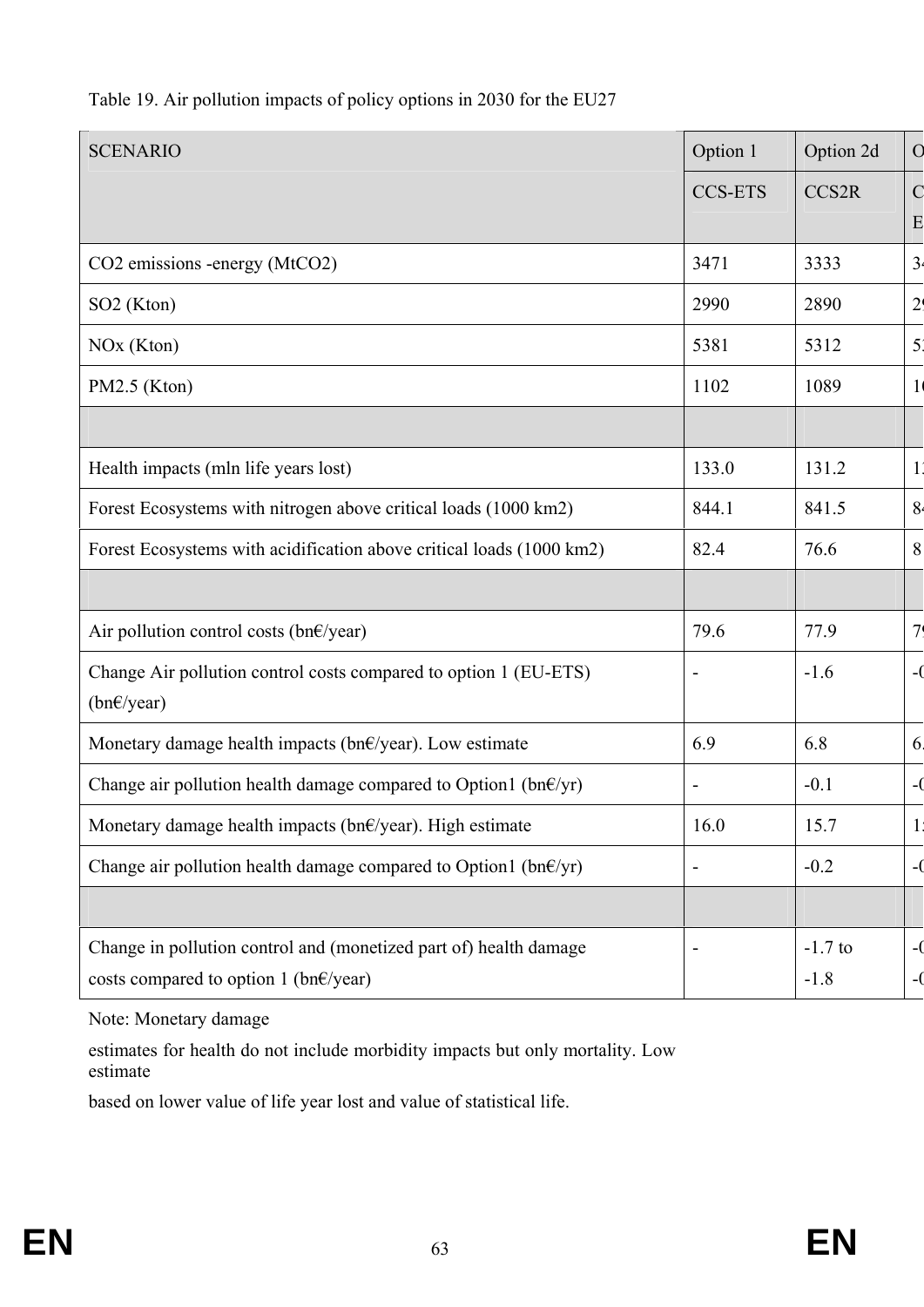- (229) In brief, reducing CO2 emissions by enabling CCS (either through Option 1, 2d or Option 3) to meet the 20% GHG reduction target would have a positive effect in terms of significantly reduced air pollution control costs. Although it would lead to an additional reduction in non-CO2 harmful substances, making CCS mandatory for existing plants through Option 2d would only decrease the air pollution control costs by circa 1.6 bn $\epsilon$  (2%) by 2030, as compared to incentivising CCS deployment only through the EU-ETS. The net health effects of Option 2d over Option 1 for 2030 are positive (between -0.1 and -0.2 bn€). Option 3 would also reduce health and air pollution control costs but to a smaller degree.
- *7.5.4. Impact on employment*
- (230) The expected impacts on employment and GDP of Option 1 are covered in the impact assessment on effort sharing for meeting the 20% GHG and 20% renewables targets. In general these impacts are expected to be small  $(+/- 0.1\%$  of total employment) and either negative or positive depending on whether revenues of auctioning allowances exist and are appropriately recycled. They are expected to be negative for coal mining because of the shift towards renewables and reduced energy demand. 51
- (231) Here we compare the additional impact on employment compared to Option 1 of the mandatory options (Option 2) and the subsidy option (Option 3)52. The following effects on employment were considered:
	- direct effects on coal mining
	- effects from reducing the energy bill
	- effects from increasing total energy costs
	- effects from direct energy investment and
	- other effects through competitiveness.
- (232) Option 1 (allowing CCS in the EU-ETS) is the most cost-effective scenario. As a result the mandatory cases (2) and the subsidy case (3) increase overall energy costs. The additional costs for energy partially replace spending on other (more labour intensive) commodities and services, thus reducing employment. In addition energy investments are related employment are lower. These negative effects might be partially offset by decreased spending on energy imports (Option 2b, Option 3) and thus increased spending and employment within the EU. The mandatory cases and the subsidy all show a reduction in total employment in 2030 compared to the EU-ETS cases, while employment in coal and lignite mining goes up or down depending on the particular option. Making CCS mandatory for new coal and new-and-existing coal will lead to an increase in gas-based power production and a smaller number of jobs in coal mining. Making CCS mandatory for coal and gas increases employment in coal mining since this increases cost of gas-based electricity production relative to coal, but has a net negative impact due to the additional energy costs. Adding a subsidy for CCS has a small positive impact on coal mining employment and small negative total impacts.
- (233) Note that a policy of not enabling CCS in the EU-ETS is the worst case. In that case 50 000 jobs would be lost in coal mining and over 300 000 jobs would be lost in total, because the

<u>.</u>

<sup>51</sup> See study Cambridge Econometrics with the E3ME for the impact assessment for the EU-ETS review.

<sup>52</sup> The analysis is based on Capros et al (2007) Energy systems analysis of CCS technology: PRIMES model scenarios. 10 October 2007. ICCS/NTUA, Athens.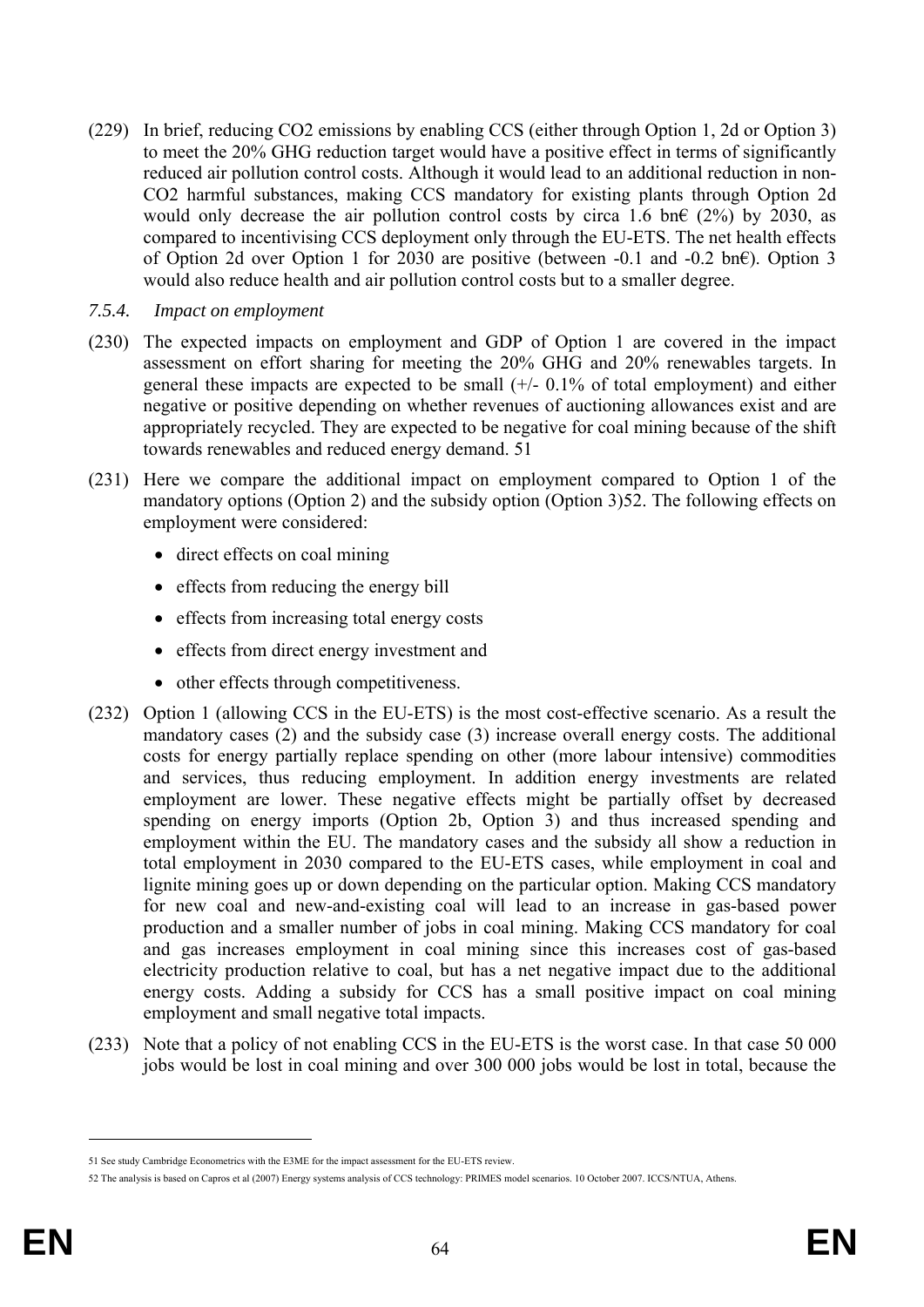overall energy costs of meeting the 20% GHG and renewable targets would increase by 40%.

(234) No information is available on the distribution of employment effects, but they are likely to be concentrated in those countries in which the effort is concentrated (Germany and Poland predominantly).

|                                  | Option 0:               |                    | Option 2: ETS+mandatory | Option 3: $ETS +$ |                       |         |  |
|----------------------------------|-------------------------|--------------------|-------------------------|-------------------|-----------------------|---------|--|
|                                  | No CCS in<br><b>ETS</b> | <b>New</b><br>coal | <b>New</b><br>coal+gas  | New+old<br>coal   | New+old<br>$coal+gas$ | subsidy |  |
|                                  | $\theta$                | 2a                 | 2 <sub>b</sub>          | 2c                | 2d                    | 3       |  |
| Coal<br>and<br>lignite<br>mining | $-52$                   | $-7$               | $+10$                   | $-8$              | $+15$                 | $+1$    |  |
| Other sectors                    | $-270$                  | $-52$              | $-70$                   | $-62$             | $-102$                | $-12$   |  |
| Total                            | $-322$                  | $-59$              | $-60$                   | $-70$             | $-87$                 | $-13$   |  |

Table 20 Employment impact in 2030 (1000 jobs) compared to Option 1 (Enable CCS in ETS)

*7.5.5. Major assumptions, uncertainty and sensitivities* 

- (235) A number of assumptions are critical for the analysis: the assumed greenhouse and climate policy in 2020 and beyond (including the scope of JI/CDM), the carbon price, fuel prices, and the costs of CCS including the costs of storage vis a vis other technologies (e.g. renewables and nuclear). In particular it is assumed that a policy is put in place to allow the EU to efficiently meet a 20% reduction in GHG emissions and a 20% renewable target. This baseline assumes that the (opportunity) costs of CO2 allowances are fully reflected in the electricity price and that there is a uniform carbon price (around  $\epsilon$ 40/t CO2 in 2020) across the EU-27 and all sectors. It also assumes financial support (some  $E40/MWh$  in 2020) for renewable energy produced. The baseline (option 1) across the EU assumes no further change in energy taxation above current national policies. The policy scenarios also assume a gradual further decrease in GHG emissions beyond 2020 (25% below 1990 in 2030) and a further increases in the share of renewables (25% in 2030) implying a gradual increase in carbon prices and financial support for renewables over time.
- (236) A number of sensitivities are crucial. Without additional climate and renewables policy, carbon prices (assumed to be 22  $\epsilon$ /tCO2 in 2020 in the EU-ETS) would not be high enough to lead to the employment of CCS that is predicted under option 1 (See Figure below, case 1). With a 20% GHG policy but without the renewable target, deployment of CCS (under option 1) would be higher in 2020 under EU-ETS market. This is so since carbon prices would need to be higher (in the absence of the renewable support) to meet the GHG target (a price of around  $\epsilon$ 50/tCO2). With the renewables support, the policy on CCS has minimal effect on renewables deployment, which is maintained at the 20% level. The dependence of the CCS capacity installed as function of the carbon price in 2030 is depicted in Figure 7. With JI/CDM allowed the carbon price will be lower (perhaps  $\epsilon$ 30 to  $\epsilon$ 35/tCO2) and CCS will enter the market later. The impact of higher oil prices than assumed is not straightforward. If higher oil prices brought higher gas prices, coal consumption in the power sector might increase. Given the limited allocation for the EU-ETS sector this will tend to increase the carbon price and lead to more CCS.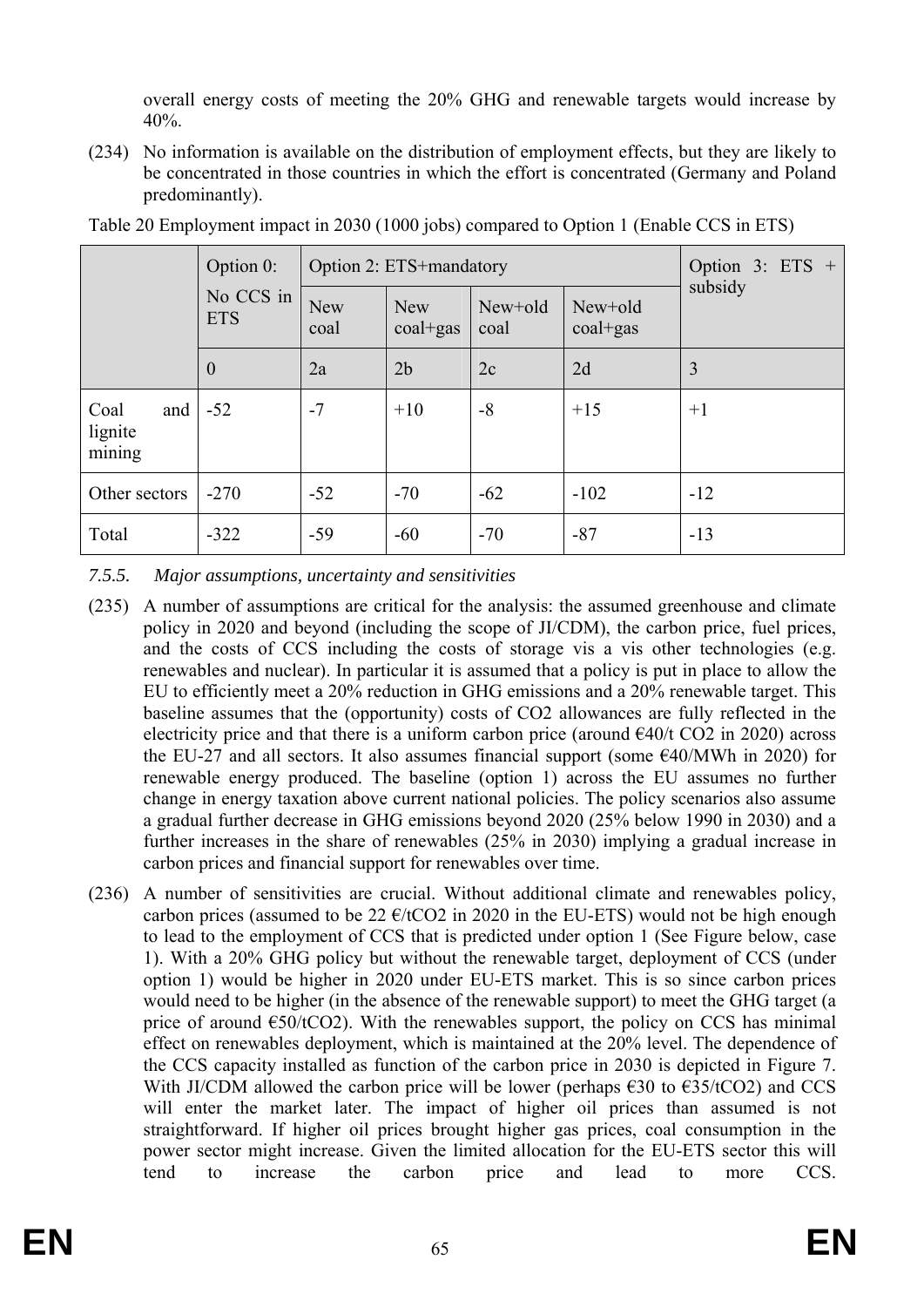

Figure 7. Capacity of CCS installed in 2030 (GW) in relation to the Carbon price in 2030

(237) The impacts are also sensitive to assumptions concerning capture costs and availability of storage, the latter of which is one of the key determinants of CCS deployment. The costs for storage determine where and to what extent CCS will take place in Europe. Sensitivity analysis (for case 2b) indicates that an increase in the CCS storage costs for the new Member States substantially decreases deployment (capture down by over half in Poland, for instance) and this sensitivity to the cost of CCS in general is likely to be replicated across the EU. Sensitivity analysis analyzing the impact of lifetime expansion of existing nuclear plants reduces the contribution of CCS somewhat but not significantly in the long run (down to 61GW from 68GW for case 2b).

# **7.6. Non-air quality environmental impacts of CCS deployment**

# *7.6.1. Introduction and methodology*

- (238) The environmental impacts of Options 1 and 2 are here assessed against the baseline for the range of environmental hazards set out in Annex II. For Option 2, the most extreme scenario in terms of CCS deployment was chosen to provide a limiting case (Option 2d, comprising mandatory CCS on coal and gas from 2020, and mandatory retrofit for all plant before 2020) The methodology and scope of the assessment is presented in Figure 12 in Annex V. The following environmental impacts of CCS deployment have been assessed:
	- accidental risk to people (referred to as societal risk)
	- greenhouse gas (GHG) emissions;
	- other emissions to atmosphere (NOX, SO2, etc);
	- wastes and effluents;
	- geology and hydrogeology;
	- biodiversity; and
	- cultural (landuse, landscape, heritage).
- *7.6.2. Construction of base data for each scenario*
- (239) The base data for power generation and capture plant deployment are derived from the PRIMES scenarios. Data on the length of pipeline and on CO2 storage were developed in a separate study using a tool developed under the FP6 CASTOR project. This was done using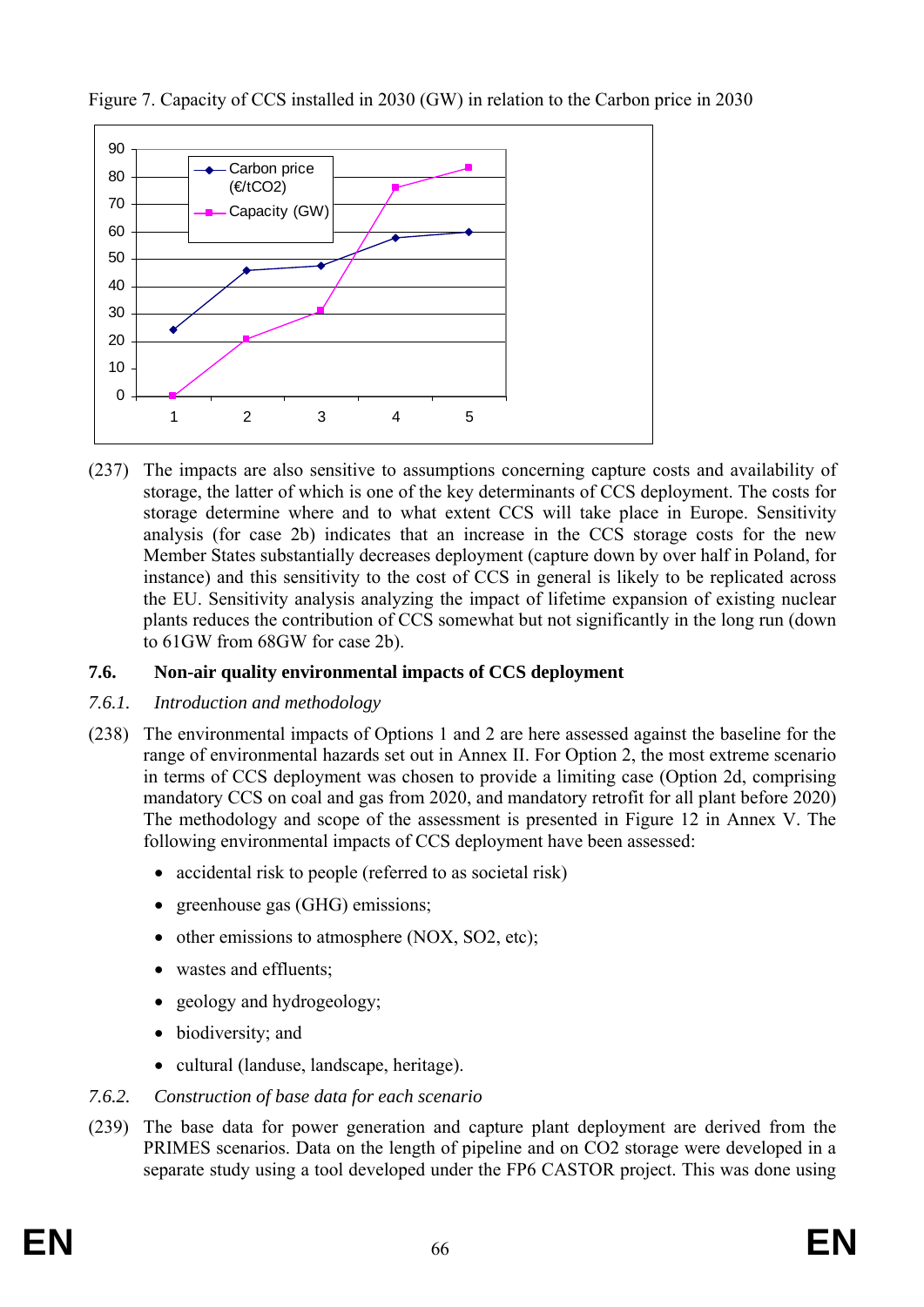the PRIMES figures for CO2 captured, and matching these to maps of available storage sites. This gave data on the length of pipeline network, storage gaps, the proportion of storage sites of different kinds that are used, and the proportion of storage that is land-based versus sea-based. Matching the parameters of the CASTOR tool to the PRIMES output required a number of assumptions, and these are outlined at Annex V. The headline summary data for deployment for each scenario based on the above studies is summarised at Annex VI. These data provide the basis for estimating the attendant environmental impacts and societal risks linked to CCS deployment under policy Options 1 and 2 described in Section 7.2.

#### *7.6.3. Societal risks and impacts of CCS deployment*

- (240) Societal risk is a measure of the impact of accidental events on the population in the vicinity of hazardous installations. Only those impacts that would cause fatalities amongst offsite populations have been considered, as it is assumed onsite risks would managed under present prevailing community occupational health & safety laws. Two measures of societal risk have been calculated for this assessment.
	- Risk.Area is the product of the area that could be affected by potentially fatal concentrations of CO2, and the likelihood that such concentrations will be present. The units adopted for this measure is m2.cpm, where cpm is 'chances per million' that a fatality will occur. One chance per million means that a fatality will occur, on average, once in one million years.
	- The average annual number of fatalities is obtained by multiplying Risk.Area by an assumed population density.
- (241) The mass of CO2 released under each scenario has also been calculated and fed into the EIA outlined in the next section. This has been weighted by the frequency of the event to give an average annual mass released. The following assumptions have been made in developing this assessment.
	- It has been assumed that there will be no significant additional societal risk from power station technology (e.g. syngas, oxyfuel etc). All elements of these technologies are well understood and many have been in use for many years. These will be controlled using existing regulatory controls (e.g. Seveso II) if hazardous materials such as hydrogen or carbon monoxide are present in sufficient quantities. A recent review of Health & Safety Aspects of CCS53 did not identify these technologies as presenting a significantly enhanced risk to the public.
	- A concentration of 10% CO2 in air is assumed to cause 100% fatalities amongst the exposed population and no fatalities amongst the population outside this concentration. This is irrespective of the duration of release.54
	- The pressure of the CO2 pipeline is 100bar and the pipeline diameter is 30". It has also been assumed that the hazards associated with accidental pipeline releases are not greatly affected by the flow rate through the line. The hazard ranges arising from initial depressurisation are assumed to dominate the risks.
	- Dispersion analysis has been carried out using typical weather conditions and assuming level terrain. Local hollows or confined areas could lead to more onerous conditions,

<sup>53</sup> The Health and Safety Risks and Regulatory Strategy Related to Energy Developments - An expert report by the Health and Safety Executive contributing to the UK Government's Energy Review, 2006 para 122 ff

<sup>54</sup> A CO2 concentration of 10% is expected to cause a fatality in a few minutes.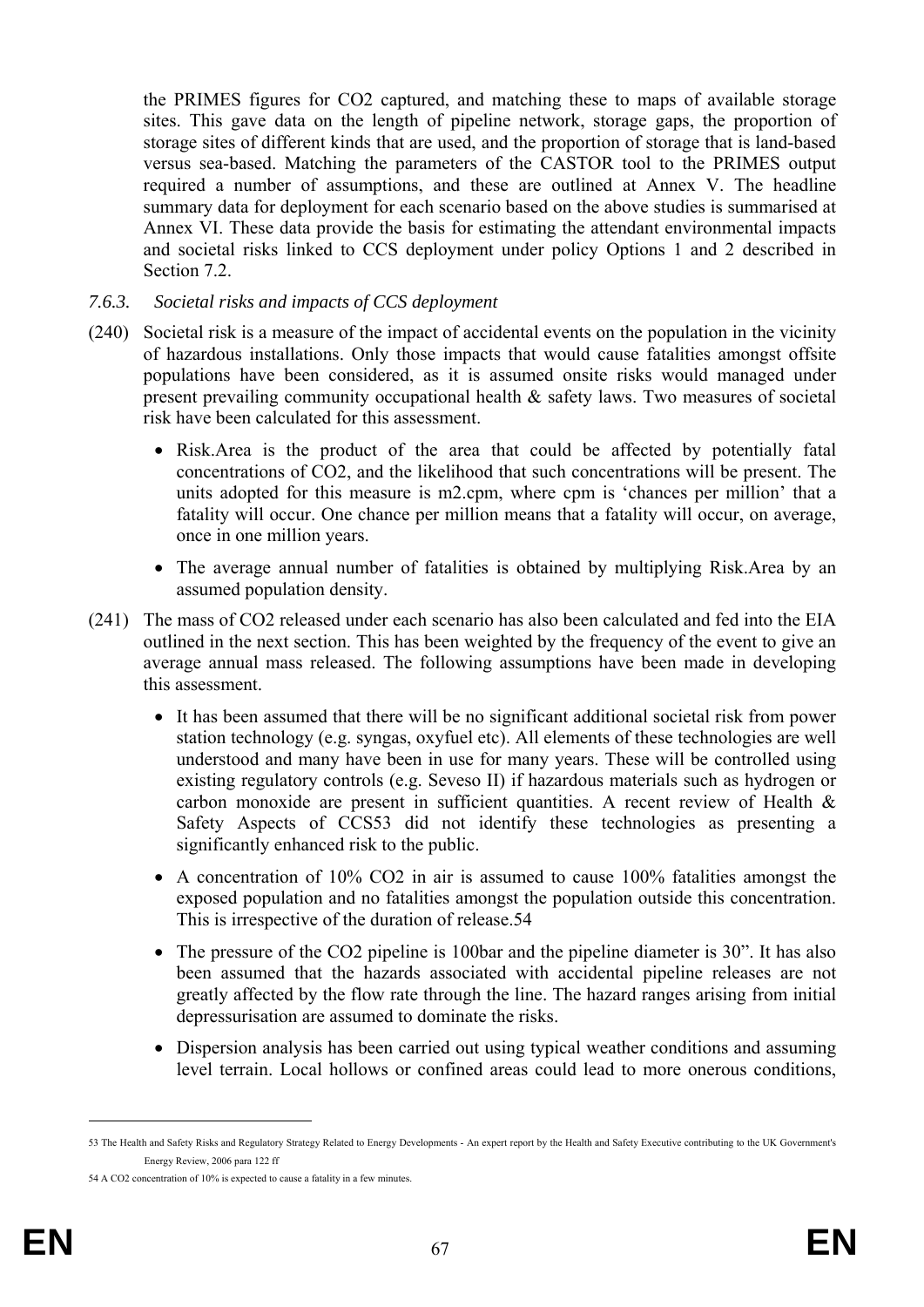but it is assumed that these will be avoided where possible when the pipeline route is defined.

- Except for pipelines, it is assumed that where the hazard range from a release is less than 50m, this will be contained within the site boundary and will not affect members of the public. All releases from onshore pipelines are assumed to be able to affect the public.
- When reservoirs are still receiving CO2 for storage, it is considered that the primary leakage route will be via the wells themselves rather than via a 'geological' route.55 Only releases from the wells have been considered.
- Offshore releases are assumed not to impose any risks on members of the public. There will be risks to personnel working on the riser platform and injection plant, but it is assumed that these will be managed under existing health & safety legislation.
- The behaviour of accidental releases of super-critical CO2 is not well understood and requires further research work to develop suitable consequence models.56 For the current study, the consequence analysis has been undertaken using the PHAST software which makes simplifying assumptions about the behaviour of supercritical CO2.
- (242) Various other assumptions regarding the technical configuration of the CCS plant have been made, involving capture plant configuration, the presence of booster stations on pipelines, the number of junctions and connectors present on pipelines, the nature of injection facilities, the number of wells present at a geological storage site, and the range of different accidental release events that could occur at different elements of the CO2 containment scheme (i.e. full bore rupture, large release, medium release, small release). The primary data source for estimating the risk presented by different release scenarios is Vendrig et al (2003, op cit.).
- (243) For non-engineered system components (i.e. the geological storage site excluding wells), no risk assessment has been possible because of the lack of empirical evidence on which to base the probability of release of CO2 from this part of the system. This view is supported by the IPCC57, which concluded that: the small number of monitored storage sites means that there is insufficient empirical evidence to produce emission factors that could be applied to leakage from geological storage reservoirs implying that it is not possible to estimate leakage rates without a site specific approach.
- (244) The approach taken in the enabling legal framework to regulating CO2 storage is to require an initial assessment of the potential security of storage which is then robustly assessed by a Scientific Committee at EU level. A site cannot be used unless this initial assessment concludes that there is no significant risk of leakage. Although it cannot be excluded that adverse events will occur despite all precautions taken under the legal framework, it is not possible to estimate the frequency of such events or their potential scale.
- *7.6.4. Societal risk assessment for Options 1 and 2*
- (245) Table 21 summarises the societal risks associated with the Option 1 and Option 2. The results are also illustrated in Figure 9.1 and Figure 9.2 of Annex VII. The average annual amount of CO2 released by such accidents is estimated to be just over 0.8 MtCO2 in 2030 for the Option 2. This represents less than a fifth of one percent of the annual capture rate of 517 MtCO2. The most readily understandable measure of risk is the average annual number

<sup>55</sup> Vendrig, M, et al "Leak Frequencies from CO2 Sequestration" Report R246 for DTI, Annex II

<sup>56</sup> Heath & Safety Executive op cit para 149

<sup>57</sup> IPCC 2006 Guidelines for National Greenhouse Gas Inventories, Volume 2, Chapter 5 (CCS).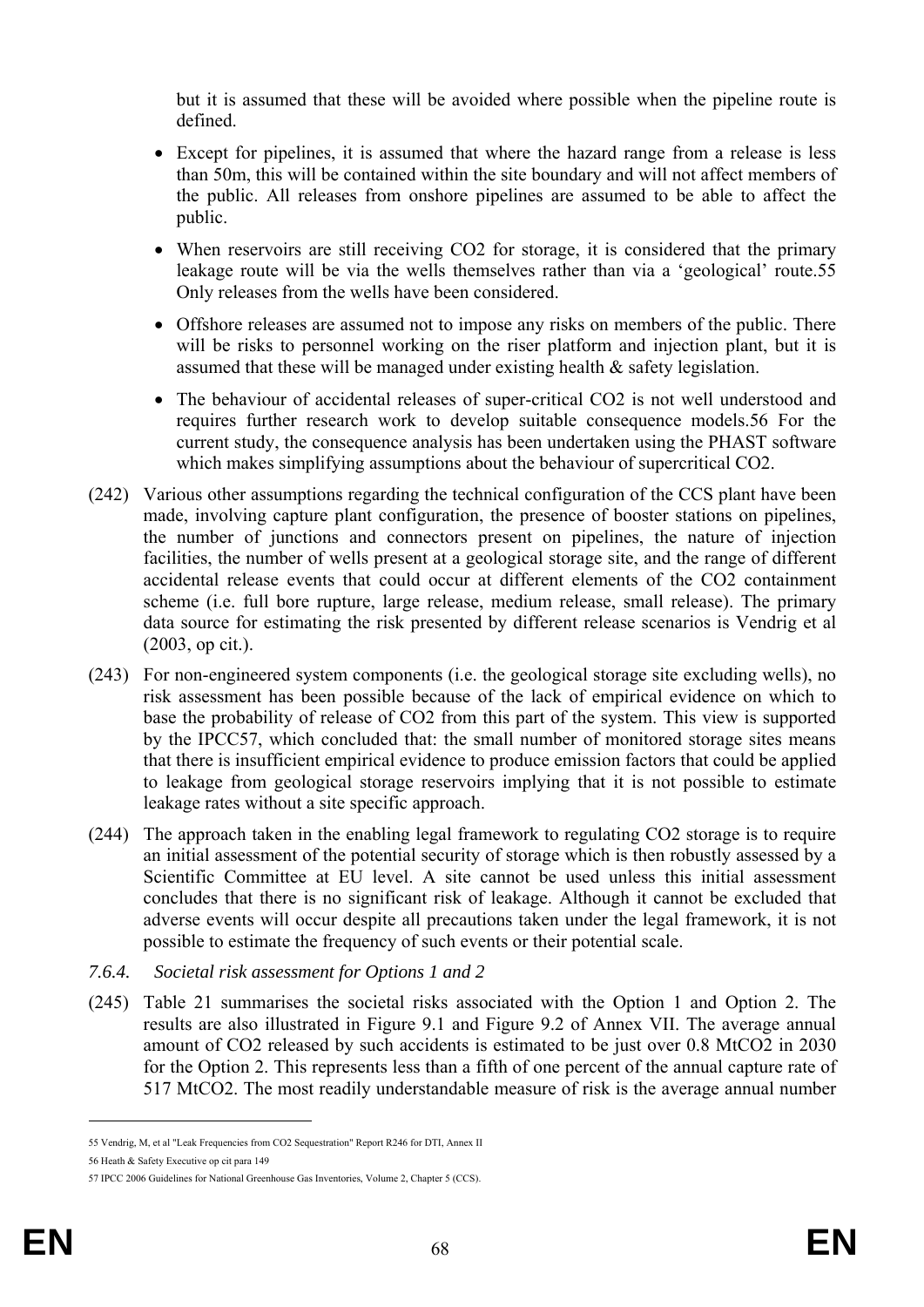of fatalities amongst members of the public that would be caused by accidental releases. For Option 2 (which is the most ambitious), by 2030 it is estimated that an average of around four fatalities per year would be caused by accidental releases of CO2. It must be emphasised that the number of fatalities is based on an average population density for each Member State of the EU. In reality, pipelines will be routed to avoid centres of population and individual dwellings where possible. For any given incident, therefore, the actual number of fatalities is likely to be considerably less than estimated in the following table.

|                                                            | 2015            |                 | 2020                     |      | 2025 |      | 2030 |                 |
|------------------------------------------------------------|-----------------|-----------------|--------------------------|------|------|------|------|-----------------|
|                                                            | Op <sub>1</sub> | OP <sub>2</sub> | Op1                      | Op2  | Op1  | Op2  | Op1  | Op <sub>2</sub> |
| Fatalities<br>(person/yr)                                  | -               |                 | -                        | 0.60 | 0.08 | 1.80 | 0.66 | 4.44            |
| Accidental<br>releases of CO <sub>2</sub> -<br>(Mt CO2/yr) |                 |                 |                          | 0.13 | 0.02 | 0.29 | 0.14 | 0.83            |
| $\frac{0}{0}$<br>of<br>total<br>captured                   |                 |                 | $\overline{\phantom{a}}$ | 0.17 | 0.1  | 0.17 | 0.1  | 0.16            |

Table 21. Risks Associated with Accidental Releases of CO2

7.6.4.1. Sensitivity of results

(246) The results presented have assumed that a concentration of 10% CO2 will cause 100% fatalities among the exposed population. More vulnerable population groups, such as the elderly, infirm or infants, would be more susceptible to the effects of CO2. Table 22 shows how the number of fatalities would increase if a fatal concentration of 7% were assumed. For a given release, the area where the concentration is 7% or greater will be significantly larger (up to three times larger) than for a concentration of 10%.

| Fatalities<br>(person/yr)                                        |     | 2015                     |     | 2020 |      | 2025 |      | 2030 |      |
|------------------------------------------------------------------|-----|--------------------------|-----|------|------|------|------|------|------|
|                                                                  |     | Op1                      | Op2 | Op1  | Op2  | Op1  | Op2  | Op1  | Op2  |
| CO <sub>2</sub><br>Fatal<br>concentration<br>assumed<br>to<br>be | 10% | -                        |     | 0.6  | 0.60 | 0.08 | 1.80 | 0.66 | 4.44 |
|                                                                  | 7%  | $\overline{\phantom{0}}$ | -   | -    | 1.5  | 0.21 | 4.6  | 1.69 | 11.3 |

Table 22. Sensitivity of results to a reduced fatal concentration of CO2

7.6.4.2. Comparison with risks from natural gas facilities

Pipelines

(247) The risks associated with releases of CO2 from pipelines are likely to be broadly similar to natural gas at a similar pressure, although assuming that the likelihood of pipeline failure is similar for both materials, the hazards from a release of natural gas will be generally less onerous than for CO2. There are a number of reasons for this (Table 23).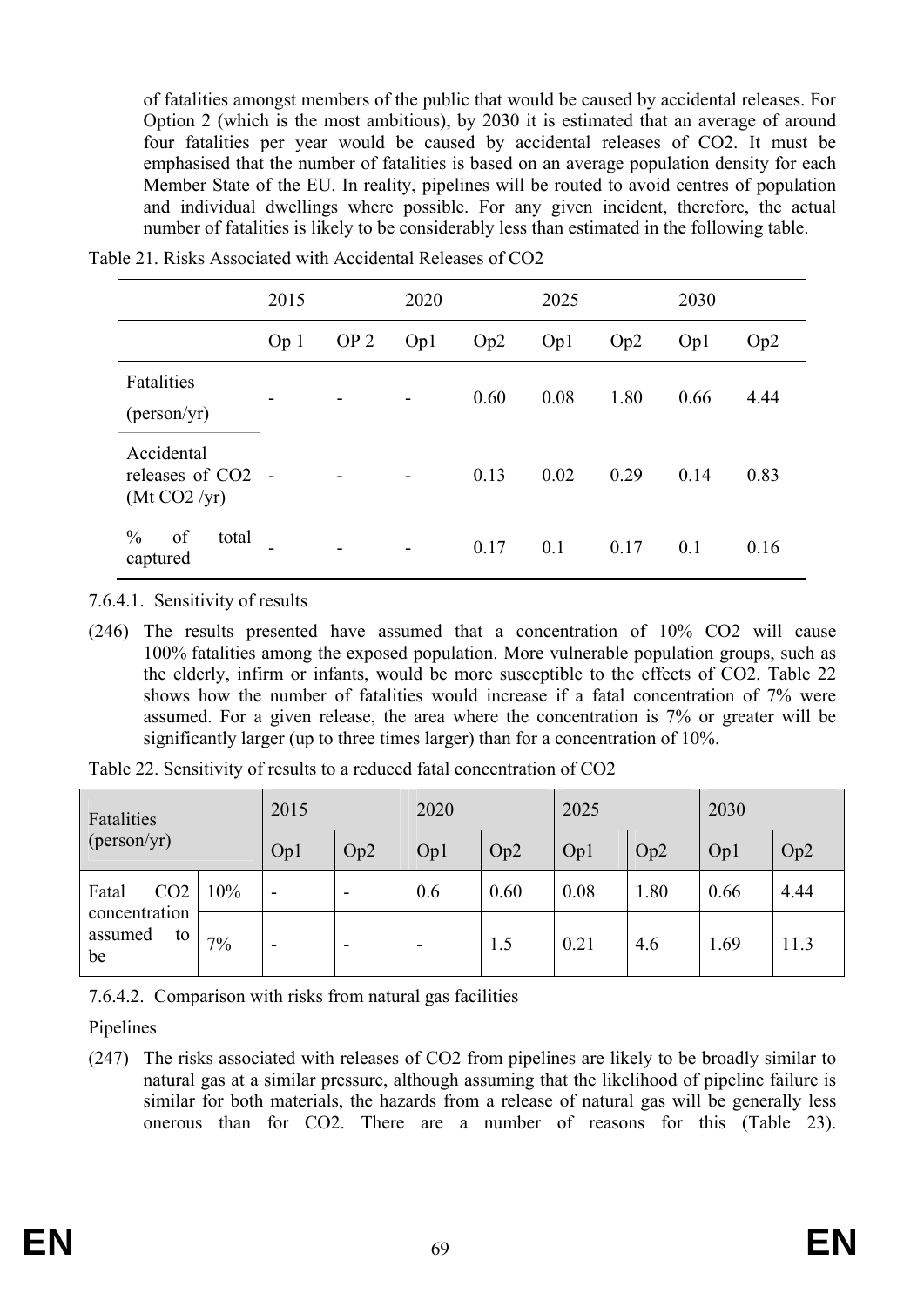Table 23. Comparison of the risks posed by natural gas and CO2

| CH4 (methane/natural gas)                                                                                                                                         | CO <sub>2</sub>                                                                                                                                                                                                              |
|-------------------------------------------------------------------------------------------------------------------------------------------------------------------|------------------------------------------------------------------------------------------------------------------------------------------------------------------------------------------------------------------------------|
| Methane is buoyant and will naturally tend to<br>disperse upwards in the event of an accidental<br>release.                                                       | CO2 is heavier than air and will tend to slump,<br>spreading horizontally at ground level. Releases<br>will be greatly affected by the terrain and will<br>accumulate in hollows, whilst not affecting<br>higher elevations. |
| Not all accidental releases will be ignited; some<br>will simply disperse without causing a fire.                                                                 | All releases will have the potential<br>for<br>asphyxiation of exposed individuals.                                                                                                                                          |
| If a large release is ignited, the subsequent flame<br>will normally be vertically orientated, reducing<br>the 'footprint' compared with a horizontal<br>release. | Even if a release from a pipeline is vertically<br>orientated, the CO2 plume will sink back to<br>ground level.                                                                                                              |

- (248) It should be noted, however, that risk assessment studies of natural gas pipelines tend to focus on the risk of ignition and resultant exposures to lethal doses of thermal radiation from jet fires. Natural gas leaks will also pose the risk of displacing oxygen in confined spaces, leading to asphyxiation, as well as additional risk linked to flash fires58. Usually these factors are not considered in assessing risk from natural gas pipelines. Consequently, direct comparison of the risks of natural gas with those of CO2 is difficult. Regulation of natural gas pipelines to reduce risks to adjacent populations is well established in the member states of the EU. It is anticipated that appropriate regulation of CO2 pipelines will also be required.
- (249) A review of a proposed LNG project in Ireland59 presented a risk profile for a high pressure (120barg) gas pipeline. The maximum hazard range (to fatal levels of thermal radiation) for large releases from this pipeline was of the order of 160m. For a CO2 pipeline, this distance is of the order of 250m, assuming flat terrain.60 On this basis, applying the same probability for pipeline failure to natural gas pipelines as used in the risk assessment for CO2 pipelines would lead to a lower fatality rate, as the hazard area would be proportionally lower. However, as outlined above, this only considers the risk of jet fires, rather than additional risk of asphyxiation from natural gas.
- (250) On the other hand, the overall natural gas pipeline network is much larger than that proposed under any of the deployment scenarios considered for either incentive option 1 or 2. A report on risks from European pipelines61 gave a total pipeline length for participating organisations of over 110,000km in 2001, compared with a maximum CO2 pipeline deployment of just over 30,000 km in 2030 for the option with deepest deployment of CCS in Europe. As such, the overall risks can be considered to be proportionally lower.

Storage

<u>.</u>

<sup>58</sup> A flash-fire is caused by a delayed ignition of a flammable gas cloud. Immediate ignition of a release would lead to a jet-fire

<sup>59 &</sup>quot;Independent Safety Review Of The Onshore Section Of The Proposed Corrib Gas Pipeline"Advantica Report R8391 17 Jan 2006 (

<sup>60</sup> Vendrig Op Cit Table IV.14

<sup>61 &</sup>quot;Gas Pipeline Incidents" 5th Report of European Gas Pipeline Incident Data Group EGIG.02.R.0058 Dec 2002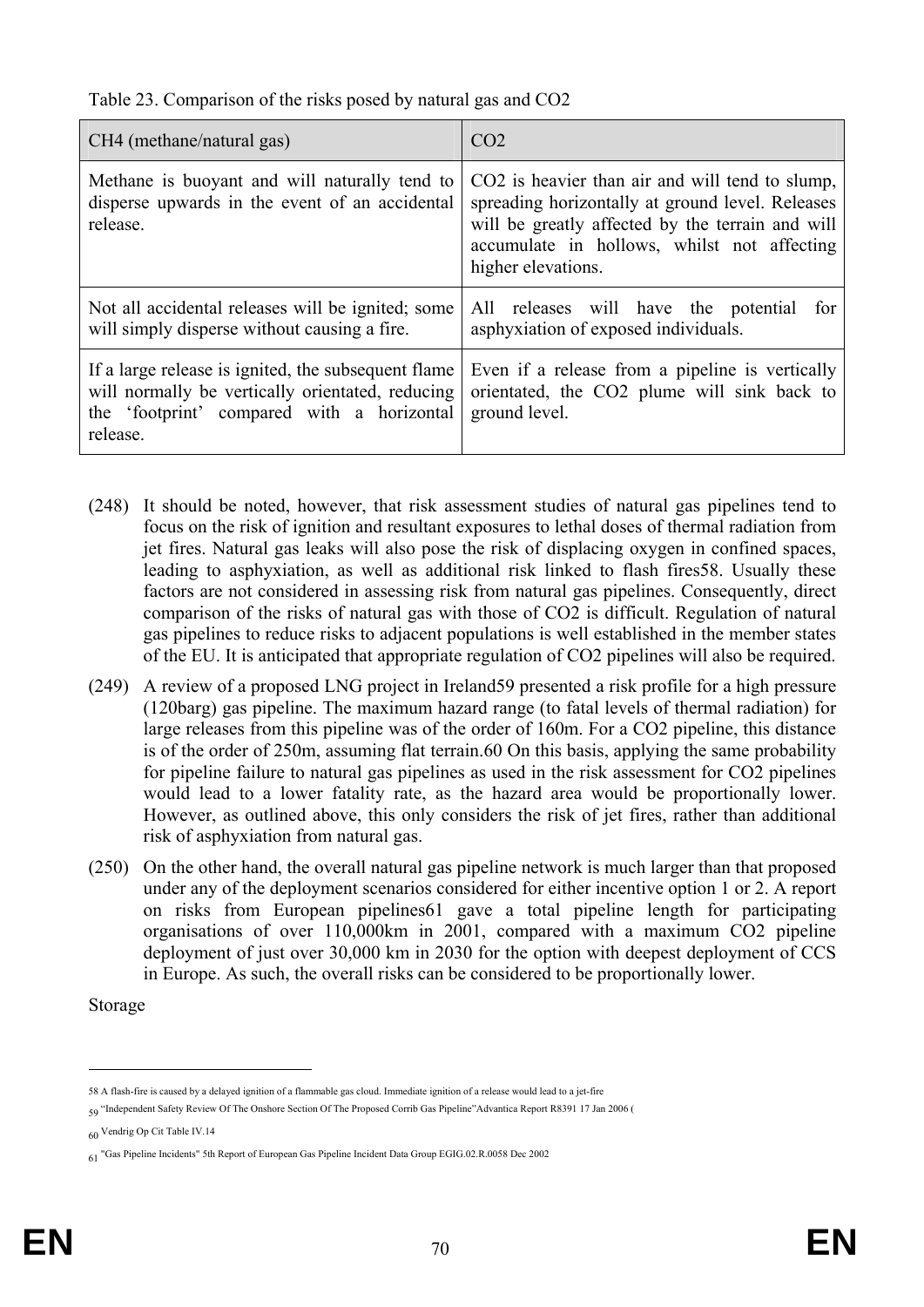(251) The use of natural or man-made cavities for the storage of natural gas is well established and increasingly used to provide a buffering capacity for national gas supply systems. Historically, a number of incidents have occurred involving releases of stored gas from underground storage. The vast majority of these incidents have involved releases from the wellheads or above ground facilities. A number of incidents were caused by leakage though pathways caused by unrecorded or erroneous drilling activities. Generally, the risks associated with underground gas storage are well understood and the lessons learned from previous incidents have been incorporated into best practice. Volume 2, Chapter 4 of the 2006 IPPC Guidelines for National Greenhouse Gas Inventories gives values of CH4 emission factors from natural gas storage of 2.5x10-4 Gg per year per 106 m3 of marketable gas.

### *7.6.5. Environmental impacts of CCS*

- (252) Environmental impacts have been assessed on the basis of a high-level, comparative approach in order to assist in decision-making on measures for promoting deployment of CCS (summary of impacts provided in Annex IX). Impacts have been quantified where this is practicable and reasonable but the extent of this is limited as many will be highly projectrelated and site-specific. Analysis has been undertaken using the base data described in Annex VII and sub-models to calculate attendant emissions to various media, as described in Section 7.4.1. The analysis presented here is confined to assessing the impacts linked only to thermal power generation, and indirect and second order effects – as generated in PRIMES – have been excluded from the analysis. The rationale for this is that the CCS options consider only application to thermal power plants, and the sub-models developed for this analysis account for second order effects directly linked to applying CCS both inside and outside of the EU linked only to thermal power plants (e.g. from mining in other parts of the world). See Annex V.
- (253) Different sources have been used in the sub-models which quantify environmental impacts for the Baseline, Option 1 and Option 2 as described in section 7.3 above. Data sources include the IPCC Special Report on CCS, UK National Emissions Inventory and other literature sources identified in Annex VI.
- (254) It is difficult to place significant confidence in many of the quantitative predictions that are made given the high level of uncertainty in defining future deployment scenarios, and the inherent uncertainty attached to the emission factors employed in making the assessment. Wherever it is appropriate, qualitative descriptions, ranges of credible values, quantification in terms of percentage or based on average emission factors are employed. Specific assumptions used to facilitate the assessment are identified, as appropriate, in later sections.
- 7.6.5.1. Waste and effluents generation of CCS
- (255) The extraction, processing and transport of fossil fuels all generate a variety of solid and liquid wastes. As for other environmental impacts, the net reductions of fossil fuel consumptions forecast by PRIMES for delivering policy Options 1 and 2 will lead to an overall decline in the amounts of these wastes produced at the point of fuel production and processing. This is shown in Table 24 below.
- (256) Wastes and effluents from onshore/offshore gas extraction activities, such as drill cuttings and produced water from drilling and deck drainage operations are usually disposed of onshore or subjected to treatment to reduce contaminants to below regulatory levels before disposal into the sea (e.g. under the OPSPAR Convention rules). As there are regulations addressing the issue of waste and effluent handling, and the magnitude of the waste/ effluent generation decreases in the options including CCS deployment compared against the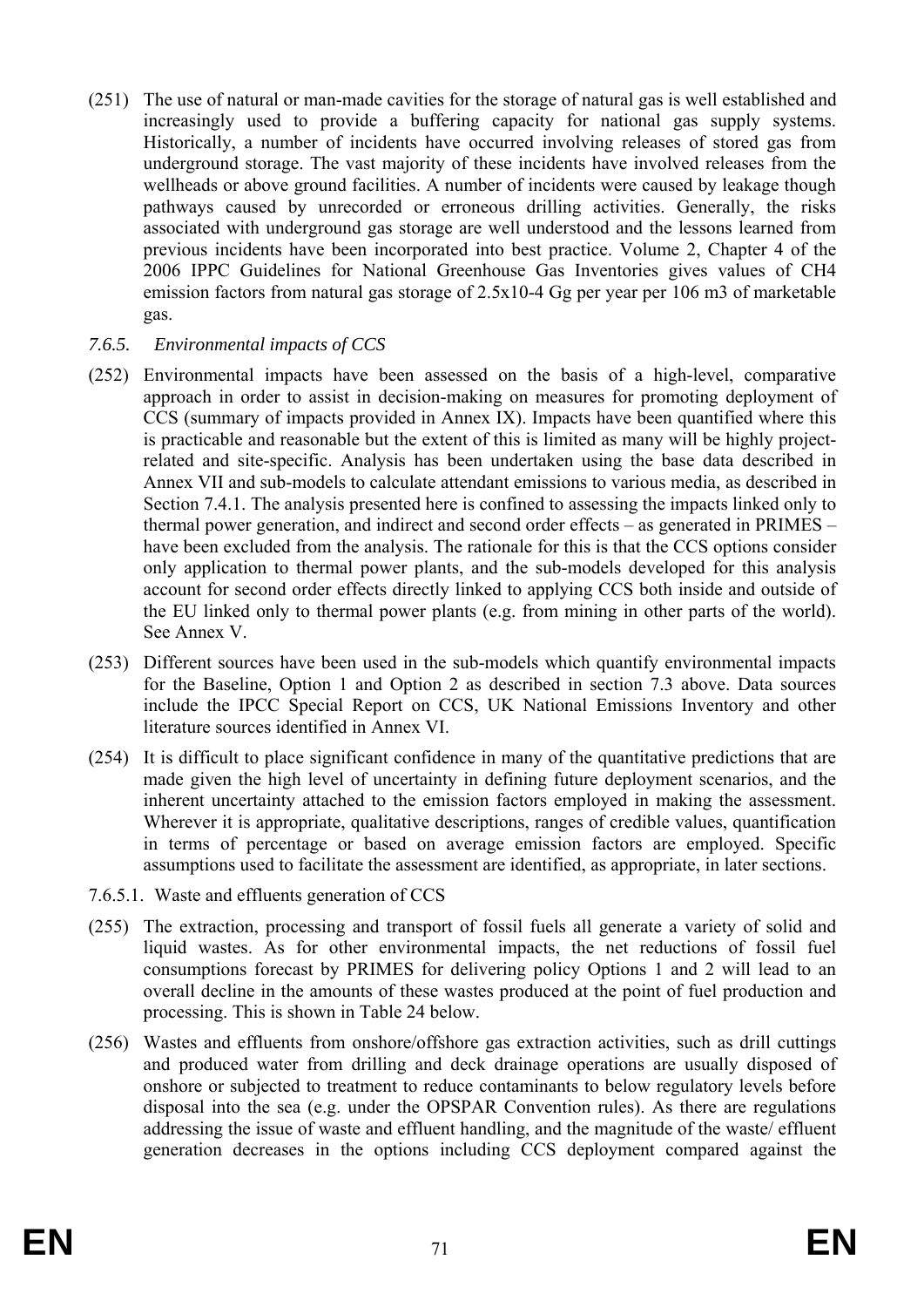baseline scenario, environmental impacts are expected to be positive on the upstream (indirect) impacts from CCS.

- (257) For coal and LNG shipping, generation and handling of waste and effluents from ocean vessels are governed by the MARPOL Convention62. Therefore, wastes and effluents such as ballast water, sewage and garbage are expected to be managed appropriately so as to minimise environmental impact. On land, wastes and effluents generated by road and rail transport are also expected to be handled according to local regulations. The reduction in transport frequencies due to decreased coal demand is therefore expected to present a positive environmental impact. For gas transport via pipeline, reduction in waste and effluent generation due to decreased natural gas usage is anticipated to have negligible impacts for the environment as pipelines will still be in place.
- (258) Additional waste and effluents are also generated during operation of CO2 capture systems, relative to conventional thermal power plants without CO2 capture. These include slag and ash from increased coal, residues from FGD systems63, recovered sulphur64, spent sorbents etc. Reduced fossil fuel consumption relative to the baseline under both Option 1 and Option 2 will result in a decrease in the generation of waste associated with power plant operation. During operation, amines used in the pre- and post-combustion CO2 capture technologies become contaminated with degradation products, heat stable salts, heavy hydrocarbons, particulates and eventually need replacement and treatment. Using the deployment figures under Option 2, total spent absorbents from these operations would total around 555kt/year by 2030, which would be hazardous waste which need to be treated65. This would represent approximately 0.9% of all hazardous waste generated in EU-25 in 2002 (58.4 Mt).66 The typical and rather expensive treatment option for spent solvents is incineration, however amine degradation is an area of ongoing research and new novel recovery techniques such as electrodialysis, steam stripping and vacuum distillation are being developed.67 As a result of increasing solvent disposal costs to plant operators it is reasonable to expect that improved recovery efficiencies will be forthcoming which serve to improve recovery rates, reduce overall cost and reduce environmental impacts. Recovery of some waste, e.g. ash, for other uses may be feasible and will further reduce the environmental impact.
- (259) Effluents from transporting and storing CO2 will include spoil from pipeline trenches, and drill cuttings from prospecting and constructing CO2 storage facilities. Typically spoil material is inert and possibly suitable for re-use, giving rise to minimal environmental impacts from waste. During the prospecting and development of the CO2 storage sites, wastes and effluents will be produced as a by-product of well drilling, e.g. drilling muds and cuttings. Quantities will depend on many factors, including the geology of the drilled area, drilling depth and method and their impact will depend on the particular disposal location and method. Disposal of these wastes will be subject to the same controls for gas extraction activities described previously. During operations, production of wastes and effluents is expected to be minimal, mostly associated with maintenance of pipeline equipment such as booster pumps.

<u>.</u>

<sup>62</sup> The International Convention for the Prevention of Pollution from Ships (MARPOL) was adopted in 1973 at the International Marine Organisation (IMO) and covered pollution by oil, chemicals, harmful substances in packaged form, sewage and garbage.

<sup>63</sup> FGD residues are produced when SO2 is removed from gases produced during the combustion of coal. FGD residues are composed mainly of gypsum.

<sup>64</sup> In coal gasifiers, sulphur impurities from the coal are converted to hydrogen sulphide and carbonyl sulphide from which sulphur is then recovered.

<sup>65</sup> Amine waste from CO2 capture would likely be classified as Hazardous Waste in accordance with Annex I.B (29) "Scrubber Waste" of the EU Hazardous Waste Directive (91/689/EC)

<sup>66</sup> Waste generated and treated in Europe, Eurostat, 2005, http://epp.eurostat.cec.eu.int/cache/ITY\_OFFPUB/KS-69-05-755/EN/KS-69-05-755-EN.PDF

<sup>67</sup> Amine Degradation: Problems, Review of Research Achievements, Recovery Techniques By M. Abedinzadegan Abdi, A. Meisen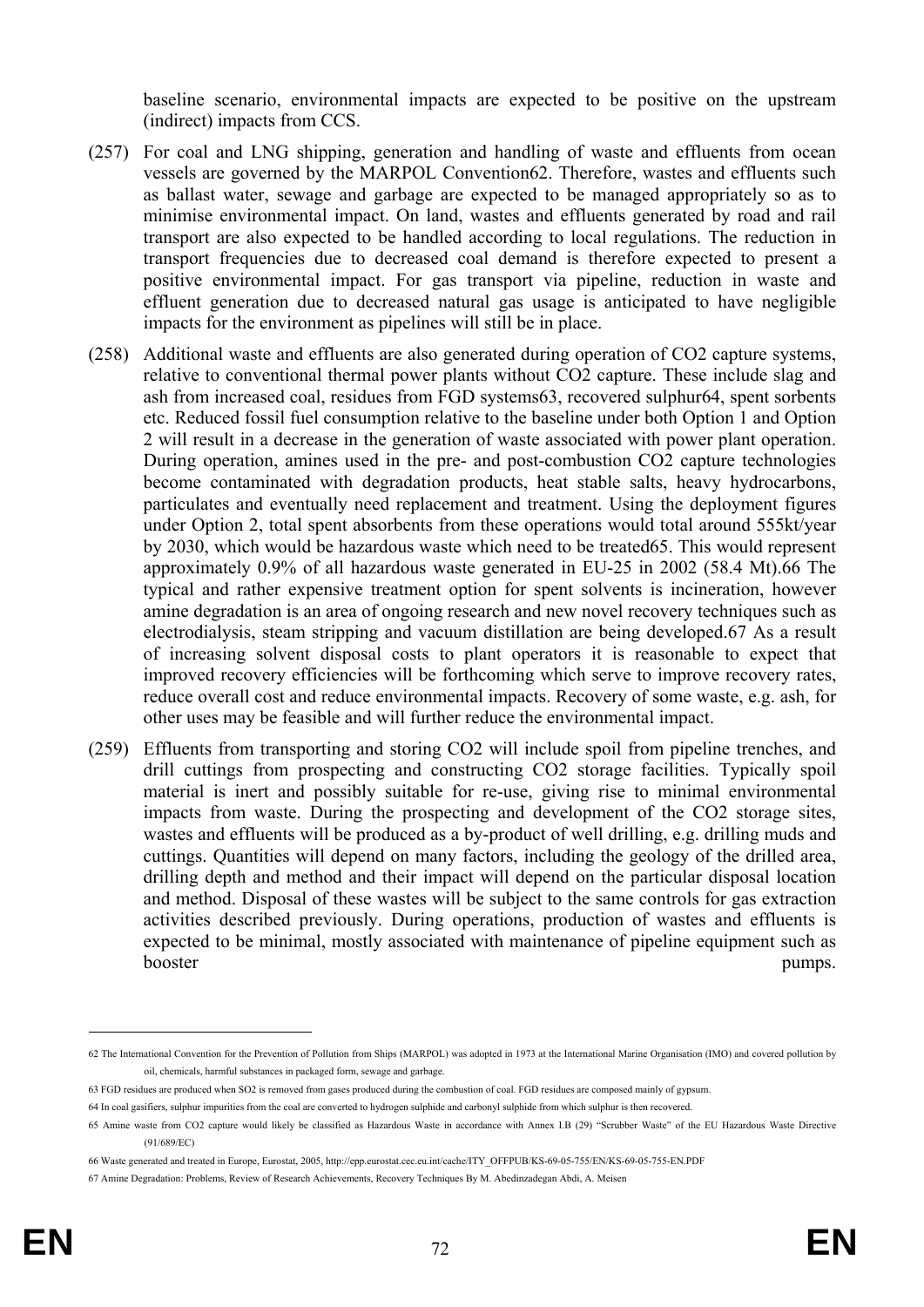| Policy option                                     | <b>Baseline</b> | Option 1:<br><b>CCS-ETS</b> | Option 2d:<br>CCS mandatory |
|---------------------------------------------------|-----------------|-----------------------------|-----------------------------|
| Upstream (indirect) impacts                       |                 |                             |                             |
| Coal mining effluents (kt)                        | 462             | 280                         | 311                         |
| Coal mining effluents $(\% )$                     | 100             | 61                          | 67                          |
| Coal mining solid waste (kt)                      | 3,401           | 2,601                       | 2,290                       |
| Coal mining solid waste (%)                       | 100             | 76                          | 67                          |
| Coal mining dust (kt)                             | 23              | 14                          | 15                          |
| Coal mining dust $(\% )$                          | 100             | 61                          | 65                          |
| Direct impacts                                    |                 |                             |                             |
| Ash/slag (Mt)                                     | 27              | 17                          | 23                          |
| Ash/slag $(\% )$                                  | 100             | 63                          | 85                          |
| Flue Gas Desulphurisation (FGD) residue<br>(Mt)   | 48              | 22                          | 16                          |
| Flue Gas Desulphurisation (FGD) residue<br>$(\%)$ | 100             | 46                          | 33                          |
| Sulphur (Mt)                                      | NA              | $\mathbf{1}$                | $\overline{3}$              |
| Spent CO2 sorbents (Mt)                           | NA              | 0.1                         | 0.6                         |
| Downstream impacts                                |                 |                             |                             |
| Pipeline construction spoil                       | NA              | NQ                          | NQ                          |
| Drill cuttings                                    | NA              | NQ                          | NQ                          |

Table 24. Summary of waste and effluent generation linked to CCS deployment in 2030

 $NA = not applicable; NO = not quantified$ 

7.6.5.2. Hydrogeology and Geology

- (260) When compared against the baseline, Options 1 and 2 would result in a net decrease in the consumption of fossil fuels. Therefore, the level of activity and the rate of new mining/gas extraction developments might be expected to decrease, giving rise to positive impacts on natural geology and hydrogeology.
- (261) Fuel transport networks are already in place and well established, and a decrease in fossil fuel consumption due to mandatory CCS deployment would not be expected to cause any geological and hydrogeological impacts in this respect.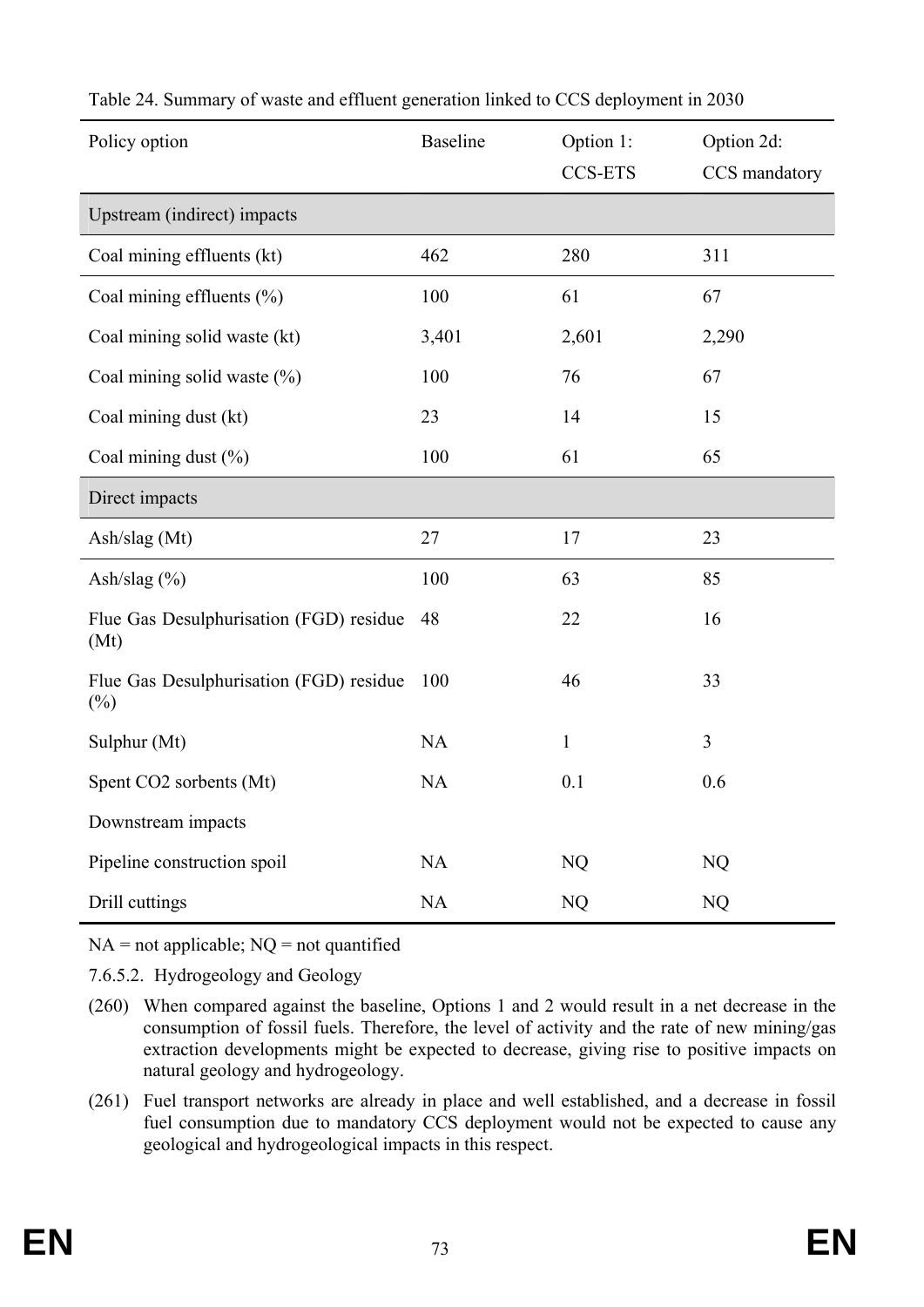- (262) As CO2 capture occurs above ground with no need for any geological or hydrogeological contribution to its construction/ operation, no impacts on geology or hydrogeology are expected to arise.
- (263) Construction of onshore CO2 pipelines will have impacts on the topsoil and subsoil (assuming that the pipelines are trenched below surface) where the pipelines will be built and should have little or no impact on groundwater. Construction of offshore CO2 pipelines will have limited impact on vulnerable geology or hydrogeology as the pipelines are laid on the seabed. During pipeline operation, large releases of CO2 into the soil from accidental events on buried onshore pipelines could result in formation of carbonic acid through solution in soil water. There is a small risk that this could lead to dissolution of limestone formations, if present in the area. This would require deep penetration and long contact times.
- (264) In the event of loss of containment of underground reservoirs, geological and hydrogeological impacts could result from CO2 storage. However, geological and hydrogeological conditions vary widely and the small number of monitored storage sites means that there is insufficient empirical evidence to produce emission factors that could be applied to calculate CO2 leakage from geological storage reservoirs. The 2006 IPCC Guidelines for National Greenhouse Gas Inventories provides no Tier 1 or Tier 2 methodology. Tier 3 monitoring technologies are outlined, meaning that quantification of geological and hydrogeological risks are evaluated on a site-specific basis. A brief review of leakage incidents from natural gas geological storage facilities suggest the incidence and rate of leakage can be very low for analogue activities. For gas storage activities, the IPCC have developed emission factors for estimating leakage rates of methane for these types of installations. Volume 2, Chapter 4 of the 2006 IPCC Guidelines for National Greenhouse Gas Inventories gives values of CH4 emission factors from natural gas storage of 2.5x10-4 Gg per year per 106 m3 of marketable gas, suggesting very low leakage rates from underground stores.
- (265) In saline formations, injected CO2 in supercritical phase will be lighter than brine and vertical migration of leaking CO2 could occur, which might be accompanied by dissolution in shallower aquifer waters, forming carbonic acid. This could chemically react with and reduce the integrity of the caprock material, leading to changes in geochemistry and hydrogeology.68 Storage of CO2 could also possibly be affected by regional groundwater flow. In comparison with depleted oil/ gas wells and EOR facilities, the characteristics of which are well understood by their operators, there is a lack of seismic data to accurately map most saline aquifers. Hydraulic continuity may continue tens of kilometres away, and at such distances, the probability is high that fractures or fault lines could exist, with possible connection to underground sources of drinking water and surface waters.69 The geological and hydrogeological setting of storage sites will therefore need to be carefully evaluated on a case-by-case basis to ensure that cumulative and instantaneous releases of CO2 to the environment would not compromise the effectiveness of the storage. The proposed regulatory framework has been designed to account of these potential factors as far as reasonably practicable.
- (266) Upon the start of injection, appropriate survey methods will need to be used at regular intervals to monitor the movement of the injected CO2 plume to ensure that plume behaviour is as expected and, if not, to plan remediation options. Consideration of all these

1

<sup>68</sup> Chemical reaction of stored CO2 is a long term issue. Although it could possibly lead to caprock weakening, it would lead to permanent capture of the reacted CO2 within the geological matrix of the aquifer

<sup>69</sup> Vendrig et al. (2003) Risk Analysis of the Geological Sequestration of Carbon Dioxide, Report No. R246 for UK Department of Trade and Industry (DTI).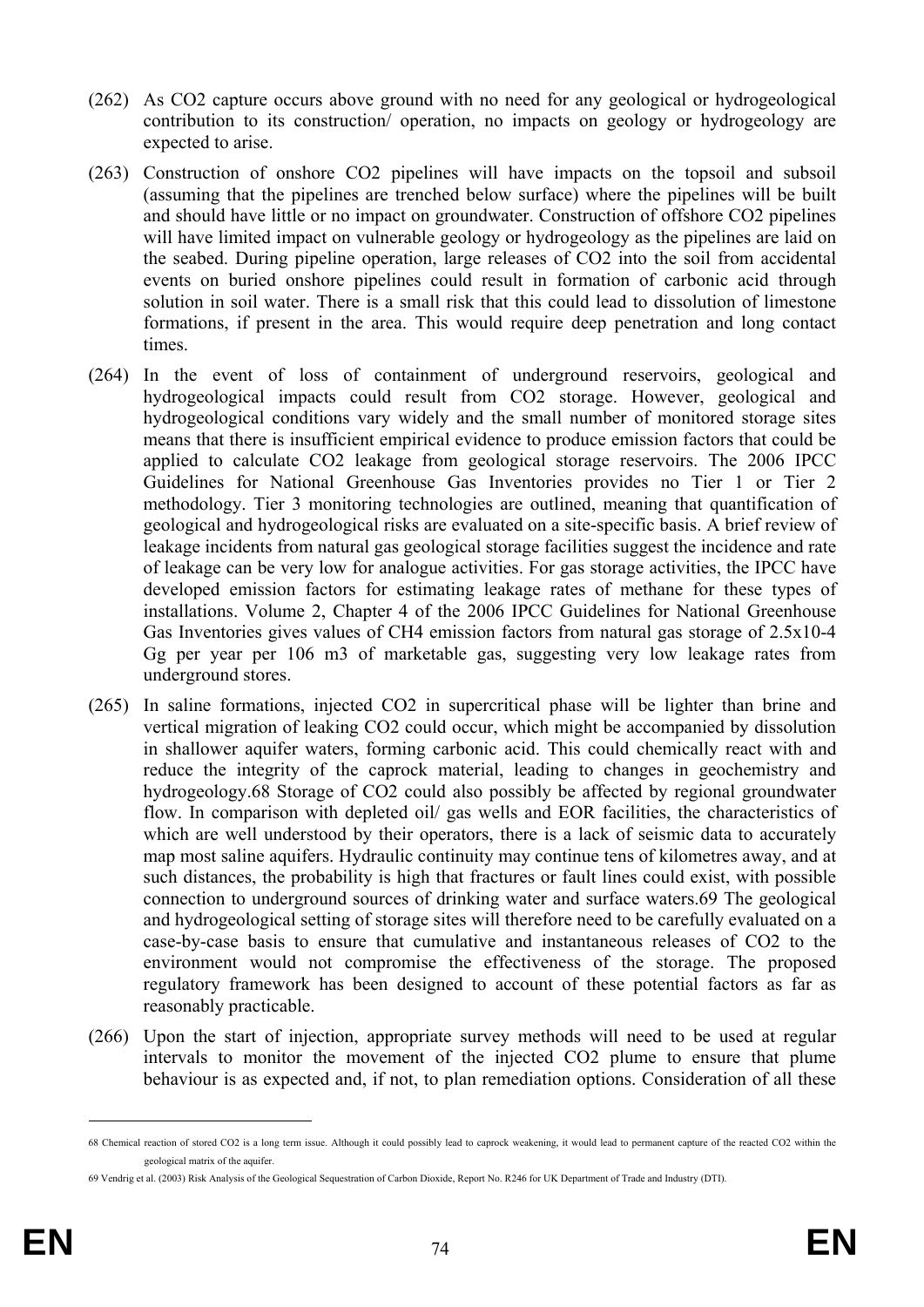aspects of CO2 storage will be mandatory for potential storage site operators under the proposed regulatory framework for CCS under development.

- 7.6.5.3. Biodiversity and cultural impacts (land use, landscape, heritage)
- (267) When compared against the baseline, Options 1 and 2 would result in a net decrease in the consumption of fossil fuels. Therefore, the level of activity and the rate of new mining/gas extraction developments might be expected to decrease, giving rise to positive biodiversity and cultural heritage impacts.
- (268) The construction of CO2 capture facilities may impact on biodiversity and cultural resources where it involves development of greenfield sites. The risk can be assessed for comparative purposes in terms of the landtake needed to install the capture equipment. It is understood that capture equipment landtake is typically small and impacts are therefore expected to be minimal. As the overall fleet of fossil fuel-fired power plants will be reduced under the CCS deployment scenarios, then there will be an overall decrease in these impacts. Impacts arising from greater renewables deployment forecast under Options 1 and 2 are beyond the scope of this assessment.
- (269) Development of several thousand of kilometres of new CO2 pipelines is likely to result in some impacts on biodiversity and cultural heritage, both permanently where routes cross sensitive areas or sever routes, and temporarily when construction activities lead to dust, noise and other disturbance. A pipeline right-of-way (ROW) typically occupies 15 to 30 metres in width and is required to protect the public and the security of the pipeline. Occupation of the ROW can result in restrictions on some activities including future development, mining, and construction.
- (270) During operation of CO2 pipelines, impacts on cultural heritage are unlikely, but accidental releases could lead to adverse effects on neighbouring species and ecosystems. If a rupture occurs, wildlife trapped within the released plume could possibly be subject to asphyxiation. Chronic fugitive leaks from pipelines could alter the chemistry of surrounding groundwater, seawater and/or soil through acidification, for example having adverse effects on benthic marine ecosystems or soil micro-organisms. Acidification of soils could trigger increased leaching of certain minerals with long term affects on soil quality. These impacts will be regulated under existing regimes but new impacts on biodiversity are likely to occur given the extent of the required network on and off shore.
- (271) Depending on the mass of CO2 released, biodiversity impacts from ocean acidification may arise due to CO2 leakage occurring as a catastrophic release or slow bubbling releases. Much of the current understanding of ocean acidification focuses on atmospheric CO2 being absorbed by seawater, although impacts of ocean acidification based on CO2 leakage could be similar. When CO2 is absorbed by the ocean, it dissolves in seawater to form carbonic acid, which is a weak acid. As a result, pH of the seawater is lowered.
- (272) A decrease in pH will have negative consequences, especially for calcifying organisms, which use calcium carbonate to construct skeletons. As the ocean acidifies, structures made of calcium carbonate may dissolve. Research has already found that corals, coccolithophore algae, shellfish and pteropods experience reduce calcification of enhanced dissolution when exposed to elevated CO2. This may affect other marine organisms such as corals, benthic fauna, phytoplankton, zooplankton and fish are also expected to experience impacts. The magnitude of these impacts, however, is largely unknown. Most studies carried out to date have relied on short-term CO2 perturbations, leaving the potential for adaptive responsive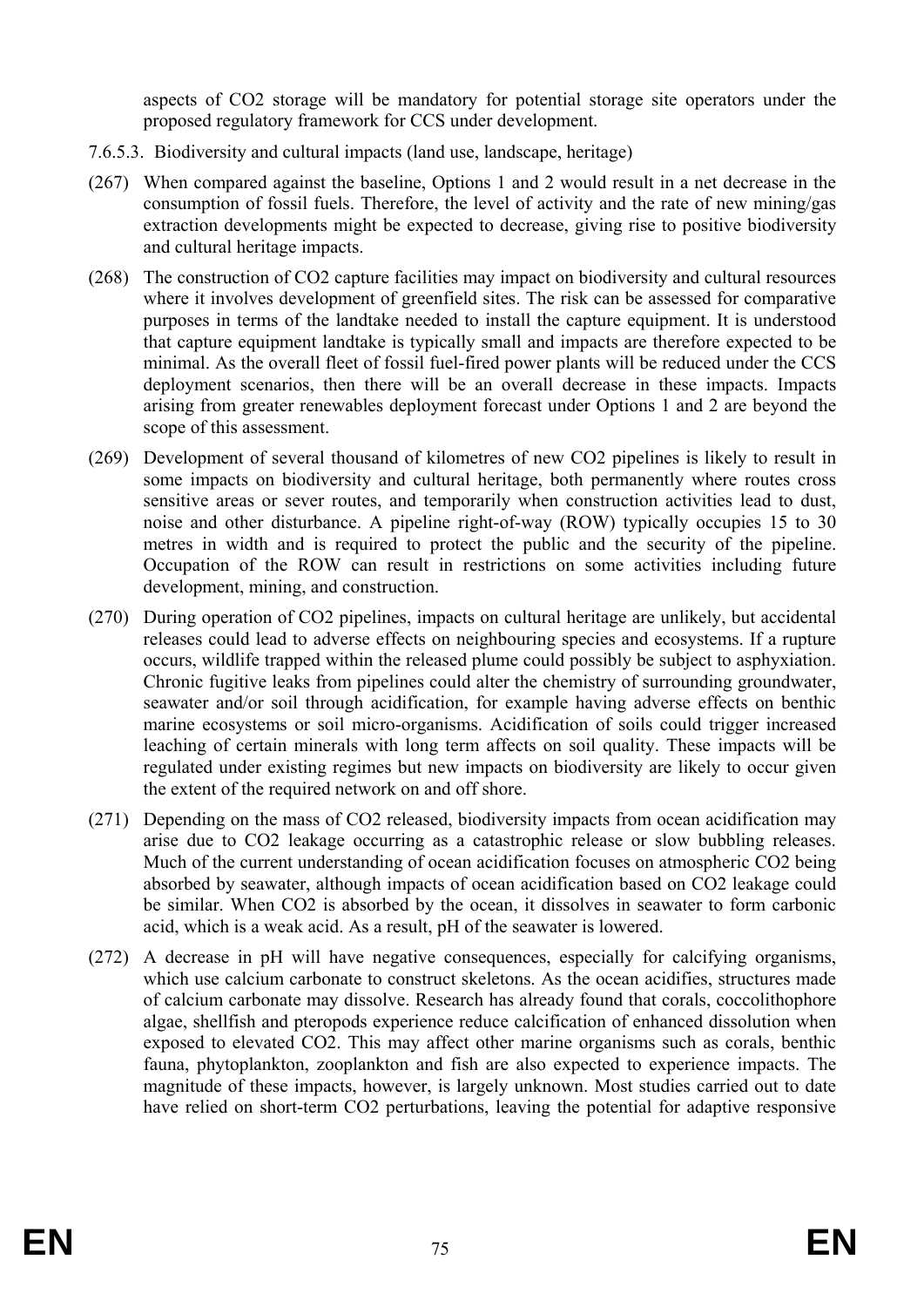unaddressed.70 71 72 Studies are currently underway to investigate the effects of CO2 releases from sub-sea storage site.73 Individual projects would need to evaluate the risk and consequences of leakage upon the marine environment to satisfy the competent authorities before a permit to store CO2 could be issued.

- (273) Whilst CO2 leakage from geological reservoirs could lead to local acidification of marine waters, the increase in marine CO2 content following such CO2 leakage events would be negligible in comparison to the inevitable increase in CO2 content arising as a consequence of elevated atmospheric CO2 concentrations in coming decades. The increase in atmospheric CO2 concentrations due to past anthropogenic emissions has resulted in the oceans taking up CO2 at a rate of about 7 Gt CO2/yr. Over the past 200 years the oceans have taken up 500 Gt CO2 from the atmosphere out of 1300 Gt CO2 total anthropogenic emissions. Anthropogenic CO2 resides primarily in the upper ocean and has thus far resulted in a decrease of pH of about 0.1 at the ocean surface with virtually no change in pH deep in the oceans.74
- (274) Stabilization of CO2 at 450 ppmv, associated with the EU target of limiting global mean temperature increase to 2 C, would lead to a total amount of CO2 stored in the ocean on the order 4500 Gt CO2 via dissolution from the air into sea water. Under a stringent regime with a capture obligation for coal and gas capacity, including both new and existing plants, 21 Gt CO2 would have been captured by 2030 and 2.3 Gt CO2 stored offshore. Even if all of this volume injected offshore would leak, on the whole the resulting pH change will most likely be much smaller than the change triggered by the increase in atmospheric CO2.
- (275) Moreover, since the primary objective of this work programme is to develop and mandate effective site selection and good regulatory control of operational practices, the risk of CO2 release from the storage sites should be minimised. Moreover, the impact of inaction may be greater, i.e. elevated atmospheric levels of CO2 and resultant ocean acidification could lead to bigger impacts upon marine organisms. Studies are currently underway to investigate the effects of CO2 releases from sub-sea storage site.75 Individual projects would need to evaluate the risk and consequences of leakage upon the marine environment to satisfy the competent authorities before a permit to store CO2 could be issued.
- (276) No cultural heritage impacts are expected from CO2 storage, as the regulatory framework has been prepared with the objective of rejecting sites where sensitive receptors could potentially be affected by any leaking CO2.
- (277) The environmental impacts are summarised at Annex IX.

73 Riley (2006). European Research Network of Excellence on the Geological Storage of CO2.

1

<sup>70</sup> Royal Society (2005). Ocean Acidification due to Increasing Atmospheric Carbon Dioxide.

http://globalecology.stanford.edu/DGE/CIWDGE/home/main%20page/People/Caldeira/Caldeira%20downloads/RoyalSociety\_OceanAcidification.pdf

<sup>71</sup> Turley, C. (2006). Impacts of Climate Change on Ocean Acidification.

http://www.mccip.org.uk/arc/acidification1.htm

<sup>72</sup> OSPAR Commission (2006). Effects on the Marine Environment of Ocean Acidification Resulting from Elevated Levels of CO2 in the Atmosphere. http://www.ospar.org/eng/doc/Ocean%20acidification.doc

http://www.rite.or.jp/English/lab/geological/geowse/21-1-3\_Nick%20Riley.pdf

<sup>74</sup> Caldeira, K., M. Akai et al (2005). Ocean storage. Chapter 5 in B. Metz et al (eds) IPCC Special Report on Carbon dioxide capture and storage, Cambridge University Press, Cambridge.

<sup>75</sup> Riley (2006). European Research Network of Excellence on the Geological Storage of CO2.

http://www.rite.or.jp/English/lab/geological/geowse/21-1-3\_Nick%20Riley.pdf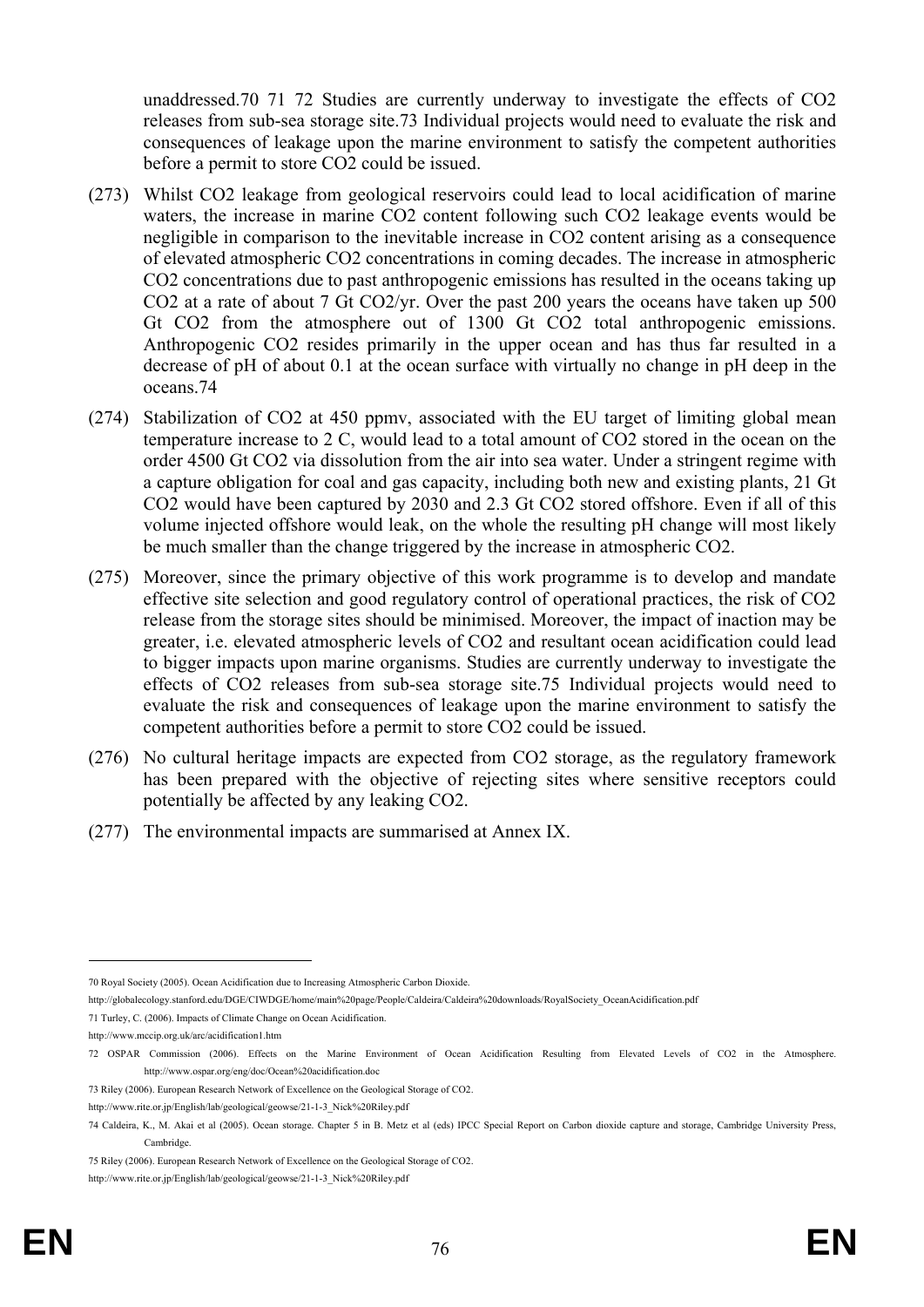# **7.7. Availability of sufficient storage capacity**

## *7.7.1. Member States scenario*

- (278) Availability of sufficient storage capacity to accommodate the CO2 to be captured is one of the key determinants of CCS deployment. Transport and storage costs were included in the PRIMES modelling described above, based on the latest available cost estimates, but PRIMES provides no information on the actual source-sink matching that would occur in practice and the potential shape of the resulting transport and storage network. This task was thus the subject of a specific study under this impact assessment, conducted by TNO and using the model for source-sink matching developed in the FP6 CASTOR project. The latest available information on the available storage was used, both for hydrocarbon reservoirs and aquifers, but there are inevitable data gaps and uncertainties which are described below.
- (279) The outcome for the most extreme deployment scenario (Option 2d) was particularly examined, as it provides the best test of whether European storage capacity could cope with widespread CCS deployment. The initial assumption made was that storage would take place on a national basis (that is, that each Member State would store its own emissions) as is the assumption under PRIMES (called the 'Member States scenario'). A detailed map of the resulting transport and storage network is shown at Annex XII. Results for the injection volume and the injection gap (the difference between CO2 to be stored, and identified storage capacity) on a country by country basis are shown in Figure 8 below.

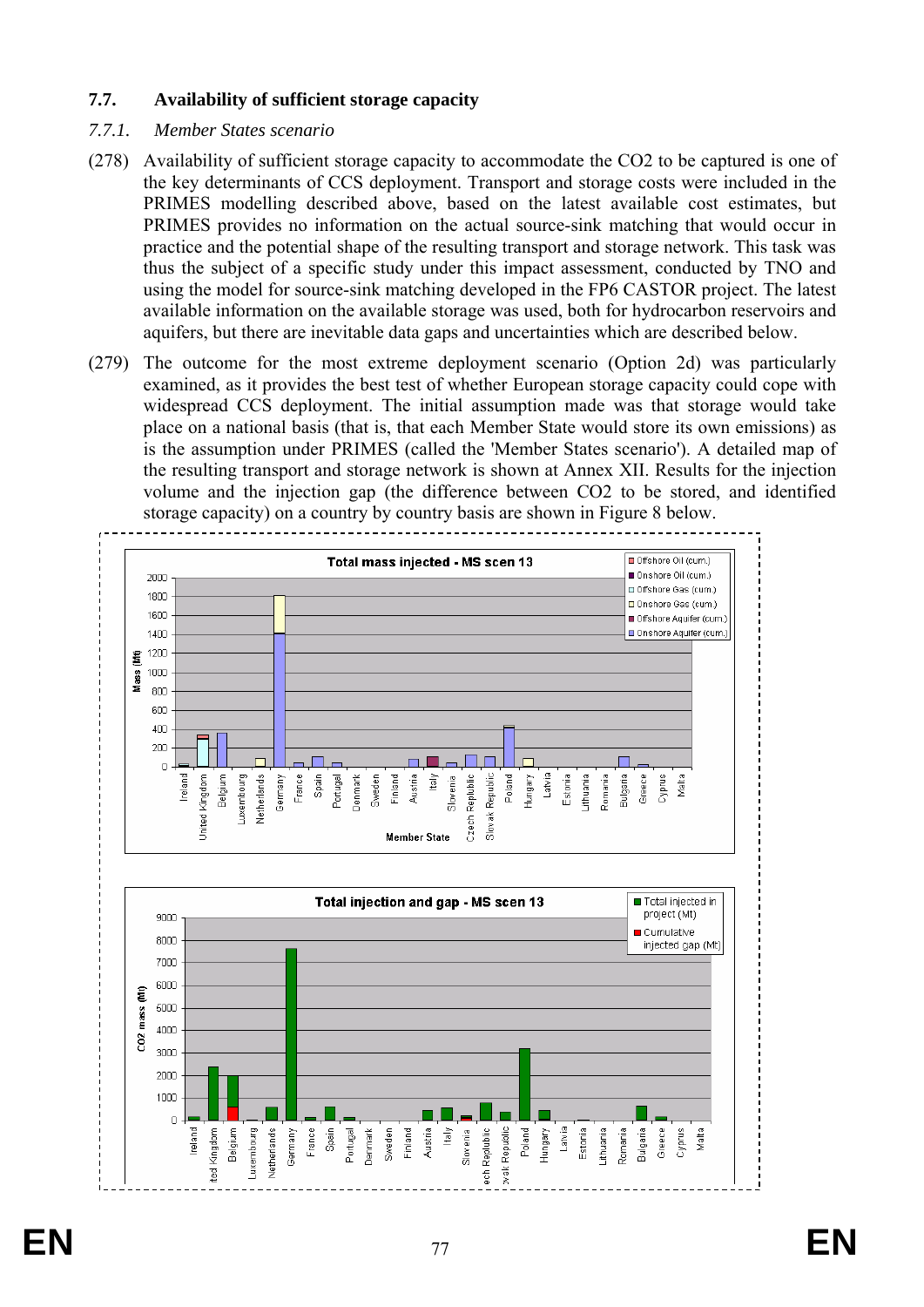Figure 8. Injection volume by storage site type (top) and injection gap (bottom), Member State storage scenario

- (280) For Belgium (and marginally for Slovenia) there is a shortfall of injection capacity. The major uncertainty for the storage deployment under the Member State scenario is related to the storage potential of aquifers, both in terms of injectivity, capacity and integrity. The numbers might be to optimistic and it is not excluded that the actual storage capacity may be one order of magnitude lower than that assumed here. The uncertainty of the storage potential of gas fields is smaller. The main uncertainty of storage capacity of gas fields is in their availability in time. In particular the very huge gas fields of 1 Gt or more will have long lifetimes, which may imply that they are not yet available as assumed in the model (i.e. at 2020).
- *7.7.2. European scenario*
- (281) In order to fill any storage gaps a different scenario was conducted, removing the requirement that each Member State store its own emissions. The scenario also aimed to increase the security of storage by substituting aquifer storage by storage in natural gas reservoirs. The storage security of gas fields is considered to be higher than that of aquifers because of their proven capability of containing gas, their high level of characterization both of the geology and the dynamic behaviour during production, and the low initial pressure in many depleted gas reservoirs. Only where no such reservoirs were available was aquifer storage used, and the scenario incorporated a 90% reduction in estimated aquifer storage potential in accordance with the uncertainty described above. The most important remaining uncertainty is the relating to the gas and oil fields is their timely availability, but it was not possible simultaneously to adjust for the availability of hydrocarbon fields in the model.
- (282) The results of the European scenario are shown in Figure 9 below and mapped at Annex XIII. All countries or groups of countries meet the required targets for storage potential. This is an encouraging result, since despite the very conservative assumption about the storage potential of aquifers, the required storage can be found even on an extreme deployment scenario. A considerable proportion of the storage potential in aquifers has been replaced by storage potential of gas fields, thus increasing the storage security. However, the abovementioned uncertainty in the availability of the hydrocarbon fields must be borne in mind.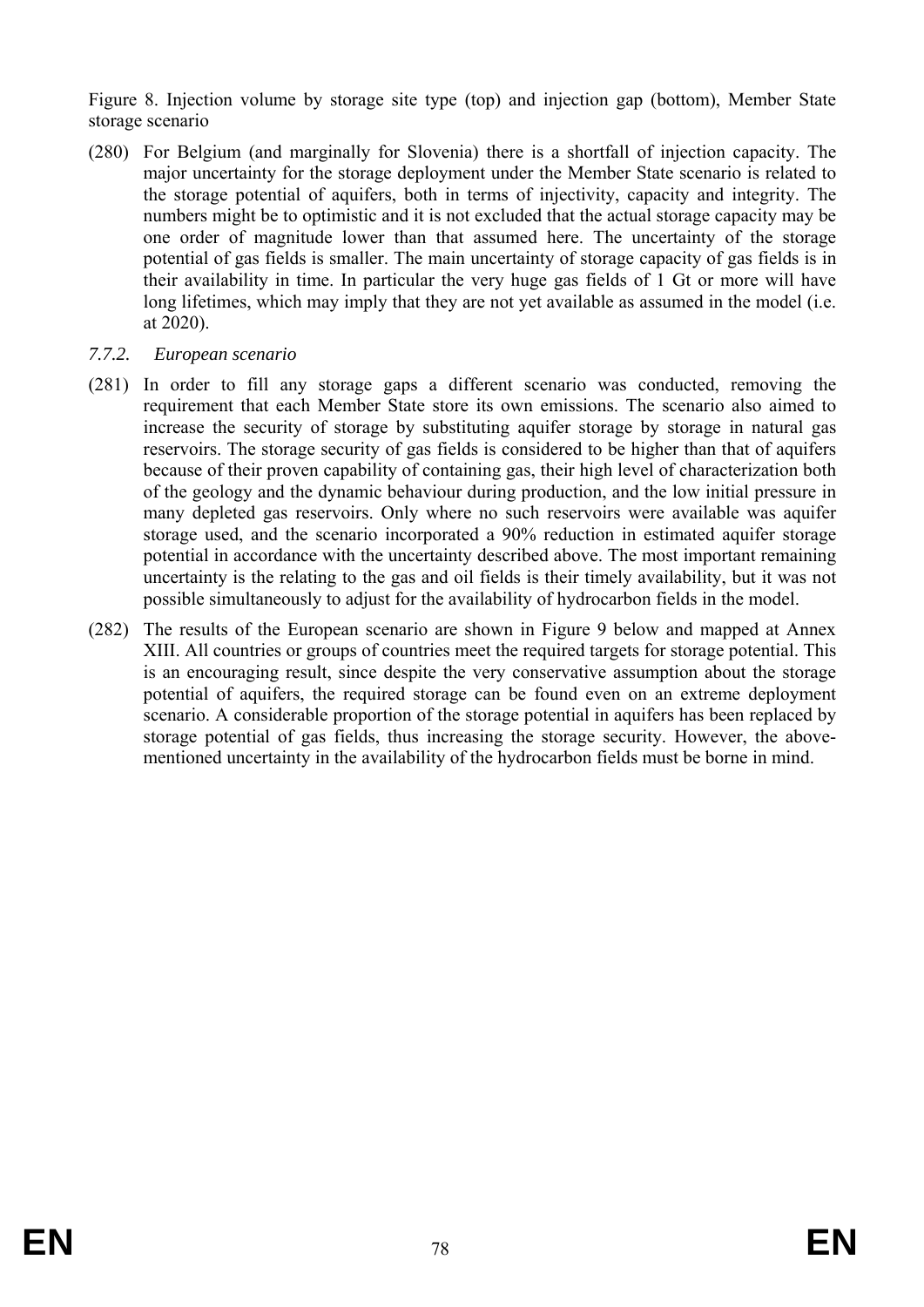

Figure 9. Injection volume by storage site type (top) and injection gap (bottom), European scenario

- (283) However, the security comes at a cost. Reducing the storage shortfall and increasing the storage security in the European scenario leads to a significantly larger transport infrastructure. Both the larger transport distances to the North Sea gas fields and the more extensive infrastructure needed for aquifer storage lead to the distinct increase in pipeline length. Also the proportion of offshore transport infrastructure increases, as a large part of the storage capacity is found in the North Sea.
- (284) The offshore component and the increased length lead to an increase in the costs of the transport infrastructure, as can be seen in Figure 10. The costs of transport are often above €3/t CO2 avoided, with maximum values of around  $€10/t$  CO2 avoided (Estonia). (In the MS scenario the costs of transport are generally lower than  $\epsilon 3/t$ , and never exceed  $\epsilon 5/t$ ). Note that these transport and storage costs are generally lower than the ranges used in the PRIMES model, which starts at  $\epsilon$ 6/t and rises to  $\epsilon$ 20/t when approaching the maximum storage potential. On the basis of the source-sink matching exercise,  $\epsilon$ 20/t is a distinctly conservative estimate of transport and storage costs.
- (285) Optimisation of the European transport infrastructure would lead to a more cost effective transport system but would probably not completely compensate for the increase in cost with respect to the MS scenario.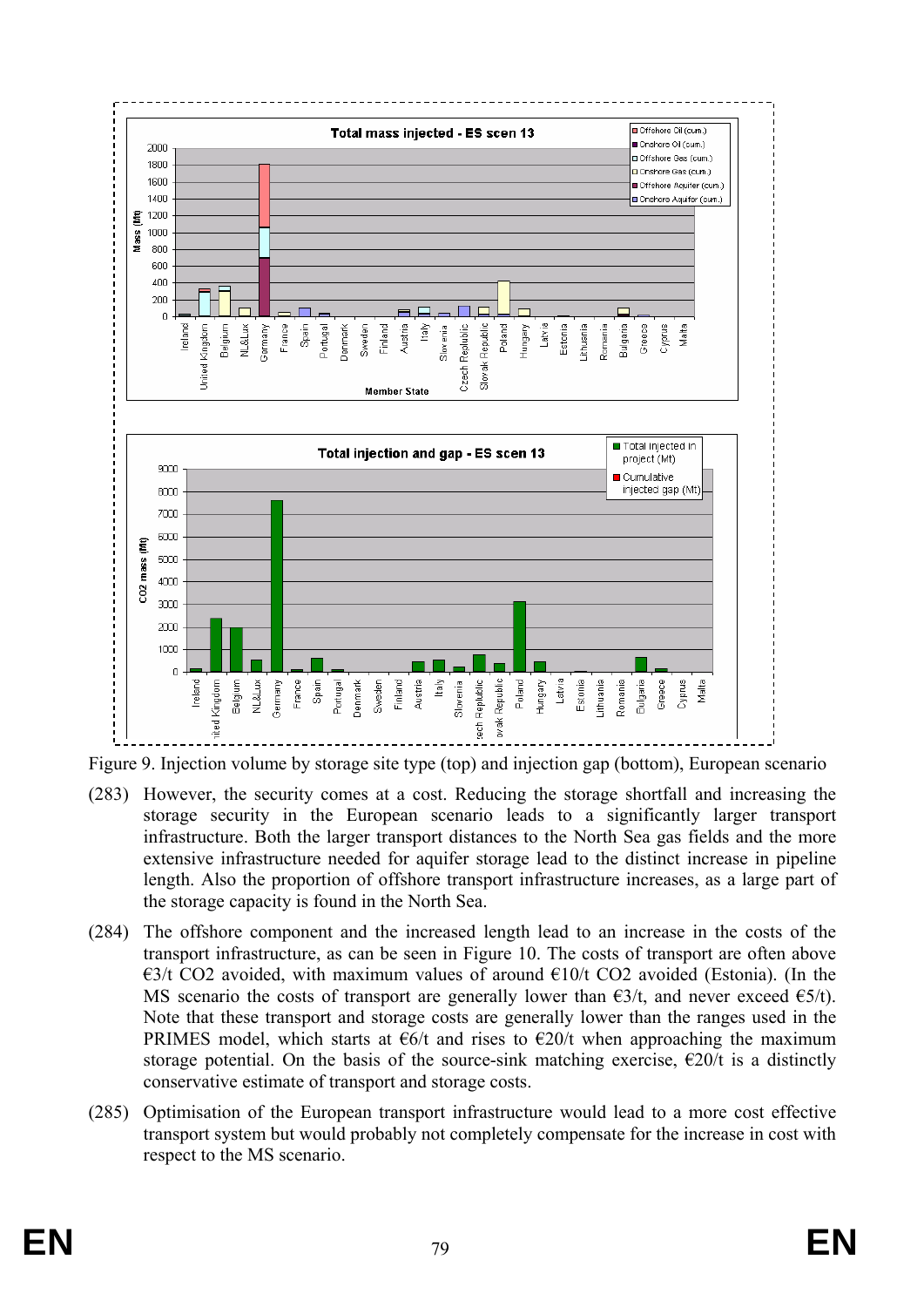

Figure 10. Transport and storage costs for Member State scenario (top) and European scenario (bottom)

- (286) The storage scenarios provided are purely indicative and are based on the CCS deployment in 2030 from the PRIMES runs. While they do not provide a realistic estimate of what a practical CO2 transport and storage network would look like, they provide useful information of a more general nature. First, it seems that broadly speaking, there is enough storage capacity for each Member State to store its own emissions, provided that the optimistic estimates that have been made regarding aquifer storage potential are borne out. Second, it is clear that even without aquifer storage potential, the emissions on an extreme deployment scenario can probably be accommodated in Europe in high-security sites. This involves a substantial amount of storage in the North Sea, and the transport infrastructure required to sustain it presents a real cost, but still one which is substantially lower than the maximum marginal costs assumed in the PRIMES model.
- (287) The optimal storage scenario may well be between these extremes. Aquifer capacity will be overestimated and in order to ensure integrity of storage, transport over longer distances to safer fields will be required. However, it is unlikely to be required to the full extent, and with the full cost implications, shown in the European scenario. It is clear that in any case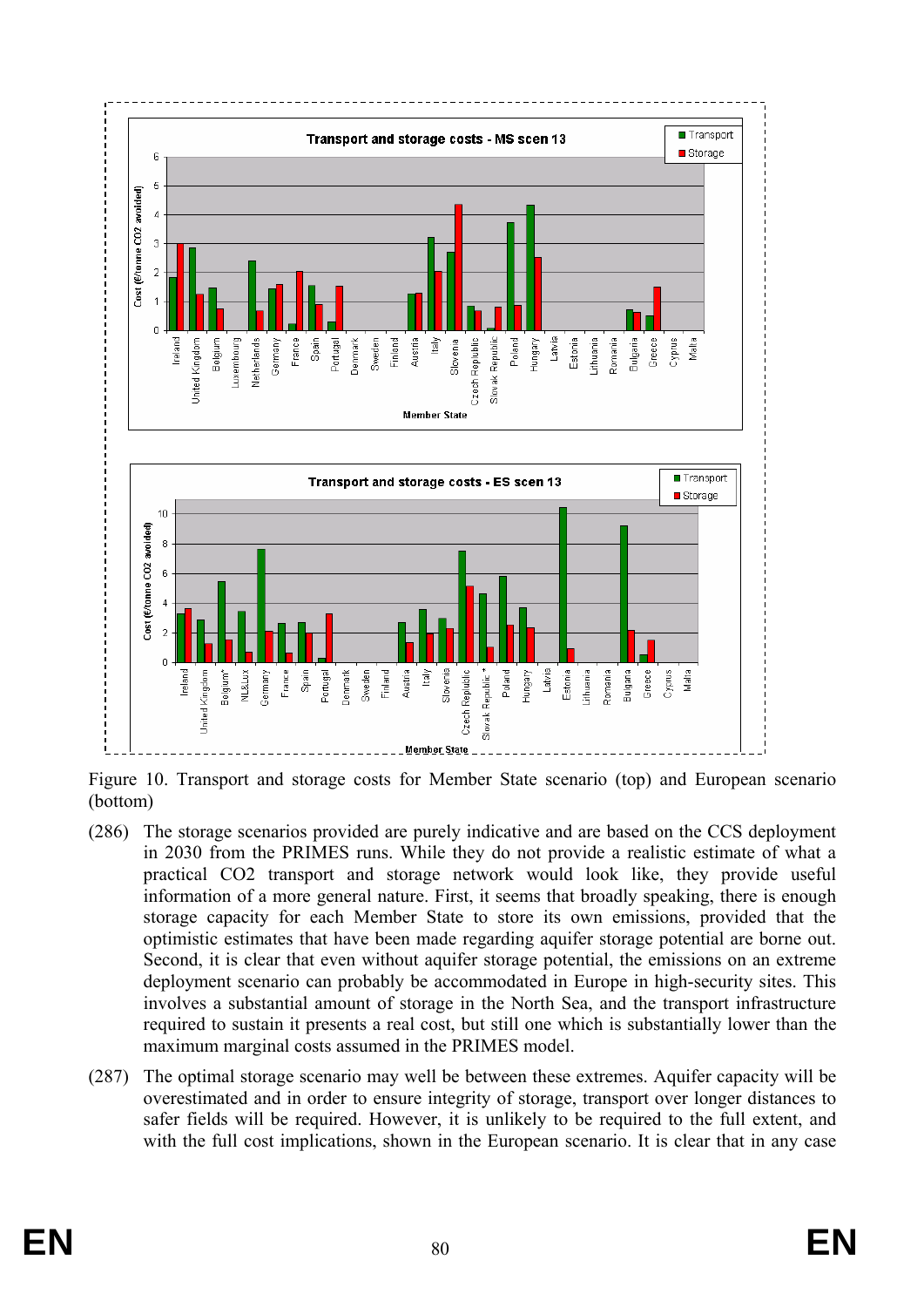substantially more work is required to develop realistic median options and to provide for economic optimisation of the transport network between sites.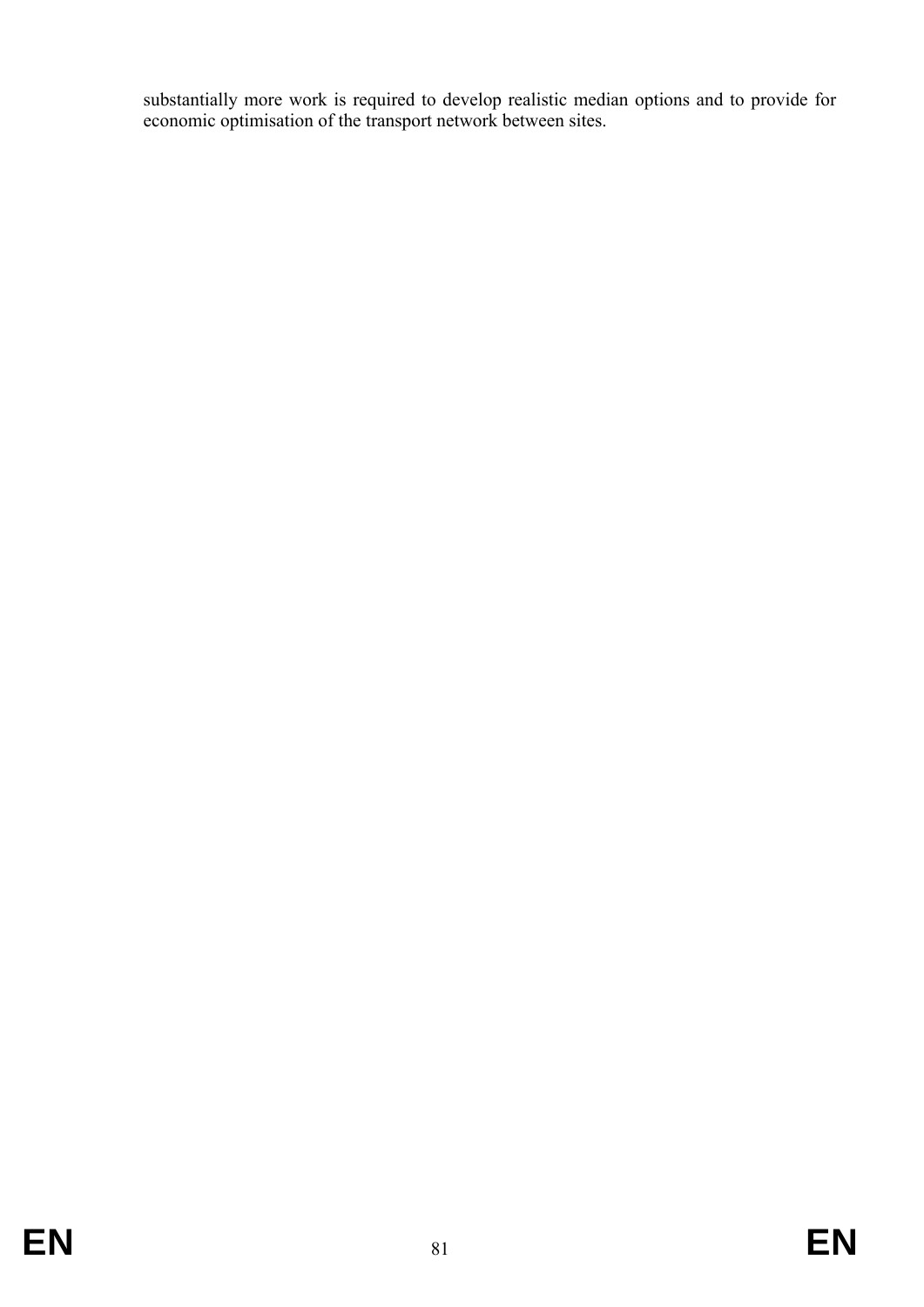#### **8.COMPARING THE OPTIONS FOR PROMOTING CCS DEPLOYMENT**

Table 25. Summary of modelled implications of options

|                | Indicators                                                               |      | Option 0                                              | Option 1                                 | Option 2                                          |                                                                    |                                                                       |                                                                                    | Option 3                                        |
|----------------|--------------------------------------------------------------------------|------|-------------------------------------------------------|------------------------------------------|---------------------------------------------------|--------------------------------------------------------------------|-----------------------------------------------------------------------|------------------------------------------------------------------------------------|-------------------------------------------------|
|                |                                                                          |      | <b>CCS</b><br>not<br>enabled                          | Enable<br><b>CCS</b>                     |                                                   | to apply CCS from 2020 onwards                                     |                                                                       | Enable CCS under the EU-ETS and impose an obligation                               | Enable CCS under<br><b>EU-ETS</b><br>the<br>$+$ |
|                |                                                                          |      | (climate)<br>objectives<br>achieved<br>without<br>CCS | under the<br><b>EU-ETS</b><br>(Baseline) | CCS<br>2a.<br>mandatory<br>for new coal<br>plants | <b>CCS</b><br>2b.<br>mandatory<br>for<br>new<br>coal&gas<br>plants | <b>CCS</b><br>$2c$ .<br>mandatory<br>for new coal<br>$+$ retrofitting | <b>CCS</b><br>2d.<br>mandatory<br>for<br>new<br>coal&gas<br>$^{+}$<br>retrofitting | 10% subsidy                                     |
|                | <b>ECONOMIC</b>                                                          |      |                                                       |                                          |                                                   |                                                                    |                                                                       |                                                                                    |                                                 |
| $\mathbf{1}$   | Additional<br>costs                                                      | 2020 | 2.2                                                   | $\overline{0}$                           | 0.8                                               | 2.4                                                                | 1.9                                                                   | 4.9                                                                                | $-0.2$                                          |
|                | $(bn \in \text{year})$                                                   | 2030 | 59.5                                                  | $\overline{0}$                           | 6.7                                               | 9.8                                                                | 6.7                                                                   | 12.6                                                                               | 2.1                                             |
|                | Additional costs due to                                                  | 2020 | na                                                    | $\overline{0}$                           | $-0.2$                                            | 0.3                                                                | 0.8                                                                   | 0.8                                                                                | $-0.2$                                          |
| $\overline{2}$ | CO <sub>2</sub><br>reduction<br>the GHG<br>exceeding<br>2030<br>target76 |      | na                                                    | $\overline{0}$                           | 1.2                                               | 4.3                                                                | 2.7                                                                   | 6.7                                                                                | 2.1                                             |
| $\overline{3}$ | 2020<br>Impacts on electricity                                           |      | na                                                    | $0.0\%$                                  | $0.2\%$                                           | 0.6%                                                               | 0.9%                                                                  | 1.9%                                                                               | $0.0\%$                                         |
|                | generation costs as % of<br>Option 1                                     | 2030 | na                                                    | $0.0\%$                                  | $-0.1\%$                                          | $-0.1\%$                                                           | $-0.2%$                                                               | $0.0\%$                                                                            | $0.0\%$                                         |

<sup>76</sup> As described in Section 7.4, the mandatory policy option (2) has lead to minor CO2 reductions from energy exceeding the assumed GHG reduction targets. For 2030 the reductions are as follows (MtCO2, in % in brackets): Op 2c: -63 (-2%); Option 2d: -157 (-5%); Option 3: -51 (-2%).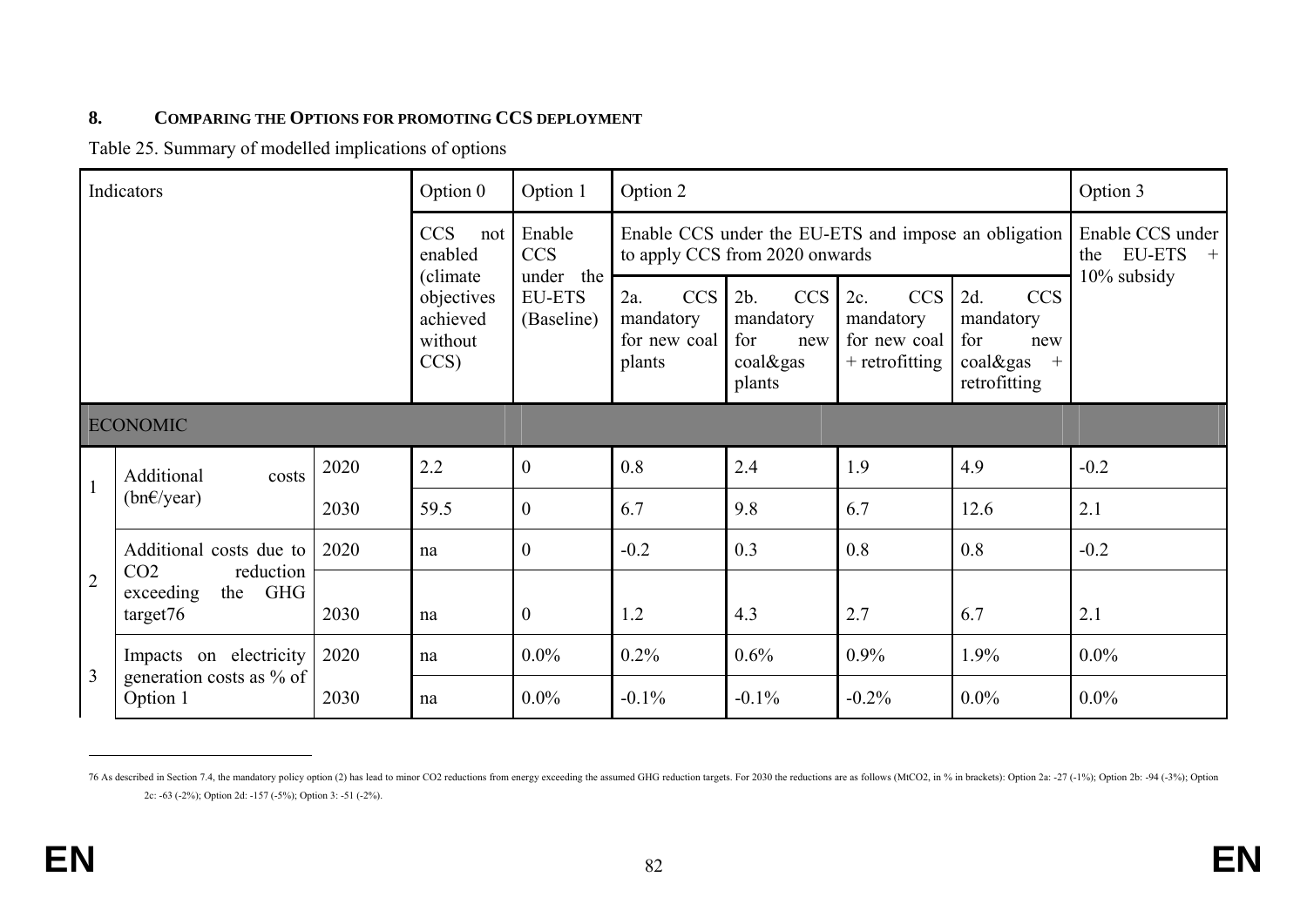| $\overline{4}$ | Innovation<br>annualized<br>cost<br>$(bn \epsilon, 2030)$          | as<br>investment<br>savings        | Solid<br>$+$<br>Gas<br>annualized             | $\mathbf{0}$      | 0.1                      | 0.3                                   | 0.6                      | 0.4                      | 0.9                      | 0.2                                      |
|----------------|--------------------------------------------------------------------|------------------------------------|-----------------------------------------------|-------------------|--------------------------|---------------------------------------|--------------------------|--------------------------|--------------------------|------------------------------------------|
| 5              | Export<br>$(bn \in \text{year})$                                   | potential                          | 2030                                          | $\blacksquare$    | ${}_{0.6}$               | ${}_{0.6}$                            | ${}_{0.6}$               | ${}_{0.6}$               | ${}_{0.6}$               | ${}< 0.6$                                |
|                | <b>SOCIAL</b>                                                      |                                    |                                               |                   |                          |                                       |                          |                          |                          |                                          |
|                |                                                                    |                                    | Total                                         | $-322$            | $\overline{a}$           | $-59$                                 | $-60$                    | $-70$                    | $-87$                    | $-13$                                    |
| 6              | Employment<br>impacts<br>compared to Option 1                      |                                    | of which:<br>coal<br>and<br>lignite<br>mining | $-52$             | $\blacksquare$           | $-7$                                  | 10                       | $-8$                     | 15                       | $\mathbf{1}$                             |
| $\overline{7}$ | CO2 captured by 2030                                               | Distributional effects as % of all |                                               | no<br>implication | 66%<br>in<br>3 countries | 62%<br>in <sub>1</sub><br>2 countries | 67%<br>in<br>3 countries | 63%<br>in<br>2 countries | 73%<br>in<br>4 countries | in<br>80%<br>$\overline{3}$<br>countries |
|                |                                                                    | Energy security: change            | Solids                                        | na                | $\blacksquare$           | $-6%$                                 | $+8%$                    | $-6%$                    | $+12%$                   | $+1\%$                                   |
| 8              | in fuel consumption in<br>the power sector over<br>Option 1 (2030) |                                    | Gas                                           | na                | $\blacksquare$           | $+15%$                                | $-6\%$                   | $+25%$                   | $+4%$                    | $+0\%$                                   |
|                | ENVIRONMENTAL                                                      |                                    |                                               |                   |                          |                                       |                          |                          |                          |                                          |
| $\overline{9}$ | <b>Risks</b><br>Fatalities*                                        |                                    | 2020                                          | $\boldsymbol{0}$  | 0.06                     | 0.06                                  | 0.06                     | 0.35                     | 0.00                     | na                                       |
|                | associated<br>with                                                 | (person/yr)                        | 2030                                          | $\boldsymbol{0}$  | 1.49                     | 2.48                                  | 3.64                     | 3.03                     | 0.00                     | na                                       |
|                | accidental<br>releases of<br>Accidental                            |                                    | 2020                                          | $\overline{0}$    | 0.0                      | 0.0                                   | 0.0                      | 0.1                      | 0.0                      | na                                       |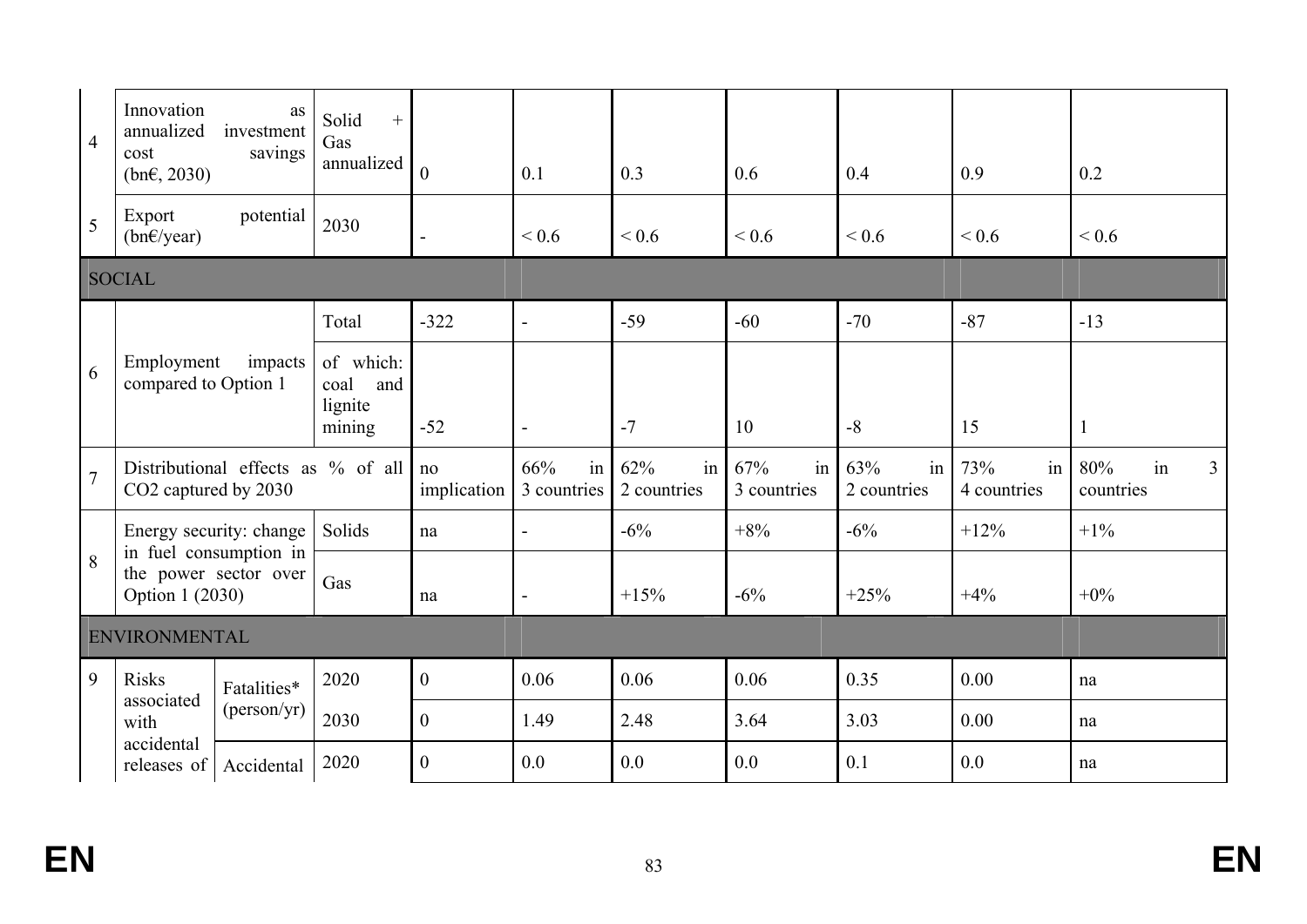|    | CO <sub>2</sub>                                                  | releases of<br>CO <sub>2</sub><br>(MtCO2)<br>/yr) | 2030              | $\boldsymbol{0}$ | 0.2              | 0.4 | 0.6 | 0.5 | 0.0          | na |
|----|------------------------------------------------------------------|---------------------------------------------------|-------------------|------------------|------------------|-----|-----|-----|--------------|----|
|    | Air<br>pollution                                                 | Air<br>costs                                      | pollution control | na               | $\overline{0}$   | na  | na  | na  | $-1.7$       | na |
| 10 | impacts as<br>compared<br>to<br>Option 1<br>$(bn\epsilon, 2030)$ | Monetary<br>health impacts:<br>high estimates     | damage '<br>low-  | na               | $\boldsymbol{0}$ | na  | na  | na  | $-0.1 - 0.3$ | na |

Note: na = Not available

\* Fatal concentration assumed at 10% CO2

A summary of the modelled implications of the options is provided in Table 25 above. Further discussion is provided below.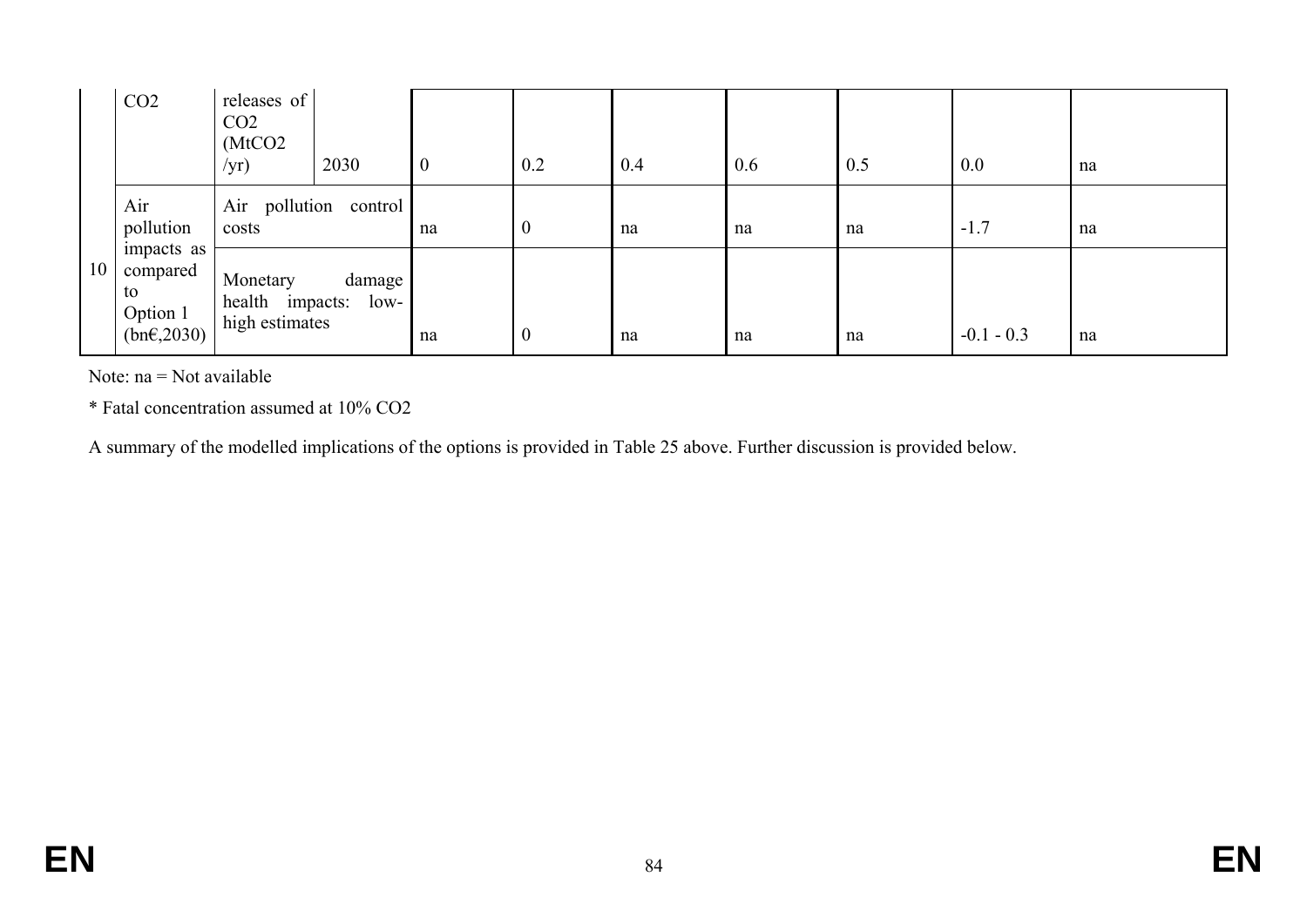# **8.1. Impacts of Option 0: CCS not enabled**

(288) One of the principal questions for this impact assessment is whether under market conditions an enabled CCS could make a substantial contribution towards the EU's climate objectives. To assess this, we examined what the costs would be of meeting the EU's climate objectives under the ETS without CCS enabled (Option 0) and compared with the costs under the ETS with CCS enabled (Option 1). The result is that without CCS the costs of meeting a reduction in the region of 30% GHG in 2030 in the EU could be up to 40% higher than with CCS.77 Thus not enabling CCS would have substantial negative impacts on Europe's capacity to meet the 2 degrees C target and on competitiveness. Option 0 would also have very substantial negative implications for employment. It has a slight negative impact on security of supply but this is unlikely to be significant.

# **8.2. Impacts of Option 1: EU ETS deployment based on 20% GHG reduction carbon value**

- (289) Option 1, defined as allowing deployment decisions on CCS to be taken according to economic decisions in the carbon market, results in low CCS deployment by 2020, although deployment rises to around 20 GW in 2030 (all in coal). Thus with the carbon price resulting from the efforts required to meet the 20% reduction in greenhouse gas emissions by 2020, CCS becomes a significant part of the energy mix, but not before 2030. By definition, there are no economic implications over and above the implications of meeting the Community's 20% greenhouse gas reduction target by 2020 and the 20% renewables target by 2020.
- (290) Because Option 1 leads to a significant reduction in fossil fuel use, all the environmental impacts associated with fossil fuel use decline relative to the baseline. There would be offsetting impacts from the transport and storage infrastructure for CCS, but at such modest deployment levels these are not significant. Similarly, the CO2 storage requirement is well within the capacity of projected EU storage capacity. The significant uncertainties in projected capacity do not even begin to have an impact at this storage level.

# **8.3. Impacts of Option 2: Mandatory CCS**

- (291) Since the climate implications of Option 2 should be the same as those of Option 1, the additional cost of the Option (around  $\epsilon$ 6bn/year in 2030) must be justified by additional benefits relating to additional externalities. The additional impact on learning compared with Option 1 is around 10% of the additional resource costs. It is hard to quantify what difference this would make to export potential and the ability to meet global climate objectives, and thus hard to distinguish between Option 2 and Option 1 on these counts. The variant whereby CCS is made mandatory for coal and gas has a positive effect on security of supply, but the remaining options have a negative impact relative to Option 1 (by increasing gas use and hence imports). The air quality implications are positive but minor.
- (292) For the extreme mandatory Option (coal plus gas, new plus retrofit) the societal risk, from asphyxiation as a result of CO2 leakage, is around 5 people per year in 2030 assuming a fatal concentration of 10% CO2. Note in this context that the Thematic Strategy on Air Pollution estimated the annual premature fatalities from air pollution in 2005 at 390 000.78 Because there is a further reduction in fossil fuel use over the baseline, there is a further reduction in the related environmental impacts. Against this must be set the correspondingly greater burden on the environment posed by the transport network, estimated at just over 30,000 km. (As a reference, this can be compared with the natural gas pipeline length of 110

1

<sup>77</sup> Capros, P and L. Mantzos (2007) Final report SERVICE CONTRACT TO EXPLOIT SYNERGIES BETWEEN AIR QUALITY AND CLIMATE CHANGE POLICIES AND REVIEWING THE METHODOLOGY OF COST-BENEFIT ANALYSIS, Contract No 070501/2004/382805/MAR/C1, Final Report to DG Environment

<sup>78</sup> Thematic Strategy on Air Pollution, p3: 3.6 million life years lost annually, equivalent to 390 000 premature deaths.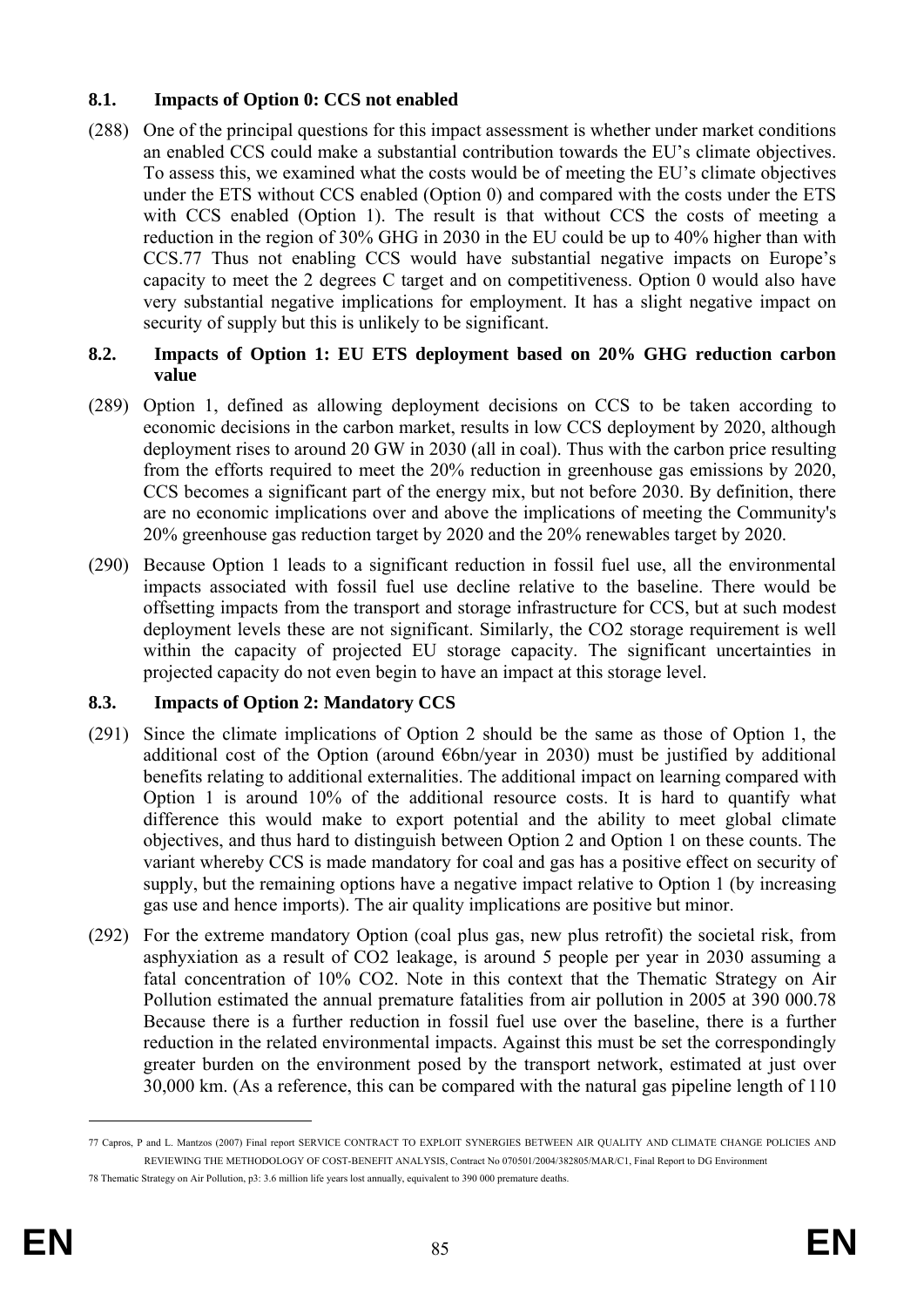000 km in 2001). While the land take associated with this deployment may be relatively small, the major impact on biodiversity would come from land fragmentation. This impact would be subject to assessment in the Environmental Impact Assessments that are proposed to be required for CO2 pipelines, and appropriate measures taken, for instance using existing pipeline rights of way where possible.

- (293) The CO2 to be captured would put a greater strain on EU storage capacity, but there is some evidence that it can be accommodated. While the storage scenarios provided are purely indicative and do not provide a realistic estimate of what a practical CO2 transport and storage network would look like, they show that broadly speaking, there is enough storage capacity for each Member State to store its own emissions, provided that the optimistic estimates that have been made regarding aquifer storage potential are borne out. However, it is clear that even without aquifer storage potential, the emissions on an extreme deployment scenario can probably be accommodated in Europe in high-security sites. There would be substantial storage under the North Sea, and the transport infrastructure required would increase the transport and storage cost to between  $\epsilon$ 5 and  $\epsilon$ 10/t CO2 avoided. These costs are still reasonable (the assumptions made in assessing deployment assumed marginal costs rising to  $\epsilon$ 20/t in some cases).
- (294) The impact of mandatory CCS would fall largely on a small number of Member States. For the extreme mandatory scenario, three-quarters of the CO2 capture would happen in four Member States (in descending order, Germany, Poland, UK and Belgium) with 35% of the effort in Germany alone. Employment impacts are negative: employment increases in the coal industry but this is more than offset by losses elsewhere due to increased energy costs.

# **8.4. Impacts of Option 3: Investment subsidy**

- (295) Using Option 3 the potential impacts of subsidising CCS deployment were assessed. The optimum level of the subsidy is that which would match the positive externalities of the increased deployment over and above what would occur under market conditions. To explore the issue, an investment subsidy of 10% was assumed running from 2020 onwards for all deployment.
- (296) A 10% investment subsidy leads to 50% higher deployment (and hence total investment) in 2030 than would otherwise be the case, at small resource cost. However, it is not clear that the impact on positive externalities matches the subsidy level. The further impact on learning of the additional deployment is of the order of 2 or 3%, and impacts on achievement of global climate objectives and export potential would be correspondingly small. The impacts on air quality, employment and security of supply relative to the marketbased option are also negligible. It is theoretically possible that with a higher subsidy the externality benefits of the increased deployment would match the subsidy rate, but only if the externality benefits increase non-linearly with the increasing subsidy.

## **8.5. Conclusion**

- (297) Option 0 provides strong evidence that enabling CCS under the carbon market is worthwhile, as the costs of meeting substantial reductions in EU emissions of CO2 are significantly lower with CCS enabled than without.
- (298) However, there is little evidence justifying going beyond the carbon market. The additional learning resulting from the increased deployment stimulated by making CCS mandatory does not compensate for the cost of the policy. The impacts on other externalities such as security of supply, air quality, export potential and the achievement of global climate objectives also do not provide grounds for favouring mandatory CCS over the market-based approach. Furthermore, the impact of mandatory CCS would be concentrated on a small number of Member States.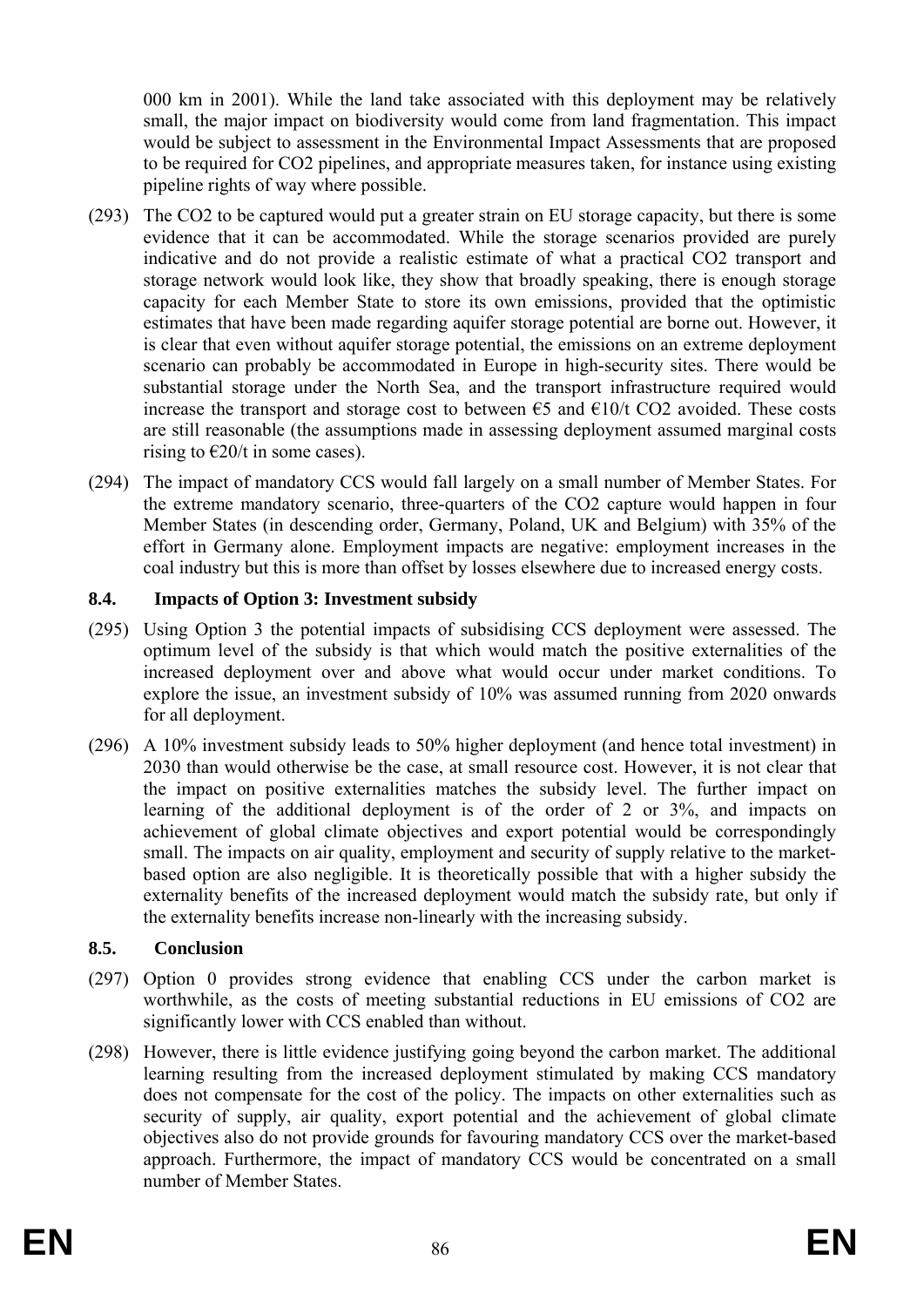- (299) A subsidy of 10% would leverage additional investment from the private sector of around 50% and the resource cost would be small. However, the impact on positive externalities seems not to match the level of the subsidy, and unless the relation between the level of subsidy and the externality benefits is substantially non-linear, this is unlikely to change with higher subsidy levels than the 10% investigated here.
- (300) For this reason, the Commission recommends to enable CCS under the ETS, but not to make CCS mandatory or consider any form of subsidy for the technology in the postdemonstration phase. Subsidy for the demonstration phase itself is a different matter, and that is dealt with separately under the Communication on Supporting Early Demonstration of Sustainable Power Generation from Fossil Fuels.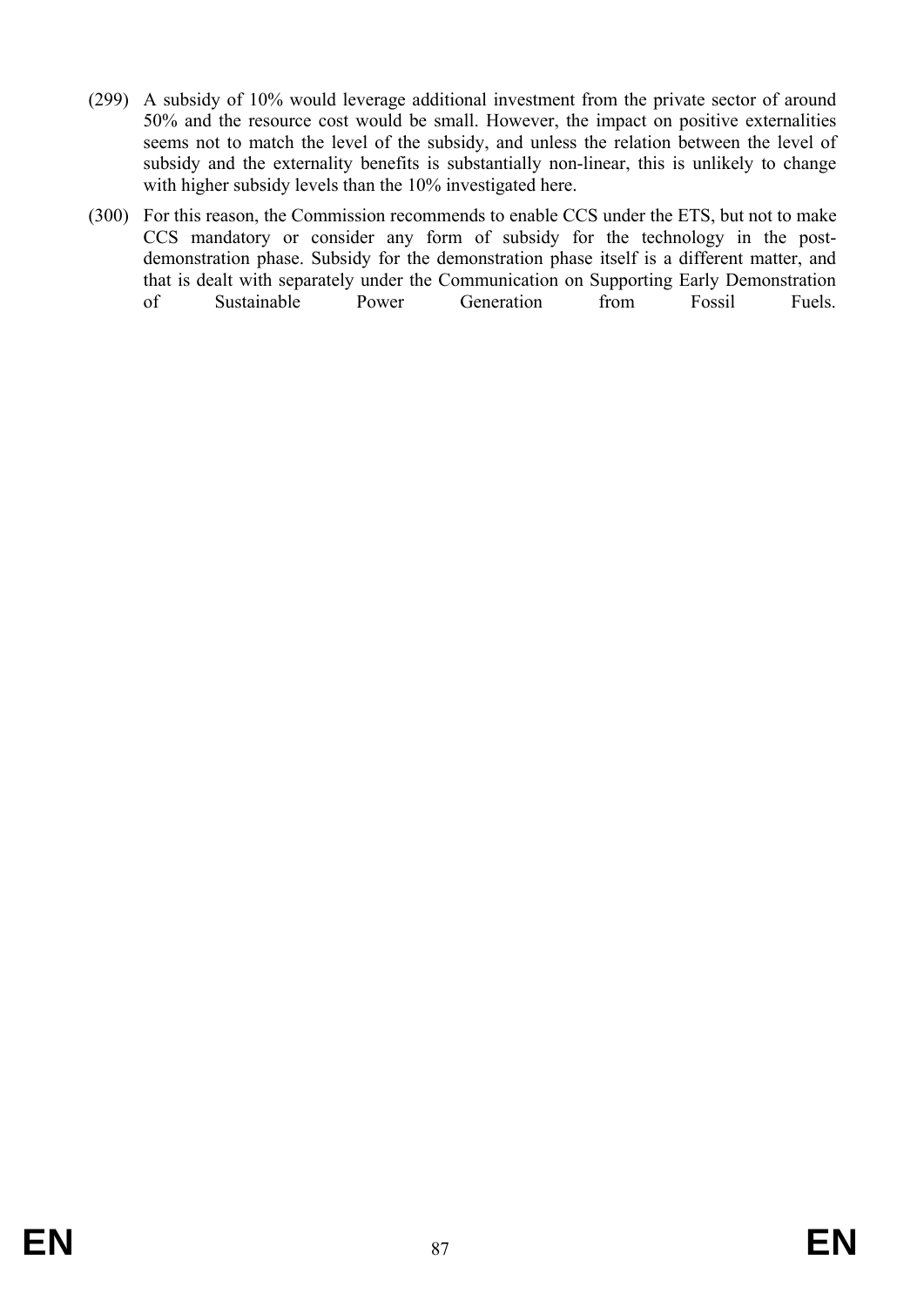## **9. MONITORING AND EVALUATION**

- (301) The Directive shall be implemented by the Member States within two years after its entry into force (Article 23). Member States shall inform the Commission thereof and communicate relevant texts of national law.
- (302) Measurement of progress on the application of the Directive is regulated in Article 21 of the Directive, which in its first paragraph requires Member States to submit to the Commission a report on application of the Directive every three years. This report shall pay particular attention to the issuing of permits, the selection and operation of the storage sites and the application of the Annex. The report shall be drawn up on the basis of a questionnaire or outline that shall be sent to Member States at least six months before the deadline for the submission of the first report. This questionnaire may focus inter alia on permit applications received, as well as on granted permits and the conditions under which permits have been granted (Art 7), the Commission's opinion (Art 8), and plans for monitoring, mitigation and closure (Art 11-15).
- (303) Furthermore, Article 21.2 requires that on the basis of the Member State reports the Commission will publish a report on the application of this Directive within three months of receiving the reports from the Member States. In addition, the Commission shall organize an exchange of information between the competent authorities of the Member States concerning permitting, storage operation, monitoring, reporting, verification and overall compliance (Art 21.3).
- (304) The outcome of the latter process and the Commission reports, issued every three years and based on the Member State reports, shall form the basis for an evaluation of the Directive.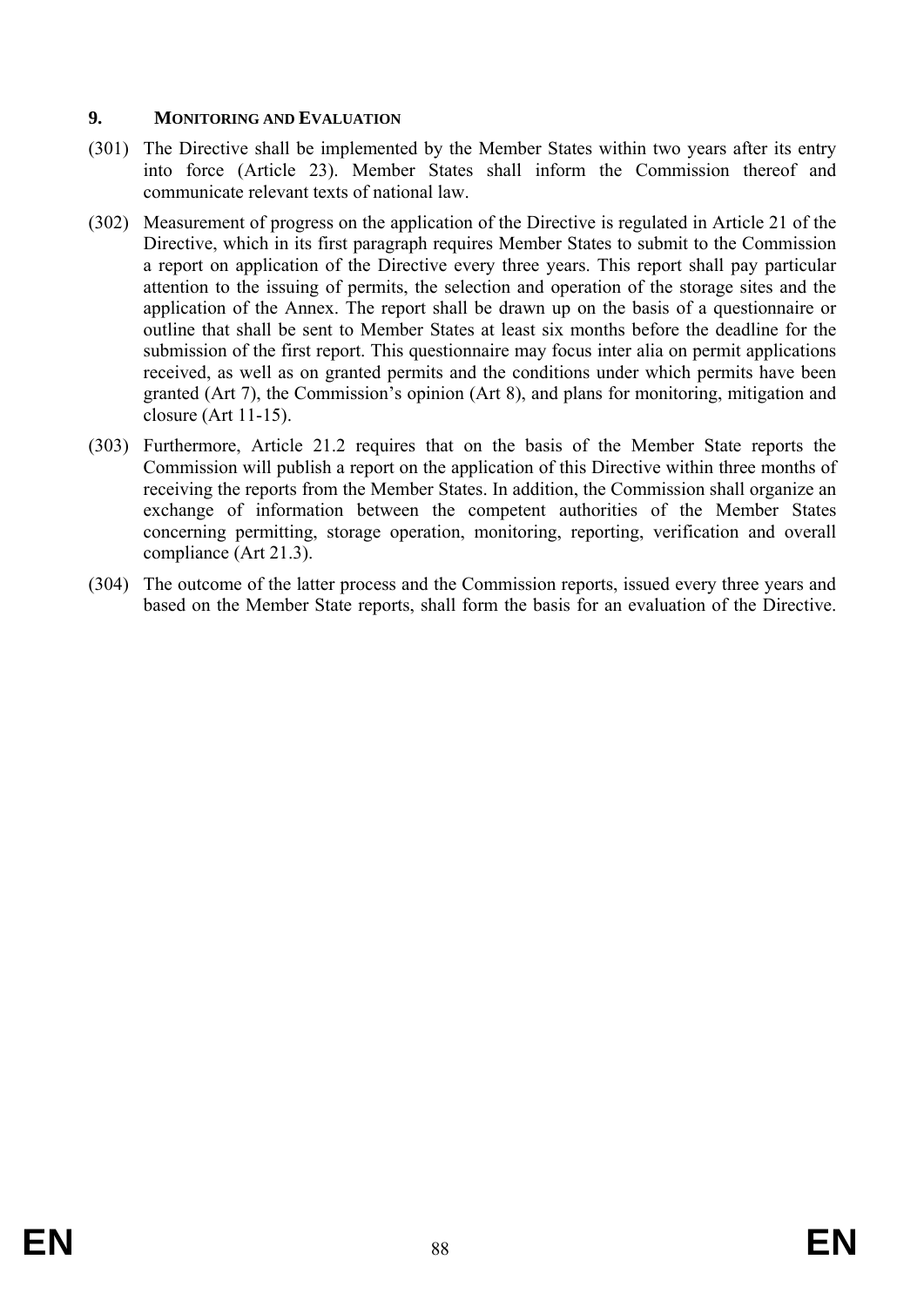# **ANNEX I: LIST OF RESPONDENTS TO STAKEHOLDER PRESENTATION OF 8 MAY**

Member States

- UK
- Germany
- Italy
- Belgium

Industrial organisations and companies

- Eurelectric
- Euracoal
- General Electric
- Iberdrola
- The Carbon Capture and Storage Association (CCSA)
- E.ON UK plc
- Scottish and Southern Energy
- Vattenfall

# NGOs

- WWF
- Bellona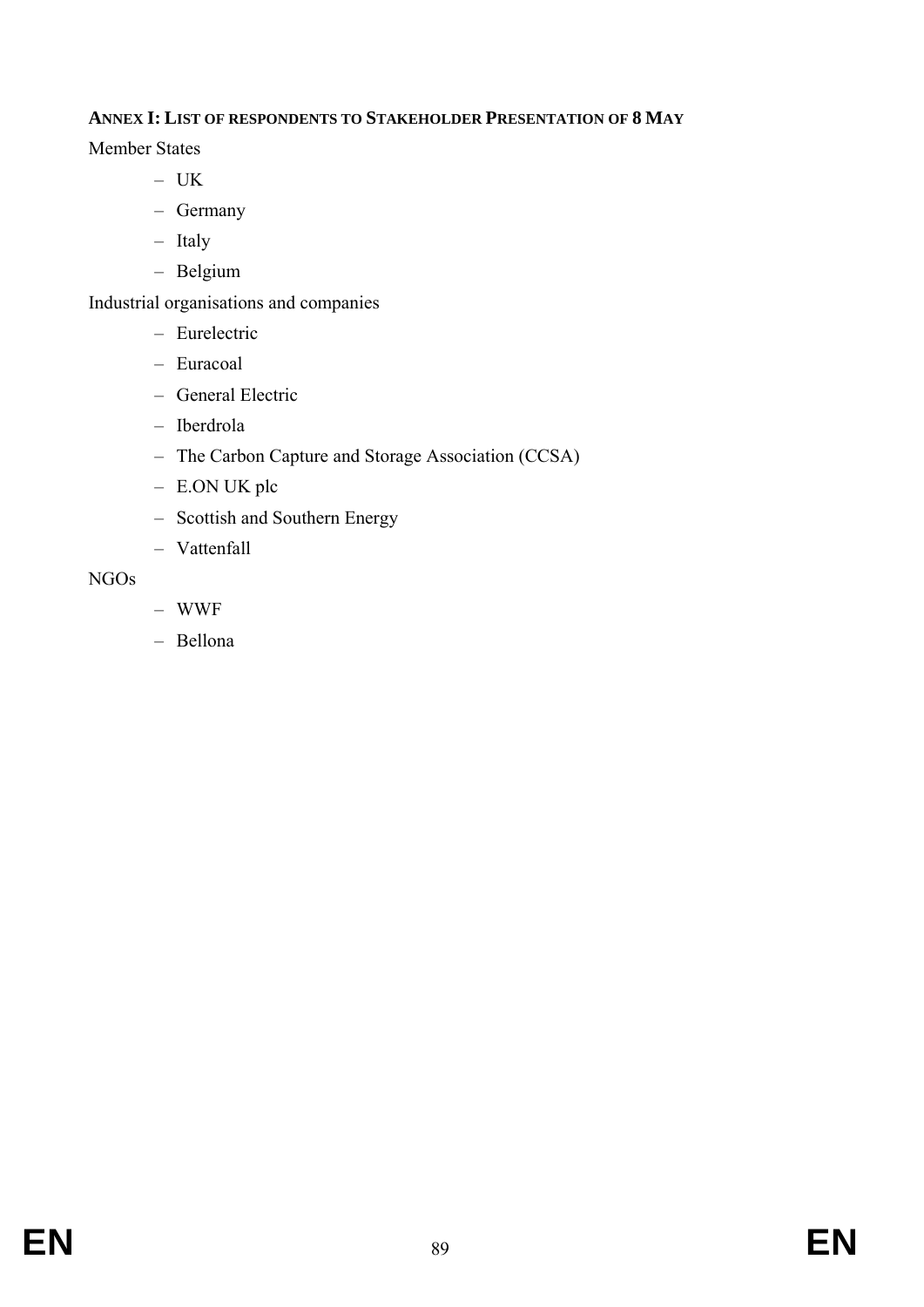## **ANNEX II: POTENTIAL HAZARDS TO THE ENVIRONMENT AND HUMAN HEALTH FROM CCS DEPLOYMENT**

The potential hazards of CCS to the environment and human health are as follows:

- The global risk of re-emitting the transported and stored CO2 to the atmosphere;
- Upstream hazards related to the increased and continued use of fossil fuels;
- Local risks for environment, health and safety.

## **Global risk**

Accidental releases and fugitive emissions -The global risk of re-emitting transported and stored CO2 will depend on the likelihood of leakages to occur along the CCS chain, and of the mass of CO2 released. The risk of an accidental release will be relatively small for power stations, since the technologies deployed here are well understood and may be controlled using existing regulatory controls. It is considered that the primary leakage route will be via the wells rather than via some geological route. Apart from accidental releases of CO2 fugitive emissions may occur along the entire CCS chain, in particular in compressor stations and from the injection plant.

Greenhouse gas emissions from CCS operations will occur not only as fugitive emissions or accidental releases, but also as a consequence of the increased fossil fuel combustion needed for the capture process – the energy penalty. The supply and transport of this additional fuel will result in emissions of GHG in the upstream phase of a CCS scheme.

## **Upstream impacts**

Solid wastes and liquid effluent - Amounts of solid waste during coal mining could present significant localized impacts, but waste and effluents from transport of additional fuel is probably minimal.

Other emissions to air - The additional fuel requirement will also give rise to other emissions to the atmosphere (NOx, SO2, NH3 etc) during the production of the additional fuel. Other emissions from gas transport through pipelines are expected to be minimal, but CO2 emissions from fuel transport by road, rail and ocean transport could be significant, depending on the distance travelled between the sources of supply and the combustion plant, the types of vehicles, their fuel source, the speed travelled etc.

Biodiversity and cultural heritage - The supply of additional fuel required by CCS is not expected to lead to significant biodiversity or cultural impacts as this is assumed to occur at existing coal mines and oil/ gas fields and using existing transport routes.

Geological and hydrogeological impacts during the extraction of coal and natural gas may result from the additional fuel needed for the energy penalty associated with CCS activities. If the coal mine is located in a region of overlying aquifers, it may experience groundwater inflows/ outflows with surrounding aquifers. Mine-induced fracturing could cause hydraulic property changes, thereby changing groundwater behaviour. Some illustrative geological and hydrogeological impacts include:

- Change of geological features of the surrounding area of the mine due to intrusive mining extraction methods.
- Inflow of unconfined groundwater from siltstones/ sandstones to the coal mines from fissures/ fractures.
- Outflow of deep groundwater from the coal seams and associated sediments into the near-surface aquifers.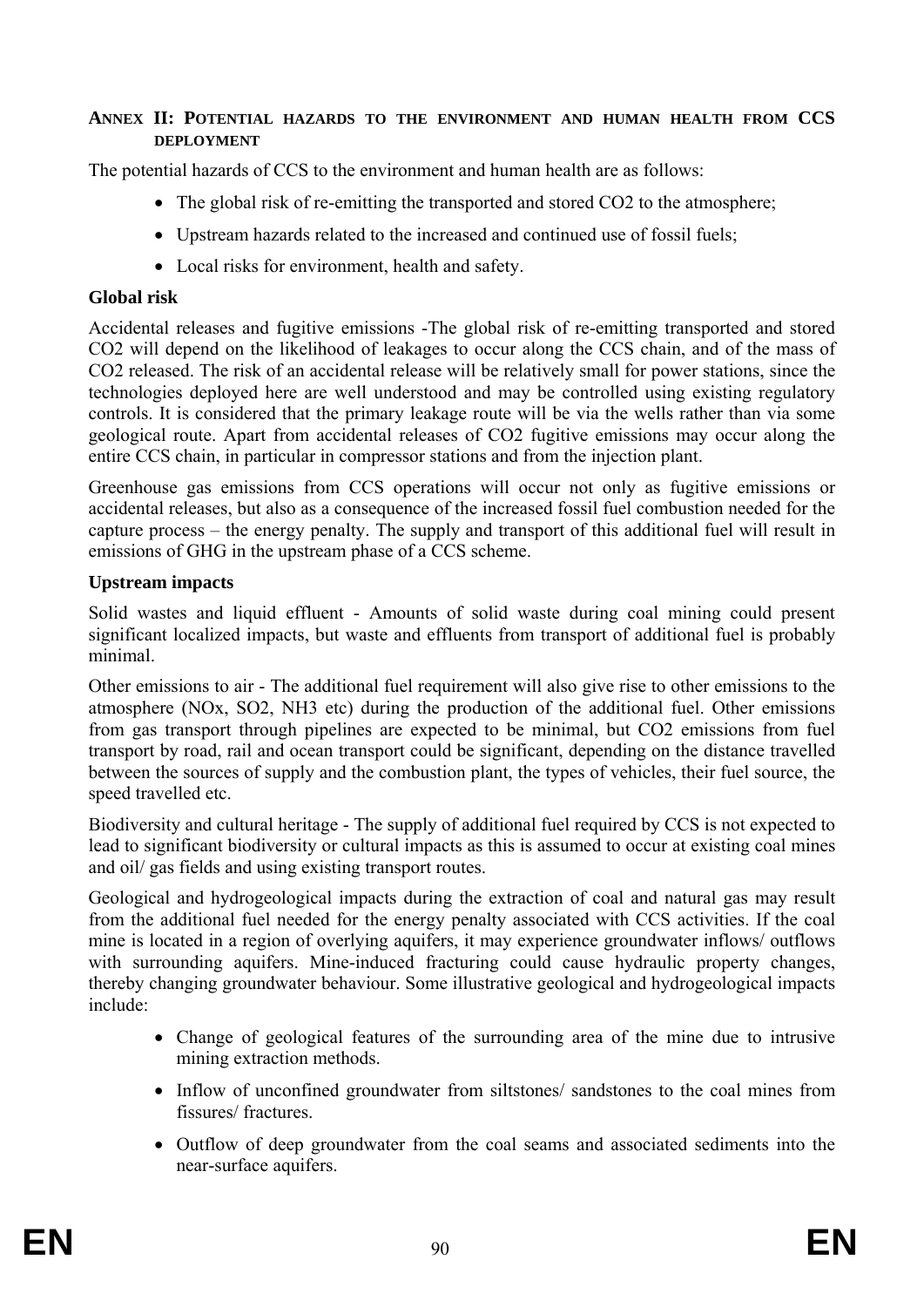• Outflow of spoil dump water from the coal mines to the surrounding groundwater.

The changes in hydraulic flow patterns could result in impacts such as dry water wells, contaminated groundwater and contaminated surface water. The details of these impacts will depend on the specific conditions at individual mines but it is possible that some small increases in localised adverse effects could result form additional mining required by CCS.

# **Local risks**

Human health and safety - This risk depends not only on the likelihood of leakages and the mass of CO2 released, but also on the population density in the vicinity of CCS operations. A concentration of 10% CO2 in air is assumed to cause 100% fatalities amongst the exposed population. Offshore releases will not impose any risks on members of the public. There will be risks to personnel working on the riser platform and injection plant, but it is assumed that these will be managed under existing health & safety legislation.

Other emissions to air include NOx, SO2 and NH3 and will occur following the combustion of additional fossil fuel. These emissions have the potential to contribute to localized impacts on health, crops and materials and to acidification and eutrophication, but will be controlled in accordance with current regulatory standards requiring BAT. Furthermore, the captured CO2 stream may contain impurities, meaning that the net atmospheric emissions of these impurities will be reduced, although this will be highly dependent on the permitted levels of impurities in injected CO2 streams. In general, it is not expected that non-GHG air emissions from operation of postcombustion capture equipment will present any significant additional environmental impacts for local air quality, as air emissions from combustion sources are strictly governed under EU law.

Waste and effluents - Waste generated during operation of CO2 capture systems include slag and ash from increase coal usage, residues from flue gas desulphurization systems, recovered sulphur, spent sorbents etc. However, it is evident that significant amounts of waste will be generated from post-combustion plants in the EU although this will be subject to strict regulation controlling its impact on the environment. During the construction of the CO2 injection facilities, significant quantities of wastes and effluents may be produced as a by-product of well drilling. This will include drilling muds and cuttings. Quantities will depend on many factors, including the geology of the drilled area, drilling depth and method and their impact will depend on the particular disposal location and method. Well drilling is well-established technology in the oil and gas industry, and there are strict controls on the management of wastes from these sectors which can be applied here to minimize impacts.

Geological and hydrogeological impacts - During pipeline operation, large releases of CO2 into the soil from accidental events on buried onshore pipelines could result in formation of carbonic acid through solution in soil water. There is a small risk that this could dissolve limestone formations if present in the area although this would require deep penetration and long contact times. In the event of loss of containment of underground reservoirs geological and hydrogeological impacts could result from CO2 storage. These risks will be highly site-specific and cannot be assessed without detailed modelling. In saline reservoirs, injected CO2 at supercritical phase will be lighter than brine and vertical migration of leaking CO2 could be accompanied by dissolution in shallow aquifer waters, forming carbonic acid. This could chemically react with and stress the caprock material, leading to changes in geochemistry and hydrogeology79. Storage of CO2 could also possibly be affected by regional groundwater flow. In comparison with depleted oil/ gas wells and EOR facilities, the characteristics of which are well understood by their operators there is a lack of seismic data to accurately map most saline aquifers. Hydraulic continuity may continue tens of

<u>.</u>

<sup>79</sup> Chemical reaction of stored CO2 is a long term issue. Although it could possibly lead to caprock weakening, it would lead to permanent capture of the reacted CO2 within the geological matrix of the aquifer.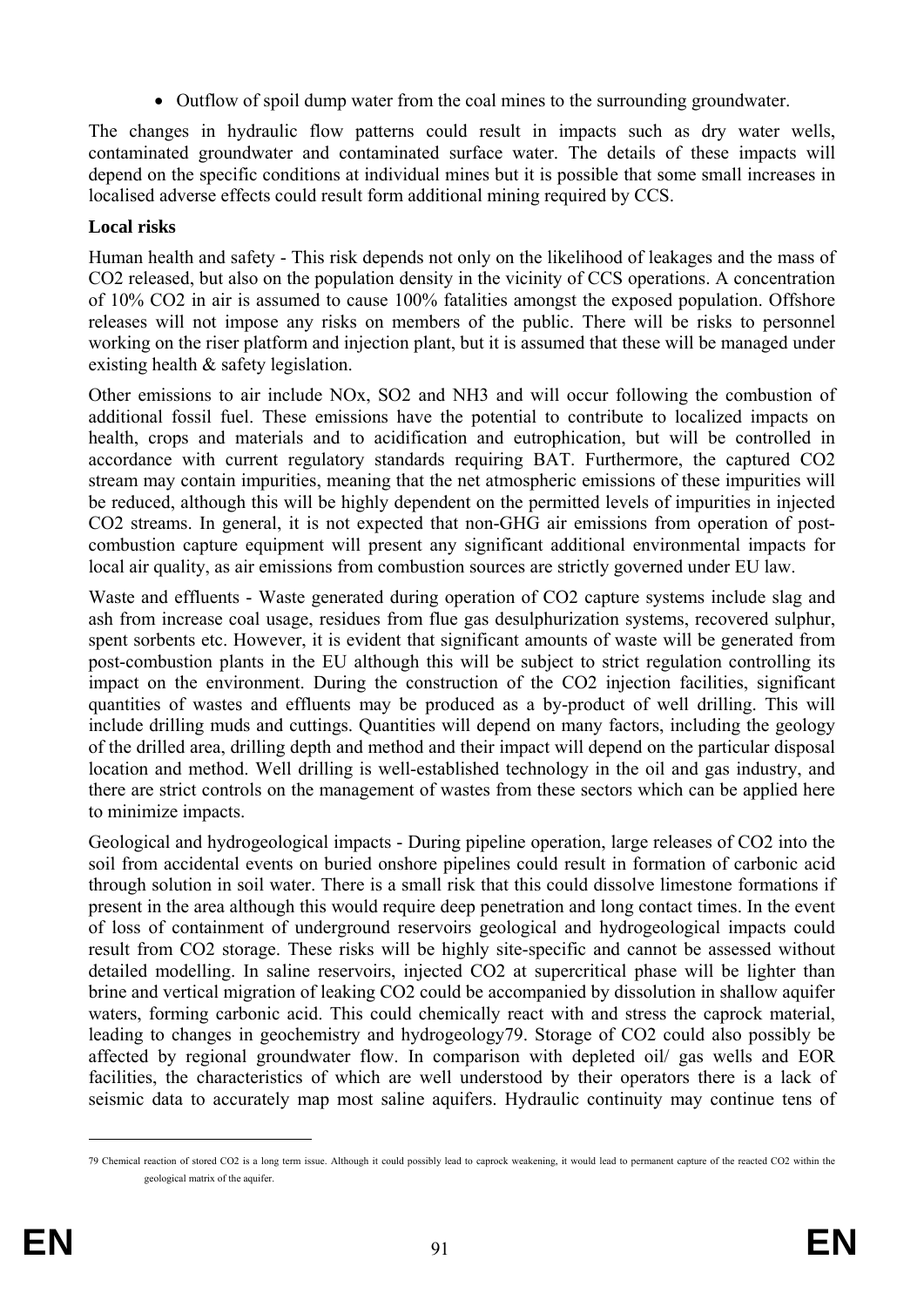kilometres away, and at such distances, the probability is high that fractures or fault lines could exist, with possible connection to surface waters and underground sources of drinking water.80 The geological and hydrogeological setting of storage sites will therefore need to be carefully evaluated on a case-by-case basis to ensure that cumulative and instantaneous releases of CO2 to the environment would not compromise the effectiveness of the storage. Upon the start of injection, appropriate survey methods will need to be used at regular intervals to monitor the movement of the injected CO2 plume to ensure that plume behaviour is as expected and if not to plan remediation options. It is assumed that effective site selection and good regulatory control of operational practices will ensure the risk is acceptable.

Biodiversity and cultural heritage may be affected significantly by the development of new pipelines, both permanently where routes cross sensitive areas or sever routes and temporarily when construction activities lead to dust, noise and other disturbance. A pipeline right-of-way (ROW), typically occupies 15 to 30 metres in width and is required to protect the public and the security of the pipeline. Occupation of the ROW can result in restrictions on some activities including future development, mining, and construction. Other less intrusive activities such as livestock grazing and crop raising may be permitted but subject to restrictions which may affect the livelihood and economy of neighbouring communities.

During pipeline operation impacts on cultural heritage are unlikely but accidental releases could lead to adverse effects on neighbouring species and ecosystems through toxic effects. If a rupture occurs, wildlife trapped within the released plume could possibly be subject to asphyxiation. Long term fugitive releases could alter the chemistry of surrounding groundwater, seawater and/or soil through acidification, for example having adverse effects on benthic marine ecosystems or soil micro-organisms. Acidification of soils could trigger increased leaching of certain minerals with long term affects on soil quality. These impacts will be regulated under existing regimes but some significant impacts on biodiversity are likely to occur given the extent of the required network on and off shore. Accidental and fugitive releases could also impact on biodiversity at injection and storage facilities in the same way as releases from transport. It is assumed that these risks will therefore be taken into account in site selection and licensing of operations such that major impacts are avoided.

1

<sup>80</sup> Risk Analysis of the Geological Sequestration of Carbon Dioxide, Report No. R246, DTI/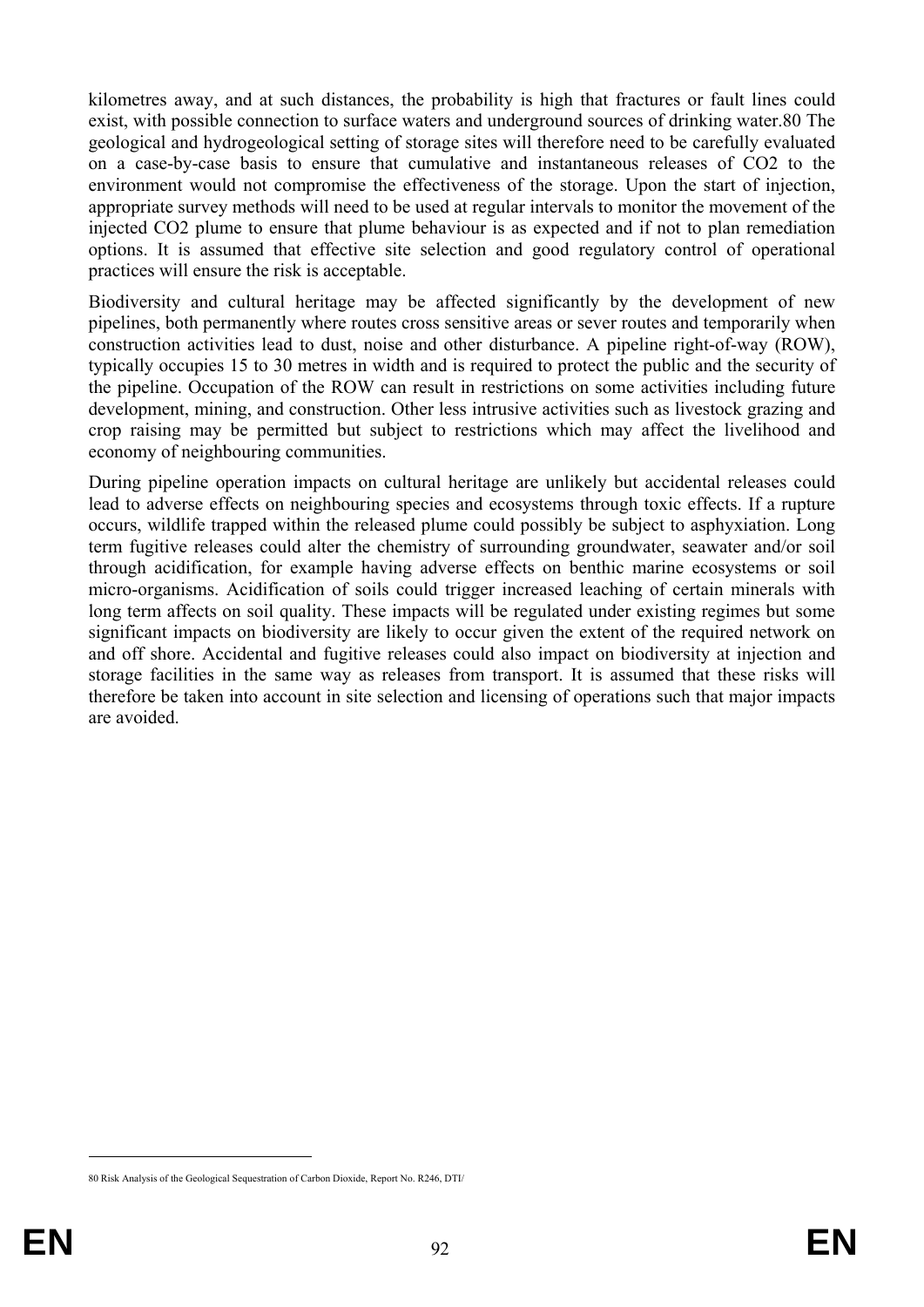#### **ANNEX III: ROLE AND LOGISTICS OF THE SCIENTIFIC PANEL**

An overall procedure for selecting a CO2 storage site is presented in Figure 11 below. In summary, an operator will perform an initial site characterization while screening various candidate sites, mostly based on existing literature and datasets. Further site investigation, including seismic surveys, may then be carried out to assess in more detail geological, geochemical and geophysical characteristics of the site. The results from the site investigation will then feed into static and dynamic models of the reservoirs. The results from drilling and well testing will help to improve the reservoir simulations, to carry out a risk assessment and to pull together a risk management plan. A number of elements will be involved in investigating potential sites, for example, licenses for drilling, seismic surveys etc. Once an application for a CO2 storage permit has been submitted to the competent authority, a draft decision may be prepared. Under Option 3, this would be submitted to a Scientific Committee (SC) at EU level, which will review the decision.

Terms of reference - The Scientific Panel (SP) shall provide an opinion on whether the assessment of the security of the storage site is robust, and whether also all other relevant permit requirements specified in Art 7.1 of the Directive are met. Thus, the SP will consider the site selection, the proposed operation, monitoring and control plan, the proposed plan for closure and after-care, the adequacy of financial securities, and the competency and reliability of the storage site management. Based on its assessment, the Commission will issue an opinion to the member state that is to permit the CO2 storage operation, which shall be taken into account in making the permitting decision. The SP will base its recommendation on extensive site information provided by the operator to the member state, and on a check of the permitting procedure followed by the responsible member state.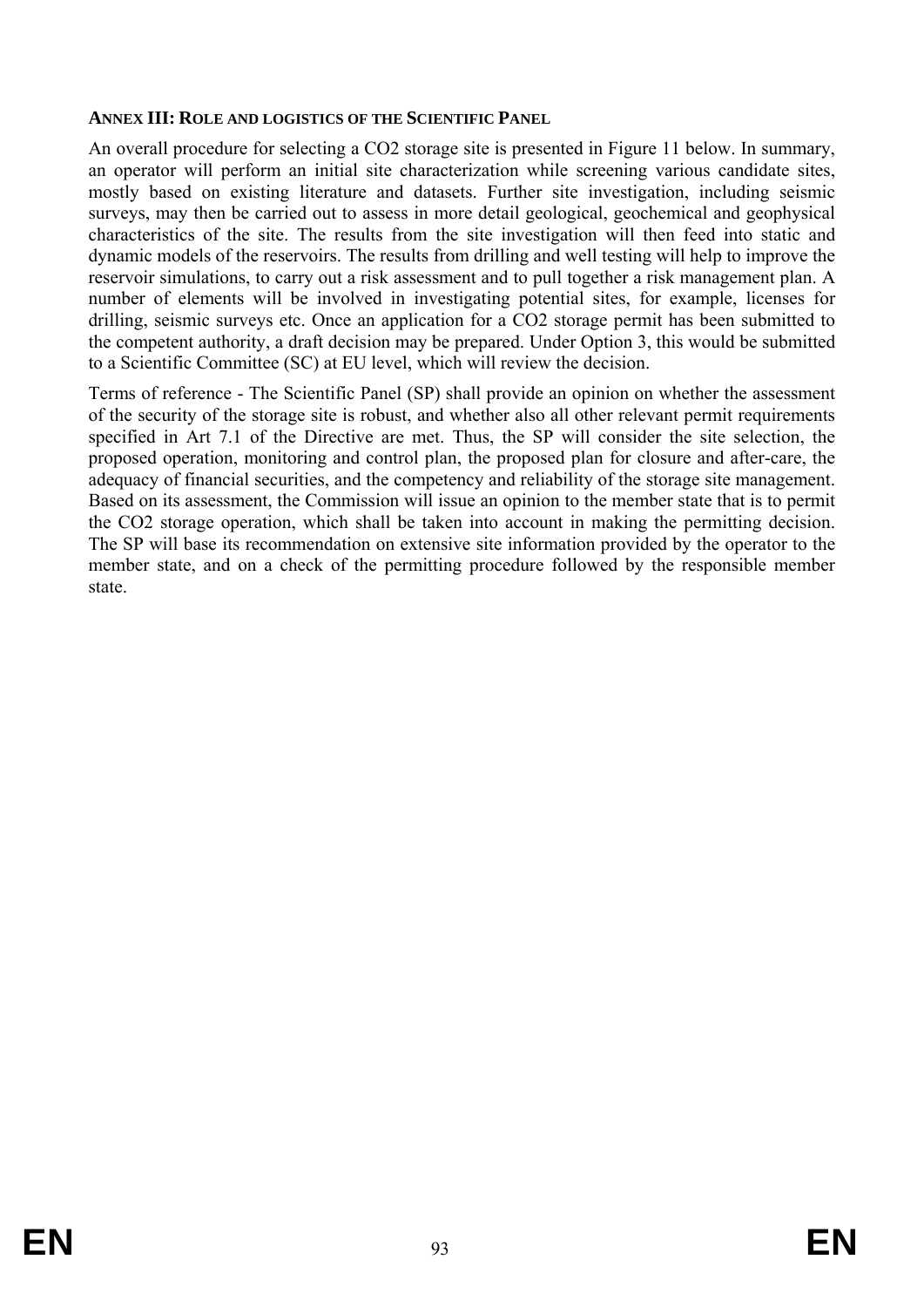

Figure 11 Possible procedure for CO2 storage site selection

Composition and recruitment -The SP is intended to have 8 permanent and 2 associated members and would include geological experts, as well as people with experience in permitting analogous activities (for instance landfills, natural gas storage and mining). Associated members would be experts who are specialized in the relevant geology of specific parts of the European continent and may be appointed on a temporary basis to assist in the evaluation of individual sites. Associate members would have the same right of participation in the discussions and responsibilities as full members, including voting rights. Members of the SP would be recruited and appointed by the Commission on the basis of (scientific) excellence following publication of an open call for expressions of interest. Candidates who have met the requirements for membership but who are not nominated, will be invited to be included in a reserve list which will be published. The list will be used when the Commission needs to replace a member who is unable to continue. Associated members may be scientists on the reserve list mentioned above or be selected in an open procedure.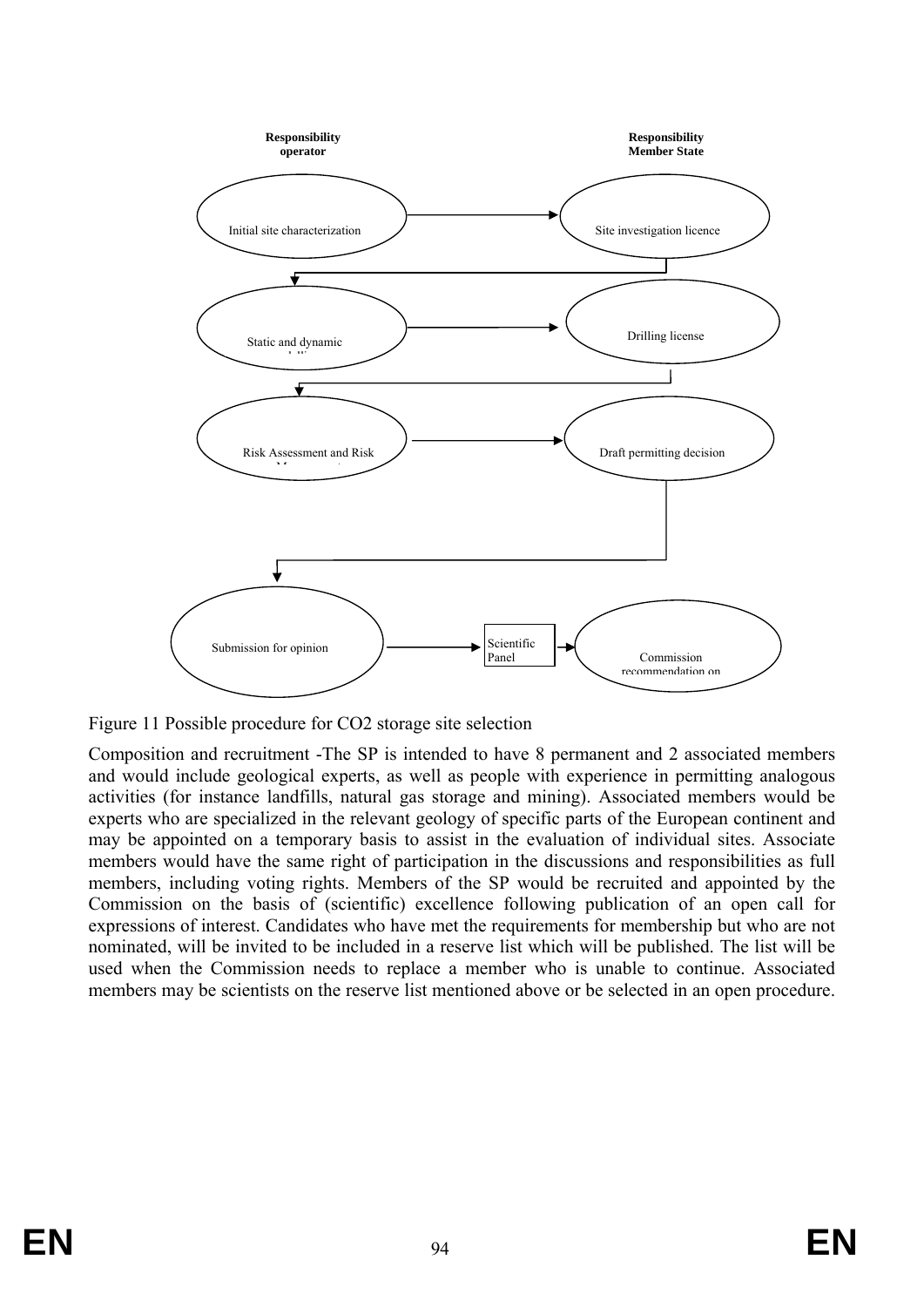Annex IV: Financial security mechanisms

The following main mechanisms have been identified:

- Cash Accounts –the permit holder provides an agreed cash amount representing the value of the estimated financial provision, which is held by the regulatory authority (e.g. a national environmental protection agency). Cash accounts represent an established financial security mechanism. However, they are considered expensive as they tie-up capital in an inefficient way.
- Bonds Bonds are a form of surety maintained by a bank or similar institution, paid into by an operator, which allows a regulatory authority to call in monies to cover decommissioning and after care costs. Although also a costly option, bonds could be applied to ensure permit conditions are met in CCS activities.
- Insurance Traditional insurance as a stand-alone solution is generally unsuited to meet the requirements of financial provision as it is intended in the permit requirements. Traditional insurance provides security to fortuitous events on an indemnity basis which is contrary to the nature of the predictable closure and after-care costs that will incur in case of insolvency. Nonetheless specialised (re)insurance companies in some cases have offered policies for the decommissioning and after care phases of landfill sites and have been looking at developing methodologies and models to underwrite policies for CCS storage sites.
- Mutual Funds A mutual fund, whether voluntary or compulsory, if allowed can be used by landfill operators that agree to pool their risk exposure and provide support if a member becomes insolvent. A statutory aftercare fund is a form of a compulsory fund, usually managed by the regulatory authority and which can be raised through direct financial contributions, maybe partly covered by insurance, backed by levies or taxes from CCS operators or a combination of all the above. One of the benefits of a mutual fund is that it could provide participants with an acceptable level of cover at a lower cost. However, by definition, mutual funds only work when a relative large number of operators come together to share the risk.
- Other financial guarantees Other financial guarantees exist in the form of letters of credit, hybrid products where insolvency requirements are covered in the form of a bond with an element of insurance protection, treasury bonds, certificates of deposit, balance sheet provisions or other forms of liquid assets that can provide financial security and assurance on the CCS operator's performance to complete the project as outlined in the permit.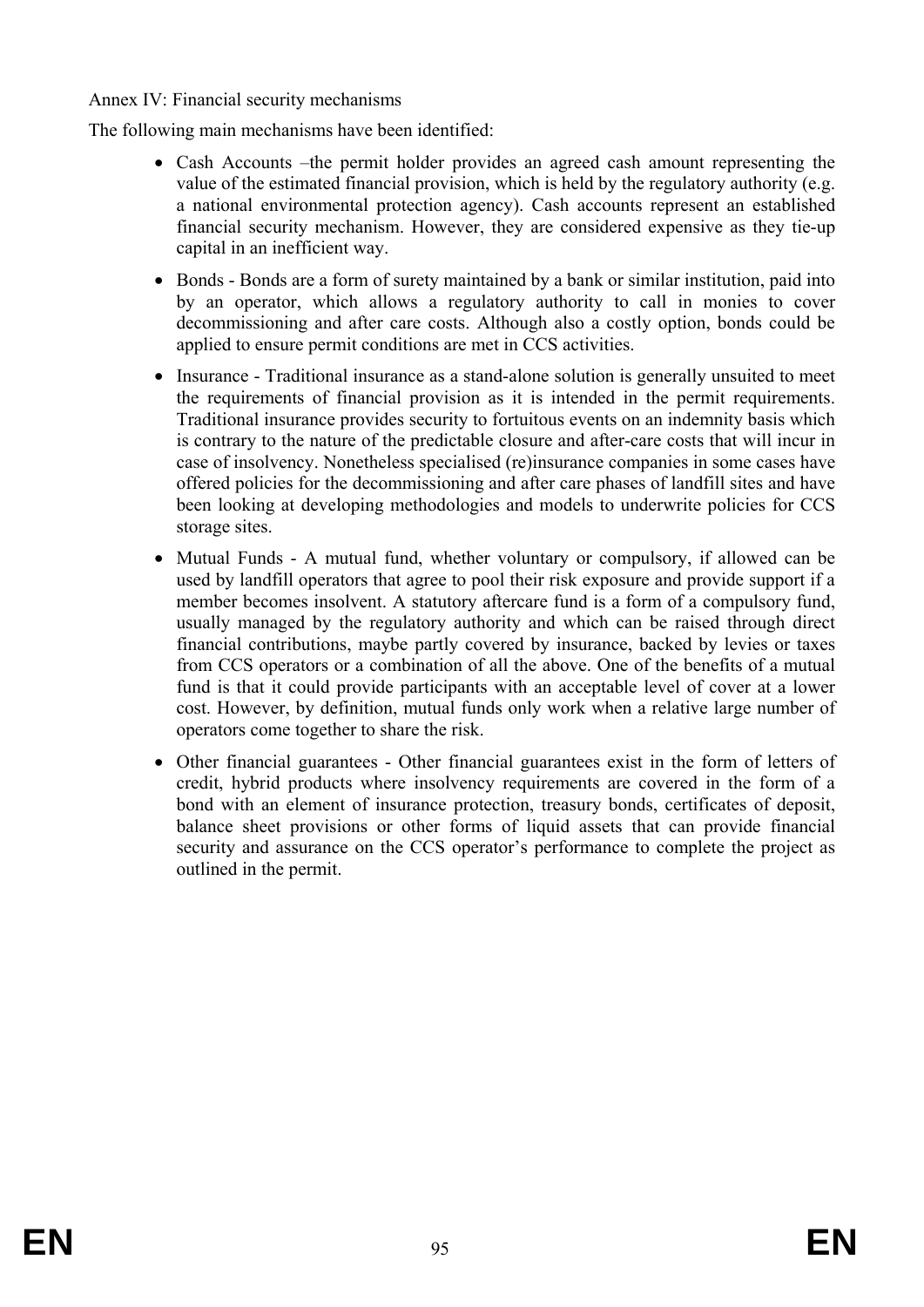### **ANNEX V: METHODOLOGY FOR ENVIRONMENTAL IMPACT ASSESSMENT**



Figure 12. Systemic overview

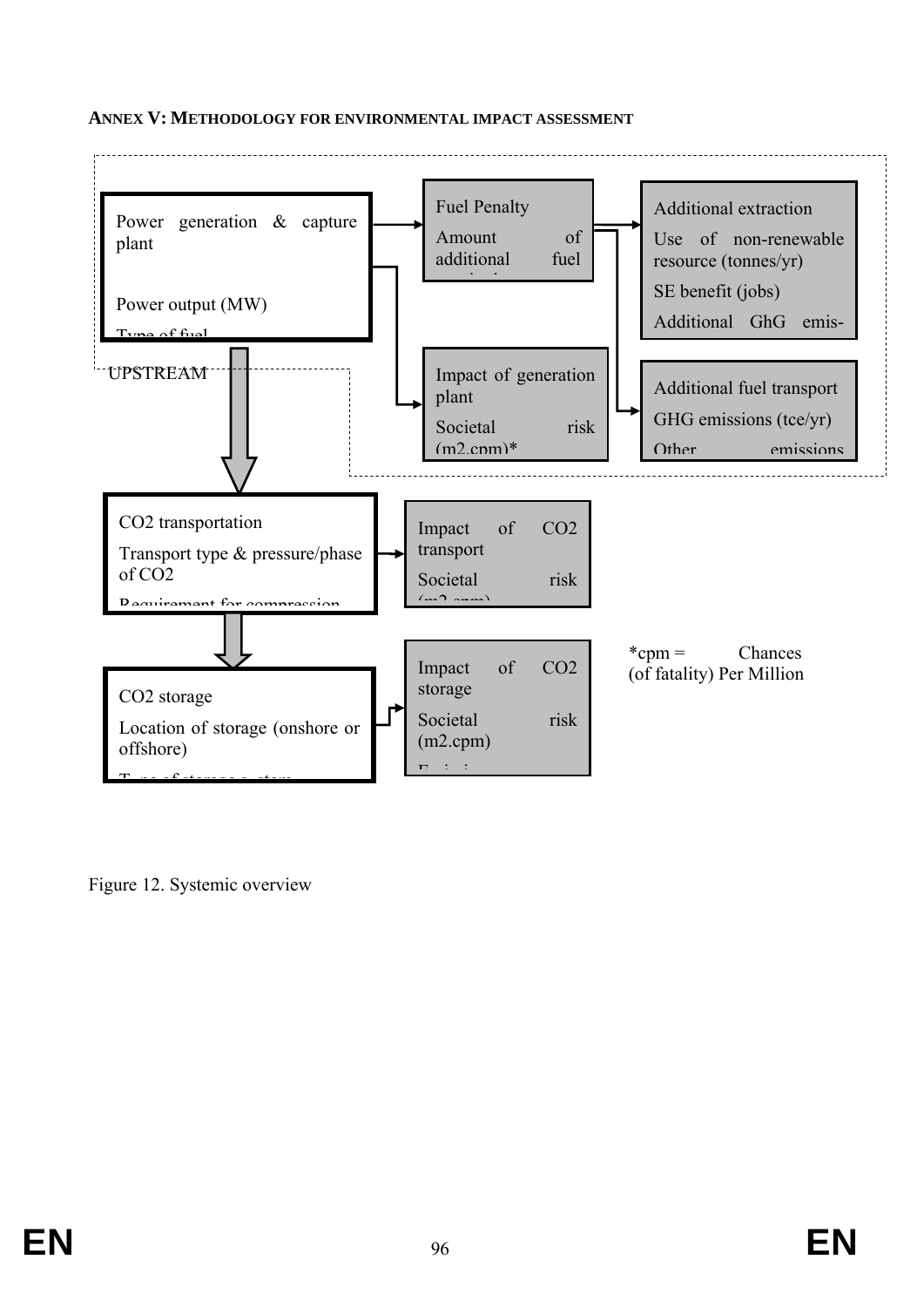## **ANNEX VI: METHODOLOGY FOR LINKING PRIMES/CASTOR MODELS**

The PRIMES output of CO2 captured per country for 2020, 2025 and 2030, together with a split in the CCS power generation between coal and gas for each of the three years, was the basis of the analysis. The assumptions made in generating transport and storage scenarios were as follows:

- The data for sources and sinks were derived from the source-sink GIS database that is being built up in a succession of linked projects funded under the Framework Programmes for Research. The main projects are GESTCO (on storage capacity), CASTOR (on source-sink matching) and GEOCAPACITY (updating storage capacity data).
- The source data is for 2005, and comprises location, installed capacity and year of startup (from which expected replacement date can be calculated). Load hours of the initial capacity were calculated using the annual CO2 emissions, the capacity and emission factors for CO2 per unit energy generated. In some cases installed capacity was not available, in which case it was calculated from the annual CO2 emissions (indicated by PRIMES) using the average load hours from the above calculation and the emission factor.
- Sources and sinks were clustered geographically, and individual source clusters matched with individual sink clusters so that there was a global match of emissions and required storage potential. The total storage potential was estimated assuming a 40 year lifetime for the CCS installations in the source cluster.
- CCS sources were deployed on the GIS by assuming that current capacity is replaced by CCS capacity as it goes out of commission. The deployment was constrained to meet the CO2 captured levels required by PRIMES in 2030 on a country-by-country basis, and to match as far as possible the gas/coal split of PRIMES.81
- The load hours of the CCS capacity were derived by dividing the CCS power generation figures from PRIMES by the CCS installed capacity figures from PRIMES, averaged over coal and gas.
- If the PRIMES target for CO2 capture was not met by replacing existing capacity with CCS, new capacity was added sufficient to meet the CO2 capture target. For the extreme deployment scenario, this was done for Austria, Belgium, France, Germany, Hungary, Ireland, Italy, the Netherlands and the UK.
- The well injection capacity of the sinks depends on the sink permeability, but this information is not available for all sinks. Injection capacity was therefore estimated at 1 Mt/yr for gas fields and 0.5 Mt/yr for oil fields and aquifers.
- The number of wells in a sink cluster was adjusted to accommodate the annual CO2 injected from PRIMES for the associated source cluster. (Thus if PRIMES showed 15 Mt/yr injected, and the sink cluster comprises gas fields, 15 wells were required.) A constraint was that the resulting injectivity was not allowed to exceed the estimated maximum injectivity for the sinks.

With these inputs the CASTOR tool was run to develop transport and storage scenarios. The variable parameters in the tool were the number and lifetime of the initial sources, and the number of hydrocarbon sinks/aquifers to be used. They were used in a trial-and-error procedure designed to

<u>.</u>

<sup>81</sup> PRIMES has different splits for different reference years (2020, 2025 and 2030), but the CASTOR tool can only accommodate a single split. This was calculated as the ratio of the average coal power generation to the average gas power generation provided by PRIMES.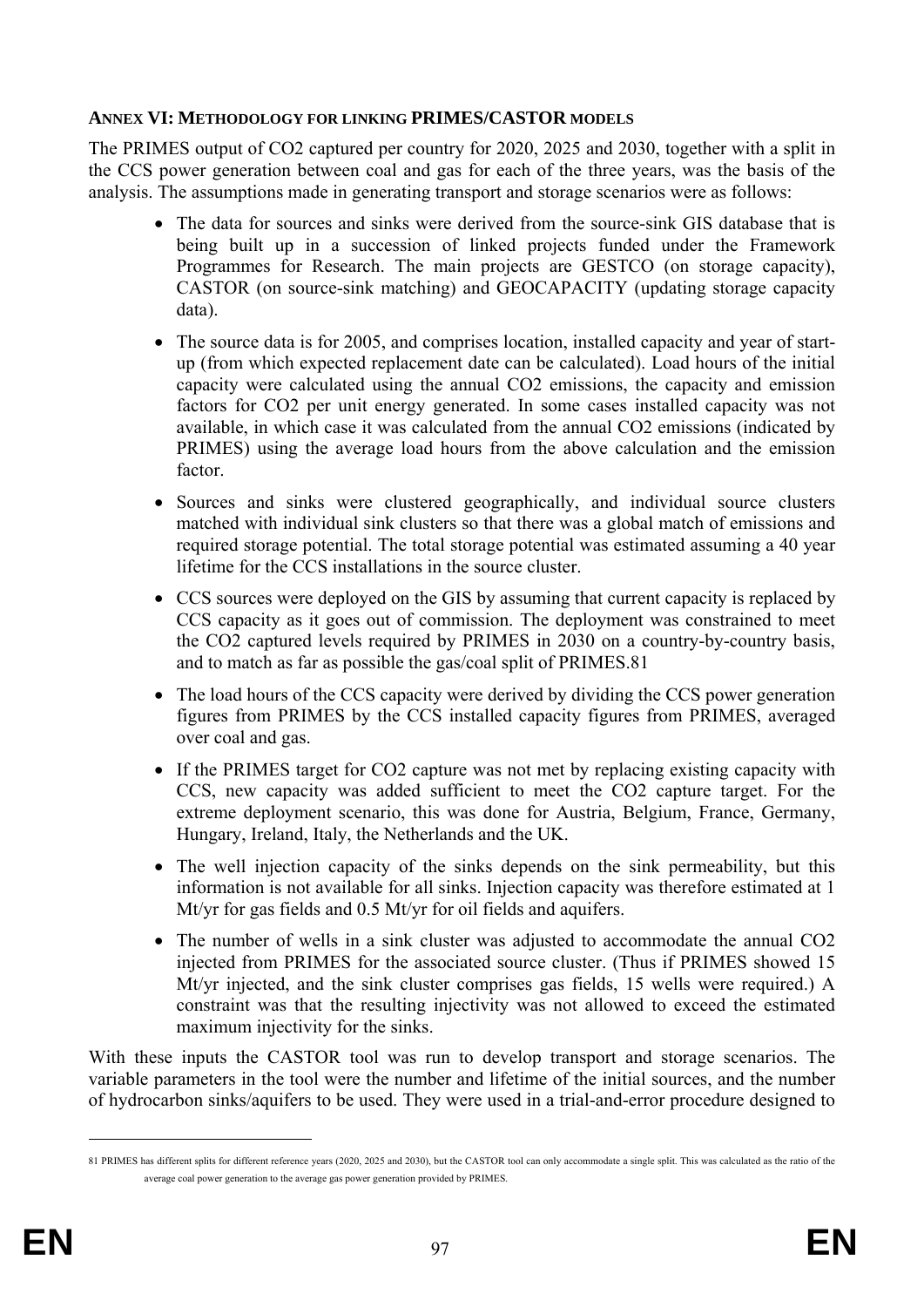approach the CO2 capture targets of the PRIMES scenarios, where those targets are considered as minimum values (thus the tool may in some cases yield higher capture figures than PRIMES). It is not possible to match separately for 2020, 2025 and 2030, so the CO2 was matched for 2030.

The analysis yielded the following key parameters for the impact assessment:

- Pipeline lengths
- Number of injection locations
- Annual and cumulative injection volumes and injection gap (amount generated minus amount stored)
- Number of wells per reservoir type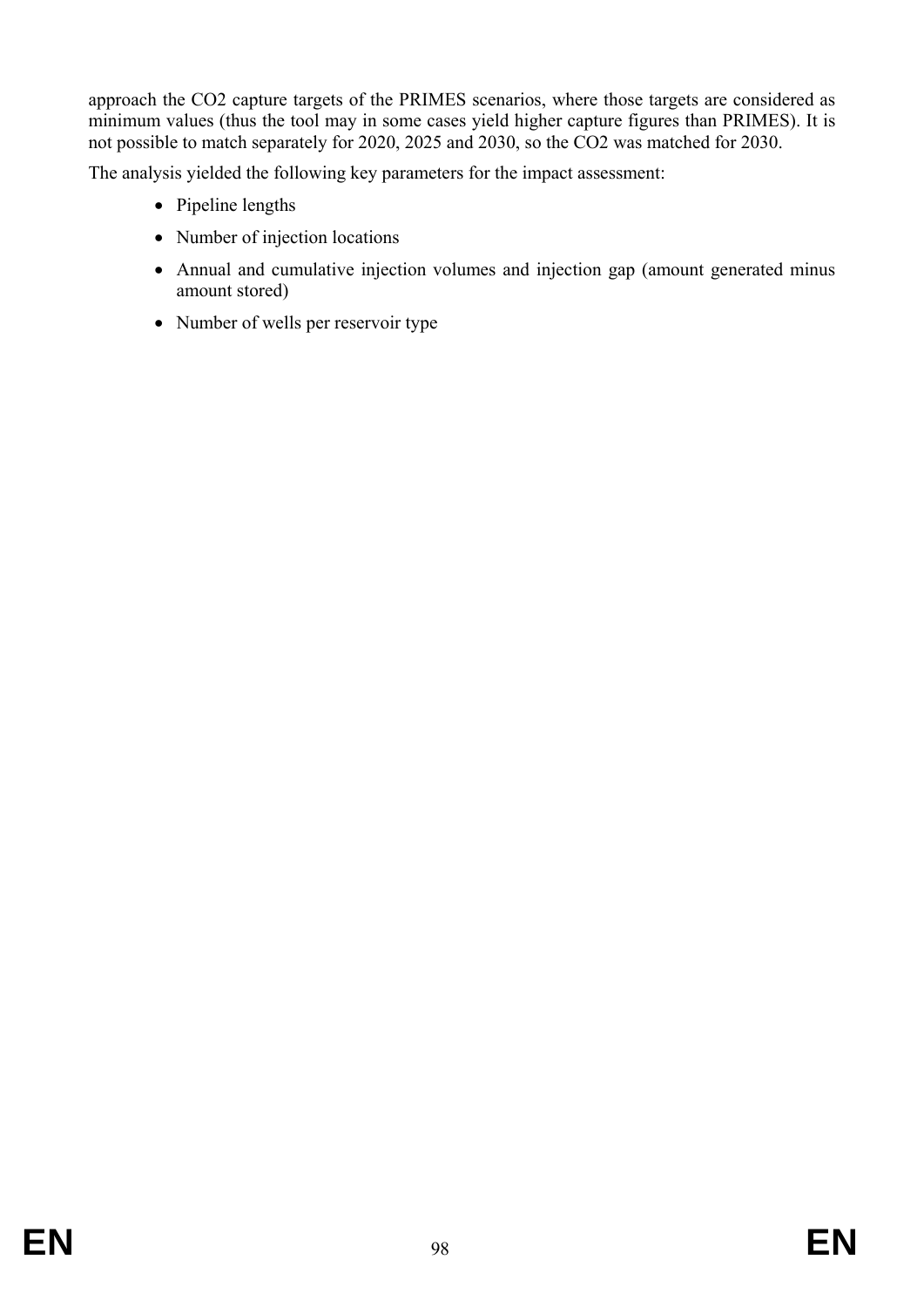# **ANNEX VII: BASELINE DEPLOYMENT DATA**

| <b>CCS</b>                                                                                         | <b>Baseline</b>                                                                   |           |           | Option $1(b)$ |       |                | Option 2(b)   |                             |         |
|----------------------------------------------------------------------------------------------------|-----------------------------------------------------------------------------------|-----------|-----------|---------------|-------|----------------|---------------|-----------------------------|---------|
| Element                                                                                            | 2020                                                                              | 2025      | 2030      | 2020          | 2025  | 2030           | 2020          | 2025                        | 2030    |
| CO <sub>2</sub><br>Emissions                                                                       |                                                                                   |           |           |               |       |                |               |                             |         |
| CO <sub>2</sub><br>emissions<br>for thermal<br>power<br>plants<br>(Mt)(a)                          | 1,743                                                                             | 1,848     | 1,878     | 846           | 869   | 829            | 779           | 724                         | 537     |
| Net Electricity Generation by Fuel Type (Plants with No CCS)                                       |                                                                                   |           |           |               |       |                |               |                             |         |
| Coal<br>lignite<br>(GWh)                                                                           | and 1,132,990 1,224,473 1,275,496 658,708 654,995 733,946 669,526 675,125 819,507 |           |           |               |       |                |               |                             |         |
| Natural gas 1,016,376 1,054,091 1,040,519 809,163 913,277 930,164 806,843 891,094 859,613<br>(GWh) |                                                                                   |           |           |               |       |                |               |                             |         |
| Net Electricity Generation by Fuel Type (Plants with CCS)(c)                                       |                                                                                   |           |           |               |       |                |               |                             |         |
| Oxyfuel<br>(coal)<br>(GWh)                                                                         | NA                                                                                | <b>NA</b> | NA        |               | 849   | 7,408          | 3,510         | 7,887                       | 22,499  |
| Oxyfuel<br>(natural<br>gas)<br>(GWh)                                                               | NA                                                                                | <b>NA</b> | NA        |               |       |                | 8,534         | 19,185                      | 45,099  |
| Post-<br>combustion<br>(coal)<br>(GWh)                                                             | <b>NA</b>                                                                         | <b>NA</b> | <b>NA</b> |               | 3,517 |                |               | 30,689 14,543 32,674 93,209 |         |
| Post-<br>combustion<br>(natural<br>gas)<br>(GWh)                                                   | <b>NA</b>                                                                         | <b>NA</b> | <b>NA</b> |               |       | $\blacksquare$ | 35,357 79,481 |                             | 186,841 |

Table 26. CCS Deployment Scenarios: summary data based on output of PRIMES and CASTOR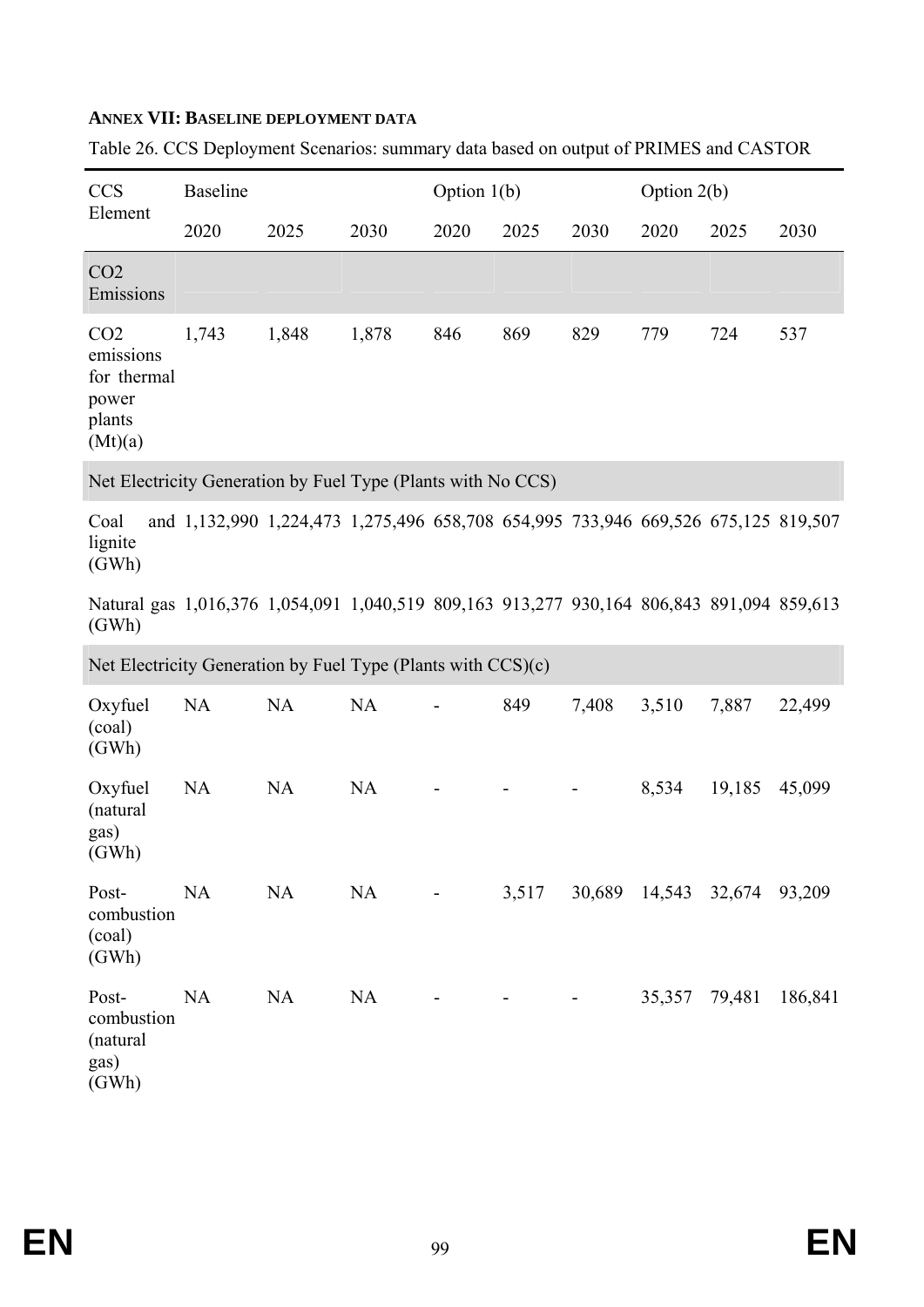|                                                                 | <b>Baseline</b> |           |           | Option $1(b)$            |        |       | Option $2(b)$                                   |                 |         |
|-----------------------------------------------------------------|-----------------|-----------|-----------|--------------------------|--------|-------|-------------------------------------------------|-----------------|---------|
| Pre-<br>combustion<br>(coal)<br>(GWh)                           | <b>NA</b>       | NA        | <b>NA</b> |                          | 15,522 |       | 135,456 64,189 144,215 411,405                  |                 |         |
| Total<br>(coal)<br>(GWh)                                        | <b>NA</b>       | NA        | NA        |                          | 19,888 |       | 173,553 82,243                                  | 184,776 527,112 |         |
| Total<br>(natural<br>gas)<br>(GWh)                              | NA              | NA        | NA        |                          |        |       | 43,892                                          | 98,667          | 231,940 |
| Fuel Input                                                      |                 |           |           |                          |        |       |                                                 |                 |         |
| Hard coal 260,098<br>and lignite<br>(ktoe)                      |                 | 271,479   | 266,148   |                          |        |       | 151,008 144,389 161,306 155,806 153,761 179,225 |                 |         |
| Natural gas 179,777<br>(ktoe)                                   |                 | 182,563   | 176,946   |                          |        |       | 141,861 155,686 153,546 146,269 159,618 154,114 |                 |         |
| CO <sub>2</sub><br>Transport<br>Pipeline                        |                 |           |           |                          |        |       |                                                 |                 |         |
| Onshore<br>length<br>(km)                                       | NA              | NA        | NA        | $\blacksquare$           | 557    | 5,944 | 5,417                                           | 13,244          | 37,149  |
| Offshore<br>length<br>(km)                                      | NA              | <b>NA</b> | $\rm NA$  |                          | -      |       | 2,662                                           | 5,454           | 8,432   |
| CO <sub>2</sub><br>Capture                                      |                 |           |           |                          |        |       |                                                 |                 |         |
| CO <sub>2</sub><br>captured<br>(Mt/yr)                          | NA              | NA        | $\rm NA$  | $\tau$                   | 19.6   | 161   | 75                                              | 176             | 517     |
| CO <sub>2</sub><br>Injection                                    |                 |           |           |                          |        |       |                                                 |                 |         |
| Total<br>volume<br>of<br>CO <sub>2</sub><br>injected<br>(Mt/yr) | NA              | NA        | $\rm NA$  | $\overline{\phantom{0}}$ | 16     | 143   | 84                                              | 189             | 521     |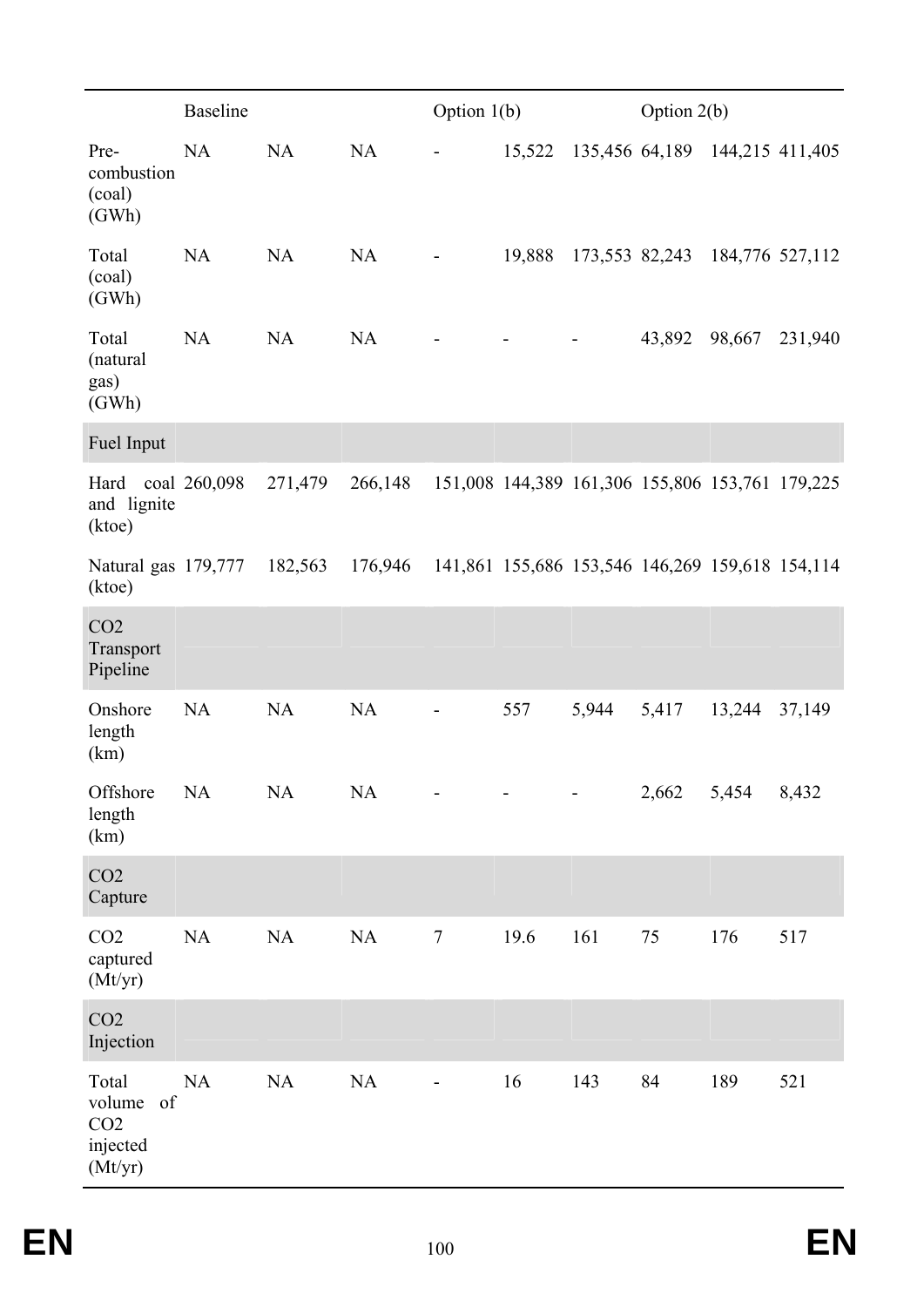| Baseline | Option $1(b)$ | Option $2(b)$ |  |
|----------|---------------|---------------|--|
|          |               |               |  |

Note:

(a) Calculated by ERM based on IPCC emission factors. For coal, lignite and natural gas-fired thermal power plants only.

(b) CO2 emissions from oxyfuel technology have not been accounted due to absence of IPCC emission factors.

(c) Technology breakdown for CO2 capture assumed by ERM, based on the following:

- 7% oxyfuel (3.5% coal-based plants, 3.5% natural gas-based plants)
- 29% post-combustion (14.5% coal-based plants, 14.5% natural gas-based plants)
- 64% pre-combustion (64% coal-based plants)

Source: Data from the Primes Version 3 Energy Model, generated by the National Technical University of Athens, and source-sink matching work undertaken by TNO Netherlands, unless otherwise stated.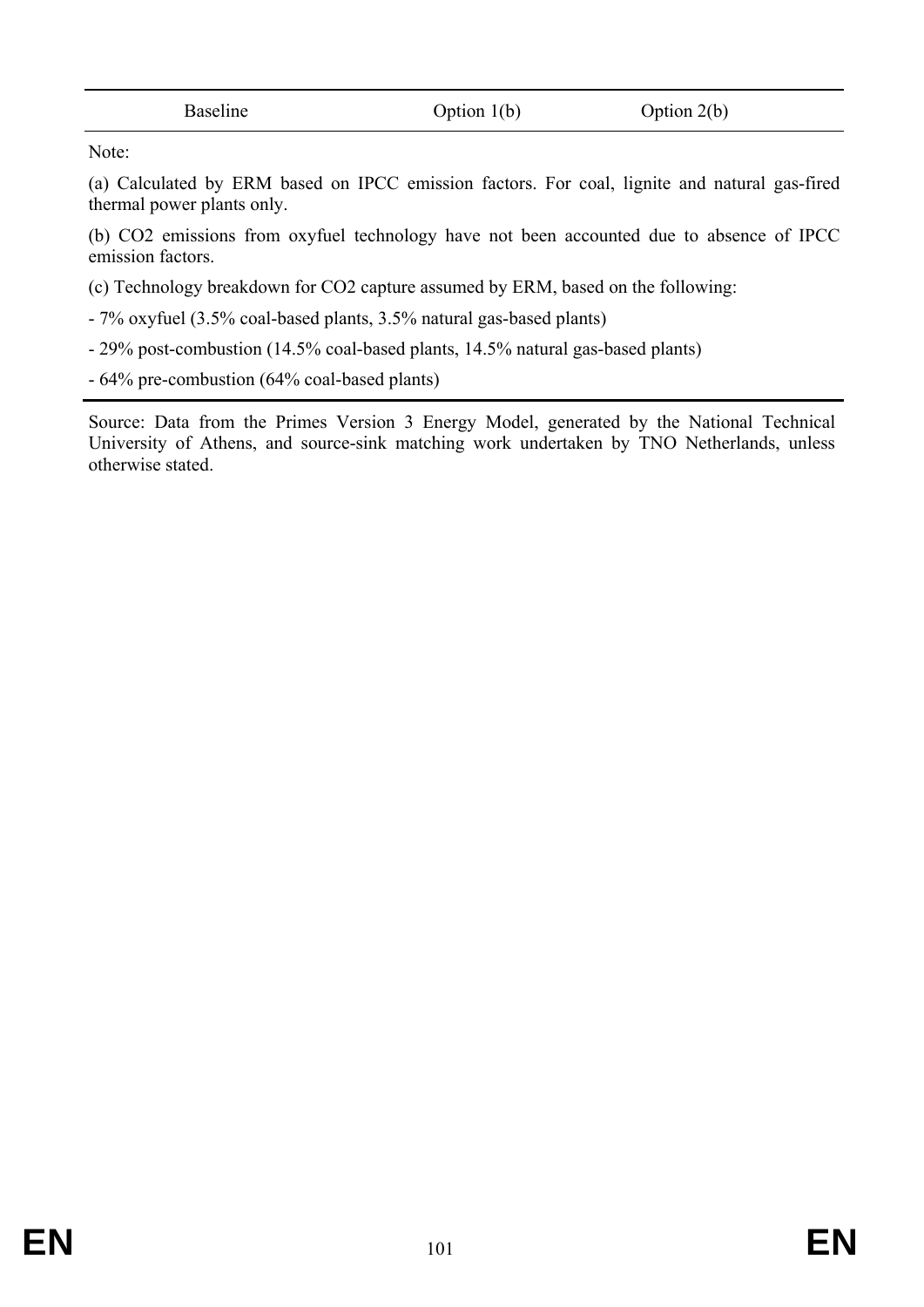## **ANNEX VIII: SOCIETAL RISK FROM CO2 LEAKAGE**

Figure 9.1. Average Annual Fatalities for Option 1 and 2



Figure 1.2. Average Annual Mass of CO2 released for Options 1 and 2

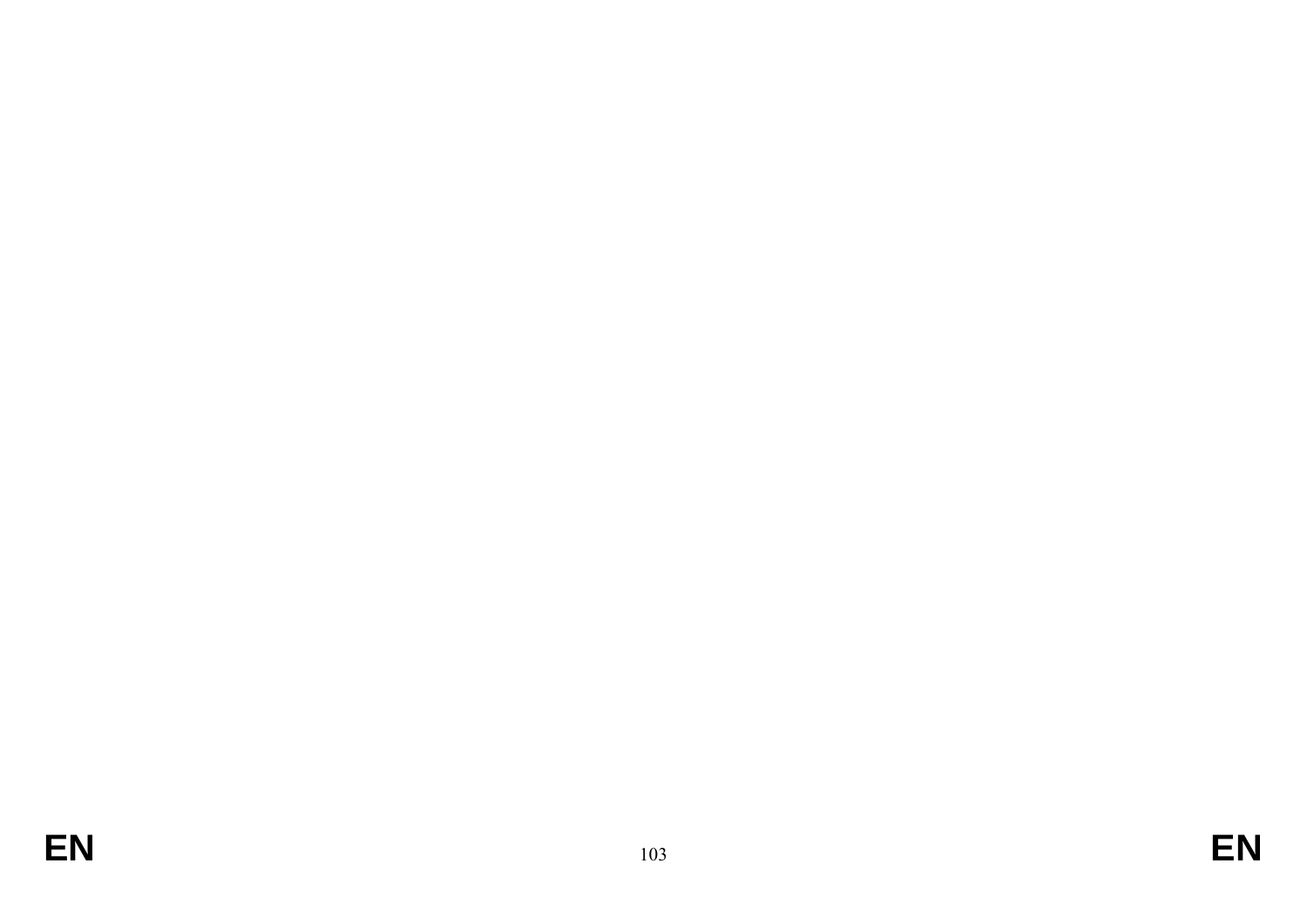### **ANNEX IX: SUMMARY OF ENVIRONMENTAL IMPACTS**

Table 27. Summary Table of Environmental Impacts

| <b>CCS</b><br>Element                       | <b>GHG</b> Emissions   |     |                                   | Other Emissions to Air                                       |                                                              |                                                               | Wastes and Effluents                |                                     |                                     | Geology<br>Hydrogeology |                  |              | and Biodiversity<br>Cultural Heritage     |                  |                  |
|---------------------------------------------|------------------------|-----|-----------------------------------|--------------------------------------------------------------|--------------------------------------------------------------|---------------------------------------------------------------|-------------------------------------|-------------------------------------|-------------------------------------|-------------------------|------------------|--------------|-------------------------------------------|------------------|------------------|
|                                             |                        |     | Baseline Option Option 2 Baseline |                                                              | Option 1                                                     | Option 2                                                      | <b>Baseline Option</b>              |                                     | Option<br>2                         |                         |                  | 2            | Baseline Option Option Baseline Option Op |                  |                  |
| 2020                                        |                        |     |                                   |                                                              |                                                              |                                                               |                                     |                                     |                                     |                         |                  |              |                                           |                  |                  |
| Fuel<br>Supply<br>(Mt)                      | 202                    | 133 | 138                               | $0.66$ (NOX)<br>$0.53$ (SO2)<br>0.049<br>(PM10)              | $0.42$ (NOX)<br>$0.34$ (SO2)<br>0.030<br>(PM10)              | $0.43$ (NOX)<br>(SO2)<br>0.36<br>0.031<br>(PM10)              | 0.45a<br>3.3 <sub>b</sub><br>0.022c | 0.26a<br>1.9 <sub>b</sub><br>0.013c | 0.27a<br>2.0 <sub>b</sub><br>0.013c | NA                      | $^{+}$           | $^{+}$       | <b>NA</b>                                 | $+$              | $^{+}$           |
| Fuel<br>Transport                           | Incorporated<br>Supply |     | into                              | Fuel NA                                                      | $^{+}$                                                       | $^{+}$                                                        | NA                                  | $^{+}$                              | $+$                                 | NA                      | $^{+}$           | $^{+}$       | NA                                        | $^{+}$           | $^{+}$           |
| CO <sub>2</sub><br>Capture<br>Plant<br>(Mt) | 1,743                  | 846 | 779                               | $0.76$ (NOX)<br>$0.33$ (SO2)<br>$0.011$ (NH3)<br>0.066(PM10) | $0.46$ (NOX)<br>$0.19$ (SO2)<br>$0.007$ (NH3)<br>0.038(PM10) | $0.44$ (NOX)<br>(SO2)<br>0.19<br>$0.009$ (NH3)<br>0.035(PM10) | 24d<br>42e                          | 14d<br>25e                          | 15d<br>23e<br>0.48f<br>0.092g       | NA                      | $\boldsymbol{0}$ | $\mathbf{0}$ | <b>NA</b>                                 | $\boldsymbol{0}$ | $\boldsymbol{0}$ |

**EN**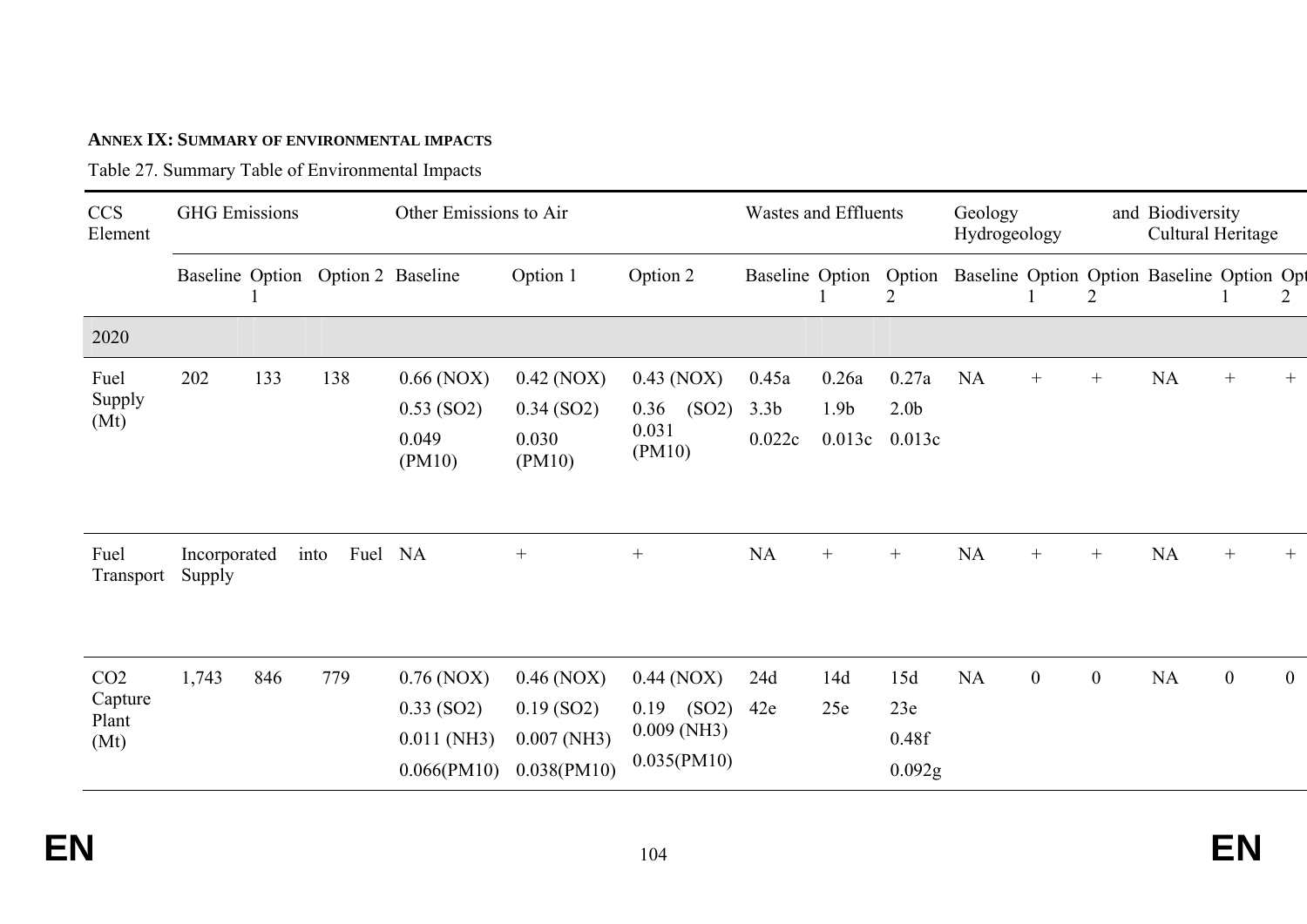| <b>CCS</b><br>Element                       | <b>GHG</b> Emissions   |              |                                           | Other Emissions to Air                                       |                                                              | <b>Wastes and Effluents</b>                                  |                                     |                               | Geology<br>Hydrogeology             |                                                   | and Biodiversity<br>Cultural Heritage |                  |           |                  |                |
|---------------------------------------------|------------------------|--------------|-------------------------------------------|--------------------------------------------------------------|--------------------------------------------------------------|--------------------------------------------------------------|-------------------------------------|-------------------------------|-------------------------------------|---------------------------------------------------|---------------------------------------|------------------|-----------|------------------|----------------|
|                                             | Baseline Option        |              |                                           | Option 2 Baseline                                            | Option 1                                                     | Option 2                                                     | Baseline Option                     |                               | 2                                   | Option Baseline Option Option Baseline Option Opt |                                       | 2                |           |                  | 2              |
| CO <sub>2</sub><br>Transport<br>(t/yr)      | <b>NA</b>              |              | 758<br>$\overline{\phantom{a}}$<br>75,844 | <b>NA</b>                                                    | $\boldsymbol{0}$                                             | $\boldsymbol{0}$                                             | NA                                  | $\boldsymbol{0}$              | $\mathbf{0}$                        | <b>NA</b>                                         | $\boldsymbol{0}$                      | $\mathbf{0}$     | <b>NA</b> |                  |                |
| CO <sub>2</sub><br>Storage                  | <b>NA</b>              | $\mathbf{0}$ | $\overline{0}$                            | <b>NA</b>                                                    | NA                                                           | <b>NA</b>                                                    | NA                                  | $\boldsymbol{0}$              | $\overline{0}$                      | NA                                                | $\boldsymbol{0}$                      | $\boldsymbol{0}$ | NA        | $\boldsymbol{0}$ | $\overline{0}$ |
| 2025                                        |                        |              |                                           |                                                              |                                                              |                                                              |                                     |                               |                                     |                                                   |                                       |                  |           |                  |                |
| Fuel<br>Supply<br>(Mt)                      | 208                    | 136          | 142                                       | $0.69$ (NOX)<br>$0.55$ (SO2)<br>0.051<br>(PM10)              | $0.42$ (NOX)<br>$0.35$ (SO2)<br>0.030<br>(PM10)              | $0.44$ (NOX)<br>$0.37$ (SO2)<br>0.031<br>(PM10)              | 0.47a<br>3.5 <sub>b</sub><br>0.023c | 0.25a<br>1.8b<br>0.012c       | 0.27a<br>2.0 <sub>b</sub><br>0.013c | <b>NA</b>                                         | $^{+}$                                | $^{+}$           | <b>NA</b> | $^{+}$           | $^{+}$         |
| Fuel<br>Transport                           | Incorporated<br>Supply |              | Fuel NA<br>into                           |                                                              | $^{+}$                                                       | $^{+}$                                                       | <b>NA</b>                           | $^{+}$                        | $^{+}$                              | $\rm NA$                                          |                                       |                  | NA        | $^{+}$           | $+$            |
| CO <sub>2</sub><br>Capture<br>Plant<br>(Mt) | 1,848                  | 869          | 724                                       | $0.82$ (NOX)<br>$0.36$ (SO2)<br>$0.012$ (NH3)<br>0.071(PM10) | $0.46$ (NOX)<br>$0.19$ (SO2)<br>$0.007$ (NH3)<br>0.037(PM10) | $0.41$ (NOX)<br>$0.19$ (SO2)<br>$0.012$ (NH3)<br>0.030(PM10) | 26d<br>46e                          | 14d<br>24e<br>0.12f<br>0.014g | 16d<br>20e<br>1.1f<br>0.21g         | <b>NA</b>                                         | $\boldsymbol{0}$                      | $\mathbf{0}$     | <b>NA</b> | $\overline{0}$   | $\overline{0}$ |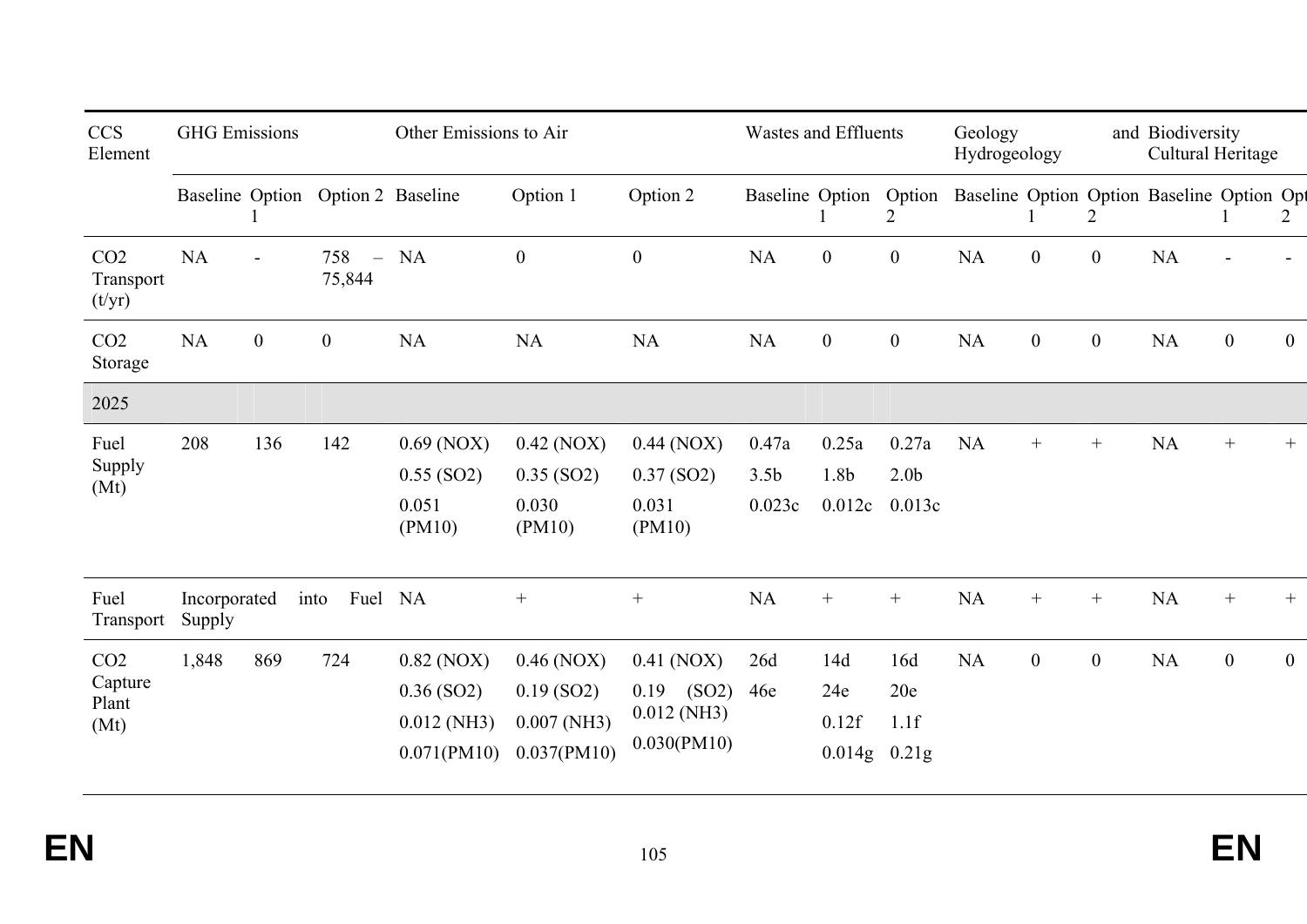| <b>CCS</b><br>Element                       | <b>GHG</b> Emissions   |                                         |                                   | Other Emissions to Air                                 |                                                        |                                                                   | <b>Wastes and Effluents</b>         |                                     |                                     | Geology<br>Hydrogeology                                           |                  |                  | and Biodiversity<br>Cultural Heritage |                  |                |
|---------------------------------------------|------------------------|-----------------------------------------|-----------------------------------|--------------------------------------------------------|--------------------------------------------------------|-------------------------------------------------------------------|-------------------------------------|-------------------------------------|-------------------------------------|-------------------------------------------------------------------|------------------|------------------|---------------------------------------|------------------|----------------|
|                                             |                        |                                         | Baseline Option Option 2 Baseline |                                                        | Option 1                                               | Option 2                                                          |                                     |                                     | $\overline{2}$                      | Baseline Option Option Baseline Option Option Baseline Option Opt |                  | 2                |                                       |                  | 2              |
| CO <sub>2</sub><br>Transport                | <b>NA</b>              | 78<br>$\overline{\phantom{m}}$<br>7,791 | $1,854 - NA$<br>185,408           |                                                        | $\boldsymbol{0}$                                       | $\boldsymbol{0}$                                                  | <b>NA</b>                           | $\boldsymbol{0}$                    | $\boldsymbol{0}$                    | <b>NA</b>                                                         | $\boldsymbol{0}$ | $\boldsymbol{0}$ | <b>NA</b>                             |                  |                |
| CO <sub>2</sub><br>Storage                  | <b>NA</b>              | $\overline{0}$                          | $\overline{0}$                    | NA                                                     | <b>NA</b>                                              | NA                                                                | <b>NA</b>                           | $\boldsymbol{0}$                    | $\boldsymbol{0}$                    | <b>NA</b>                                                         | $\boldsymbol{0}$ | $\boldsymbol{0}$ | <b>NA</b>                             | $\boldsymbol{0}$ | $\overline{0}$ |
| 2030                                        |                        |                                         |                                   |                                                        |                                                        |                                                                   |                                     |                                     |                                     |                                                                   |                  |                  |                                       |                  |                |
| Fuel<br>Supply<br>(Mt)                      | 203                    | 143                                     | 152                               | $0.67$ (NOX)<br>$0.54$ (SO2)<br>0.050<br>(PM10)        | $0.45$ (NOX)<br>$0.37$ (SO2)<br>0.032<br>(PM10)        | $0.48$ (NOX)<br>$0.40$ (SO2)<br>0.035<br>(PM10)                   | 0.46a<br>3.4 <sub>b</sub><br>0.023c | 0.28a<br>2.1 <sub>b</sub><br>0.014c | 0.31a<br>2.3 <sub>b</sub><br>0.015c | <b>NA</b>                                                         | $+$              | $+$              | <b>NA</b>                             | $^+$             |                |
| Fuel<br>Transport                           | Incorporated<br>Supply |                                         | Fuel<br>into                      | NA                                                     |                                                        |                                                                   | NA                                  | $^{+}$                              | $+$                                 | <b>NA</b>                                                         | $+$              | $+$              | <b>NA</b>                             | $+$              | $+$            |
| CO <sub>2</sub><br>Capture<br>Plant<br>(Mt) | 1,878                  | 829                                     | 537                               | $0.85$ (NOX)<br>$0.37$ (SO2)<br>$0.013$ (NH3)<br>0.074 | $0.45$ (NOX)<br>$0.21$ (SO2)<br>$0.013$ (NH3)<br>0.034 | $0.36$ (NOX)<br>(SO2)<br>0.22<br>$0.025$ (NH3)<br>0.021<br>(PM10) | 27d<br>48e                          | 17d<br>22e<br>1.0f<br>0.12g         | 23d<br>16e<br>3.1f<br>0.56g         | <b>NA</b>                                                         | $\boldsymbol{0}$ | $\overline{0}$   | <b>NA</b>                             | $\boldsymbol{0}$ | $\overline{0}$ |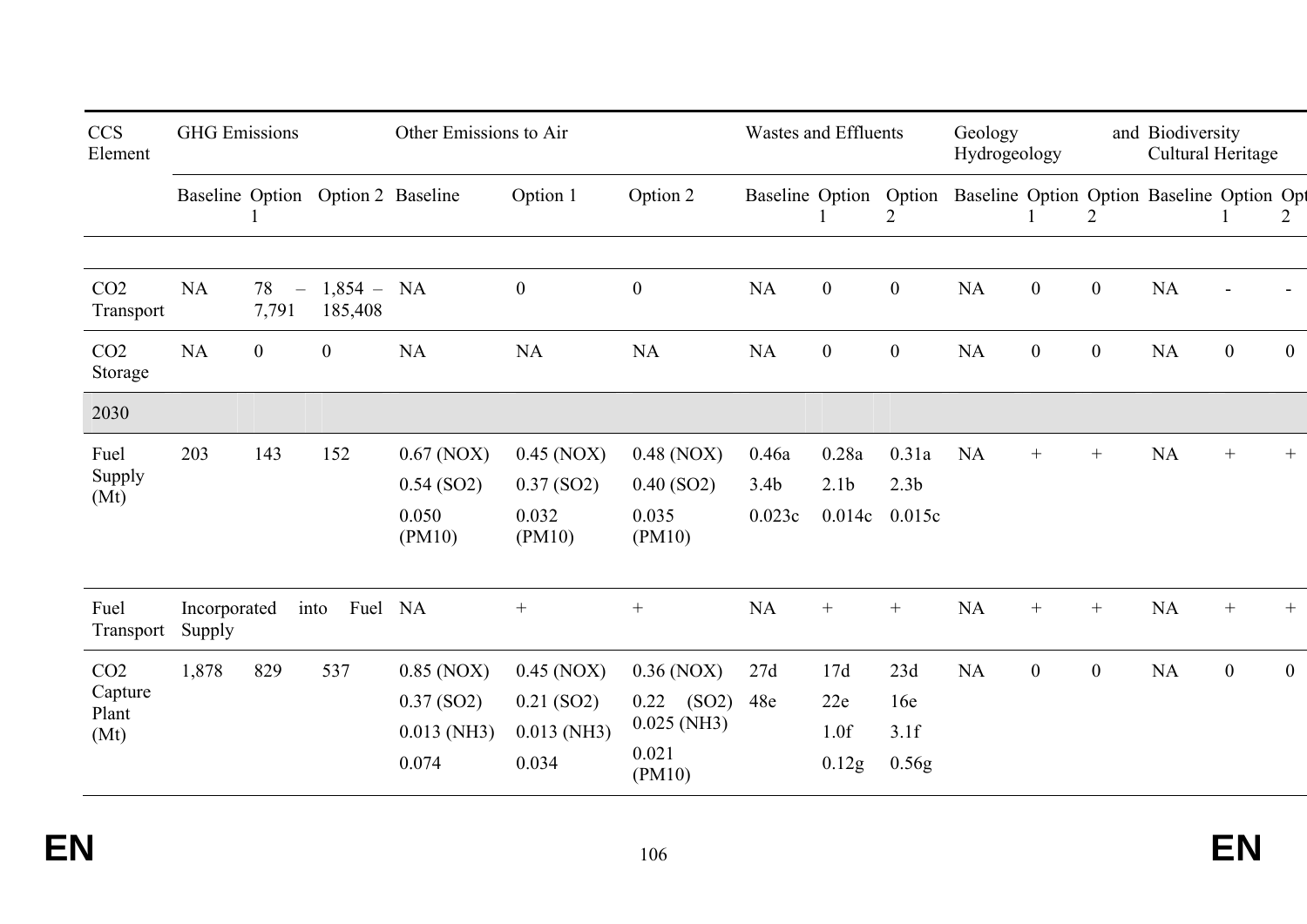| <b>CCS</b><br>Element        | <b>GHG</b> Emissions |                   |                         | Other Emissions to Air            |              | Wastes and Effluents |           |                  | Geology<br>Hydrogeology |                                                                      | and Biodiversity<br>Cultural Heritage |                |           |                |                |
|------------------------------|----------------------|-------------------|-------------------------|-----------------------------------|--------------|----------------------|-----------|------------------|-------------------------|----------------------------------------------------------------------|---------------------------------------|----------------|-----------|----------------|----------------|
|                              |                      |                   |                         | Baseline Option Option 2 Baseline | Option 1     | Option 2             |           |                  |                         | Baseline Option Option Baseline Option Option Baseline Option Option |                                       |                |           |                |                |
|                              |                      |                   |                         | (PM10)                            | (PM10)       |                      |           |                  |                         |                                                                      |                                       |                |           |                |                |
| CO <sub>2</sub><br>Transport | <b>NA</b>            | $832 -$<br>83,217 | $5,201 - NA$<br>520,089 |                                   | $\mathbf{0}$ | $\overline{0}$       | <b>NA</b> | $\overline{0}$   | $\overline{0}$          | <b>NA</b>                                                            | $\overline{0}$                        | $\overline{0}$ | <b>NA</b> |                |                |
| CO <sub>2</sub><br>Storage   | <b>NA</b>            | $\overline{0}$    | $\overline{0}$          | <b>NA</b>                         | <b>NA</b>    | <b>NA</b>            | <b>NA</b> | $\boldsymbol{0}$ | $\boldsymbol{0}$        | <b>NA</b>                                                            | $\mathbf{0}$                          | $\overline{0}$ | <b>NA</b> | $\overline{0}$ | $\overline{0}$ |

Footnotes: a Coal mining effluents; b Coal mining solid waste; c Coal mining dust; d Ash/ slag; e FGD Residues; f Sulphur; g CCS Sorbents

+ denotes 'positive impact expected, although magnitude not determined'

0 denotes 'non-significant impact expected, although magnitude not determined'

- denotes 'negative impact expected, although magnitude not determined'

NA denotes 'not applicable'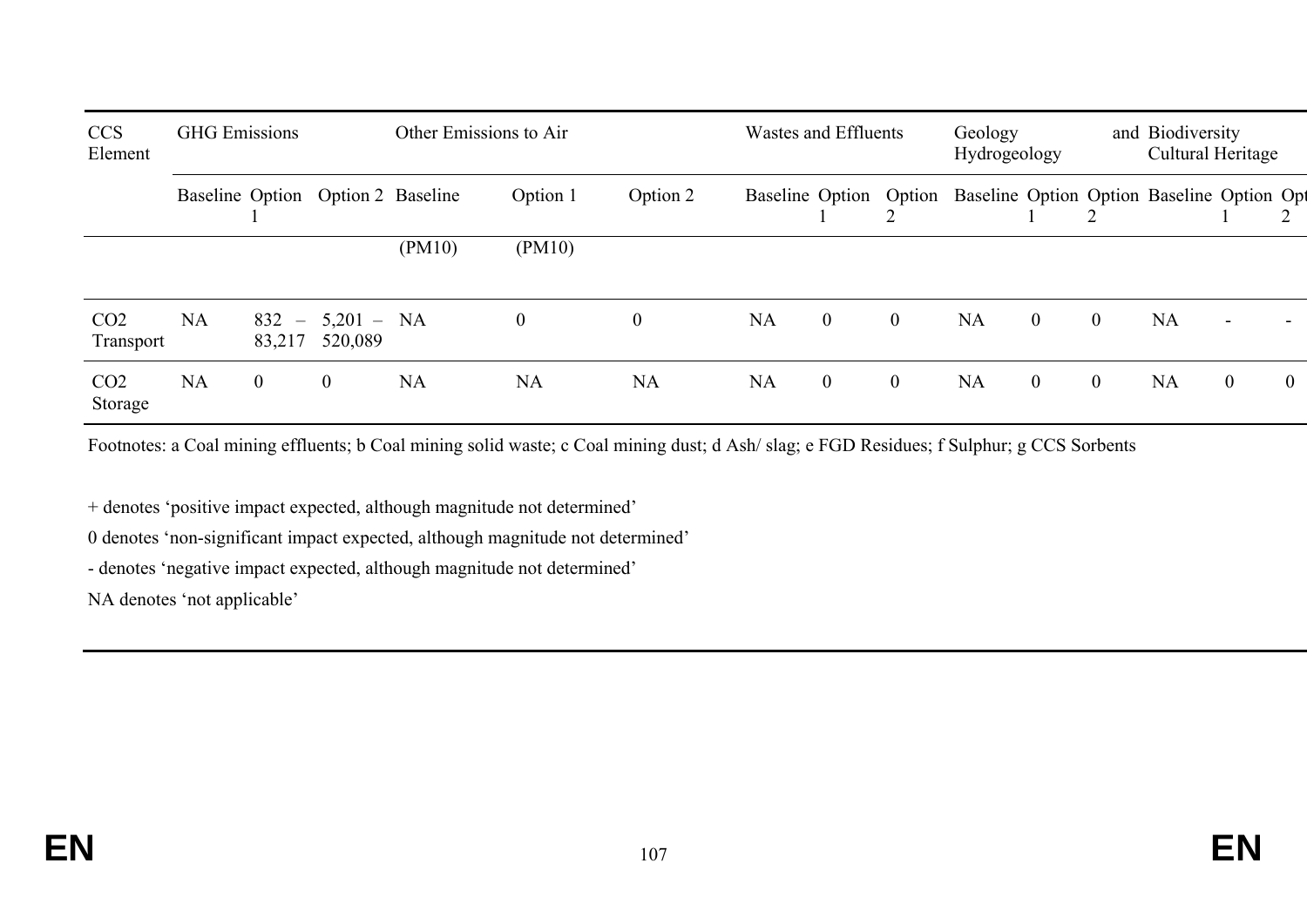## **ANNEX X: KEY ASSUMPTIONS AND SUMMARY DATA FOR ENVIRONMENTAL IMPACTS AND SOCIETAL RISK ESTIMATES**

Section 1 – Data for assessment of societal risk

Table 28. Summary of Module Risks

| Module                  | Unit                 | Size    | Max.<br>Hazard<br>range | Area of hazard | Frequency   | Risk . Area              | Total risk area          |
|-------------------------|----------------------|---------|-------------------------|----------------|-------------|--------------------------|--------------------------|
|                         |                      |         | m                       | m2             | per unit.yr | cpm.m2<br>per<br>unit.yr | cpm.m2<br>per<br>unit.yr |
|                         |                      | Rupture | 250                     | 16067          | 8.50E-06    | $1.37E + 05$             |                          |
|                         |                      | Large   | 240                     | 13733          | 2.00E-06    | $2.75E + 04$             | $1.85E + 05$             |
| <b>Onshore Pipeline</b> | km                   | Medium  | 95                      | 2200           | 9.50E-06    | $2.09E + 04$             |                          |
|                         |                      | Small   | 13                      | 33             | 1.40E-05    | $4.67E + 02$             |                          |
|                         |                      | Rupture | 250                     | 16067          | 8.80E-04    | $1.41E + 07$             |                          |
| <b>Booster Station</b>  |                      | Large   | 240                     | 13733          | 3.00E-04    | $4.12E + 06$             | $2.78E + 07$             |
|                         | per 50km of pipeline | Medium  | 95                      | 2200           | 3.80E-03    | $8.36E + 06$             |                          |
|                         |                      | Small   | 13                      | 33             | 3.50E-02    | $1.17E + 06$             |                          |
| Converging Pipeline     | Per junction         | Rupture | 250                     | 16067          | 1.50E-04    | $2.41E + 06$             | $5.84E + 06$             |
|                         |                      | Large   | 240                     | 13733          | 1.00E-04    | $1.37E + 06$             |                          |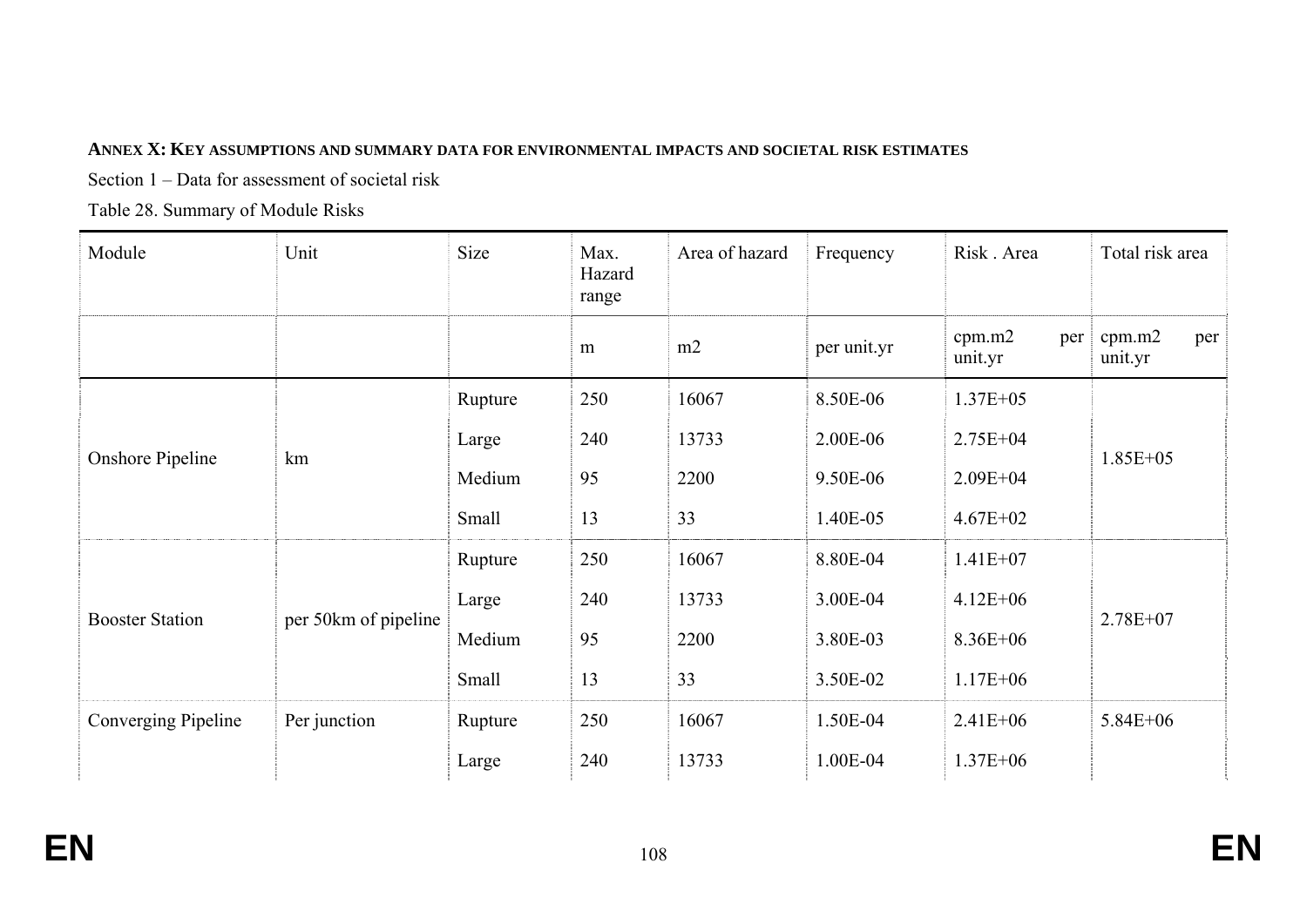| Module                    | Unit   | <b>Size</b>                                       | Max.<br>Hazard<br>range | Area of hazard                                          | Frequency | Risk Area     | Total risk area |  |  |  |  |
|---------------------------|--------|---------------------------------------------------|-------------------------|---------------------------------------------------------|-----------|---------------|-----------------|--|--|--|--|
|                           |        | Medium                                            | 95                      | 2200                                                    | 8.80E-04  | $1.94E + 06$  |                 |  |  |  |  |
|                           |        | Small                                             | 13                      | 33                                                      | 3.50E-03  | $1.17E + 0.5$ |                 |  |  |  |  |
| Injection line (onshore)  | well   | <b>Blowout</b>                                    | 250                     | 16067                                                   | 2.10E-04  | $3.37E + 06$  | $3.37E + 06$    |  |  |  |  |
| Capture                   | module |                                                   |                         | Hazard ranges not considered to present an offsite risk |           |               |                 |  |  |  |  |
| Offshore Pipeline         | km     |                                                   |                         | No risk to general public for offshore components       |           |               |                 |  |  |  |  |
| <b>Injection Plant</b>    | module |                                                   |                         | Hazard ranges not considered to present an offsite risk |           |               |                 |  |  |  |  |
| Offshore Riser Platform   | module | No risk to general public for offshore components |                         |                                                         |           |               |                 |  |  |  |  |
| Injection line (offshore) | well   |                                                   |                         | No risk to general public for offshore components       |           |               |                 |  |  |  |  |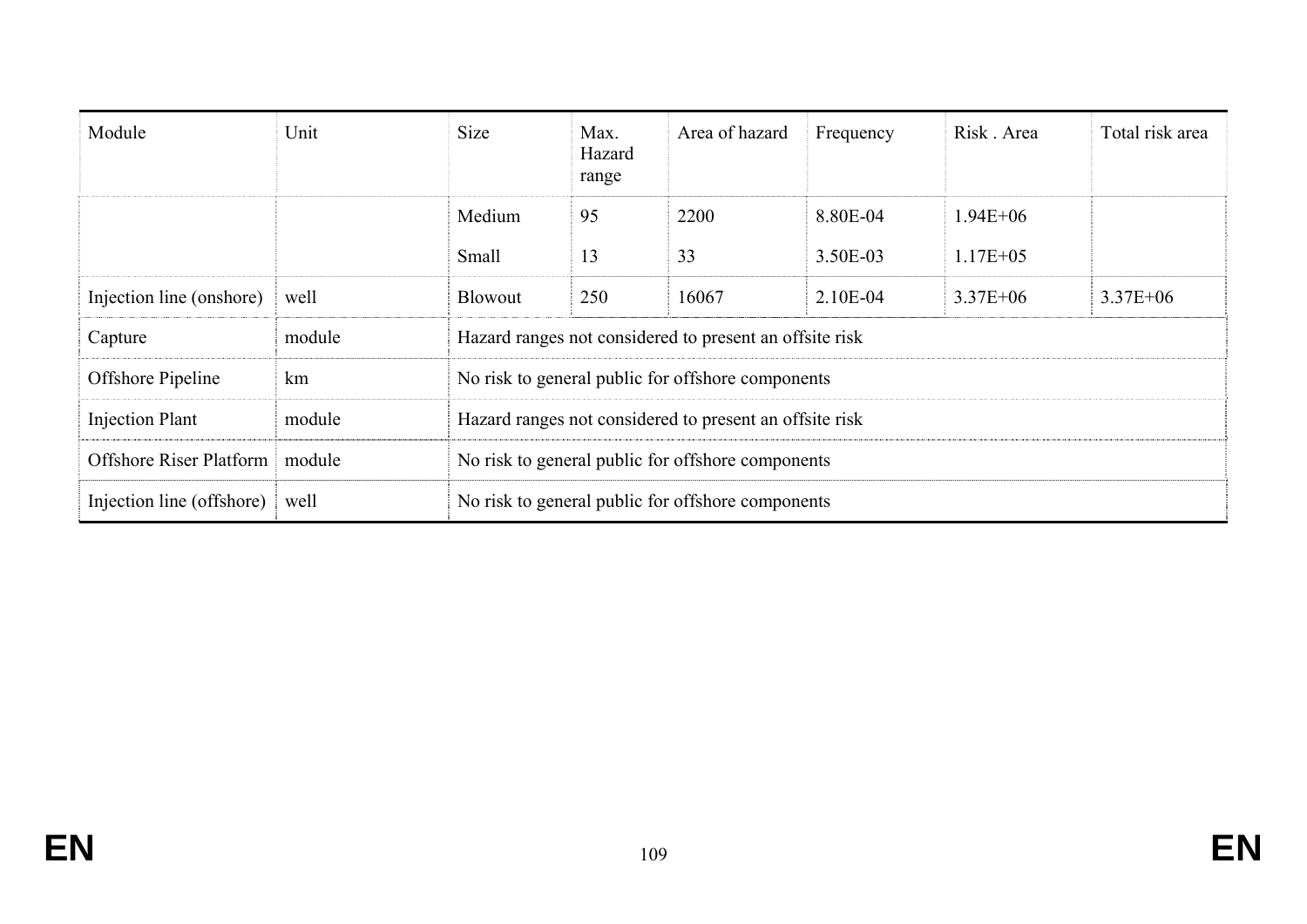| Module                         | Unit                 | Average annual release mass |
|--------------------------------|----------------------|-----------------------------|
|                                |                      | tonne $CO2$ /unit.yr        |
| Capture                        | Module               | 836                         |
| <b>Onshore Pipeline</b>        | Km                   | 1.2                         |
| Converging Pipeline            | per junction         | 124                         |
| <b>Booster Station</b>         | per 50km of pipeline | 695                         |
| Offshore Pipeline              | Km                   | 1.2                         |
| <b>Injection Plant</b>         | Module               | 871                         |
| <b>Offshore Riser Platform</b> | Module               | 17                          |
| Injection line                 | well                 | 11                          |
| Injection line                 | well                 | 11                          |

Table 29. Mass of CO2 Released in Accident Scenarios Associated with Each Component

## Table 30. Population Density (people per km2)

| Country | Population Density Country |         | Population Density |             |       |
|---------|----------------------------|---------|--------------------|-------------|-------|
| Austria | 95                         | Germany | 230.3              | Netherlands | 470.1 |
| Belgium | 335.9                      | Greece  | 80.2               | Poland      | 123.6 |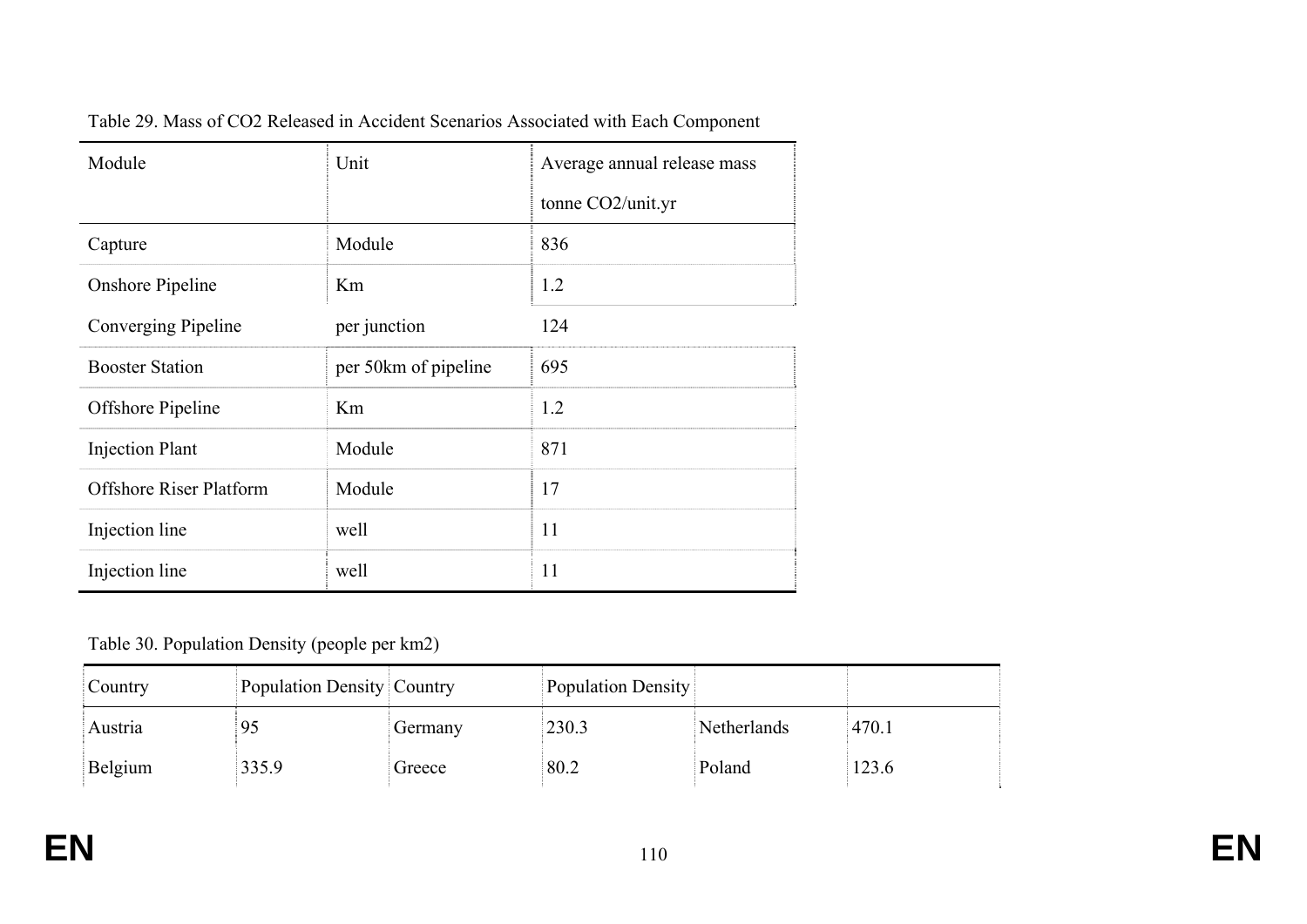| Country        | Population Density Country |            | <b>Population Density</b> |           |       |
|----------------|----------------------------|------------|---------------------------|-----------|-------|
| Bulgaria       | 69                         | Hungary    | 109.8                     | Portugal  | 111.3 |
| Cyprus         | 117.1                      | Ireland    | 54.1                      | Romania   | 94    |
| Czech Republic | 130.3                      | Italy      | 191.7                     | Slovakia  | 109.9 |
| Denmark        | 123.9                      | Latvia     | 36.7                      | Slovenia  | 98.1  |
| Estonia        | 30.3                       | Lithuania  | 53.6                      | Spain     | 79.1  |
| Finland        | 17                         | Luxembourg | 169.2                     | Sweden    | 21.6  |
| France         | 108.3                      | Malta      | 1220.9                    | <b>UK</b> | 245   |

Table 31. Risks Associated with Accidental Releases of CO2

| Emission source          | Accidental CO2 releases in 2030 / tCO2 yr-1 |         | % of total captured in 2030 |          |  |  |
|--------------------------|---------------------------------------------|---------|-----------------------------|----------|--|--|
|                          | Option 1<br>Option 2                        |         | Option 1                    | Option 2 |  |  |
| Capture plants           | 22,572                                      | 109,516 | $0.01\%$                    | $0.02\%$ |  |  |
| Onshore pipelines        | 7,133                                       | 44,579  | $0.00\%$                    | $0.01\%$ |  |  |
| Booster station          | 84,790                                      | 521,250 | 0.05%                       | 0.10%    |  |  |
| $P/L$ junctions          | 3,348                                       | 16,244  | $0.00\%$                    | $0.00\%$ |  |  |
| Onshore injection points | 24,844                                      | 125,620 | $0.02\%$                    | $0.02\%$ |  |  |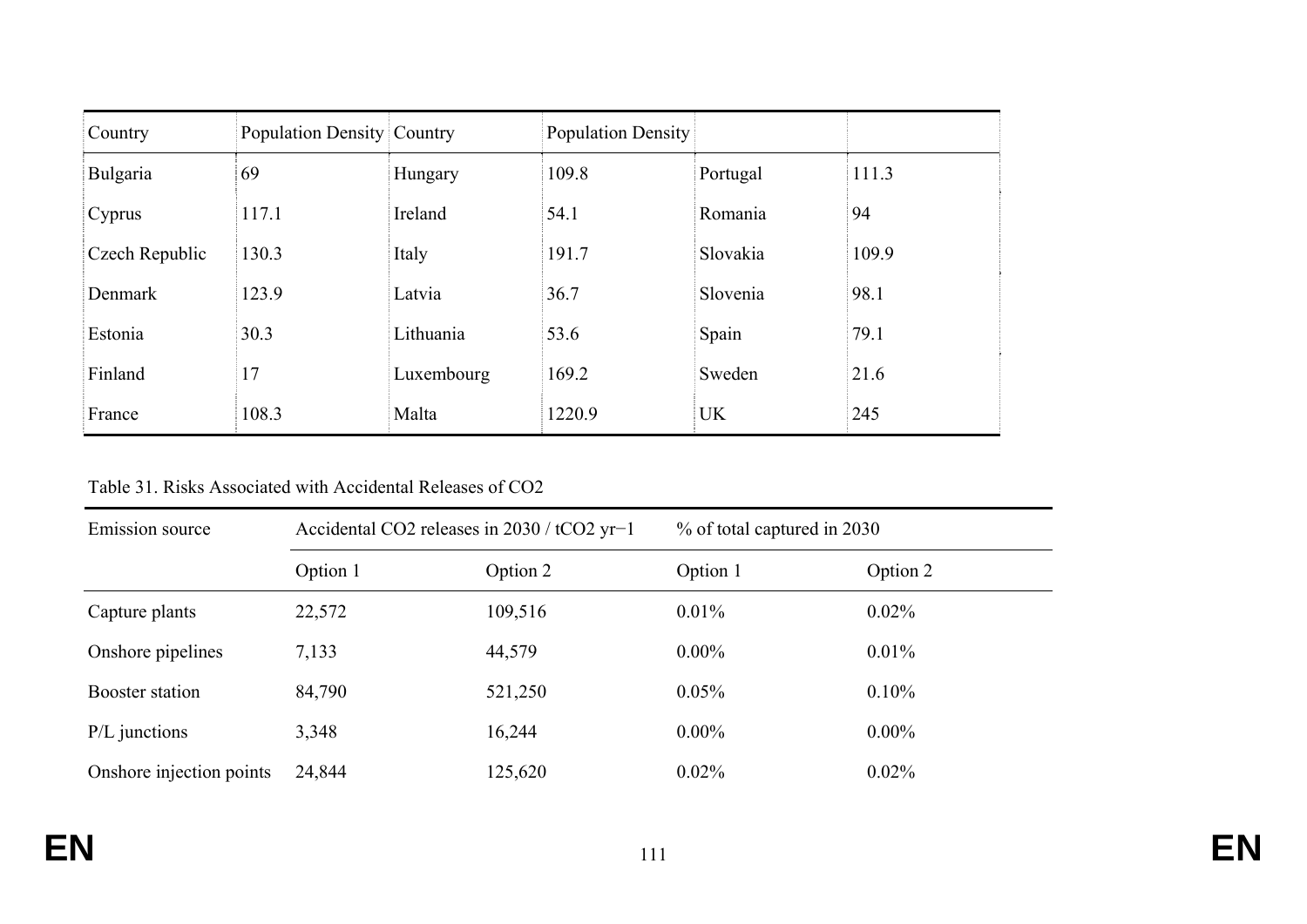|                             | Accidental CO2 releases in 2030 / tCO2 yr-1 |         | % of total captured in 2030 |          |
|-----------------------------|---------------------------------------------|---------|-----------------------------|----------|
| Offshore pipelines          | -                                           | 10,119  |                             | $0.00\%$ |
| Offshore injection points - |                                             | 6,342   |                             | $0.00\%$ |
| Total                       | 142,687                                     | 833,670 | $0.09\%$                    | 0.16%    |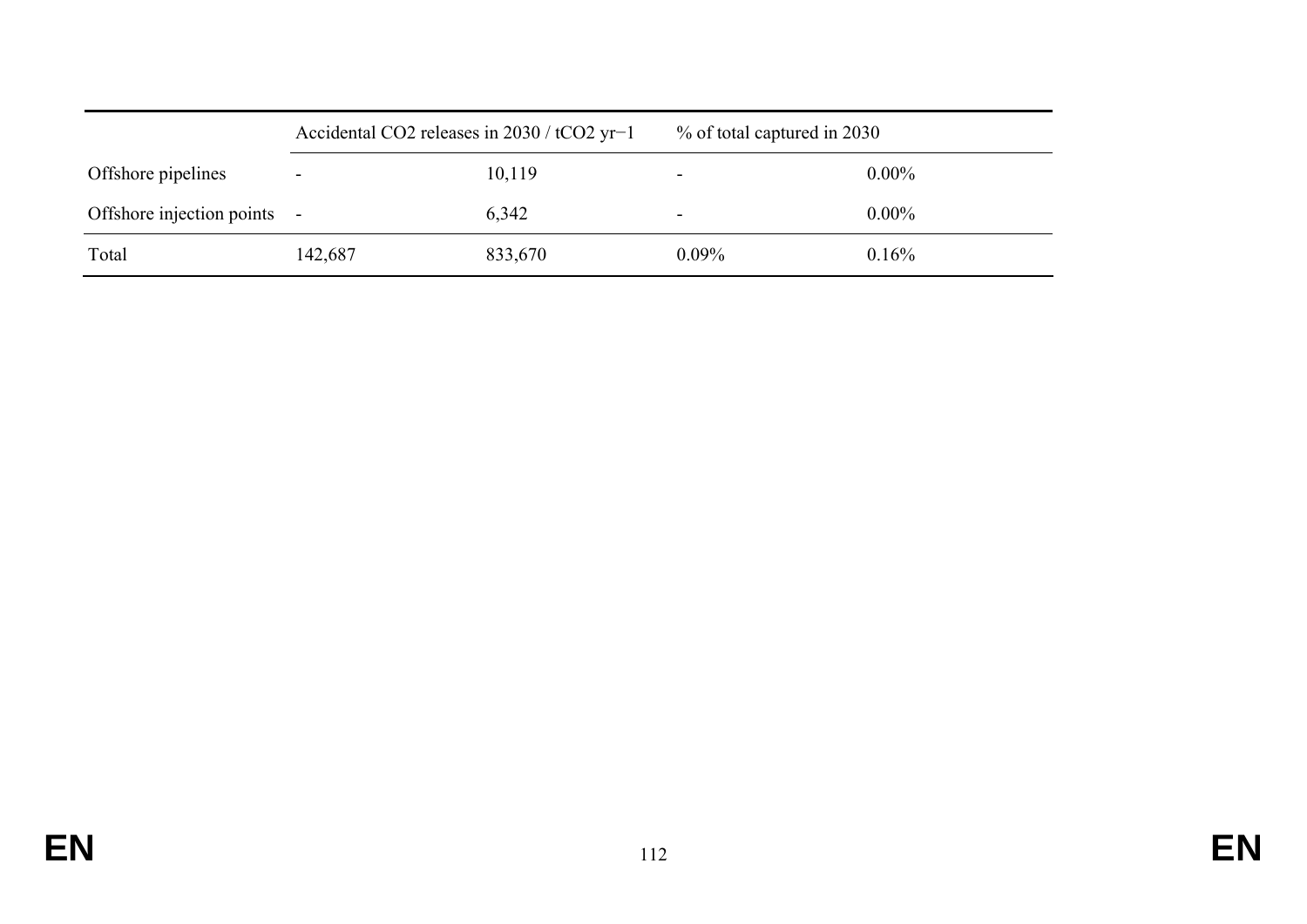Section 2 – Data for assessment of environmental impacts

Calculation of GHG Emission from Fuel Supply

GHG emissions from fuel supply are calculated by multiplying the emission factors in Table 32 with the fuel input into the power plants. The fuel input into the power plants has been given in Table 26 in units of kilotonnes of oil equivalent (ktoe). This has been converted to kg of coal and m3 of natural gas, based on the conversion in Table 32.

Table 32. Fuel Input

| <b>CCS</b> Element           | <b>Baseline</b> |         | Option 1 |         |         | Option 2 |         |         |         |
|------------------------------|-----------------|---------|----------|---------|---------|----------|---------|---------|---------|
|                              | 2020            | 2025    | 2030     | 2020    | 2025    | 2030     | 2020    | 2025    | 2030    |
| Fuel Input                   |                 |         |          |         |         |          |         |         |         |
| Hard coal and lignite (ktoe) | 260,098         | 271,479 | 266,148  | 151,008 | 144,389 | 161,306  | 155,806 | 153,761 | 179,225 |
| Natural gas (ktoe)           | 179,777         | 182,563 | 176,946  | 141,861 | 155,686 | 153,546  | 146,269 | 159,618 | 154,114 |
| Fuel Input                   |                 |         |          |         |         |          |         |         |         |
| Hard coal and lignite (Mt)   | 437             | 456     | 448      | 254     | 243     | 271      | 262     | 259     | 301     |
| Natural gas (Mm3)            | 211,430         | 214,707 | 208,101  | 166,838 | 183,098 | 180,581  | 172,022 | 187,721 | 181,249 |

Conversion: 1 toe = 1.68 tonnes of coal; 1 toe = 1176 m3 of natural gas

Calculation of Wastes/ Effluents from Coal Mining

The amount of wastes/ effluents from coal mining is calculated by multiplying the coal fuel input in Table 32 with the emission factors in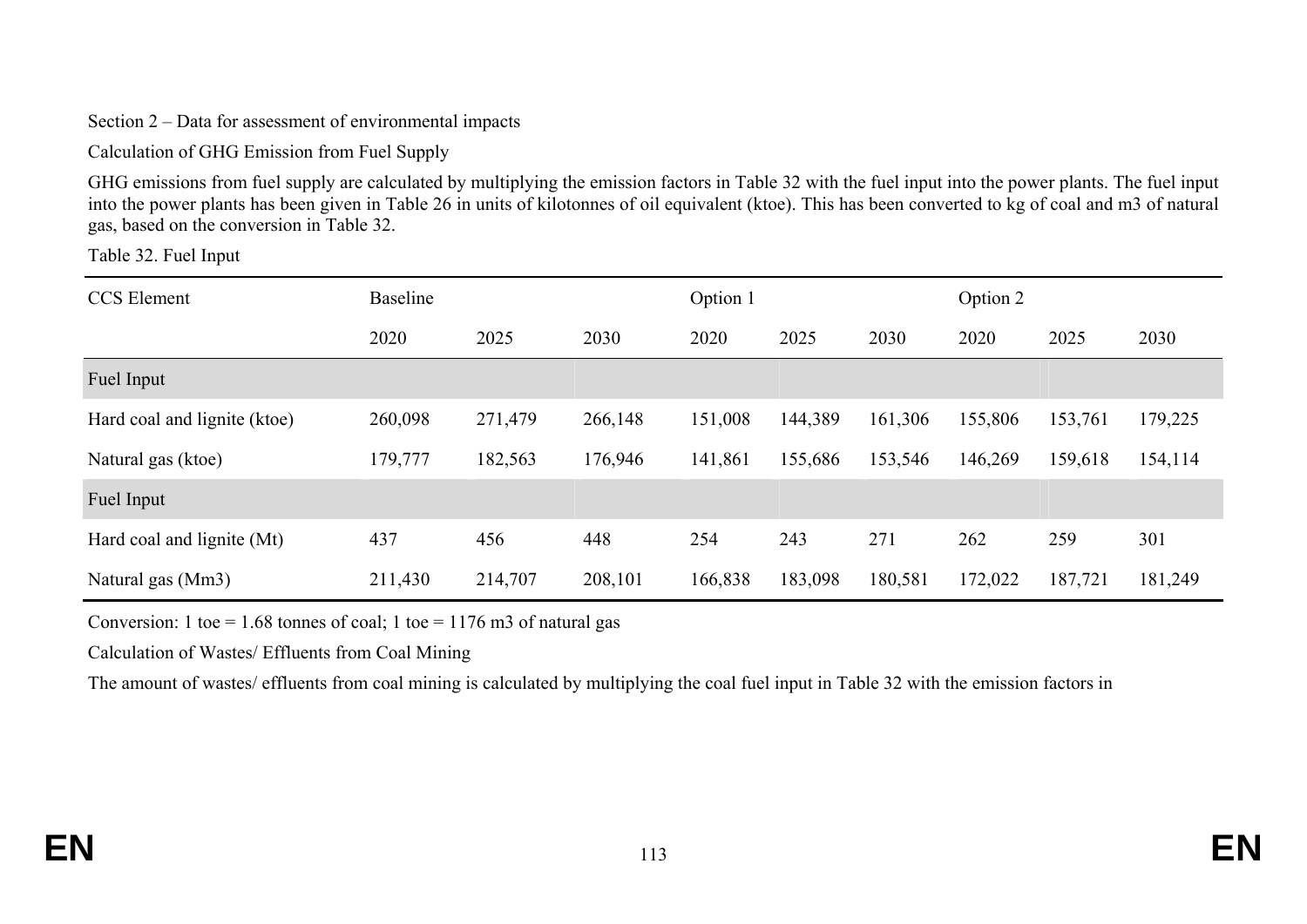Table 33. It is assumed that 60% of coal production is surface mining and 40% underground mining. Within surface mining, it is assumed 50% is contour mining and 50% area mining. Within underground mining, it is assumed 50% is conventional mining and 50% is longwall mining.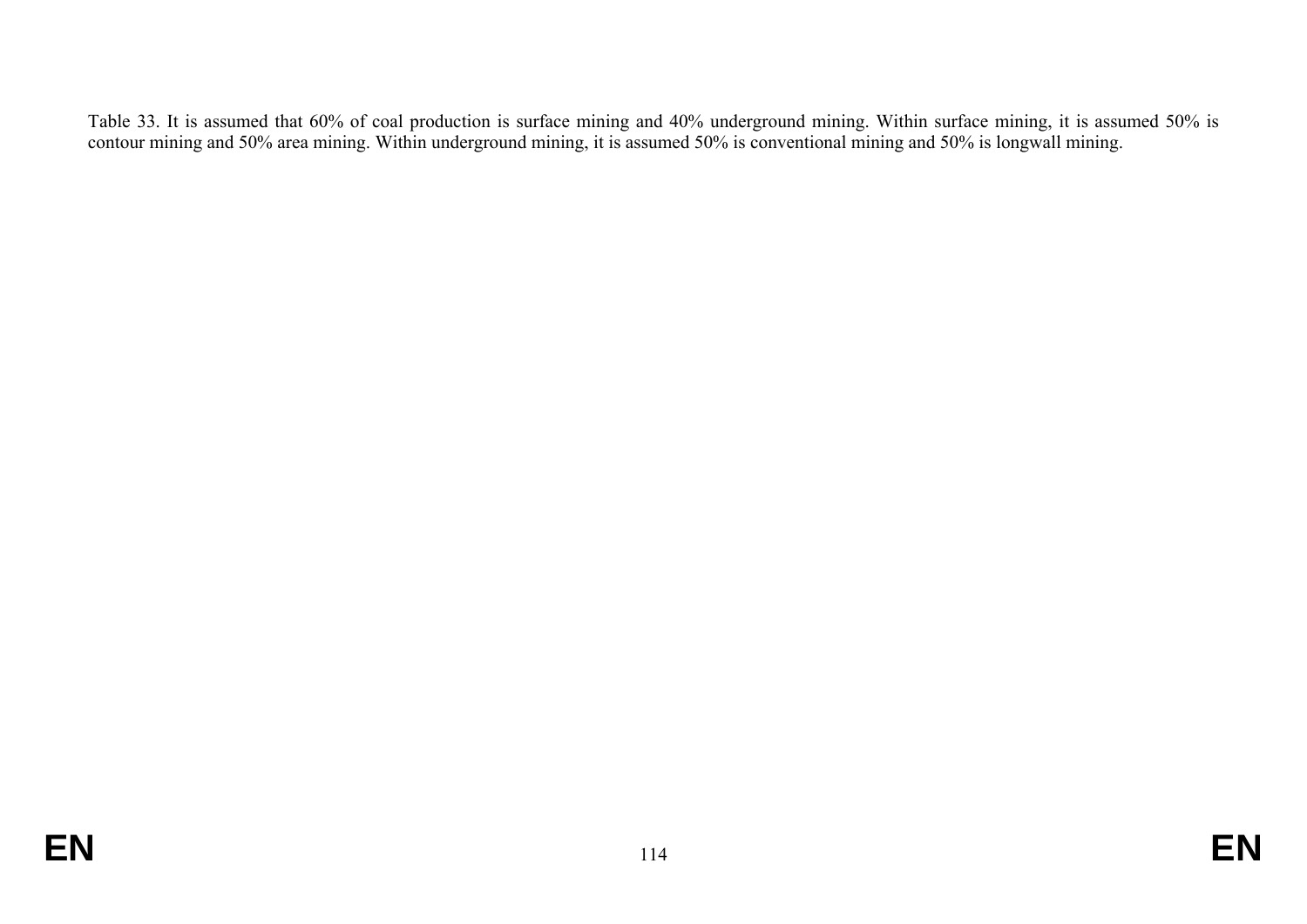## Table 33. Wastes and Effluents Produced by Coal Mining

|                      | Surface Mining<br>(Tonnes/ 1000 Tonnes of Coal Produced) |      | <b>Underground Mining</b><br>(Tonnes/1000 Tonnes of Coal Produced) |          |  |  |
|----------------------|----------------------------------------------------------|------|--------------------------------------------------------------------|----------|--|--|
| Waste Characteristic | Contour                                                  | Area | Conventional                                                       | Longwall |  |  |
| Liquid Effluent      | 0.24                                                     | 1.2  |                                                                    | 1.6      |  |  |
| Solid Waste          | 10                                                       | 10   | 3                                                                  |          |  |  |
| Dust                 | 0.1                                                      | 0.06 | 0.006                                                              | 0.01     |  |  |

Source: Edgar T.F. (1983). Coal Processing and Pollution Control. Houston, Texas. Gulf Publishing.

Calculation of Waste/ Effluents Generated from Power Plant without and with CO2 Capture

The waste/ effluents generated from power without CO2 capture and with CO2 capture is calculated by multiplying the net electricity generated presented in Table 26 with emission factors in Table 34

| Capture Plant                                                |              | PC Plant |                         |                          | <b>IGCC Plant</b> |                        |                          | <b>NGCC Plant</b>        |                        |  |  |
|--------------------------------------------------------------|--------------|----------|-------------------------|--------------------------|-------------------|------------------------|--------------------------|--------------------------|------------------------|--|--|
| Parameter                                                    | Ref<br>Plant |          | Capture Plant $\% +$ /- | Ref<br>Plant             |                   | Capture Plant $\% +/-$ | Ref<br>Plant             |                          | Capture Plant $\% +/-$ |  |  |
| Ash $\frac{\text{slag}}{\text{slag}}$<br>$(kg\text{ MWh-1})$ | 21.4         | 28.1     | $+31\%$                 | 29.5                     | 34.2              | $+16\%$                | $\blacksquare$           | $\overline{\phantom{0}}$ | $\blacksquare$         |  |  |
| FGD residues<br>$(kg\text{ MWh-1})$                          | 37.4         | 49.6     | $+33%$                  | $\overline{\phantom{a}}$ | $\,$ $\,$         | $\sim$                 | $\overline{\phantom{0}}$ | $\overline{\phantom{0}}$ | $\sim$                 |  |  |

Table 34. Waste/ Effluent Generation Rates for Power Plant Systems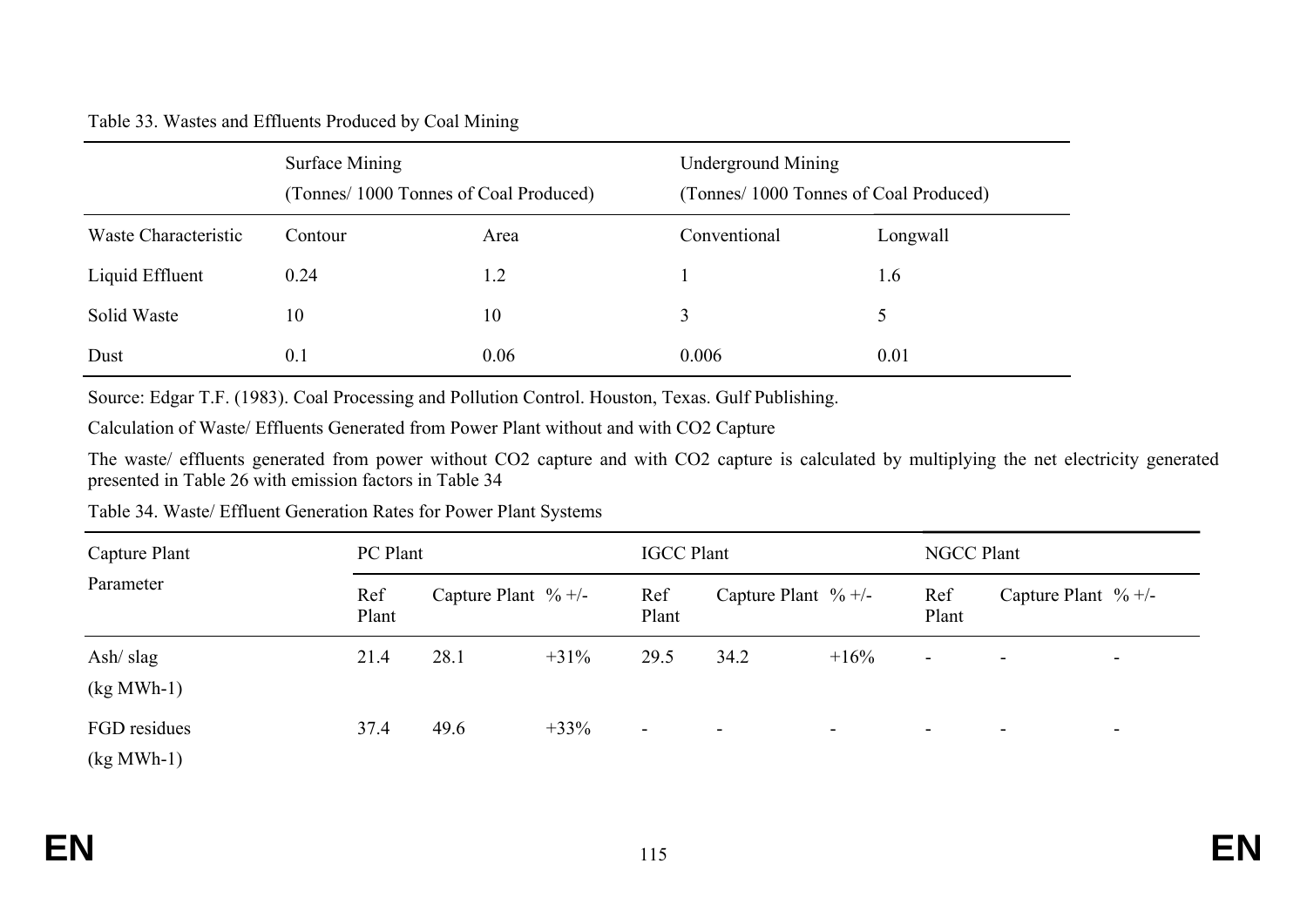| Capture Plant                  | PC Plant                 |                          | <b>IGCC Plant</b>        |              |                         | <b>NGCC Plant</b> |              |                          |                          |
|--------------------------------|--------------------------|--------------------------|--------------------------|--------------|-------------------------|-------------------|--------------|--------------------------|--------------------------|
| Parameter                      | Ref<br>Plant             | Capture Plant $\% +$ /-  |                          | Ref<br>Plant | Capture Plant $\% +$ /- |                   | Ref<br>Plant | Capture Plant $\% +/-$   |                          |
| Sulphur<br>$(kg\text{ MWh-1})$ | $\overline{\phantom{0}}$ | $\overline{\phantom{0}}$ | $\overline{\phantom{a}}$ | 6.49         | 7.53                    | $+16\%$           | -            | $\overline{\phantom{0}}$ | $\overline{\phantom{0}}$ |

Source: 2005 IPCC Special Report on Carbon Dioxide Capture and Storage (SRCCS), Table 3.5. Details of the power plant design are available in this table.

Calculation of Fugitive Emissions from CO2 Transport

Fugitive emissions to the atmosphere from CO2 transport by pipeline have been calculated by multiplying the onshore pipeline length in Table 26 with the emission factor in Table 35.

Table 35. Fugitive Emission Factor from CO2 Transport by Pipeline

| <b>Emission Source</b> | Value                                                                                                                                          | Comments |
|------------------------|------------------------------------------------------------------------------------------------------------------------------------------------|----------|
| by pipeline            | Fugitive emissions from CO2 transportation $0.00014 - 0.014$ Gg per year per km of Uncertainty is $\pm$ a factor of 2<br>transmission pipeline |          |

Source: 2006 IPCC Guidelines for National Greenhouse Gas Inventories, Table 5.2.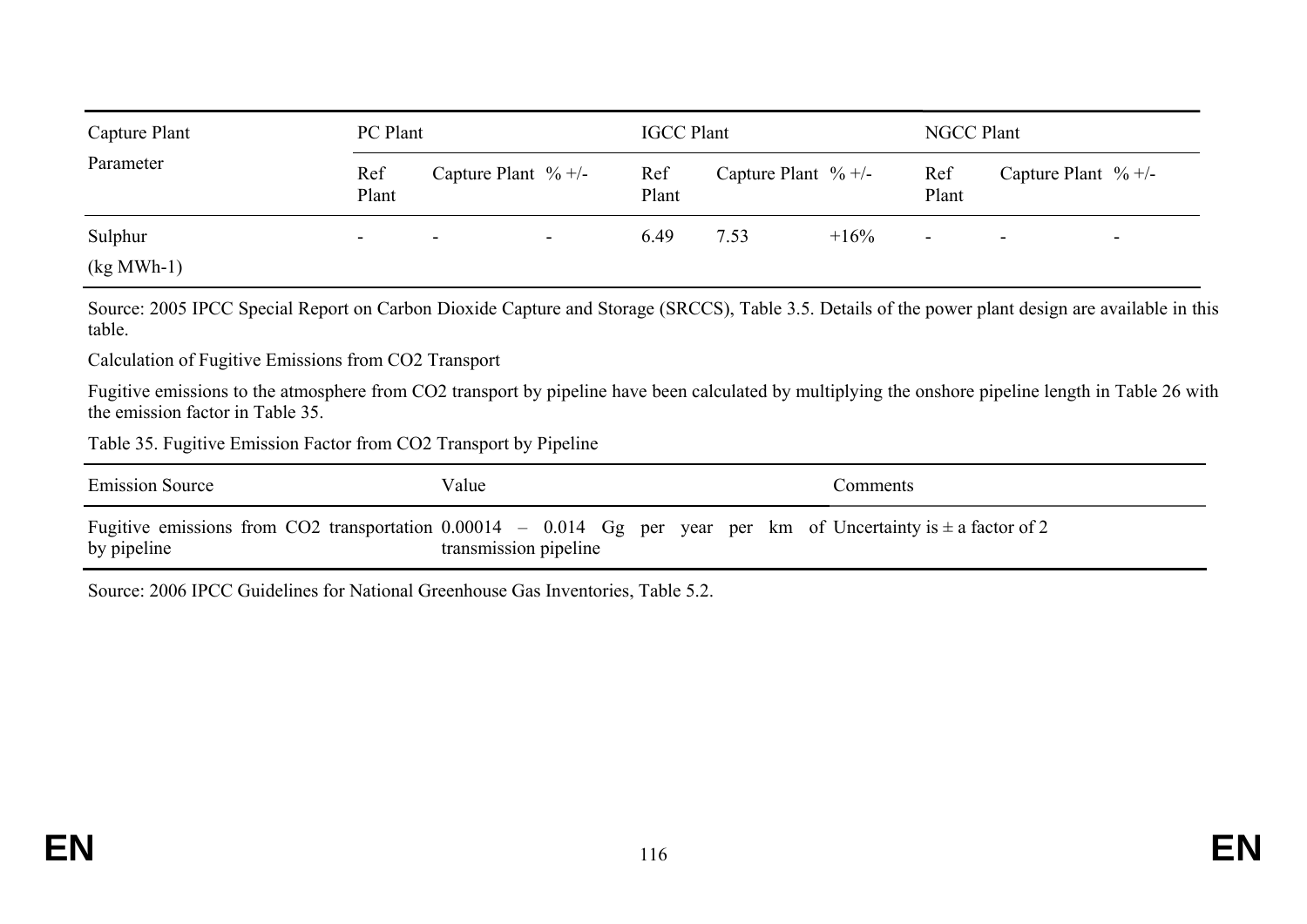## **ANNEX XI: ADMINISTRATIVE COSTS IMPOSED BY LEGISLATION**

Key assumptions - case A:

- Policy option 1: enable CCS under the EU-ETS and allow the market to determine CCS deployment
- total number of permitted sites by 2030: 279 (based on Member State scenario from the TNO Report (2007) CO2 Capture and Storage Scenarios in the European Union)
- single operator for each individual storage site
- European Commission to review draft permitting decisions only for the first 20 permitted storage sites

Results:

- Total administrative costs  $(\epsilon)$ : 17,841,745, of which:
- Total administrative costs for operators  $(\epsilon)$ : 12,368,070
- Total administrative costs for Member States  $(\epsilon)$ : 4,660,695

| Proposal for a Directive of the European Parliament and of the<br>Council concerning carbon capture and storage |                                                   |                       |                                            | Tariff<br>(€<br>per<br>hour) |    | Time<br>(hour) |       | Price<br>(per<br>action<br><b>or</b><br>equip) | Freq<br>(per<br>year) | Nbr of<br>entities | Total<br>nbr of<br>actions | Total<br>cumulative<br>until<br>cost<br>2030 |         |
|-----------------------------------------------------------------------------------------------------------------|---------------------------------------------------|-----------------------|--------------------------------------------|------------------------------|----|----------------|-------|------------------------------------------------|-----------------------|--------------------|----------------------------|----------------------------------------------|---------|
| N <sub>0</sub>                                                                                                  | Type of obligation                                | Referring to          | of<br>Description<br>required $\arctan(s)$ | Target<br>group              |    | $\mathbf{e}$   |       | e                                              |                       |                    |                            |                                              |         |
|                                                                                                                 | for<br>Application<br>individual<br>authorisation | Exploration<br>permit | Producing<br>the<br>required information   | <b>Operators</b>             | 65 |                | 40.00 |                                                | 2,600.0               | 0.03               | 279                        | 279                                          | 725,400 |
|                                                                                                                 | for<br>Application                                | Exploration           | Administrative                             | Member                       | 65 |                | 24.00 |                                                | 1,560.0               | 0.03               | 279                        | 279                                          | 435,240 |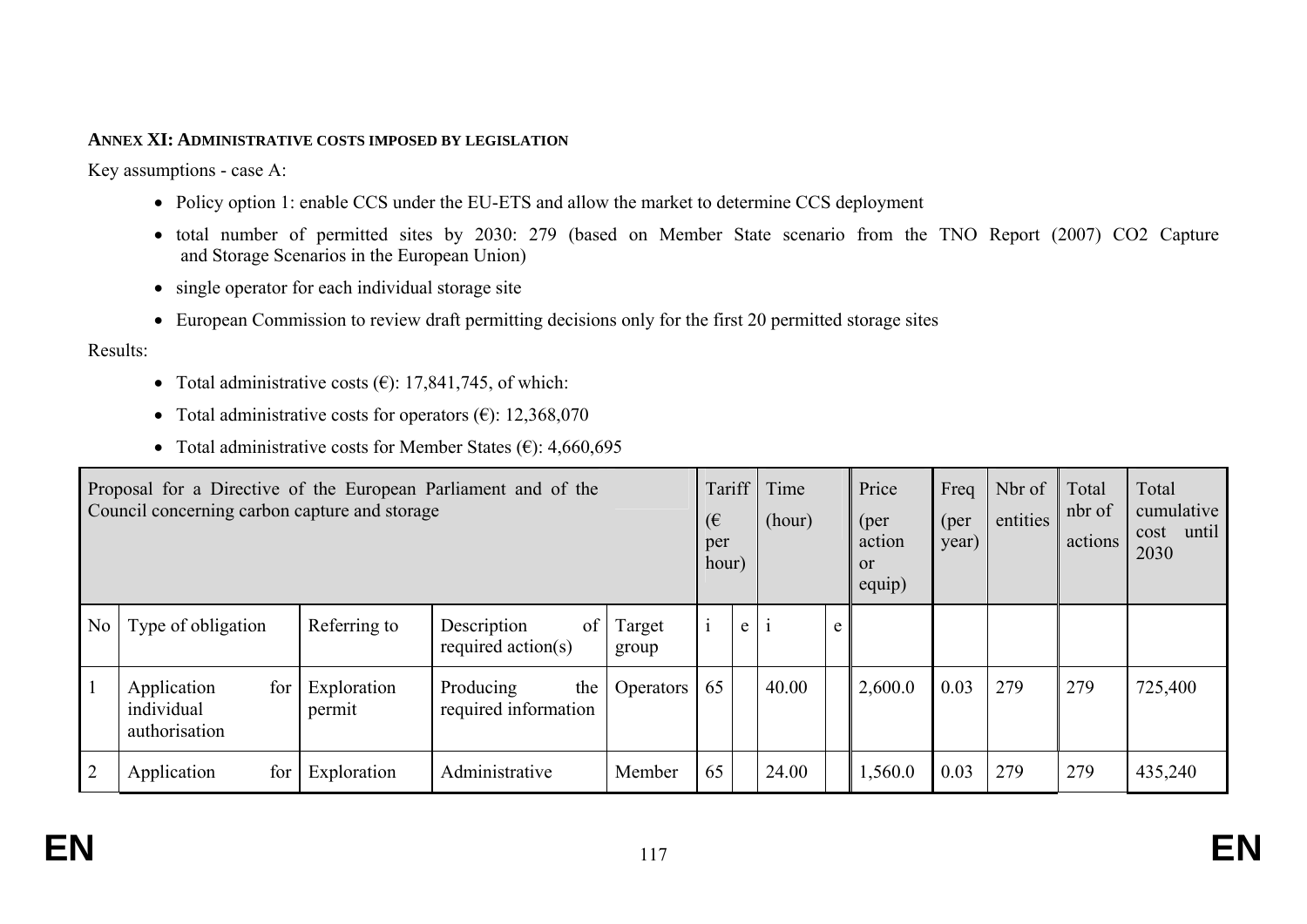|                | individual<br>authorisation                       | permit                                                     | efforts<br>related<br>to<br>permit application                                                       | <b>States</b>           |    |        |          |      |     |     |           |
|----------------|---------------------------------------------------|------------------------------------------------------------|------------------------------------------------------------------------------------------------------|-------------------------|----|--------|----------|------|-----|-----|-----------|
| $\overline{3}$ | Application<br>for<br>individual<br>authorisation | Storage permit                                             | Producing<br>the<br>required information                                                             | Operators               | 65 | 308.00 | 20,020.0 | 0.03 | 279 | 279 | 5,585,580 |
| $\overline{4}$ | Application<br>for<br>individual<br>authorisation | Storage permit                                             | Administrative<br>efforts related<br>to<br>permit application                                        | Member<br><b>States</b> | 65 | 145.00 | 9,425.0  | 0.03 | 279 | 279 | 2,629,575 |
| 5              | Application<br>for<br>individual<br>authorisation | Change,<br>and<br>review<br>of<br>update<br>storage permit | Producing new data                                                                                   | Operators               | 65 | 100.00 | 6,500.0  | 0.20 | 279 | 279 | 1,813,500 |
| 6              | Application<br>for<br>individual<br>authorisation | Change,<br>review<br>and<br>update<br>of<br>storage permit | Review of updated<br>permit                                                                          | Member<br><b>States</b> | 65 | 40.00  | 2,600.0  | 0.20 | 279 | 279 | 725,400   |
| $\overline{7}$ | Submission<br>of<br>(recurring) reports           | Monitoring<br>and reporting                                | Producing new data<br>and<br>submitting<br>information<br>to<br>recipient                            | Operators               | 65 | 90.00  | 5,850.0  | 0.33 | 279 | 279 | 1,632,150 |
| $8\,$          | Inspection                                        | Inspection                                                 | Inspecting<br>and<br>checking (including)<br>assistance<br>to<br>inspection by public<br>authorities | Member<br><b>States</b> | 65 | 24.00  | 1,560.0  | 0.50 | 279 | 279 | 435,240   |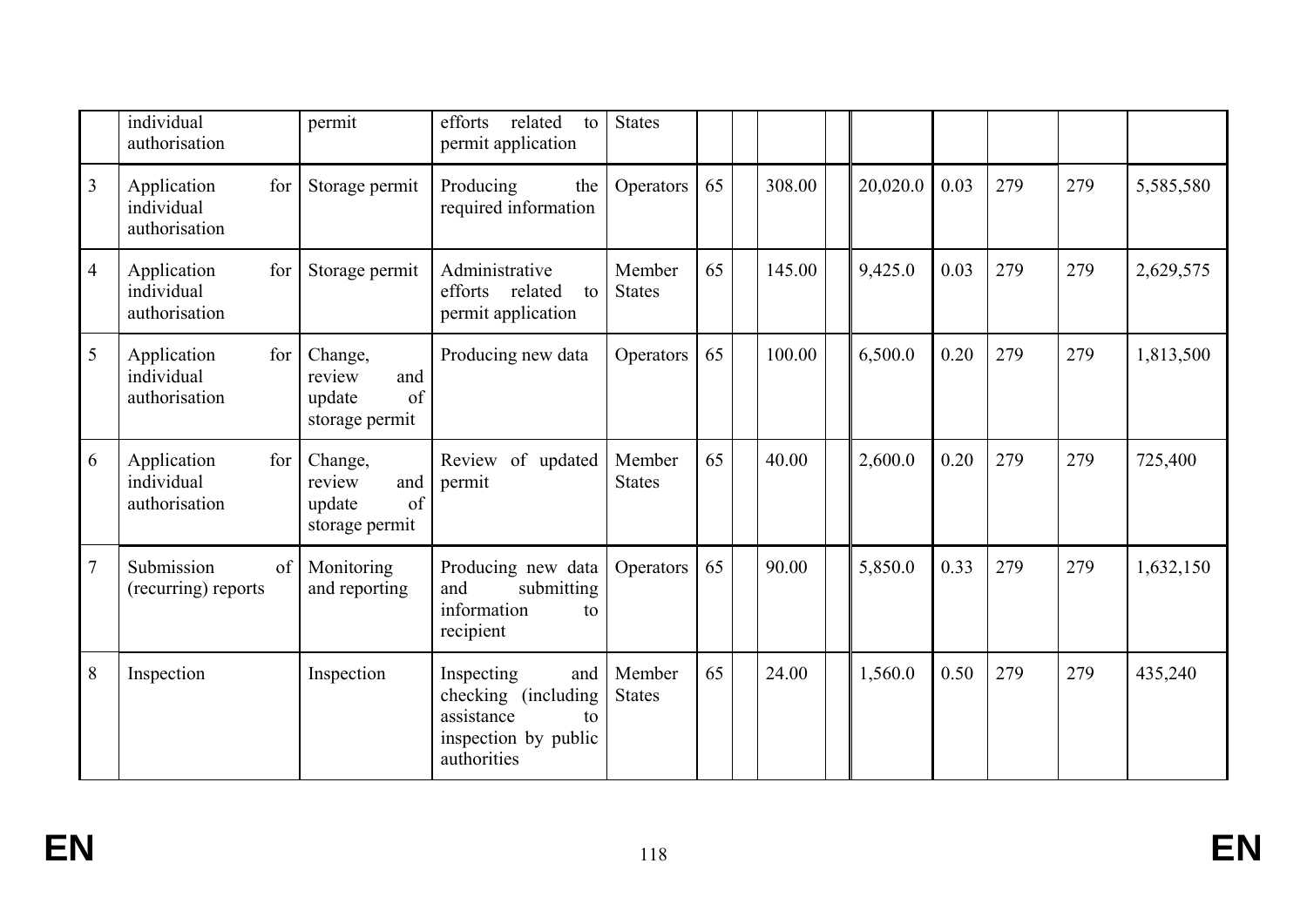| $\overline{9}$ | Inspection                                        | Inspection                                     | Inspecting<br>and<br>checking (including)<br>assistance<br>to<br>inspection by public<br>authorities | Operators               | 65 | 4.00   | 260.0   | 0.50 | 279 | 279 | 72,540    |
|----------------|---------------------------------------------------|------------------------------------------------|------------------------------------------------------------------------------------------------------|-------------------------|----|--------|---------|------|-----|-----|-----------|
| 10             | Reporting obligation                              | Member States<br>reporting<br>obligation       | Reporting<br>every<br>three years                                                                    | Member<br><b>States</b> | 65 | 24.00  | 1,560.0 | 0.33 | 279 | 279 | 435,240   |
| 11             | for<br>Application<br>individual<br>authorisation | Closure<br>of<br>storage site                  | Revision<br>of<br>the<br>closure plan                                                                | Operators               | 65 | 40.00  | 2,600.0 | 0.03 | 279 | 279 | 725,400   |
| 12             | for<br>Application<br>individual<br>authorisation | Transfer<br>$\sigma$ of $\sigma$<br>obligation | Report on Transfer<br>of obligation to MS                                                            | Operators               | 65 | 100.00 | 6,500.0 | 0.03 | 279 | 279 | 1,813,500 |

| 13 | for  <br>Application<br>individual authorisation            | permit                             | Review of draft   Meetings on permit   Commission   65<br>applications |                                            | 46.00    | 2,990.0                    | $1.00 \mid 2 \mid 2$ |  | 5,980   |
|----|-------------------------------------------------------------|------------------------------------|------------------------------------------------------------------------|--------------------------------------------|----------|----------------------------|----------------------|--|---------|
| 14 | Application<br>for <sub>l</sub><br>individual authorisation | permit                             | Review of draft   Annual harmonization   Commission   65<br>meetings   |                                            | 300.00   | 19,500.0                   | $1.00 \mid 2 \mid 2$ |  | 39,000  |
| 15 | Application<br>for<br>individual authorisation              | Review of draft External<br>permit | contracts                                                              | assistance   Commission   300 <sup>*</sup> | 1,280.00 | $384,000.0$   1.00   2   2 |                      |  | 768,000 |

\* Tariffs and hours from DNV estimates includes commercial software licenses for seismic data interpretation and visualization, geologic mapping and reservoir flow modelling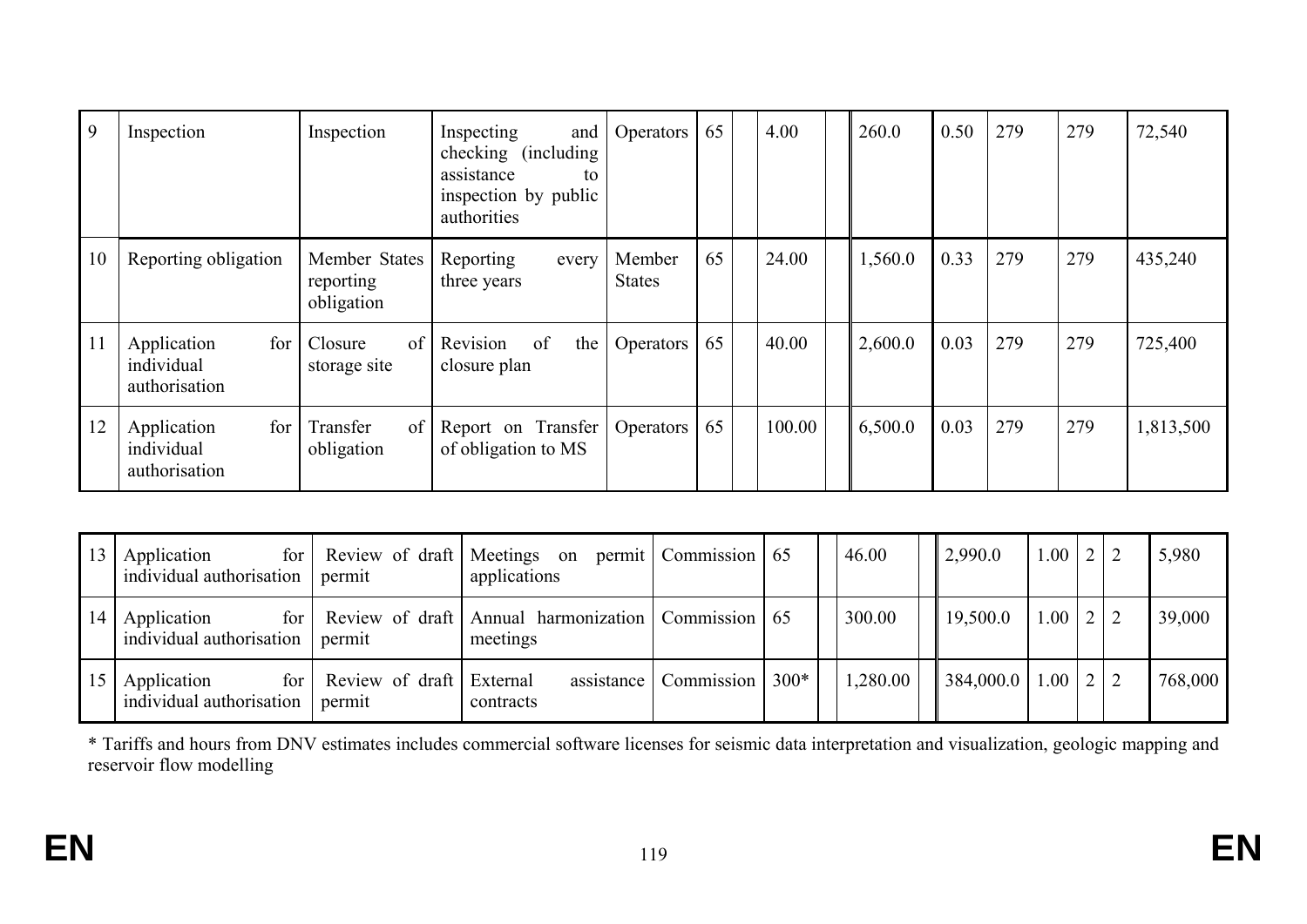Key assumptions - case B:

- Policy option 2d: Making CCS mandatory for new coal- and gas-fired power from 2020 onwards, together with retrofit of existing plants (built between 2015 and 2020) from 2020.
- total number of permitted sites by 2030: 883 (based on Member State scenario from the TNO Report (2007) CO2 Capture and Storage Scenarios in the European Union)
- single operator for each individual storage site

Results:

- Total administrative costs  $(\epsilon)$ : 54,706,885, of which:
- Total administrative costs for operators  $(\epsilon)$ :39,143,390
- Total administrative costs for Member States  $(\epsilon)$ :14,750,515